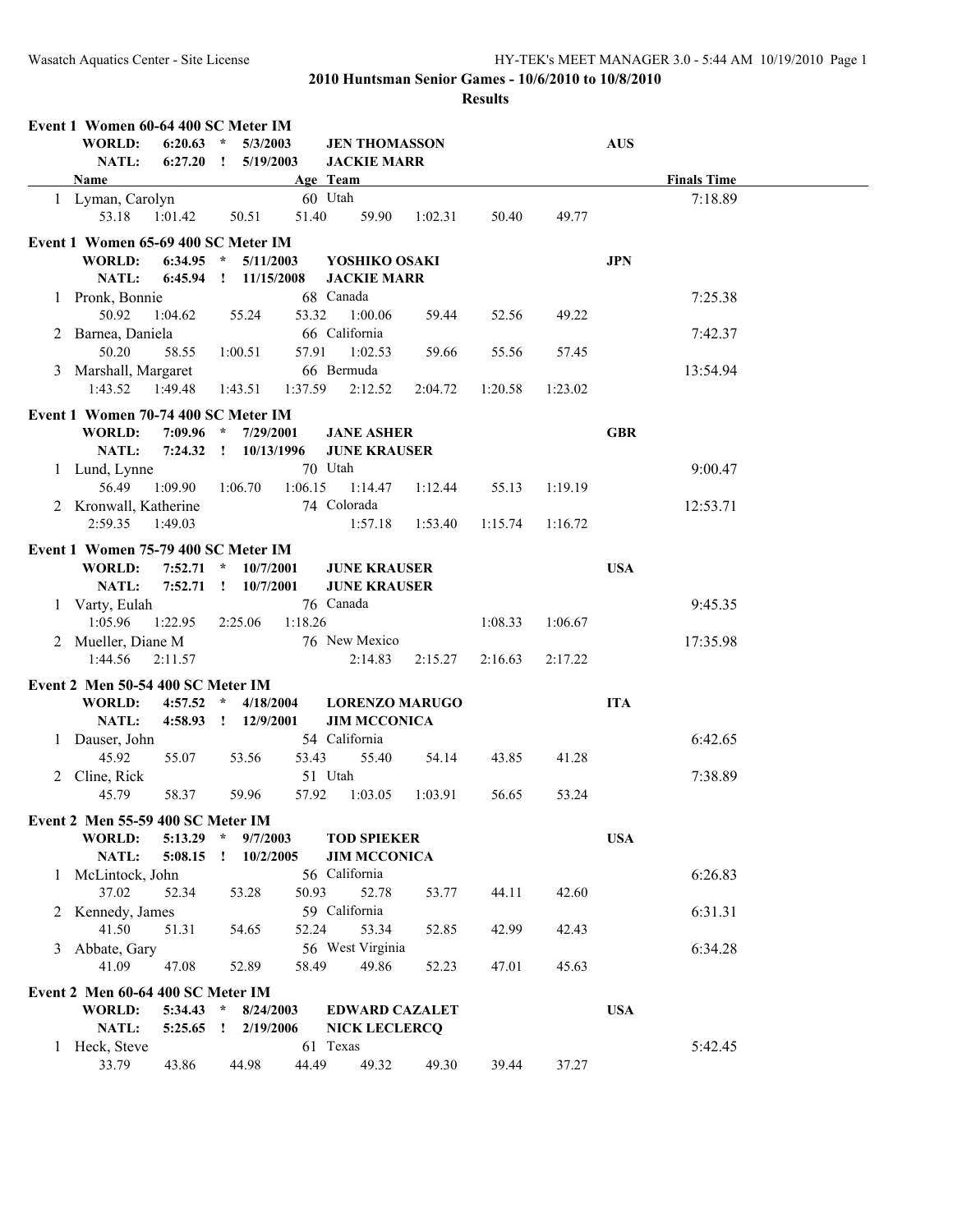|   | (Event 2 Men 60-64 400 SC Meter IM)        |         |               |            |         |                           |         |         |         |            |                  |
|---|--------------------------------------------|---------|---------------|------------|---------|---------------------------|---------|---------|---------|------------|------------------|
|   | 2 Rollins, Bruce                           |         |               |            |         | 61 Texas                  |         |         |         |            | 6:20.08          |
|   | 40.90                                      | 49.86   |               | 51.53      | 49.93   | 54.20                     | 53.81   | 40.34   | 39.51   |            |                  |
| 3 | Cerny, William                             |         |               |            |         | 62 Utah                   |         |         |         |            | 6:57.82          |
|   | 52.11                                      | 1:03.60 |               | 54.70      | 52.11   | 54.29                     | 54.55   | 44.45   | 42.01   |            |                  |
|   | Event 2 Men 65-69 400 SC Meter IM          |         |               |            |         |                           |         |         |         |            |                  |
|   | <b>WORLD:</b>                              | 6:04.40 | $\star$       | 11/23/1996 |         | <b>GRAHAM JOHNSTON</b>    |         |         |         | <b>USA</b> |                  |
|   | NATL:                                      | 5:56.22 | Ţ.            | 12/5/2008  |         | <b>RICHARD BURNS</b>      |         |         |         |            |                  |
| 1 | Freshley, Mike                             |         |               |            |         | 69 California             |         |         |         |            | 6:32.27          |
|   | 43.36                                      | 48.46   |               | 54.40      | 52.93   | 51.83                     | 52.16   | 44.68   | 44.45   |            |                  |
| 2 | Kutsenko, Vadim                            |         |               |            |         | 65 Ukraine                |         |         |         |            | 6:38.97          |
|   | 46.69                                      | 52.60   |               | 51.52      | 52.56   | 56.06                     | 55.73   | 41.71   | 42.10   |            |                  |
| 3 | Dawson, Bill                               |         |               |            |         | 68 California             |         |         |         |            | 7:06.23          |
|   | 48.96                                      | 55.70   |               | 57.67      | 57.49   | 58.24                     | 58.41   | 45.89   | 43.87   |            |                  |
| 4 | Behr, Daniel                               |         |               |            |         | 66 Montana                |         |         |         |            | 7:14.35          |
|   | 47.57                                      | 56.16   |               | 55.20      | 55.15   | 58.21                     | 1:00.26 | 52.13   | 49.67   |            |                  |
| 5 | Britos, Bruce                              |         |               |            |         | 69 Nevada                 |         |         |         |            | 10:33.98         |
|   | 1:07.06                                    | 1:32.59 |               | 1:17.03    | 1:19.90 | 1:25.07                   | 1:29.53 | 1:14.48 | 1:08.32 |            |                  |
|   |                                            |         |               |            |         |                           |         |         |         |            |                  |
|   | Event 2 Men 70-74 400 SC Meter IM          |         |               |            |         |                           |         |         |         |            |                  |
|   | <b>WORLD:</b>                              | 6:21.46 | $\star$       | 10/26/2003 |         | <b>BURWELL JONES</b>      |         |         |         | <b>USA</b> |                  |
|   | NATL:                                      | 6:21.46 | Ţ.            | 10/26/2003 |         | <b>BURWELL JONES</b>      |         |         |         |            |                  |
| 1 | Goldstein, Simon<br>1:12.25                | 1:26.06 |               | 1:24.64    | 1:28.42 | 73 Arizona<br>1:34.30     |         |         | 1:11.64 |            | 11:13.33         |
|   |                                            |         |               |            |         |                           | 1:39.47 | 1:16.55 |         |            |                  |
|   | Event 3 Women 50-54 50 SC Meter Backstroke |         |               |            |         |                           |         |         |         |            |                  |
|   | <b>WORLD:</b>                              | 32.55   | $\mathcal{A}$ | 10/27/2002 |         | <b>J SWAGERTY-HILL</b>    |         |         |         | <b>USA</b> |                  |
|   | NATL:                                      | 32.13   | Ţ             | 12/7/2008  |         | <b>K ANDRUS-HUGHES</b>    |         |         |         |            |                  |
| 1 | Maryon, Dorothy                            |         |               |            |         | 54 Utah                   |         |         |         |            | 41.02            |
| 2 | Veloso, Lolita                             |         |               |            |         | 53 California             |         |         |         |            | 41.95            |
| 3 | Cuvilier, Mary Ann                         |         |               |            |         | 51 Canada                 |         |         |         |            | 43.49            |
| 4 | Rogers, Debbie                             |         |               |            |         | 52 Arizona                |         |         |         |            | 50.75            |
| 5 | Heger, Elaine                              |         |               |            |         | 51 Utah                   |         |         |         |            | 50.95            |
|   | Event 3 Women 55-59 50 SC Meter Backstroke |         |               |            |         |                           |         |         |         |            |                  |
|   | <b>WORLD:</b>                              | 35.15   | $\star$       | 10/26/2003 |         | <b>RACHEL BARTON</b>      |         |         |         | <b>GBR</b> |                  |
|   | NATL:                                      | 32.67   | $\mathbf{I}$  | 10/5/2008  |         | <b>LAURA VAL</b>          |         |         |         |            |                  |
| 1 | Guins, Ann                                 |         |               |            |         | 57 Ohio                   |         |         |         |            | 38.32            |
| 2 | Gilmore, Cindy                             |         |               |            |         | 55 California             |         |         |         |            | 41.51            |
| 3 | Kay, Mary-Chris                            |         |               |            |         | 57 Ohio                   |         |         |         |            | 48.22            |
| 4 | Wong, Gloria                               |         |               |            |         | 59 California             |         |         |         |            | 59.39            |
| 5 | Hewes, Nancy                               |         |               |            |         | 57 Arizona                |         |         |         |            | 59.86            |
| 6 | Cundy, Judy                                |         |               |            |         | 55 Utah                   |         |         |         |            | 1:09.11          |
|   |                                            |         |               |            |         |                           |         |         |         |            |                  |
|   | Event 3 Women 60-64 50 SC Meter Backstroke |         |               |            |         |                           |         |         |         |            |                  |
|   | <b>WORLD:</b>                              | 36.38   | $\star$       | 5/26/2002  |         | <b>SATOKO TAKEUJI</b>     |         |         |         | <b>JPN</b> |                  |
|   | NATL:                                      | 38.74   | Ţ             | 6/15/1997  |         | <b>BETSY JORDAN</b>       |         |         |         |            |                  |
| 1 | Pierson, Ginger                            |         |               |            |         | 64 Washington             |         |         |         |            | 46.83            |
| 2 | Gulsum, Dolya                              |         |               |            |         | 64 Russia                 |         |         |         |            | 50.86            |
| 3 | Teichman, Karen                            |         |               |            |         | 62 Arizona                |         |         |         |            | 52.26            |
|   |                                            |         |               |            |         |                           |         |         |         |            |                  |
| 4 | McDade, Martha                             |         |               |            |         | 64 Texas                  |         |         |         |            | 52.29            |
| 5 | Sexton, Rosemary<br>Bissell, Patricia      |         |               |            |         | 60 Tennesee<br>60 Florida |         |         |         |            | 54.25<br>1:12.08 |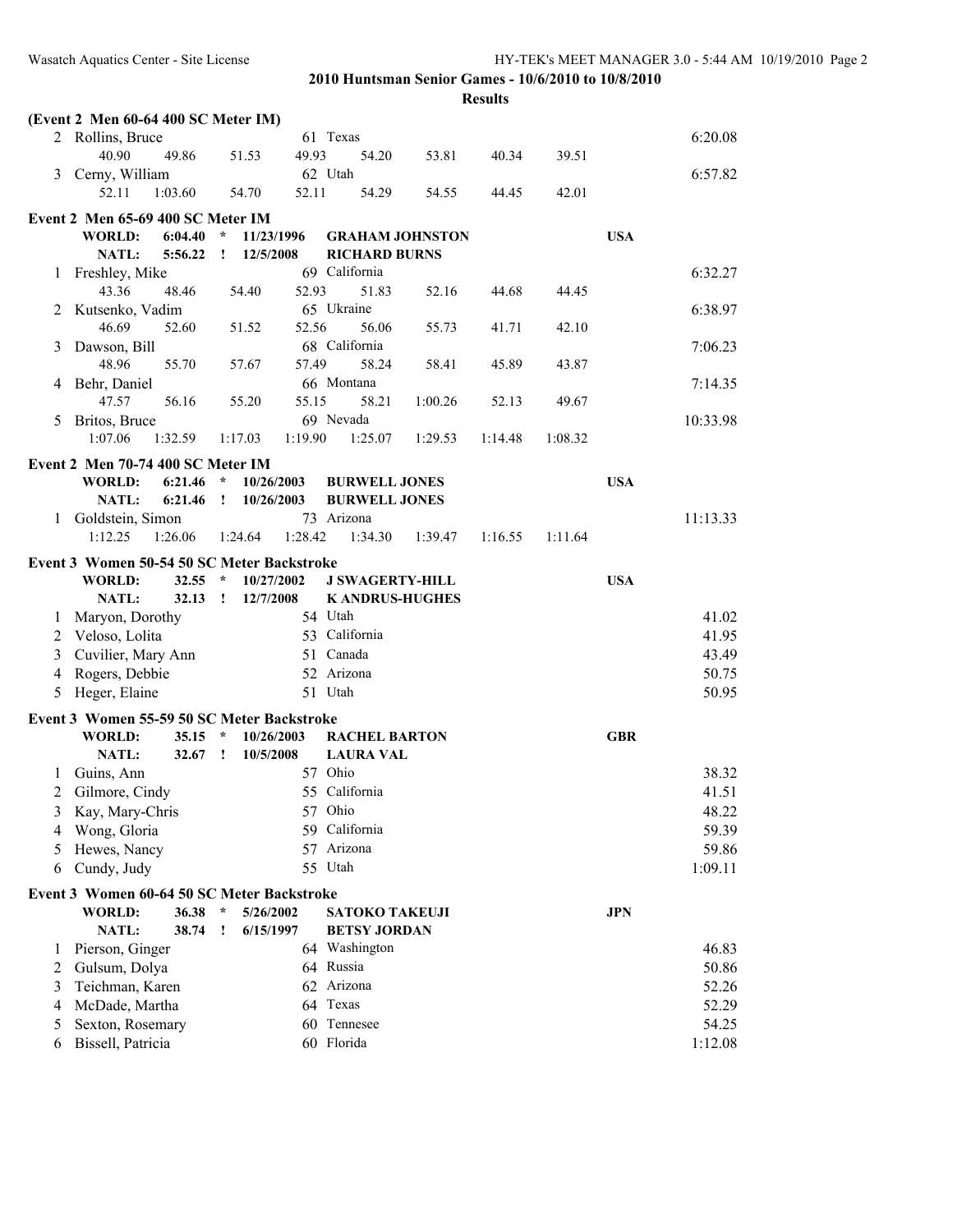|       | Event 3 Women 65-69 50 SC Meter Backstroke |       |              |            |                                     |            |                |
|-------|--------------------------------------------|-------|--------------|------------|-------------------------------------|------------|----------------|
|       | <b>WORLD:</b>                              | 38.25 | $\star$      | 9/8/2001   | <b>PAM HUTCHINGS</b>                | <b>AUS</b> |                |
|       | <b>NATL:</b>                               | 40.11 | Ţ            | 12/14/2003 | <b>BETSY JORDAN</b>                 |            |                |
| 1     | Hlavacek, Ida                              |       |              |            | 68 Texas                            |            | 49.23          |
| 2     | Prince, Rita                               |       |              |            | 68 California                       |            | 1:08.47        |
| 3     | Marshall, Margaret                         |       |              |            | 66 Bermuda                          |            | 1:22.30        |
| 4     | Kuhns, Marilyn                             |       |              |            | 67 Washington                       |            | 1:42.33        |
| $---$ | Charron, Emma Jo                           |       |              |            | 65 Michigan                         |            | DQ             |
|       | Event 3 Women 70-74 50 SC Meter Backstroke |       |              |            |                                     |            |                |
|       | WORLD:                                     | 42.44 | $\star$      | 9/9/2001   | <b>JANE ASHER</b>                   | <b>GBR</b> |                |
|       | <b>NATL:</b>                               | 41.70 | T            | 6/10/2007  | <b>BETSY JORDAN</b>                 |            |                |
| 1     | Clifford, Gynt                             |       |              |            | 72 Arizona                          |            | 46.92          |
| 2     | Hunt, Ann                                  |       |              |            | 70 Michigan                         |            | 52.64          |
| 3     | Ehrlich, Ruth                              |       |              |            | 72 Pennslyvania                     |            | 1:05.08        |
| 4     | Locke, Betty Mae                           |       |              |            | 71 California                       |            | 1:15.09        |
| 5     | Fernandes, Marcia                          |       |              |            | 72 California                       |            | 1:24.11        |
|       |                                            |       |              |            |                                     |            |                |
|       | Event 3 Women 75-79 50 SC Meter Backstroke |       |              |            |                                     |            |                |
|       | <b>WORLD:</b>                              | 44.76 | $\star$<br>Ţ | 11/7/1999  | <b>DORIS STEADMAN</b>               | <b>USA</b> |                |
|       | <b>NATL:</b>                               | 44.76 |              | 11/7/1999  | <b>DORIS STEADMAN</b><br>75 Montana |            |                |
| 1     | Hastings, Patricia                         |       |              |            | 76 Hawaii                           |            | 59.80          |
| 2     | Pipes, Adrienne                            |       |              |            |                                     |            | 1:00.40        |
| 3     | Lesperance, Beverly                        |       |              |            | 78 Oregon                           |            | 1:24.34        |
| 4     | Morgan, Caroline                           |       |              |            | 78 Utah                             |            | 1:32.70        |
|       | Event 3 Women 80-84 50 SC Meter Backstroke |       |              |            |                                     |            |                |
|       |                                            |       |              |            |                                     |            |                |
|       | <b>WORLD:</b>                              | 50.03 | $\star$      | 10/13/2002 | <b>MARGERY MEYER</b>                | <b>USA</b> |                |
|       | NATL:                                      | 50.03 | T            | 10/13/2002 | <b>MARGERY MEYER</b>                |            |                |
| 1     | Bohl, Nanette                              |       |              |            | 81 Kansas                           |            | 56.34          |
| 2     | Froeder, Rosemarie                         |       |              |            | 80 New Jersey                       |            | 1:09.23        |
| 3     | Meredith, Jeanne                           |       |              |            | 82 Virginia                         |            | 1:11.45        |
| 4     | Wong, Flora                                |       |              |            | 82 Montana                          |            | 1:12.60        |
| 5     | Harvey, Elisebeth                          |       |              |            | 83 Arizona                          |            | 1:14.10        |
| 6     | Sokolik, Terry                             |       |              |            | 83 Virginia                         |            | 1:14.43        |
|       |                                            |       |              |            |                                     |            |                |
|       | Event 3 Women 85-89 50 SC Meter Backstroke |       | $\star$      |            |                                     |            |                |
|       | <b>WORLD:</b><br>NATL:                     | 57.72 | Ţ            | 1/4/2003   | <b>EDITH THEIN</b>                  | <b>ISR</b> |                |
|       |                                            | 57.62 |              | 10/15/2006 | <b>BUNNY CEDERLUND</b>              |            |                |
| 1     | Madsen, Jean                               |       |              |            | 85 Utah                             |            | 2:18.17        |
|       | Event 4 Men 50-54 50 SC Meter Backstroke   |       |              |            |                                     |            |                |
|       | <b>WORLD:</b>                              | 28.96 | $\star$      | 3/6/2004   | <b>V.GALAVTINE</b>                  | <b>RUS</b> |                |
|       | NATL:                                      | 29.04 | Ţ            | 12/7/2008  | PHILIPP DJANG                       |            |                |
| 1     | Sears, Garth                               |       |              |            | 51 Utah                             |            | 41.52          |
| 2     | Woodbury, Mark                             |       |              |            | 54 Utah                             |            | 47.77          |
|       | Event 4 Men 55-59 50 SC Meter Backstroke   |       |              |            |                                     |            |                |
|       | <b>WORLD:</b>                              | 30.25 | $\star$      | 12/7/2003  | <b>HUGH WILDER</b>                  | <b>USA</b> |                |
|       | NATL:                                      | 29.41 | ı            | 12/7/2008  | <b>ALISTAIR COCKBURN</b>            |            |                |
| 1     | Sadler, Bud                                |       |              |            | 56 Utah                             |            | 35.72          |
| 2     | Mabey, Fred                                |       |              |            | 56 Utah                             |            | 35.82          |
| 3     | Johnson, Kevin<br>Mart, Christopher        |       |              |            | 56 Utah<br>55 Utah                  |            | 40.00<br>46.00 |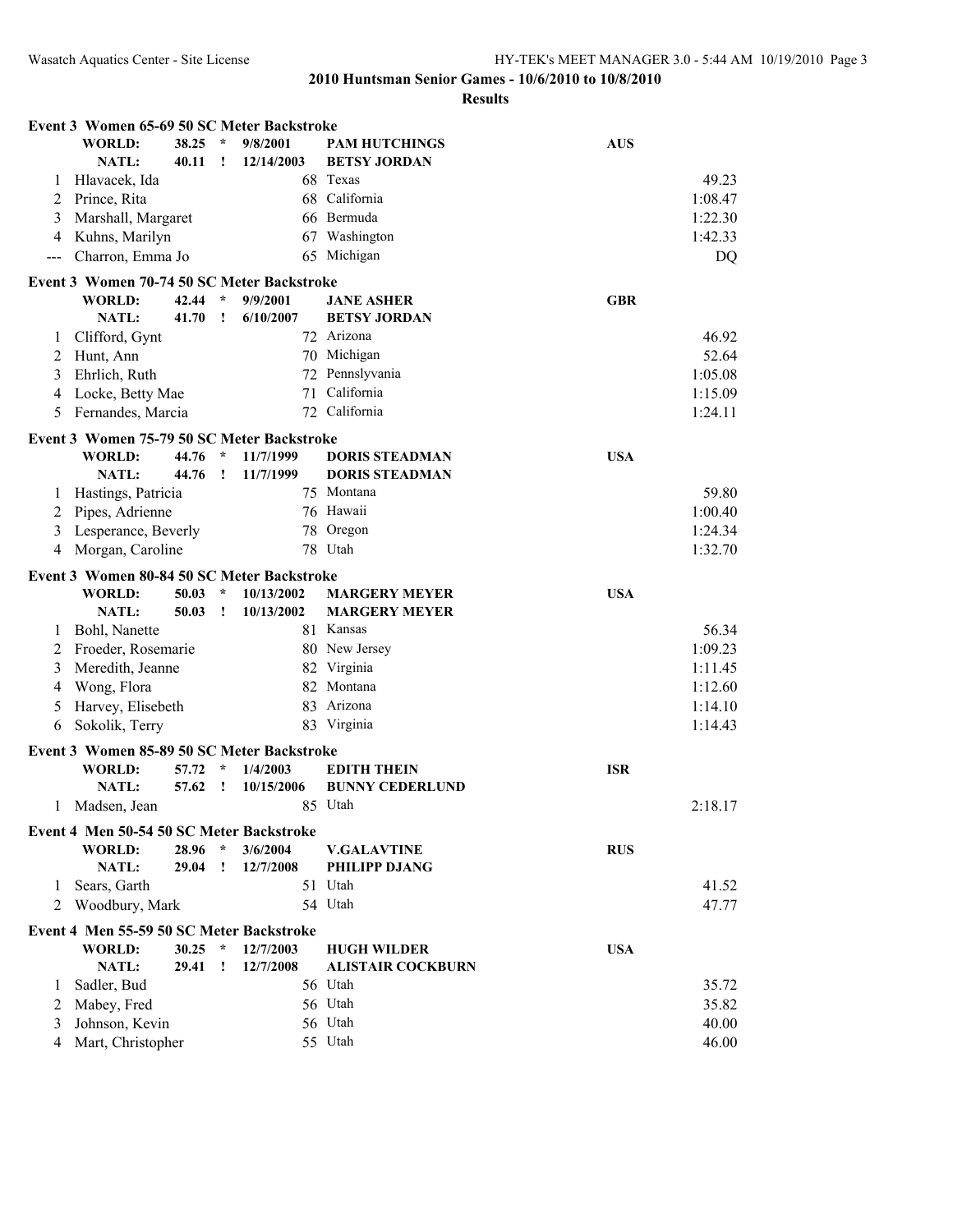|    | Event 4 Men 60-64 50 SC Meter Backstroke                  |       |              |            |                         |            |         |
|----|-----------------------------------------------------------|-------|--------------|------------|-------------------------|------------|---------|
|    | <b>WORLD:</b>                                             | 31.31 | $\star$      | 2/15/2004  | <b>ROBERT S SMITH</b>   | <b>USA</b> |         |
|    | NATL:                                                     | 30.87 | Ţ            | 12/15/2007 | <b>HUGH WILDER</b>      |            |         |
| 1  | Schmidt, George                                           |       |              |            | 60 Florida              |            | 32.04   |
| 2  | Kittel, Richard                                           |       |              |            | 62 Utah                 |            | 36.40   |
| 3  | Medjo, Terry                                              |       |              |            | 63 Nebraska             |            | 40.04   |
| 4  | Kreidler, Lee                                             |       |              | 63         | Colorada                |            | 49.31   |
|    | Event 4 Men 65-69 50 SC Meter Backstroke                  |       |              |            |                         |            |         |
|    | <b>WORLD:</b>                                             | 33.38 | $\star$      | 10/31/1999 | YOSHI OYAKAWA           | <b>USA</b> |         |
|    | NATL:                                                     | 31.64 | Ţ            | 12/7/2008  | <b>RICHARD BURNS</b>    |            |         |
| 1  | Vanbaalen, Vinus                                          |       |              |            | 68 Canada               |            | 34.52   |
| 2  | Behr, Daniel                                              |       |              |            | 66 Montana              |            | 40.39   |
| 3  | Green, James                                              |       |              |            | 67 Wyoming              |            | 40.61   |
| 4  | Ogden, Walter                                             |       |              |            | 66 Utah                 |            | 41.75   |
| 5  | Novitskiy, Yaroslav                                       |       |              |            | 65 Russia               |            | 42.35   |
| 6  | Gibbs, Jim                                                |       |              |            | 69 Texas                |            | 45.07   |
| 7  | Hill, Jerry                                               |       |              |            | 66 Utah                 |            | 49.99   |
| 8  | Juhala, Richard                                           |       |              |            | 67 Oregon               |            | 51.88   |
|    |                                                           |       |              | 67         | Colorada                |            |         |
| 9  | McDanal, Steve                                            |       |              |            |                         |            | 52.35   |
| 10 | Wood, Craig                                               |       |              | 69         | Texas                   |            | 54.83   |
| 11 | Britos, Bruce                                             |       |              |            | 69 Nevada               |            | 1:04.96 |
|    | Event 4 Men 70-74 50 SC Meter Backstroke                  |       |              |            |                         |            |         |
|    | <b>WORLD:</b>                                             | 33.90 | $\star$      | 12/7/2003  | YOSHI OYAKAWA           | <b>USA</b> |         |
|    | NATL:                                                     | 33.90 | Ţ            | 12/7/2003  | YOSHI OYAKAWA           |            |         |
| 1  | Gillanders, David                                         |       |              |            | 71 Arkansas             |            | 45.38   |
| 2  | Ingalls, Donald                                           |       |              |            | 72 California           |            | 51.23   |
| 3  | Prince, Donald                                            |       |              | 70         | California              |            | 1:04.35 |
|    | Event 4 Men 75-79 50 SC Meter Backstroke                  |       |              |            |                         |            |         |
|    | <b>WORLD:</b>                                             | 37.47 | $\star$      | 3/15/1998  | <b>KEIJIRO NAKAMURA</b> | <b>JPN</b> |         |
|    | <b>NATL:</b>                                              | 35.51 | Ţ            | 11/16/2008 | YOSHI OYAKAWA           |            |         |
| 1  | Johnston, Graham                                          |       |              |            | 79 Texas                |            | 44.40   |
| 2  | Hubach, Eric                                              |       |              |            | 77 California           |            | 46.33   |
| 3  | Coles, Bill                                               |       |              | 75         | California              |            | 51.71   |
| 4  | Tewksbury, Glenn                                          |       |              |            | 77 Arizona              |            | 52.54   |
| 5  | Newbury, Alfred                                           |       |              |            | 76 Virginia             |            | 55.64   |
| 6  | Peter, Harold                                             |       |              |            | 76 Arizona              |            | 55.68   |
|    | Lund, Harry                                               |       |              |            | 79 Utah                 |            | 1:14.05 |
| 8  | Rogers, Henry Jarvis                                      |       |              |            | 75 Utah                 |            | 1:19.22 |
| 9  | Vanderplas, Larry                                         |       |              |            | 76 Utah                 |            | 1:53.26 |
|    |                                                           |       |              |            |                         |            |         |
|    | Event 4 Men 80-84 50 SC Meter Backstroke<br><b>WORLD:</b> | 38.26 | $\star$      | 4/27/2003  | <b>KEIJIRO NAKAMURA</b> | <b>JPN</b> |         |
|    | <b>NATL:</b>                                              | 41.58 | Ţ            | 11/14/2004 | <b>PAUL HUTINGER</b>    |            |         |
|    |                                                           |       |              |            | 81 Utah                 |            |         |
| 1  | Knowlton, Horace                                          |       |              |            |                         |            | 44.77   |
| 2  | Kimball, Ken                                              |       |              |            | 80 California           |            | 52.57   |
| 3  | Lowry, Biff                                               |       |              |            | 83 Utah                 |            | 57.37   |
| 4  | Sears, Robert                                             |       |              |            | 83 Utah                 |            | 1:06.10 |
|    | Event 4 Men 85-89 50 SC Meter Backstroke                  |       |              |            |                         |            |         |
|    | <b>WORLD:</b>                                             | 43.80 | $\star$      | 4/15/2001  | <b>GORO KOBAYASHI</b>   | <b>JPN</b> |         |
|    | NATL:                                                     | 47.34 | $\mathbf{I}$ | 10/13/2002 | <b>ALDO DA ROSA</b>     |            |         |
| 1  | Schmidt, Jurgen                                           |       |              |            | 87 California           |            | 54.84   |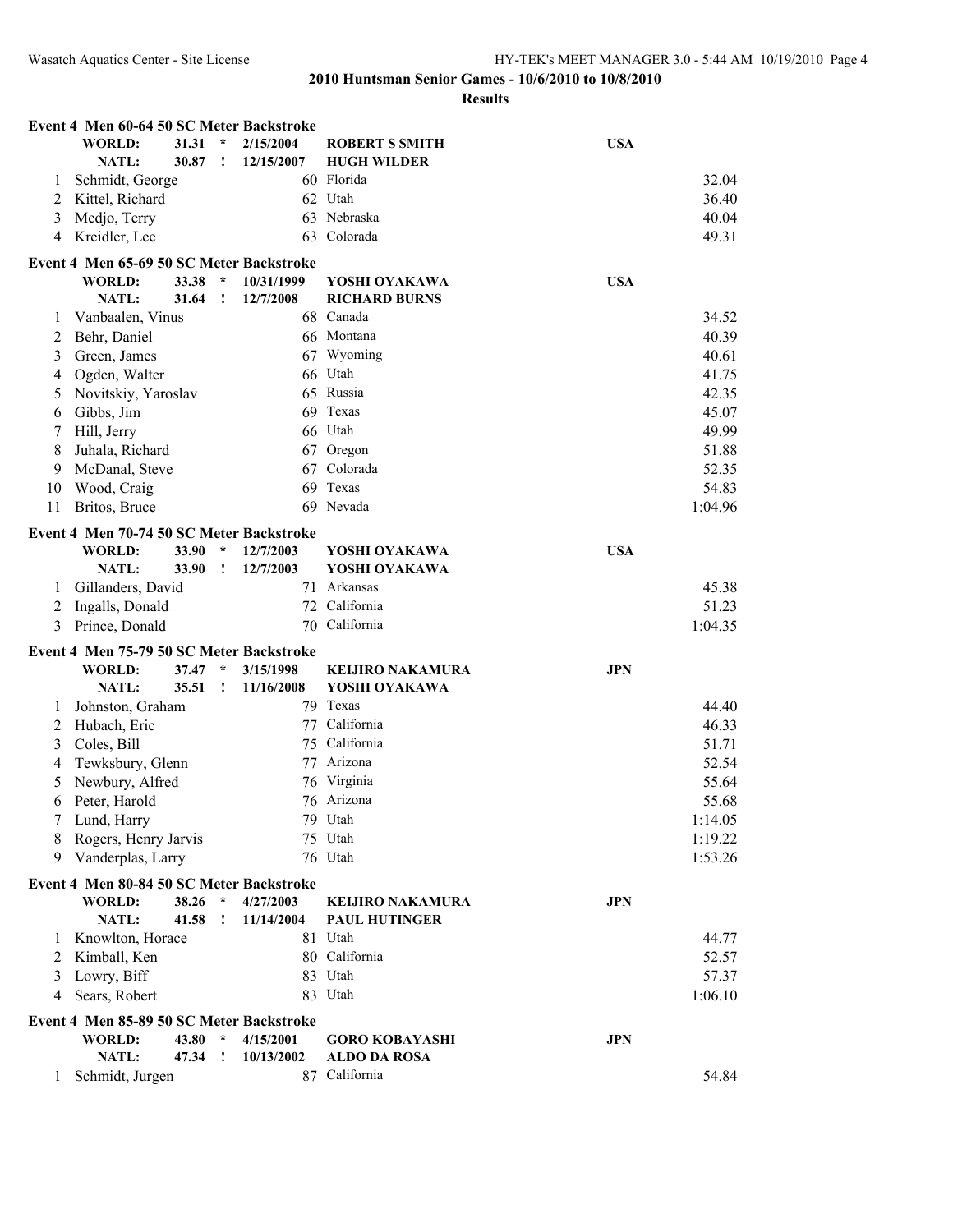|                                           | (Event 4 Men 85-89 50 SC Meter Backstroke)   |                             |                          |                                         |            |  |  |  |  |  |
|-------------------------------------------|----------------------------------------------|-----------------------------|--------------------------|-----------------------------------------|------------|--|--|--|--|--|
| 85 Ohio<br>2 Roudebush, George<br>1:06.98 |                                              |                             |                          |                                         |            |  |  |  |  |  |
|                                           | Event 4 Men 90-94 50 SC Meter Backstroke     |                             |                          |                                         |            |  |  |  |  |  |
|                                           | <b>WORLD:</b>                                | $\mathcal{R}$<br>53.24      | 6/30/2002                | <b>R REINSTADTLER</b>                   | <b>GER</b> |  |  |  |  |  |
|                                           | NATL:                                        | $55.25$ !                   | 12/20/2007               | <b>JOHN MERRILL</b>                     |            |  |  |  |  |  |
| 1                                         | Singer, Bert                                 |                             |                          | 91 Oregon                               | 58.90      |  |  |  |  |  |
|                                           | 2 Scott, Vern                                |                             |                          | 91 Utah                                 | 1:24.72    |  |  |  |  |  |
|                                           | Event 5 Women 50-54 100 SC Meter Freestyle   |                             |                          |                                         |            |  |  |  |  |  |
|                                           | WORLD:<br>NATL:<br>1:01.49                   | $1:01.49$ *<br>$\mathbf{I}$ | 10/21/2001<br>10/21/2001 | <b>LAURA VAL</b><br><b>LAURA VAL</b>    | <b>USA</b> |  |  |  |  |  |
| 1                                         | Maryon, Dorothy                              |                             |                          | 54 Utah                                 | 1:16.68    |  |  |  |  |  |
|                                           | 36.24<br>40.44                               |                             |                          |                                         |            |  |  |  |  |  |
| 2                                         | Veloso, Lolita<br>36.99<br>44.64             |                             |                          | 53 California                           | 1:21.63    |  |  |  |  |  |
| 3                                         | Cuvilier, Mary Ann                           |                             |                          | 51 Canada                               | 1:23.07    |  |  |  |  |  |
|                                           | 39.25<br>43.82                               |                             |                          |                                         |            |  |  |  |  |  |
| 4                                         | Heger, Elaine                                |                             |                          | 51 Utah                                 | 1:29.54    |  |  |  |  |  |
|                                           | 43.99<br>45.55                               |                             |                          |                                         |            |  |  |  |  |  |
| 5                                         | Rosenberg, Shari                             |                             |                          | 50 Utah                                 | 1:33.50    |  |  |  |  |  |
|                                           | 41.05<br>52.45                               |                             |                          |                                         |            |  |  |  |  |  |
| 6                                         | Rogers, Debbie<br>44.81<br>49.22             |                             |                          | 52 Arizona                              | 1:34.03    |  |  |  |  |  |
| 7                                         | Paine, Rita                                  |                             |                          | 54 Canada                               | 1:35.49    |  |  |  |  |  |
|                                           | 46.14<br>49.35                               |                             |                          |                                         |            |  |  |  |  |  |
| 8                                         | Bouffard, Kim                                |                             |                          | 54 California                           | 1:36.85    |  |  |  |  |  |
|                                           | 43.81<br>53.04                               |                             |                          |                                         |            |  |  |  |  |  |
|                                           | Event 5 Women 55-59 100 SC Meter Freestyle   |                             |                          |                                         |            |  |  |  |  |  |
|                                           |                                              |                             |                          |                                         |            |  |  |  |  |  |
|                                           | <b>WORLD:</b><br>1:07.59                     | $\mathcal{A}$               | 9/12/2004                | <b>BARBARA DUNBAR</b>                   | <b>USA</b> |  |  |  |  |  |
|                                           | NATL:<br>1:01.40                             | $\mathbf{I}$                | 12/7/2008                | <b>LAURA VAL</b>                        |            |  |  |  |  |  |
| 1                                         | Kay, Mary-Chris<br>38.73<br>41.89            |                             |                          | 57 Ohio                                 | 1:20.62    |  |  |  |  |  |
| 2                                         | Guins, Ann                                   |                             |                          | 57 Ohio                                 | 1:20.83    |  |  |  |  |  |
|                                           | 38.57<br>42.26                               |                             |                          |                                         |            |  |  |  |  |  |
| 3                                         | Lambertz, Gloria                             |                             |                          | 57 Montana                              | 1:31.18    |  |  |  |  |  |
|                                           | 43.87<br>47.31                               |                             |                          |                                         |            |  |  |  |  |  |
| 4                                         | Wong, Nancy<br>45.89<br>56.76                |                             |                          | 55 Washington                           | 1:42.65    |  |  |  |  |  |
| 5                                         | Rogers, Gene                                 |                             |                          | 57 Utah                                 | 1:52.34    |  |  |  |  |  |
|                                           | 50.13<br>1:02.21                             |                             |                          |                                         |            |  |  |  |  |  |
| 6                                         | Gulbrandson, Pamela                          |                             |                          | 57 New Mexico                           | 1:57.65    |  |  |  |  |  |
|                                           | 53.72<br>1:03.93                             |                             |                          |                                         |            |  |  |  |  |  |
| 7                                         | Cundy, Judy                                  |                             |                          | 55 Utah                                 | 2:11.56    |  |  |  |  |  |
|                                           | 59.64<br>1:11.92                             |                             |                          |                                         |            |  |  |  |  |  |
|                                           | Event 5 Women 60-64 100 SC Meter Freestyle   |                             |                          |                                         |            |  |  |  |  |  |
|                                           | <b>WORLD:</b><br>1:10.53<br>NATL:<br>1:11.03 | $\star$<br>$\mathbf{I}$     | 5/16/2004<br>6/2008      | <b>JUDY WILSON</b><br><b>BOAK/SHAPS</b> | <b>GBR</b> |  |  |  |  |  |
| 1                                         | LeClercq, Toni                               |                             |                          | 62 Idaho                                | 1:22.98    |  |  |  |  |  |
| 2                                         | 40.10<br>42.88<br>McDade, Martha             |                             |                          | 64 Texas                                | 1:29.63    |  |  |  |  |  |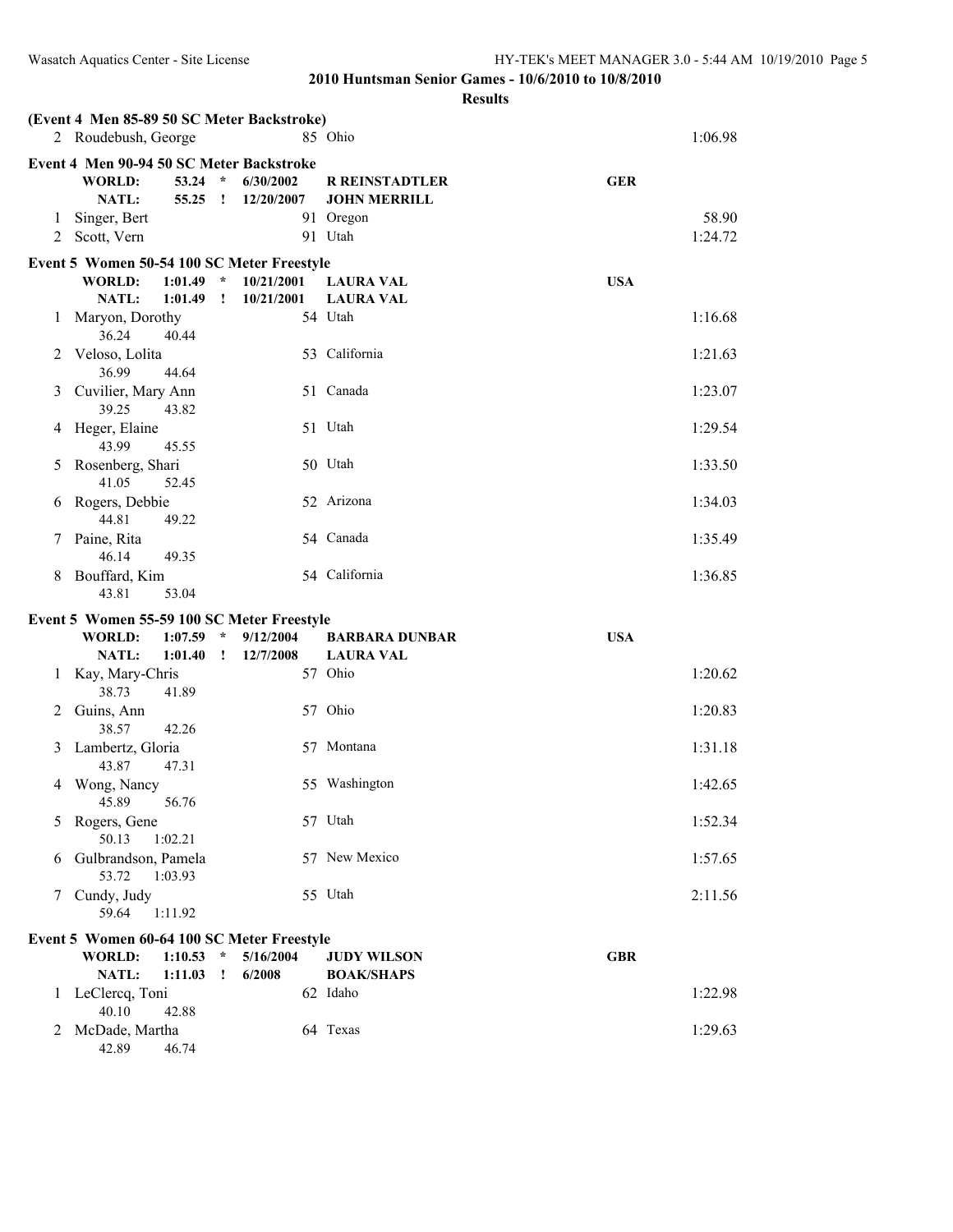|   | (Event 5 Women 60-64 100 SC Meter Freestyle)<br>3 Baker, Gini M |              |            | 60 Arizona           | 1:33.25    |
|---|-----------------------------------------------------------------|--------------|------------|----------------------|------------|
|   | 44.46<br>48.79<br>4 Teichman, Karen                             |              |            | 62 Arizona           | 1:35.07    |
|   | 45.66<br>49.41                                                  |              |            |                      |            |
|   | Event 5 Women 65-69 100 SC Meter Freestyle                      |              |            |                      |            |
|   | <b>WORLD:</b><br>1:13.48                                        | $\star$      | 2/15/2004  | YOSHIKO OSAKI        | <b>JPN</b> |
|   | <b>NATL:</b><br>1:14.67                                         | $\mathbf{I}$ | 11/16/2008 | <b>JACKIE MARR</b>   |            |
| 1 | Hlavacek, Ida<br>45.97<br>48.90                                 |              |            | 68 Texas             | 1:34.87    |
| 2 | Weinberg, Wendy<br>49.32<br>52.33                               |              |            | 65 Arizona           | 1:41.65    |
| 3 | Trevarthen, Chris<br>54.85<br>1:02.29                           |              |            | 68 California        | 1:57.14    |
|   | 4 Marshall, Margaret<br>1:15.14<br>1:21.18                      |              |            | 66 Bermuda           | 2:36.32    |
|   | Event 5 Women 70-74 100 SC Meter Freestyle                      |              |            |                      |            |
|   | WORLD:<br>1:16.45                                               | $\star$      | 5/16/2004  | <b>JANE ASHER</b>    | <b>GBR</b> |
|   | <b>NATL:</b><br>1:18.67                                         | $\mathbf{r}$ | 12/5/1999  | <b>GAIL ROPER</b>    |            |
| 1 | Clifford, Gynt<br>46.04<br>41.92                                |              |            | 72 Arizona           | 1:27.96    |
| 2 | Lund, Lynne<br>48.53<br>52.72                                   |              |            | 70 Utah              | 1:41.25    |
| 3 | Forsyth, JoAn<br>56.89<br>1:05.09                               |              |            | 71 Washington        | 2:01.98    |
| 4 | Hunt, Ann<br>55.99<br>1:07.81                                   |              |            | 70 Michigan          | 2:03.80    |
| 5 | Locke, Betty Mae<br>1:05.43<br>1:16.38                          |              |            | 71 California        | 2:21.81    |
| 6 | Villard, Katharine                                              |              |            | 72 Utah              | 2:39.86    |
|   | Event 5 Women 75-79 100 SC Meter Freestyle                      |              |            |                      |            |
|   | <b>WORLD:</b><br>1:26.20                                        | $\star$      | 10/13/2002 | <b>JEAN TROY</b>     | <b>USA</b> |
|   | NATL:<br>1:24.31                                                | $\mathbf{I}$ | 10/15/2005 | <b>GAIL ROPER</b>    |            |
| 1 | Pipes, Adrienne<br>47.24<br>50.79                               |              |            | 76 Hawaii            | 1:38.03    |
| 2 | Hastings, Patricia<br>45.86 56.36                               |              |            | 75 Montana           | 1:42.22    |
| 3 | Roberts, Marion<br>55.43<br>1:05.34                             |              |            | 75 Canada            | 2:00.77    |
|   | 4 Morgan, Caroline<br>1:13.29<br>1:25.21                        |              |            | 78 Utah              | 2:38.50    |
| 5 | Lesperance, Beverly<br>1:19.14<br>1:25.77                       |              |            | 78 Oregon            | 2:44.91    |
|   | Event 5 Women 80-84 100 SC Meter Freestyle                      |              |            |                      |            |
|   | <b>WORLD:</b><br>1:34.45                                        | $\star$      | 10/13/2002 | <b>MARGERY MEYER</b> | <b>USA</b> |
|   | NATL:<br>1:26.23                                                | $\mathbf{I}$ | 1/25/2009  | <b>GAIL ROPER</b>    |            |
| 1 | Bohl, Nanette<br>46.32<br>52.47                                 |              |            | 81 Kansas            | 1:38.79    |
| 2 | Meredith, Jeanne<br>1:00.33<br>1:05.77                          |              |            | 82 Virginia          | 2:06.10    |
| 3 | Wong, Flora<br>1:04.75<br>1:10.93                               |              |            | 82 Montana           | 2:15.68    |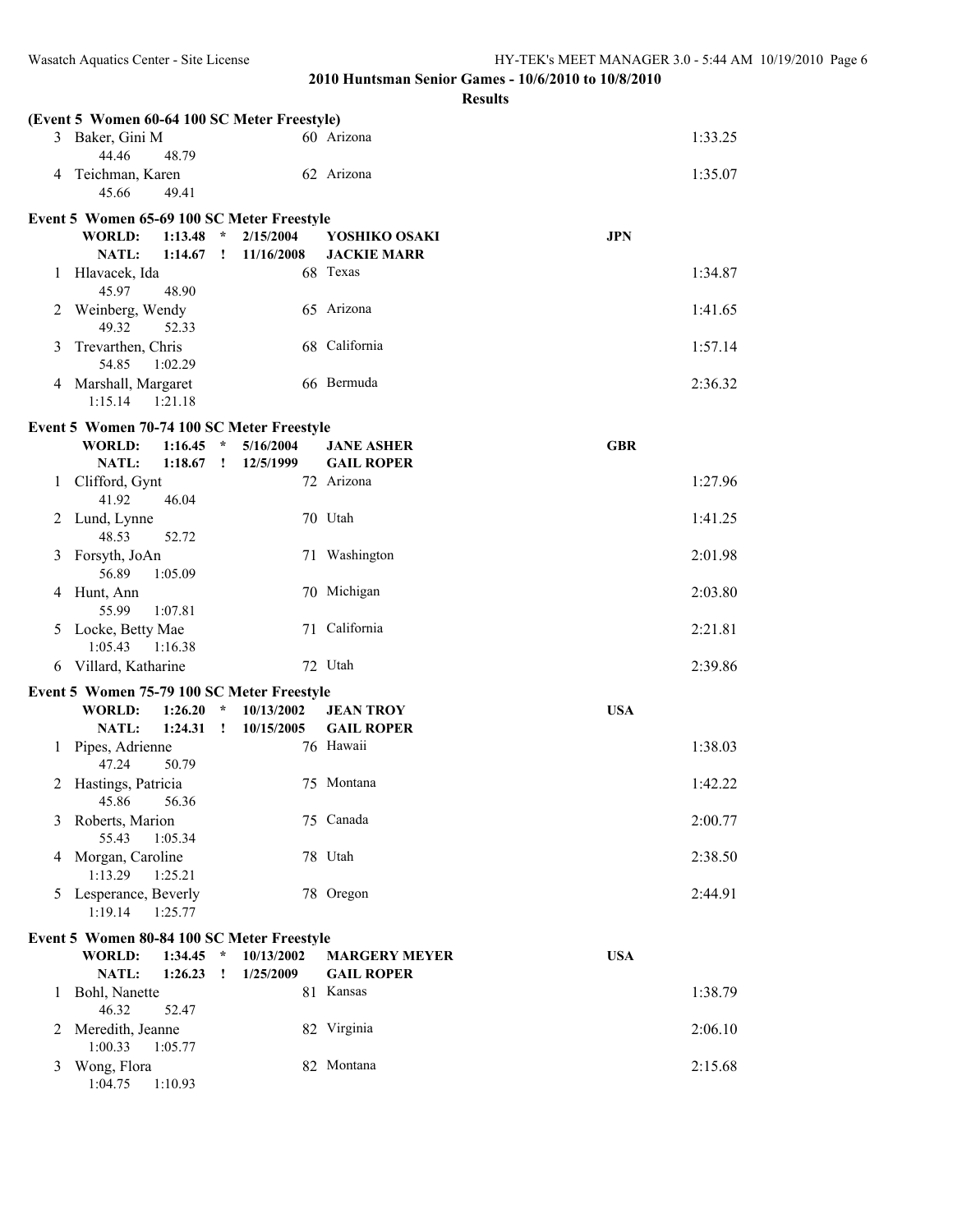|   | (Event 5 Women 80-84 100 SC Meter Freestyle) |              |            |                                 |            |         |
|---|----------------------------------------------|--------------|------------|---------------------------------|------------|---------|
|   | 4 Sokolik, Terry<br>1:17.62<br>1:06.85       |              |            | 83 Virginia                     |            | 2:24.47 |
| 5 | Harvey, Elisebeth<br>1:06.86<br>1:22.35      |              |            | 83 Arizona                      |            | 2:29.21 |
|   | Froeder, Rosemarie<br>1:11.82<br>1:25.94     |              |            | 80 New Jersey                   |            | 2:37.76 |
|   | 7 Wolle, Marian<br>1:32.62<br>1:43.96        |              |            | 82 New Mexico                   |            | 3:16.58 |
|   | Event 5 Women 85-89 100 SC Meter Freestyle   |              |            |                                 |            |         |
|   | <b>WORLD:</b><br>$1:49.64$ *                 |              | 11/8/2003  | <b>RITA SIMONTON</b>            | <b>USA</b> |         |
|   | NATL:<br>$1:46.95$ !                         |              | 9/14/2008  | <b>MARGERY MEYER</b>            |            |         |
| 1 | Berkley, Marianna<br>1:08.60<br>1:18.90      |              |            | 88 Virginia                     |            | 2:27.50 |
|   | 2 Parker, Mildred<br>2:05.71<br>2:26.61      |              |            | 87 Utah                         |            | 4:32.32 |
|   | 3 Madsen, Jean<br>2:33.07<br>2:24.04         |              |            | 85 Utah                         |            | 4:57.11 |
|   | Event 6 Men 50-54 100 SC Meter Freestyle     |              |            |                                 |            |         |
|   | <b>WORLD:</b><br>54.61                       | $\star$      | 12/7/2003  | <b>PAUL TREVISAN</b>            | <b>USA</b> |         |
|   | 51.61<br><b>NATL:</b>                        | $\mathbf{r}$ | 10/17/2009 | <b>ROWDY GAINES</b>             |            |         |
| 1 | Marchant, Jeff<br>30.48<br>34.44             |              |            | 51 California                   |            | 1:04.92 |
|   | 2 Romanov, Alexander<br>1:06.08              |              |            | 54 Russia                       |            | 1:06.05 |
|   | 3 Lybyer, Tom<br>32.41<br>37.33              |              |            | 50 Utah                         |            | 1:09.74 |
|   | 4 Zabotkine, Nikolai<br>35.68<br>47.55       |              |            | 51 Nevada                       |            | 1:23.23 |
|   |                                              |              |            |                                 |            |         |
|   | Event 6 Men 55-59 100 SC Meter Freestyle     |              |            |                                 |            |         |
|   | <b>WORLD:</b><br>56.51                       | $\star$      | 12/9/2001  | <b>RICHARD ABRAHAMS</b>         | <b>USA</b> |         |
| 1 | NATL:<br>54.50<br>Sadler, Bud                | $\mathbf{r}$ | 4/5/2009   | <b>JACK GROSELLE</b><br>56 Utah |            | 1:02.63 |
|   | 30.24<br>32.39                               |              |            |                                 |            |         |
|   | 2 Raymond, Wesley<br>32.96<br>35.51          |              |            | 56 Utah                         |            | 1:08.47 |
|   | 3 Larson, Allen<br>35.71<br>35.89            |              |            | 57 Oregon                       |            | 1:11.60 |
| 4 | Wong, Poy<br>34.35<br>37.45                  |              |            | 56 Montana                      |            | 1:11.80 |
| 5 | Mart, Christopher<br>40.84<br>45.27          |              |            | 55 Utah                         |            | 1:26.11 |
|   | Event 6 Men 60-64 100 SC Meter Freestyle     |              |            |                                 |            |         |
|   | <b>WORLD:</b><br>59.90                       | $\star$      | 10/10/2004 | <b>DAVID QUIGGIN</b>            | <b>USA</b> |         |
|   | NATL:<br>56.63                               | $\cdot$      | 12/7/2008  | <b>RICH ABRAHAMS</b>            |            |         |
| 1 | Heck, Steve<br>29.29<br>30.99                |              |            | 61 Texas                        |            | 1:00.28 |
| 2 | Schmidt, George<br>29.71<br>31.54            |              |            | 60 Florida                      |            | 1:01.25 |
| 3 | Rollins, Bruce<br>31.50<br>32.75             |              |            | 61 Texas                        |            | 1:04.25 |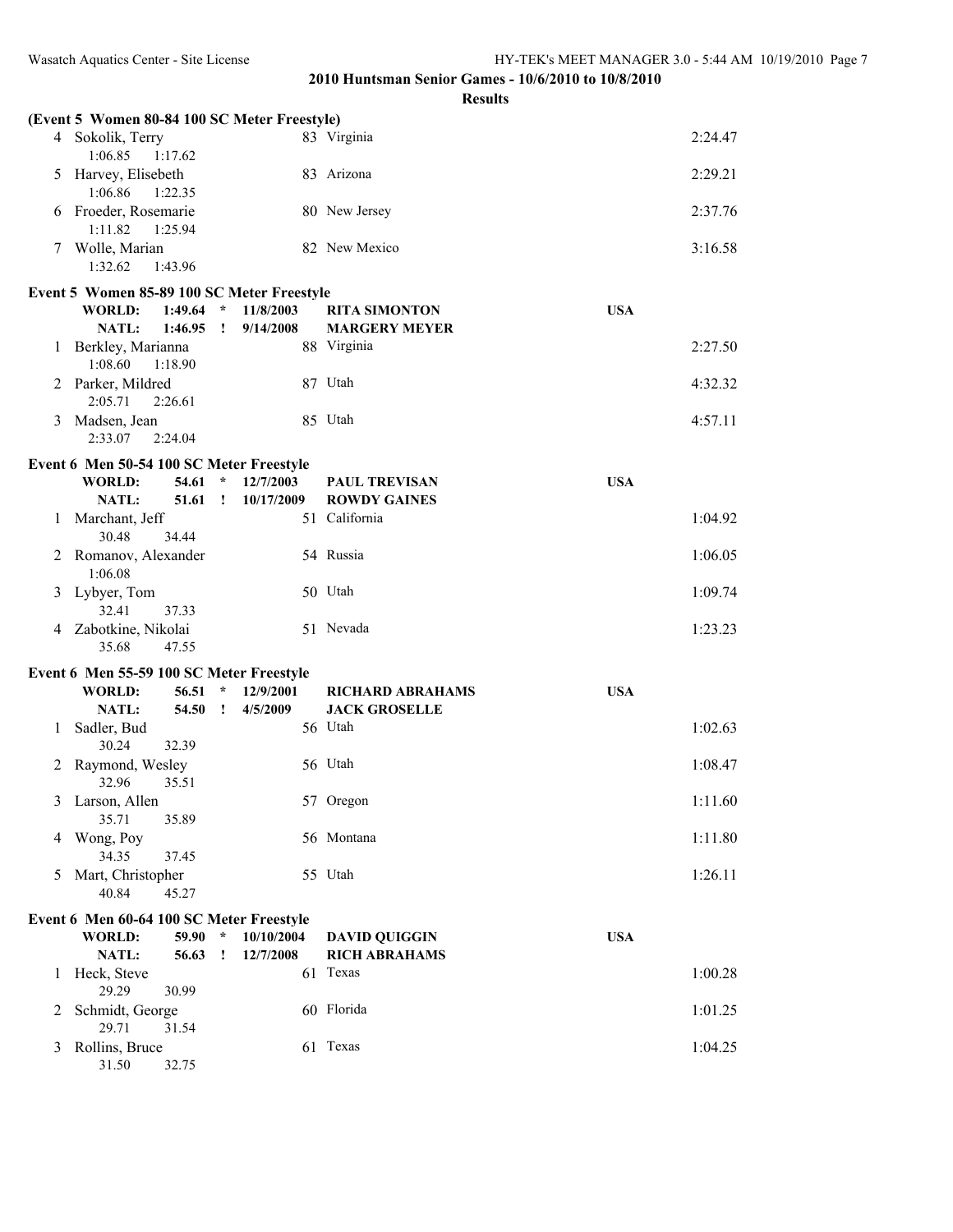|               | (Event 6 Men 60-64 100 SC Meter Freestyle) |                             |                        |            |          |
|---------------|--------------------------------------------|-----------------------------|------------------------|------------|----------|
|               | 4 Kittel, Richard<br>31.70<br>33.07        |                             | 62 Utah                |            | 1:04.77  |
| 5             | Baird, Fred<br>31.86<br>34.47              |                             | 62 Utah                |            | 1:06.33  |
| 6             | Welton, John<br>44.25<br>47.96             |                             | 63 Arizona             |            | 1:32.21  |
|               | Ploughman, Sr, Edward<br>43.65<br>29.81    |                             | 63 Florida             |            | DQ       |
|               | Event 6 Men 65-69 100 SC Meter Freestyle   |                             |                        |            |          |
|               | <b>WORLD:</b><br>1:01.36                   | $\star$<br>12/15/2002       | <b>JEFF FARRELL</b>    | <b>USA</b> |          |
|               | NATL:<br>59.56                             | $\cdot$<br>10/17/2009       | <b>DAVID QUIGGIN</b>   |            |          |
| 1             |                                            |                             | 68 Canada              |            | 1:06.95  |
|               | Vanbaalen, Vinus<br>31.94<br>35.01         |                             |                        |            |          |
| 2             | Novitskiy, Yaroslav                        |                             | 65 Russia              |            | 1:12.89  |
|               | 34.71<br>38.18                             |                             |                        |            |          |
| 3             | Lewis, Doede<br>34.38<br>40.25             |                             | 67 Netherlands         |            | 1:14.63  |
| 4             | Ogden, Walter                              |                             | 66 Utah                |            | 1:19.99  |
|               | 37.78<br>42.21                             |                             |                        |            |          |
| 5             | Green, James                               |                             | 67 Wyoming             |            | 1:23.50  |
|               | 37.75<br>45.75                             |                             |                        |            |          |
| 6             | Hill, Jerry                                |                             | 66 Utah                |            | 1:29.83  |
|               | 42.77<br>47.06<br>Wood, Craig              |                             | 69 Texas               |            | 1:34.79  |
| $\mathcal{L}$ | 46.40<br>48.39                             |                             |                        |            |          |
| 8             | McDanal, Steve                             |                             | 67 Colorada            |            | 1:38.67  |
|               | 46.66<br>52.01                             |                             |                        |            |          |
| 9             | Carman, Craig                              |                             | 69 Utah                |            | 1:41.94  |
|               | 50.57<br>51.37                             |                             | 69 Texas               |            |          |
| 10            | Gibbs, Jim<br>50.75<br>56.15               |                             |                        |            | 1:46.90  |
|               | Event 6 Men 70-74 100 SC Meter Freestyle   |                             |                        |            |          |
|               | 1:06.26                                    | $\star$<br>10/12/2001       |                        |            |          |
|               | <b>WORLD:</b>                              |                             | <b>GRAHAM JOHNSTON</b> | <b>USA</b> |          |
|               | NATL:<br>1:03.33                           | $\mathbf{I}$<br>12/2/2007   | <b>JEFF FARRELL</b>    |            |          |
| 1             | Blake, Bill<br>38.52<br>42.97              |                             | 73 Texas               |            | 1:21.49  |
| 2             | Gillanders, David                          |                             | 71 Arkansas            |            | 1:29.78  |
|               | 42.06<br>47.72                             |                             |                        |            |          |
| 3             | Ingalls, Donald                            |                             | 72 California          |            | 1:34.47  |
|               | 45.98<br>48.49                             |                             |                        |            |          |
| 4             | Goldstein, Simon                           |                             | 73 Arizona             |            | 1:51.99  |
|               | 50.84<br>1:01.15                           |                             |                        |            |          |
|               | Event 6 Men 75-79 100 SC Meter Freestyle   |                             |                        |            |          |
|               | <b>WORLD:</b><br>1:11.55                   | $\mathcal{R}$<br>12/10/2000 | <b>FRANK PIEMME</b>    | <b>USA</b> |          |
|               | NATL:<br>1:05.13                           | 4/19/2009<br>$\cdot$        | <b>DAVID RADCLIFF</b>  |            |          |
| 1             | Radcliff, David                            |                             | 76 Oregon              |            | 1:08.99* |
|               | 33.63<br>35.36                             |                             |                        |            |          |
| 2             | Stupfel, Norman<br>40.37<br>46.20          |                             | 78 California          |            | 1:26.57  |
| 3             | Baker, Donald                              |                             | 79 Arizona             |            | 1:30.11  |
|               | 42.78<br>47.33                             |                             |                        |            |          |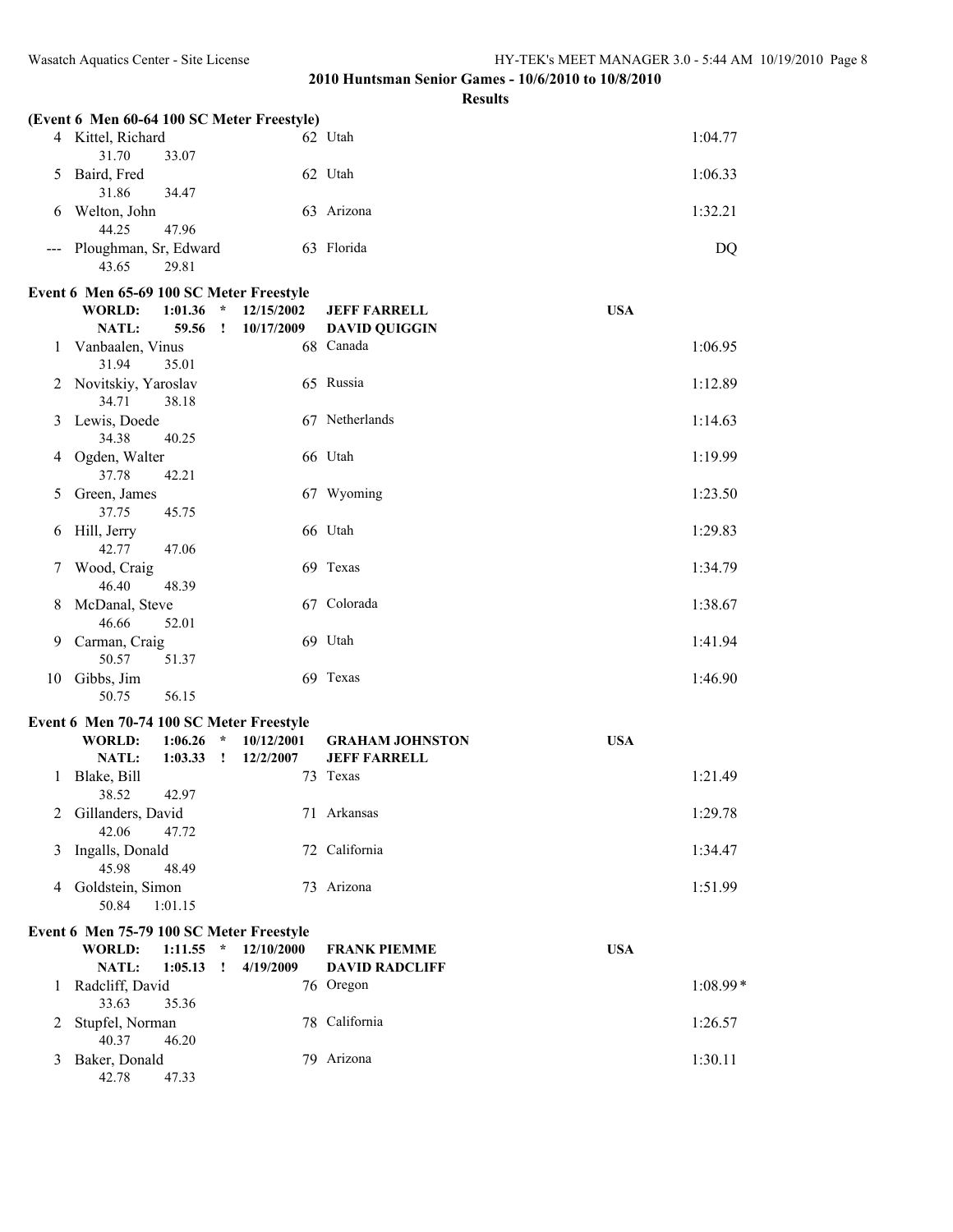|   | (Event 6 Men 75-79 100 SC Meter Freestyle)                                |                             |                          |            |         |
|---|---------------------------------------------------------------------------|-----------------------------|--------------------------|------------|---------|
|   | 4 Tewksbury, Glenn<br>42.54<br>50.58                                      |                             | 77 Arizona               |            | 1:33.12 |
| 5 | Rogers, Henry Jarvis<br>1:04.03<br>1:31.24                                |                             | 75 Utah                  |            | 2:35.27 |
| 6 | Braly, Mark<br>1:11.43<br>1:26.12                                         |                             | 75 California            |            | 2:37.55 |
|   | 7 Vanderplas, Larry<br>1:33.55<br>1:38.48                                 |                             | 76 Utah                  |            | 3:12.03 |
|   | Event 6 Men 80-84 100 SC Meter Freestyle                                  |                             |                          |            |         |
|   | <b>WORLD:</b><br>1:16.09                                                  | $\mathcal{R}$<br>5/18/2003  | <b>KEIJIRO NAKAMURA</b>  | <b>JPN</b> |         |
|   | <b>NATL:</b><br>1:17.02                                                   | $\mathbf{I}$<br>12/4/2005   | <b>FRANK PIEMME</b>      |            |         |
| 1 | Kimball, Ken<br>47.71<br>50.46                                            |                             | 80 California            |            | 1:38.17 |
| 2 | Wolle, Jordan<br>49.39<br>59.40                                           |                             | 82 New Mexico            |            | 1:48.79 |
| 3 | Sears, Robert<br>1:01.29<br>1:14.36                                       |                             | 83 Utah                  |            | 2:15.65 |
|   | Event 6 Men 85-89 100 SC Meter Freestyle                                  |                             |                          |            |         |
|   | <b>WORLD:</b><br>1:23.20                                                  | $\star$<br>9/16/2000        | <b>JIM EUBANK</b>        | <b>USA</b> |         |
|   | 1:23.20<br><b>NATL:</b>                                                   | 9/16/2000<br>$\mathbf{I}$   | <b>JIM EUBANK</b>        |            |         |
| 1 | Piemme, Frank<br>42.66<br>43.40                                           |                             | 85 California            |            | 1:26.06 |
| 2 | Schmidt, Jurgen<br>47.17<br>52.14                                         |                             | 87 California            |            | 1:39.31 |
|   | 3 Larson, Ole                                                             |                             | 89 North Carolina        |            | 2:19.18 |
|   | Event 6 Men 90-94 100 SC Meter Freestyle                                  |                             |                          |            |         |
|   | <b>WORLD:</b><br>1:39.26                                                  | $\star$<br>12/14/2003       | <b>WOODROW BOWERSOCK</b> | <b>USA</b> |         |
|   | NATL:<br>1:39.26                                                          | 12/14/2003<br>$\mathbf{r}$  | <b>WOODROW BOWERSOCK</b> |            |         |
|   | 1 Scott, Vern<br>1:25.15<br>1:32.90                                       |                             | 91 Utah                  |            | 2:58.05 |
|   | Event 7 Women 50-54 200 SC Meter Breaststroke                             |                             |                          |            |         |
|   | <b>WORLD:</b><br>2:57.49                                                  | $\mathcal{R}$<br>10/12/2003 | <b>ULRIKE URBANIAK</b>   | <b>GER</b> |         |
|   | <b>NATL:</b><br>2:57.11                                                   | $\mathbf{I}$<br>12/7/2008   | <b>JENNY COOK</b>        |            |         |
| 1 | Maryon, Dorothy<br>46.31<br>52.15                                         | 54.83<br>54.18              | 54 Utah                  |            | 3:27.47 |
|   | 2 Bouffard, Kim<br>59.81                                                  | 1:12.94                     | 54 California            |            | 4:42.70 |
|   | 1:14.00                                                                   | 1:15.95                     |                          |            |         |
|   | Event 7 Women 55-59 200 SC Meter Breaststroke                             |                             |                          |            |         |
|   | <b>WORLD:</b><br>$3:08.87$ *                                              | 11/22/1997                  | <b>BONNIE PRONK</b>      | <b>CAN</b> |         |
|   | NATL:<br>3:02.37                                                          | 10/31/2009<br>$\mathbf{I}$  | <b>CATHERINE KOHN</b>    |            |         |
| 1 | Gilmore, Cindy                                                            |                             | 55 California            |            | 3:39.91 |
|   | 49.29<br>54.74                                                            | 57.68<br>58.20              |                          |            |         |
|   | 2 Wong, Nancy<br>1:01.00<br>52.70                                         | 1:06.30<br>1:06.84          | 55 Washington            |            | 4:06.84 |
|   |                                                                           |                             |                          |            |         |
|   | Event 7 Women 60-64 200 SC Meter Breaststroke<br><b>WORLD:</b><br>3:06.48 | $\mathcal{A}$<br>3/16/2002  | <b>BONNIE PRONK</b>      | <b>CAN</b> |         |
|   | <b>NATL:</b><br>3:18.25                                                   | 3/31/2001<br>$\,$ !         | <b>JOANN LEILICH</b>     |            |         |
| 1 | Pierson, Ginger                                                           |                             | 64 Washington            |            | 3:35.27 |
|   | 48.30<br>53.94                                                            | 56.38<br>56.65              |                          |            |         |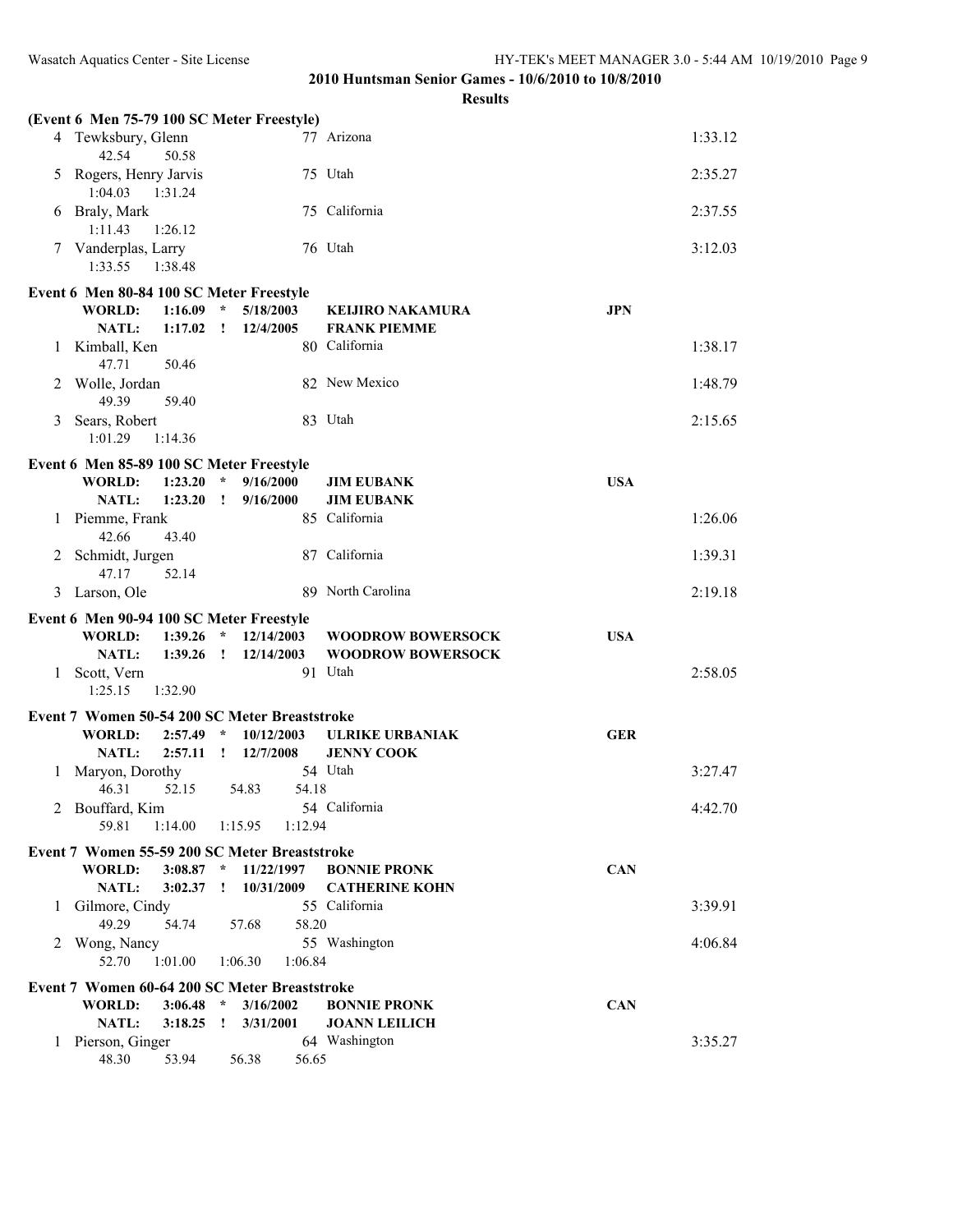|   | (Event 7 Women 60-64 200 SC Meter Breaststroke) |             |              |            |                         |            |          |
|---|-------------------------------------------------|-------------|--------------|------------|-------------------------|------------|----------|
|   | 2 Lyman, Carolyn                                |             |              |            | 60 Utah                 |            | 3:44.31  |
|   | 49.31                                           | 55.28       | 59.97        | 59.75      |                         |            |          |
| 3 | Sexton, Rosemary                                |             |              |            | 60 Tennesee             |            | 4:48.74  |
|   | 1:06.29                                         | 1:12.96     | 1:14.07      | 1:15.42    |                         |            |          |
|   | Event 7 Women 65-69 200 SC Meter Breaststroke   |             |              |            |                         |            |          |
|   | <b>WORLD:</b>                                   | $3:17.44$ * |              | 3/20/2004  | <b>JOANN LEILICH</b>    | <b>USA</b> |          |
|   | NATL:                                           | 3:17.44     | $\mathbf{I}$ | 3/20/2004  | <b>JOANN LEILICH</b>    |            |          |
| 1 | Barnea, Daniela                                 |             |              |            | 66 California           |            | 3:35.17  |
|   | 49.88                                           | 55.05       | 56.90        | 53.34      |                         |            |          |
| 2 | Pronk, Bonnie                                   |             |              |            | 68 Canada               |            | 3:41.95  |
|   | 50.14                                           | 56.14       | 59.65        | 56.02      |                         |            |          |
| 3 | Charron, Emma Jo                                |             |              |            | 65 Michigan             |            | 4:29.17  |
|   | 55.35                                           | 1:06.56     | 1:13.38      | 1:13.88    |                         |            |          |
|   | 4 Sherrod, Christa                              |             |              |            | 68 California           |            | 4:46.32  |
|   | 1:04.61                                         | 1:12.95     | 1:17.13      | 1:11.63    |                         |            |          |
|   | Event 7 Women 70-74 200 SC Meter Breaststroke   |             |              |            |                         |            |          |
|   | <b>WORLD:</b>                                   | $3:44.03$ * |              | 4/7/2002   | <b>JUDIE OLIVER</b>     | <b>CAN</b> |          |
|   | <b>NATL:</b>                                    | 3:25.76     | $\mathbf{I}$ | 3/21/2009  | <b>JOANN LEILICH</b>    |            |          |
|   | 1 Lund, Lynne                                   |             |              |            | 70 Utah                 |            | 4:37.08  |
|   | 1:04.24                                         | 1:10.77     | 1:11.89      | 1:10.18    |                         |            |          |
|   | 2 Averette, Joan                                |             |              |            | 74 Virginia             |            | 6:04.55  |
|   | 1:21.41                                         | 1:36.83     | 1:36.78      | 1:29.53    |                         |            |          |
|   | 3 Harden, Gaile                                 |             |              |            | 71 Arizona              |            | 6:17.11  |
|   | 1:30.72                                         | 1:38.76     | 1:37.78      | 1:29.85    |                         |            |          |
|   | Event 7 Women 75-79 200 SC Meter Breaststroke   |             |              |            |                         |            |          |
|   | <b>WORLD:</b>                                   | $3:54.55$ * |              | 5/16/2004  | <b>SYLVIA NEUHAUSER</b> | <b>AUT</b> |          |
|   | NATL:                                           | 3:56.51     | $\mathbf{I}$ | 10/12/2008 | <b>ANN HIRSCH</b>       |            |          |
| 1 | Van Dinter, Yenny                               |             |              |            | 76 New Mexico           |            | 4:25.40  |
|   | 1:00.63                                         | 1:08.50     | 1:07.86      | 1:08.41    |                         |            |          |
|   | 2 Varty, Eulah                                  |             |              |            | 76 Canada               |            | 4:49.55  |
|   | 1:05.31                                         | 1:13.49     | 1:16.83      | 1:13.92    |                         |            |          |
|   | 3 Roberts, Marion                               |             |              |            | 75 Canada               |            | 5:10.13  |
|   | 1:12.78                                         | 1:19.73     | 1:24.45      | 1:13.17    |                         |            |          |
|   | 4 Mueller, Diane M                              |             |              |            | 76 New Mexico           |            | 9:49.54  |
|   | 2:08.99                                         | 2:30.94     | 2:35.74      | 2:33.87    |                         |            |          |
|   | Event 7 Women 80-84 200 SC Meter Breaststroke   |             |              |            |                         |            |          |
|   | <b>WORLD:</b>                                   | $4:38.57$ * |              | 4/6/2003   | <b>DOROTHY WILLIAMS</b> | <b>GBR</b> |          |
|   | NATL:                                           | 4:49.62     | $\mathbf{r}$ | 12/13/1998 | <b>RITA SIMONTON</b>    |            |          |
|   | 1 Bohl, Nanette                                 |             |              |            | 81 Kansas               |            | 4:45.49! |
|   | 1:03.42                                         | 1:11.47     | 1:16.71      | 1:13.89    |                         |            |          |
|   | Event 7 Women 85-89 200 SC Meter Breaststroke   |             |              |            |                         |            |          |
|   | <b>WORLD:</b>                                   | 5:33.41     | $\star$      | 2/1/2004   | <b>MICHIKO HAMURO</b>   | <b>JPN</b> |          |
|   | <b>NATL:</b>                                    | 5:46.07     | $\mathbf{I}$ | 12/8/2007  | <b>MARIANNA BERKLEY</b> |            |          |
| 1 | Berkley, Marianna                               |             |              |            | 88 Virginia             |            | 6:25.23  |
|   | 1:25.99                                         | 1:39.85     | 1:42.16      | 1:37.23    |                         |            |          |
|   | 2 Sanddal, Charlotte                            |             |              |            | 88 Montana              |            | 8:46.59  |
|   | 2:03.22                                         | 2:15.64     | 2:13.72      | 2:14.01    |                         |            |          |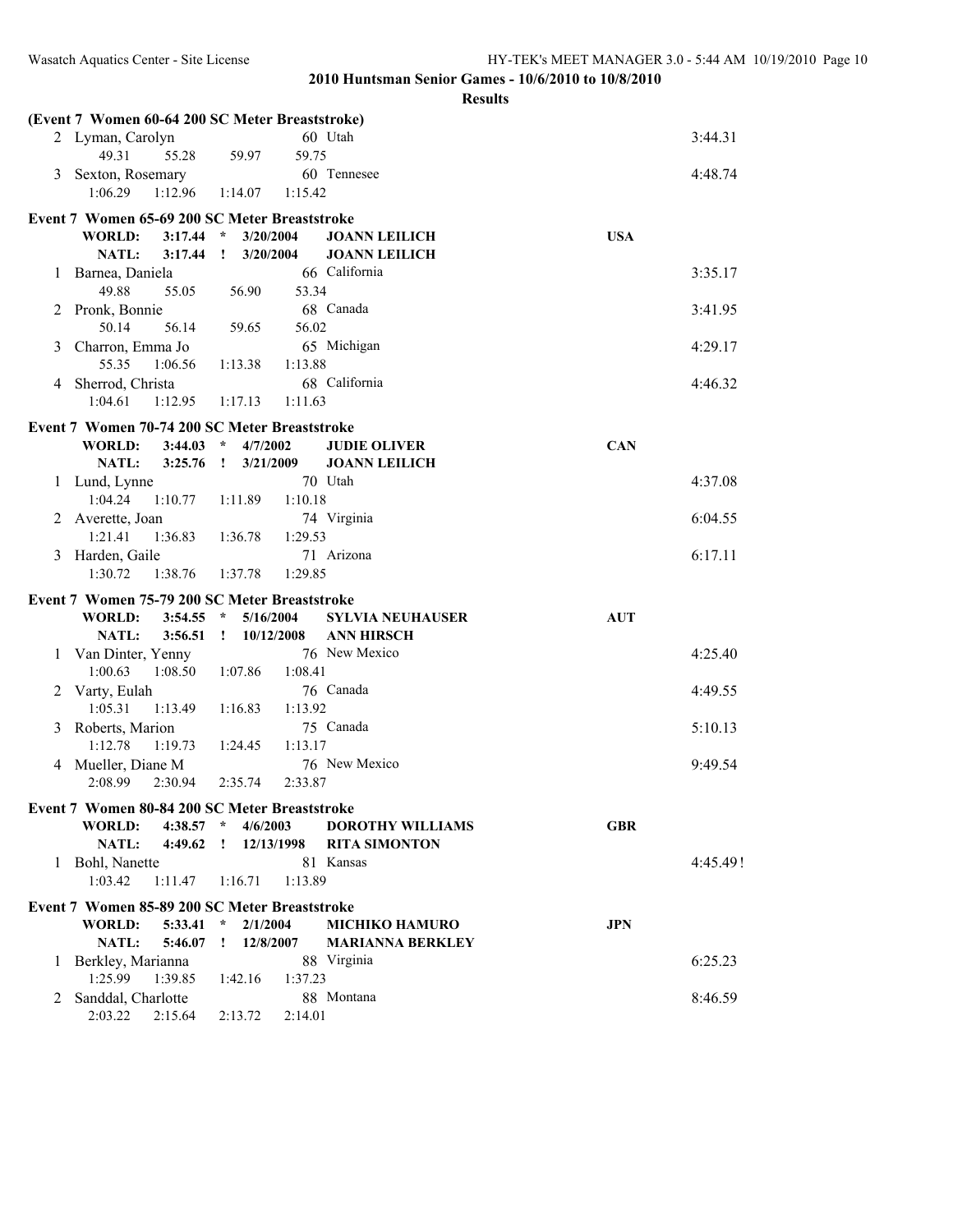|   | Event 8 Men 50-54 200 SC Meter Breaststroke                  |         |              |            |         |                                        |            |         |
|---|--------------------------------------------------------------|---------|--------------|------------|---------|----------------------------------------|------------|---------|
|   | <b>WORLD:</b>                                                | 2:33.71 | $\star$      | 4/18/2004  |         | <b>LORENZO MARUGO</b>                  | <b>ITA</b> |         |
|   | NATL:                                                        | 2:32.06 | $\mathbf{I}$ | 2/15/2009  |         | <b>LINCOLN DJANG</b>                   |            |         |
| 1 | Dauser, John                                                 |         |              |            |         | 54 California                          |            | 3:14.82 |
| 2 | 44.97<br>Marchant, Jeff                                      | 50.42   |              | 50.50      | 48.93   | 51 California                          |            | 3:19.34 |
|   | 45.25                                                        | 49.08   |              | 53.34      | 51.67   |                                        |            |         |
|   |                                                              |         |              |            |         |                                        |            |         |
|   | Event 8 Men 55-59 200 SC Meter Breaststroke<br><b>WORLD:</b> | 2:38.76 | $\star$      | 12/9/2001  |         | <b>ROBERT STRAND</b>                   | <b>USA</b> |         |
|   | <b>NATL:</b>                                                 | 2:38.76 | $\mathbf{I}$ | 12/9/2001  |         | <b>ROBERT STRAND</b>                   |            |         |
| 1 | Abbate, Gary                                                 |         |              |            |         | 56 West Virginia                       |            | 3:01.44 |
|   | 40.45                                                        | 45.44   |              | 48.29      | 47.26   |                                        |            |         |
| 2 | Sadler, Bud                                                  |         |              |            |         | 56 Utah                                |            | 3:06.82 |
|   | 41.41                                                        | 46.12   |              | 49.58      | 49.71   |                                        |            |         |
| 3 | McLintock, John                                              |         |              |            |         | 56 California                          |            | 3:14.72 |
|   | 42.79                                                        | 49.48   |              | 51.30      | 51.15   |                                        |            |         |
| 4 | Wong, Poy<br>44.91                                           | 50.21   |              | 53.12      | 53.38   | 56 Montana                             |            | 3:21.62 |
| 5 | Johnson, Kevin                                               |         |              |            |         | 56 Utah                                |            | 3:47.30 |
|   | 48.74                                                        | 56.82   |              | 1:00.00    | 1:01.74 |                                        |            |         |
| 6 | Carlson, Alan                                                |         |              |            |         | 59 Colorada                            |            | 4:46.90 |
|   | 58.86                                                        | 1:10.71 |              | 1:18.43    | 1:18.90 |                                        |            |         |
|   | Event 8 Men 60-64 200 SC Meter Breaststroke                  |         |              |            |         |                                        |            |         |
|   | <b>WORLD:</b>                                                | 2:53.21 | $\star$      | 12/14/2003 |         | <b>DAVID GILDEA</b>                    | <b>USA</b> |         |
|   | <b>NATL:</b>                                                 | 2:43.32 | $\mathbf{I}$ | 12/7/2008  |         | <b>ROBERT STRAND</b>                   |            |         |
| 1 | Rollins, Bruce                                               |         |              |            |         | 61 Texas                               |            | 3:15.23 |
|   | 44.41                                                        | 50.59   |              | 50.79      | 49.44   |                                        |            |         |
| 2 | Cerny, William<br>48.52                                      | 53.98   |              | 54.68      | 52.99   | 62 Utah                                |            | 3:30.17 |
| 3 | Welton, John                                                 |         |              |            |         | 63 Arizona                             |            | 4:09.10 |
|   | 55.34                                                        | 1:03.46 |              | 1:06.20    | 1:04.10 |                                        |            |         |
|   | Event 8 Men 65-69 200 SC Meter Breaststroke                  |         |              |            |         |                                        |            |         |
|   | <b>WORLD:</b>                                                | 3:00.27 | $\star$      | 7/24/2004  |         | <b>MICHAEL MOLONEY</b>                 | <b>AUS</b> |         |
|   | NATL:                                                        | 2:56.37 | $\mathbf{I}$ | 10/18/2009 |         | <b>KENNETH FROST</b>                   |            |         |
| 1 | Freshley, Mike                                               |         |              |            |         | 69 California                          |            | 3:12.47 |
|   | 43.42                                                        | 48.35   |              | 50.76      | 49.94   |                                        |            |         |
|   | 2 Millard, John                                              |         |              |            |         | 67 California                          |            | 3:27.90 |
|   | 47.76                                                        | 51.64   |              | 54.39      | 54.11   |                                        |            |         |
| 3 | Loewe, Raymond<br>47.28                                      | 52.37   |              |            | 56.53   | 68 New Jersey                          |            | 3:33.04 |
| 4 | Dawson, Bill                                                 |         |              | 56.86      |         | 68 California                          |            | 3:37.34 |
|   | 47.71                                                        | 53.12   |              | 57.56      | 58.95   |                                        |            |         |
| 5 | Juhala, Richard                                              |         |              |            |         | 67 Oregon                              |            | 3:58.74 |
|   | 55.09                                                        | 59.88   |              | 1:02.38    | 1:01.39 |                                        |            |         |
| 6 | Bawdon, Howard                                               |         |              |            |         | 67 California                          |            | 5:40.16 |
|   | 1:04.96                                                      | 1:19.42 |              | 2:01.95    | 1:13.83 |                                        |            |         |
|   | Event 8 Men 70-74 200 SC Meter Breaststroke                  |         |              |            |         |                                        |            |         |
|   | <b>WORLD:</b>                                                | 3:12.98 | $\star$      | 10/5/2003  |         | <b>RONALD JOHNSON</b>                  | <b>USA</b> |         |
|   | <b>NATL:</b>                                                 | 3:12.98 | I            | 10/5/2003  |         | <b>RONALD JOHNSON</b><br>74 California |            | 4:23.84 |
| 1 | Nicholson, Walter<br>59.45                                   | 1:08.01 |              | 1:10.44    | 1:05.94 |                                        |            |         |
|   |                                                              |         |              |            |         |                                        |            |         |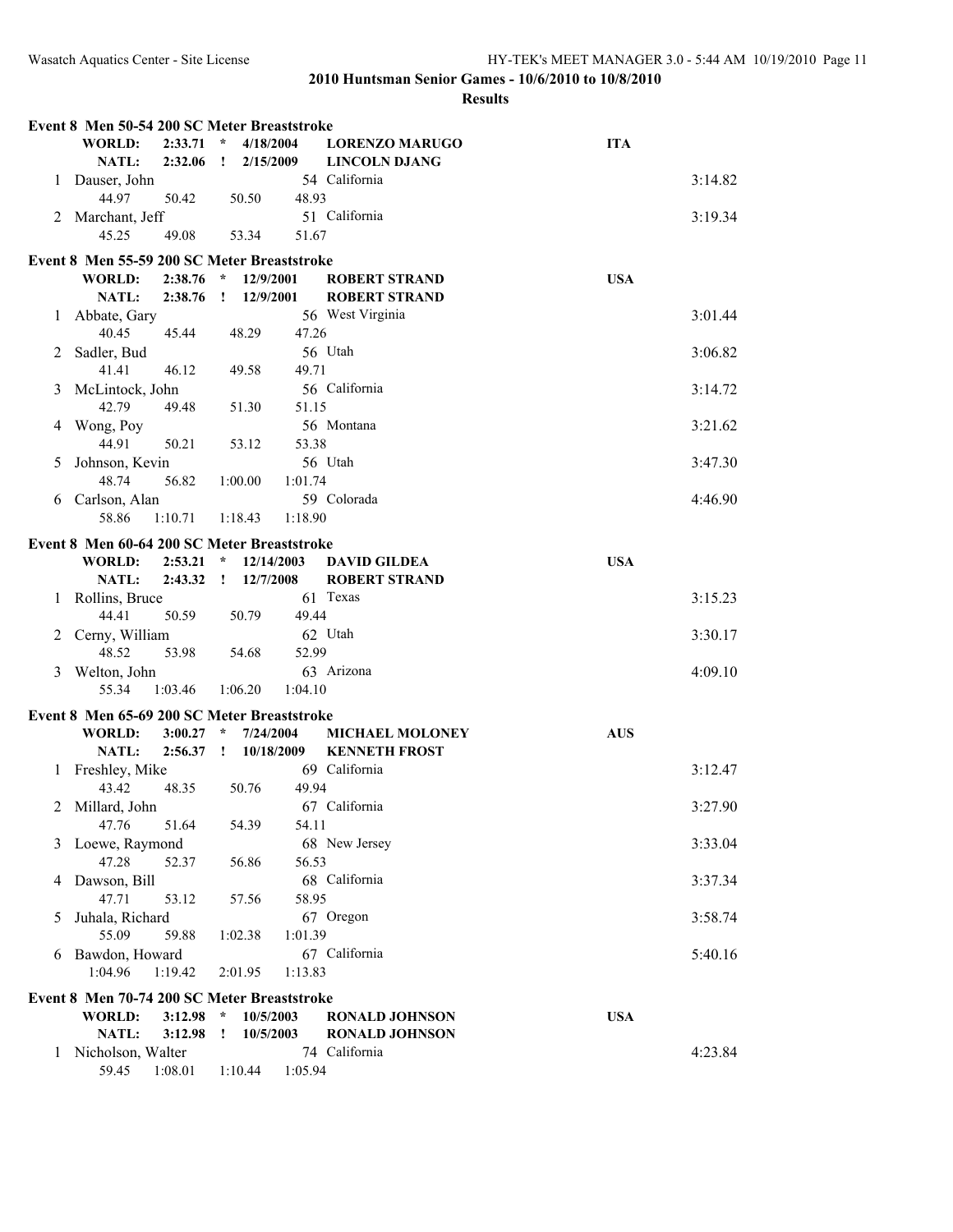|     | Event 8 Men 75-79 200 SC Meter Breaststroke |                    |                    |                         |          |                                    |            |         |
|-----|---------------------------------------------|--------------------|--------------------|-------------------------|----------|------------------------------------|------------|---------|
|     | <b>WORLD:</b>                               | 3:21.50            | $\star$            | 11/5/2000               |          | <b>KARL HAUTER</b>                 | <b>GER</b> |         |
|     | <b>NATL:</b>                                | 3:29.54            | $\mathbf{I}$       | 11/11/2003              |          | <b>AL CRAIG</b>                    |            |         |
| 1   | Stupfel, Norman                             |                    |                    |                         |          | 78 California                      |            | 4:03.64 |
| 2   | 52.42<br>Hubach, Eric                       | 1:01.95            |                    | 1:04.86<br>1:04.41      |          | 77 California                      |            | 4:06.70 |
|     | 56.39                                       | 1:02.93            |                    | 1:04.44<br>1:02.94      |          |                                    |            |         |
| 3   | Johnston, Graham                            |                    |                    |                         | 79 Texas |                                    |            | 4:08.73 |
|     | 56.36                                       | 1:03.68            |                    | 1:06.78<br>1:01.91      |          |                                    |            |         |
| --- | Peter, Harold                               |                    |                    |                         |          | 76 Arizona                         |            | DQ      |
|     | 57.49                                       | 1:08.03            |                    | 1:19.33                 |          |                                    |            |         |
|     | Event 8 Men 80-84 200 SC Meter Breaststroke |                    |                    |                         |          |                                    |            |         |
|     | <b>WORLD:</b>                               | 3:50.86            | $\star$            | 1/10/2004               |          | <b>MAX VAN GELDER</b>              | <b>NED</b> |         |
|     | NATL:                                       | 3:47.87            | $\mathbf{I}$       | 11/20/2005              |          | <b>FRANK PIEMME</b>                |            |         |
| 1   | Hoppe, Frederick<br>1:00.67                 | 1:11.06            |                    | 1:07.90<br>1:12.08      |          | 83 California                      |            | 4:31.71 |
|     | 2 Lowry, Biff                               |                    |                    |                         | 83 Utah  |                                    |            | 5:09.26 |
|     | 1:09.63                                     | 1:19.40            |                    | 1:18.61<br>1:21.62      |          |                                    |            |         |
| 3   | Sears, Robert                               |                    |                    |                         | 83 Utah  |                                    |            | 5:19.32 |
|     | 1:08.45                                     | 1:20.86            |                    | 1:23.93<br>1:26.08      |          |                                    |            |         |
|     | Event 8 Men 85-89 200 SC Meter Breaststroke |                    |                    |                         |          |                                    |            |         |
|     | <b>WORLD:</b>                               | 4:16.20            | $\star$            | 10/13/2002              |          | <b>ALDO DA ROSA</b>                | <b>USA</b> |         |
|     | NATL:                                       | 4:16.20            | $\mathbf{I}$       | 10/13/2002              |          | <b>ALDO DA ROSA</b>                |            |         |
|     | 1 Larson, Ole                               |                    |                    |                         |          | 89 North Carolina                  |            | 5:40.45 |
|     | 1:17.50                                     | 1:27.53            |                    | 1:29.65<br>1:25.77      |          |                                    |            |         |
|     | Event 9 Women 55-59 100 SC Meter Butterfly  |                    |                    |                         |          |                                    |            |         |
|     | <b>WORLD:</b>                               | 1:12.99            | $\mathcal{R}$      | 10/21/2001              |          | <b>JUDY WILSON</b>                 | <b>GBR</b> |         |
| 1   | NATL:<br>Samuelson, Pam                     | 1:09.38            | $\mathbf{I}$       | 12/7/2008               | 55 Utah  | <b>LAURA VAL</b>                   |            | 1:37.01 |
|     | 43.56                                       | 53.45              |                    |                         |          |                                    |            |         |
|     | 2 Kay, Mary-Chris                           |                    |                    |                         | 57 Ohio  |                                    |            | 1:37.78 |
|     | 45.06                                       | 52.72              |                    |                         |          |                                    |            |         |
|     | Event 9 Women 60-64 100 SC Meter Butterfly  |                    |                    |                         |          |                                    |            |         |
|     | <b>WORLD:</b>                               | 1:16.41            | $\star$            | 5/16/2004               |          | <b>JUDY WILSON</b>                 | <b>GBR</b> |         |
|     | NATL:                                       | 1:19.38            | $\mathbf{I}$       | 6/14/2009               |          | <b>BARBARA DUNBAR</b>              |            |         |
|     | 1 LeClercq, Toni<br>44.59                   | 52.02              |                    |                         | 62 Idaho |                                    |            | 1:36.61 |
|     | 2 Pierson, Ginger<br>52.09                  | 59.91              |                    |                         |          | 64 Washington                      |            | 1:52.00 |
| 3   | Sexton, Rosemary                            |                    |                    |                         |          | 60 Tennesee                        |            | 2:14.02 |
|     | 1:03.00                                     | 1:11.02            |                    |                         |          |                                    |            |         |
| 4   | Teichman, Karen                             |                    |                    |                         |          | 62 Arizona                         |            | 2:18.74 |
|     | 58.05                                       | 1:20.69            |                    |                         |          |                                    |            |         |
| --- | Baker, Gini M<br>59.18                      | 1:23.25            |                    |                         |          | 60 Arizona                         |            | DQ      |
|     |                                             |                    |                    |                         |          |                                    |            |         |
|     | Event 9 Women 65-69 100 SC Meter Butterfly  |                    |                    |                         |          |                                    |            |         |
|     | <b>WORLD:</b><br>NATL:                      | 1:25.28<br>1:33.10 | $\star$<br>$\cdot$ | 5/25/2003<br>10/15/1995 |          | YOSHIKO OSAKI<br><b>GAIL ROPER</b> | <b>JPN</b> |         |
| 1   | Barnea, Daniela                             |                    |                    |                         |          | 66 California                      |            | 1:42.43 |
|     | 48.52                                       | 53.91              |                    |                         |          |                                    |            |         |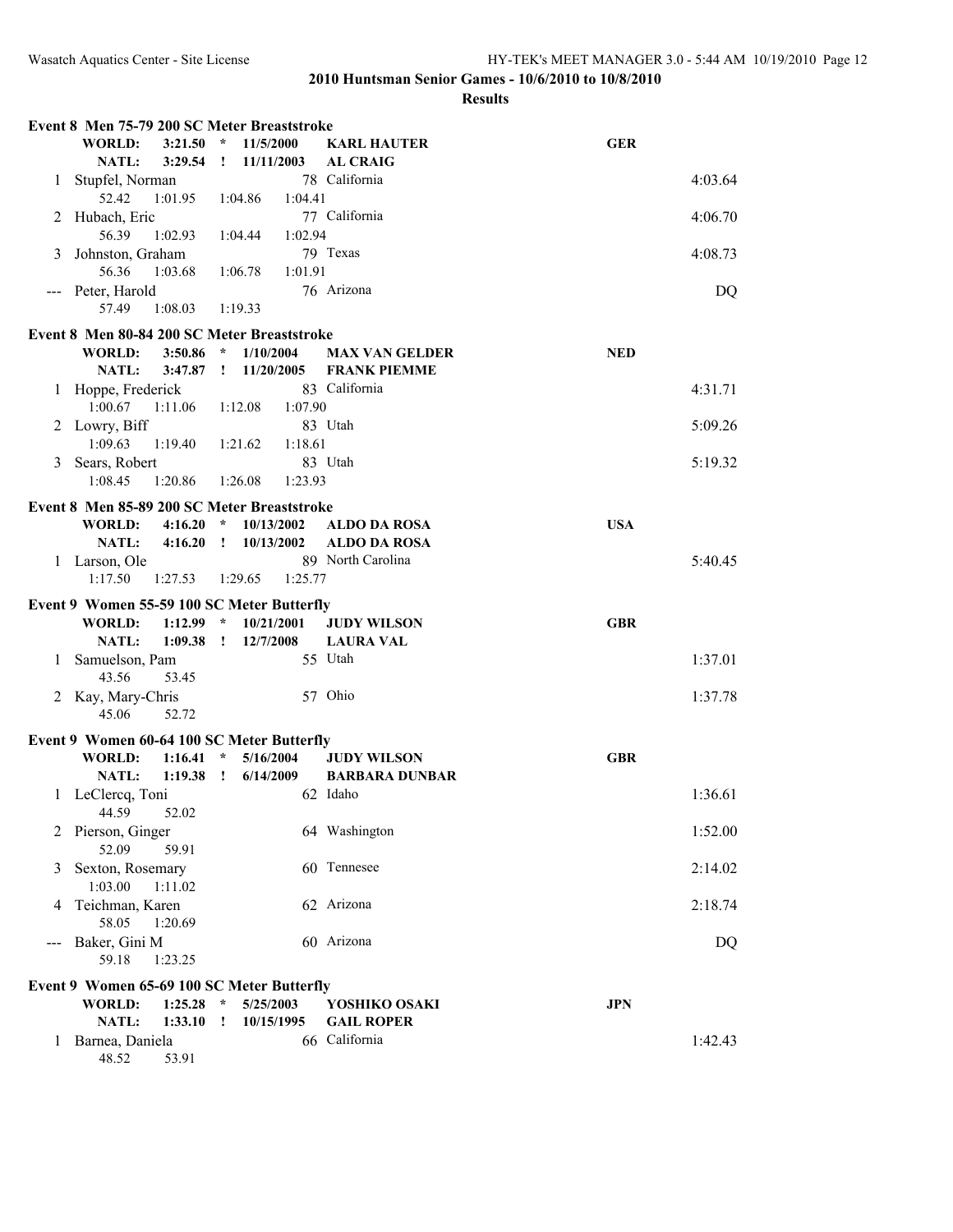|              |                                              |                            |         | results                 |            |         |
|--------------|----------------------------------------------|----------------------------|---------|-------------------------|------------|---------|
|              | (Event 9 Women 65-69 100 SC Meter Butterfly) |                            |         |                         |            |         |
|              | 2 Hlavacek, Ida<br>57.09<br>1:05.49          |                            |         | 68 Texas                |            | 2:02.58 |
| 3            | Weinberg, Wendy<br>1:03.65<br>1:09.86        |                            |         | 65 Arizona              |            | 2:13.51 |
|              | 4 Marshall, Margaret<br>1:38.74<br>1:51.69   |                            |         | 66 Bermuda              |            | 3:30.43 |
|              |                                              |                            |         |                         |            |         |
|              | Event 9 Women 70-74 100 SC Meter Butterfly   |                            |         |                         |            |         |
|              | <b>WORLD:</b><br>1:34.70                     | $\star$<br>10/21/2001      |         | <b>JANE ASHER</b>       | <b>GBR</b> |         |
|              | NATL:<br>1:37.56                             | 10/10/1999<br>$\mathbf{r}$ |         | <b>GAIL ROPER</b>       |            |         |
| $\mathbf{1}$ | Clifford, Gynt<br>51.60<br>58.72             |                            |         | 72 Arizona              |            | 1:50.32 |
| 2            | Lund, Lynne<br>55.39<br>1:06.13              |                            | 70 Utah |                         |            | 2:01.52 |
|              | 3 Kronwall, Katherine<br>1:18.65<br>1:34.07  |                            |         | 74 Colorada             |            | 2:52.72 |
|              |                                              |                            |         |                         |            |         |
|              | Event 9 Women 75-79 100 SC Meter Butterfly   |                            |         |                         |            |         |
|              | 1:50.72<br><b>WORLD:</b>                     | $\star$<br>2/15/2004       |         | <b>GAIL ROPER</b>       | <b>USA</b> |         |
|              | NATL:<br>1:49.36                             | 12/4/2005<br>$\mathbf{I}$  |         | <b>GAIL ROPER</b>       |            |         |
| 1            | Varty, Eulah<br>1:09.35<br>1:22.97           |                            |         | 76 Canada               |            | 2:32.32 |
| 2            | Mueller, Diane M                             |                            |         | 76 New Mexico           |            | 4:05.37 |
|              | 1:53.16<br>2:12.21                           |                            |         |                         |            |         |
|              |                                              |                            |         |                         |            |         |
|              | Event 10 Men 50-54 100 SC Meter Butterfly    |                            |         |                         |            |         |
|              | <b>WORLD:</b><br>1:00.08                     | $\star$<br>10/12/2003      |         | <b>JOHN MCCALL</b>      | <b>USA</b> |         |
|              | <b>NATL:</b><br>57.29                        | 12/2/2007<br>$\mathbf{r}$  |         | <b>PAUL CARTER</b>      |            |         |
| 1            | Romanov, Alexander<br>36.89<br>39.29         |                            |         | 54 Russia               |            | 1:16.18 |
| 2            | Marchant, Jeff<br>36.03<br>44.40             |                            |         | 51 California           |            | 1:20.43 |
| 3            | Cline, Rick                                  |                            | 51 Utah |                         |            | 1:39.01 |
|              | 41.66<br>57.35                               |                            |         |                         |            |         |
|              | Event 10 Men 55-59 100 SC Meter Butterfly    |                            |         |                         |            |         |
|              | <b>WORLD:</b><br>1:02.74                     | $\star$<br>10/27/2002      |         | <b>STEVE BOROWSKI</b>   | <b>USA</b> |         |
|              | NATL:<br>1:00.35                             | $\mathbf{r}$<br>12/17/2006 |         | <b>GREG SHAW</b>        |            |         |
|              | 1 Kennedy, James<br>39.06<br>43.70           |                            |         | 59 California           |            | 1:22.76 |
| 2            | Mart, Christopher<br>54.08<br>58.75          |                            | 55 Utah |                         |            | 1:52.83 |
| 3            | DeManbey, David<br>49.22<br>1:22.78          |                            |         | 58 Connecticut          |            | 2:12.00 |
|              |                                              |                            |         |                         |            |         |
|              | Event 10 Men 60-64 100 SC Meter Butterfly    |                            |         |                         |            |         |
|              | <b>WORLD:</b><br>1:06.74                     | 12/7/2003<br>$\star$       |         | <b>ROBERT POILETMAN</b> | <b>USA</b> |         |
|              | <b>NATL:</b><br>1:03.76                      | 12/3/2006                  |         | <b>RICH ABRAHAMS</b>    |            |         |
| 1            | Heck, Steve                                  |                            |         | 61 Texas                |            | 1:09.24 |
|              | 31.68<br>37.56                               |                            |         |                         |            |         |
| 2            | Baird, Fred                                  |                            | 62 Utah |                         |            | 1:13.13 |
|              | 34.24<br>38.89                               |                            |         |                         |            |         |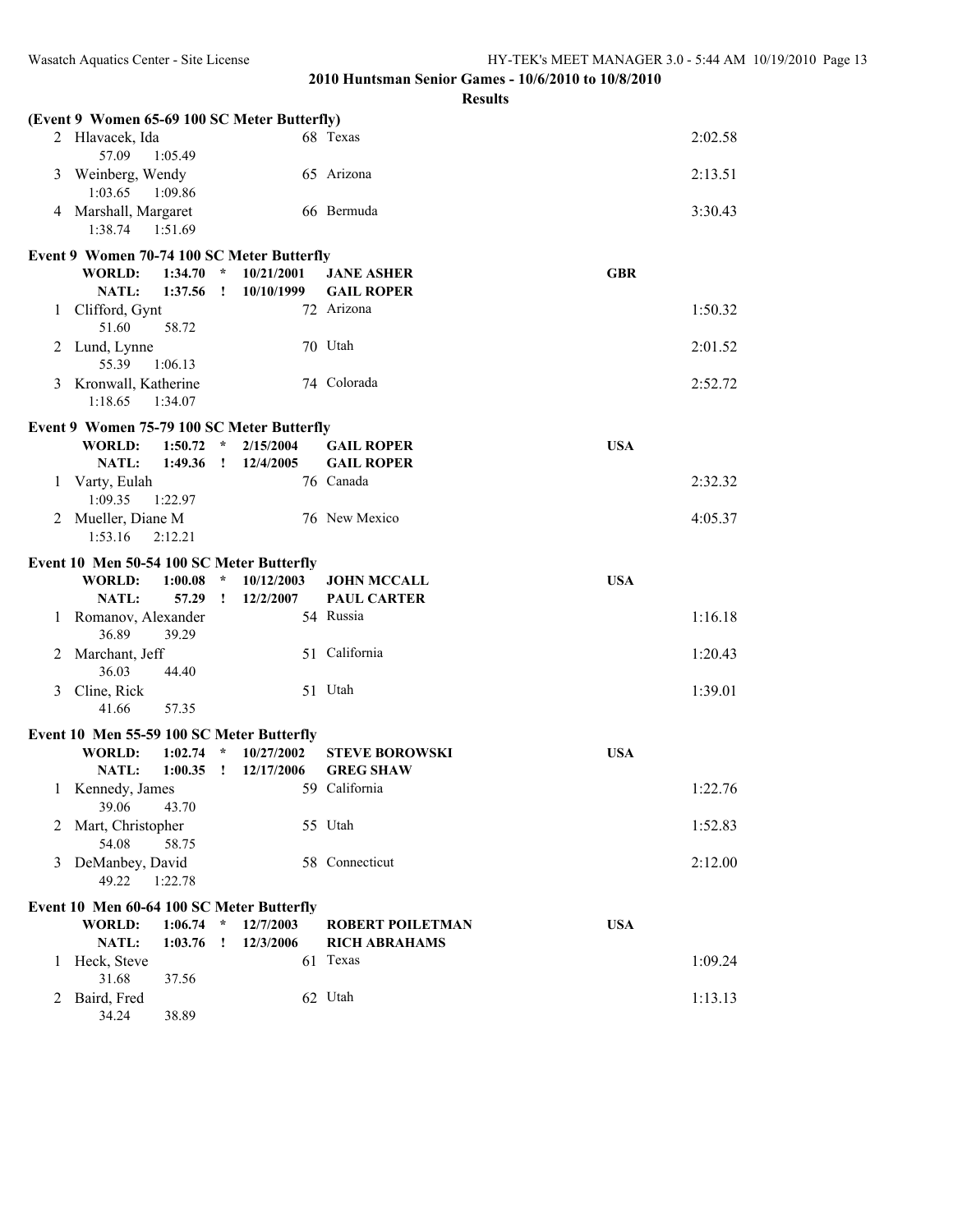|                                           | Event 10 Men 65-69 100 SC Meter Butterfly           |                                      |                                         |                |            |  |  |  |  |  |
|-------------------------------------------|-----------------------------------------------------|--------------------------------------|-----------------------------------------|----------------|------------|--|--|--|--|--|
|                                           | WORLD:<br>1:13.32                                   | $\star$<br>1/19/2003                 | <b>BERT PETERSEN</b>                    |                | <b>USA</b> |  |  |  |  |  |
|                                           | NATL:<br>1:10.07                                    | 11/16/2008<br>Ţ.                     | <b>ROBERT POILETMAN</b>                 |                |            |  |  |  |  |  |
|                                           | 1 Novitskiy, Yaroslav<br>41.83<br>49.11             |                                      | 65 Russia                               |                | 1:30.94    |  |  |  |  |  |
| 2                                         | Behr, Daniel                                        |                                      | 66 Montana                              |                | 1:33.55    |  |  |  |  |  |
|                                           | 43.49<br>50.06                                      |                                      |                                         |                |            |  |  |  |  |  |
| 3                                         | Dawson, Bill                                        |                                      | 68 California                           |                | 1:38.89    |  |  |  |  |  |
| 4                                         | 47.40<br>51.49<br>Britos, Bruce                     |                                      | 69 Nevada                               |                | 2:34.72    |  |  |  |  |  |
|                                           | 1:12.62<br>1:22.10                                  |                                      |                                         |                |            |  |  |  |  |  |
|                                           | Event 10 Men 70-74 100 SC Meter Butterfly           |                                      |                                         |                |            |  |  |  |  |  |
|                                           | WORLD:<br>1:19.51                                   | $\star$<br>10/14/2001                | <b>RONALD JOHNSON</b>                   |                | <b>USA</b> |  |  |  |  |  |
|                                           | NATL:<br>1:19.51                                    | 10/14/2001<br>$\mathbf{1}$           | <b>RONALD JOHNSON</b>                   |                |            |  |  |  |  |  |
|                                           | 1 Goldstein, Simon<br>1:04.06<br>1:20.13            |                                      | 73 Arizona                              |                | 2:24.19    |  |  |  |  |  |
| Event 10 Men 75-79 100 SC Meter Butterfly |                                                     |                                      |                                         |                |            |  |  |  |  |  |
|                                           | <b>WORLD:</b><br>1:32.07                            | $\star$<br>11/5/2000                 | <b>ROBERT PFERSDORFF</b>                |                | <b>GER</b> |  |  |  |  |  |
|                                           | <b>NATL:</b><br>1:32.31                             | 11/19/2006<br>$\mathbf{I}$           | <b>RON JOHNSON</b><br>79 Texas          |                | 2:00.16    |  |  |  |  |  |
| 1                                         | Johnston, Graham<br>55.80<br>1:04.36                |                                      |                                         |                |            |  |  |  |  |  |
| 2                                         | Baker, Donald<br>1:05.16<br>1:18.02                 |                                      | 79 Arizona                              |                | 2:23.18    |  |  |  |  |  |
| 3                                         | Newbury, Alfred                                     |                                      | 76 Virginia                             |                | 2:32.74    |  |  |  |  |  |
|                                           | 1:08.47<br>1:24.27                                  |                                      | 75 Utah                                 |                |            |  |  |  |  |  |
| $\frac{1}{2}$                             | Rogers, Henry Jarvis<br>1:33.23<br>2:11.04          |                                      |                                         |                | DQ         |  |  |  |  |  |
|                                           | Event 10 Men 85-89 100 SC Meter Butterfly           |                                      |                                         |                |            |  |  |  |  |  |
|                                           | <b>WORLD:</b><br>2:04.50                            | $\star$<br>12/13/1998                | <b>WALTER PFEIFFER</b>                  |                | <b>USA</b> |  |  |  |  |  |
|                                           | NATL:<br>2:01.65                                    | 11/14/2004<br>$\mathbf{r}$           | <b>ANDREW HOLDEN</b>                    |                |            |  |  |  |  |  |
| 1                                         | Piemme, Frank<br>57.21<br>1:05.45                   |                                      | 85 California                           |                | $2:02.66*$ |  |  |  |  |  |
|                                           | Event 13 Women 50-54 400 SC Meter Freestyle         |                                      |                                         |                |            |  |  |  |  |  |
|                                           | <b>WORLD:</b><br>4:45.72<br><b>NATL:</b><br>4:42.70 | $\star$<br>10/5/2003<br>$\mathbf{r}$ | <b>LAURA VAL</b><br><b>S HEIM-BOWEN</b> |                | <b>USA</b> |  |  |  |  |  |
| 1                                         | Schob, Laura                                        | 10/18/2009                           | 52 Oregon                               |                | 6:02.12    |  |  |  |  |  |
|                                           | 43.87<br>40.50                                      | 45.46<br>46.11                       | 45.93<br>46.46                          | 47.46<br>46.33 |            |  |  |  |  |  |
| 2                                         | Cuvilier, Mary Ann                                  |                                      | 51 Canada                               |                | 6:52.38    |  |  |  |  |  |
|                                           | 43.01<br>49.56                                      | 53.58<br>53.56                       | 54.81<br>54.53                          | 49.56<br>53.77 |            |  |  |  |  |  |
| 3                                         | Veloso, Lolita<br>42.19<br>48.37                    | 53.71<br>51.68                       | 53 California<br>55.48<br>55.41         | 56.27<br>53.37 | 6:56.48    |  |  |  |  |  |
| 4                                         | Paine, Rita                                         |                                      | 54 Canada                               |                | 7:17.57    |  |  |  |  |  |
|                                           | 49.54<br>52.94                                      | 55.60<br>57.19                       | 55.53<br>57.62                          | 55.10<br>54.05 |            |  |  |  |  |  |
|                                           | Event 13 Women 55-59 400 SC Meter Freestyle         |                                      |                                         |                |            |  |  |  |  |  |
|                                           | 5:06.14<br>WORLD:                                   | 6/13/2004<br>$\lambda$               | <b>BARBARA DUNBAR</b>                   |                | <b>USA</b> |  |  |  |  |  |
|                                           | 4:42.97<br>NATL:                                    | 10/4/2009<br>$\mathbf{I}$            | <b>LAURA VAL</b>                        |                |            |  |  |  |  |  |
| 1                                         | Gilmore, Cindy<br>40.23<br>43.96                    | 46.20<br>46.76                       | 55 California<br>47.54<br>48.24         | 48.37<br>47.08 | 6:08.38    |  |  |  |  |  |
| 2                                         | Lambertz, Gloria                                    |                                      | 57 Montana                              |                | 6:51.75    |  |  |  |  |  |
|                                           | 47.91<br>51.78                                      | 52.91<br>53.56                       | 53.02<br>52.28                          | 48.35<br>51.94 |            |  |  |  |  |  |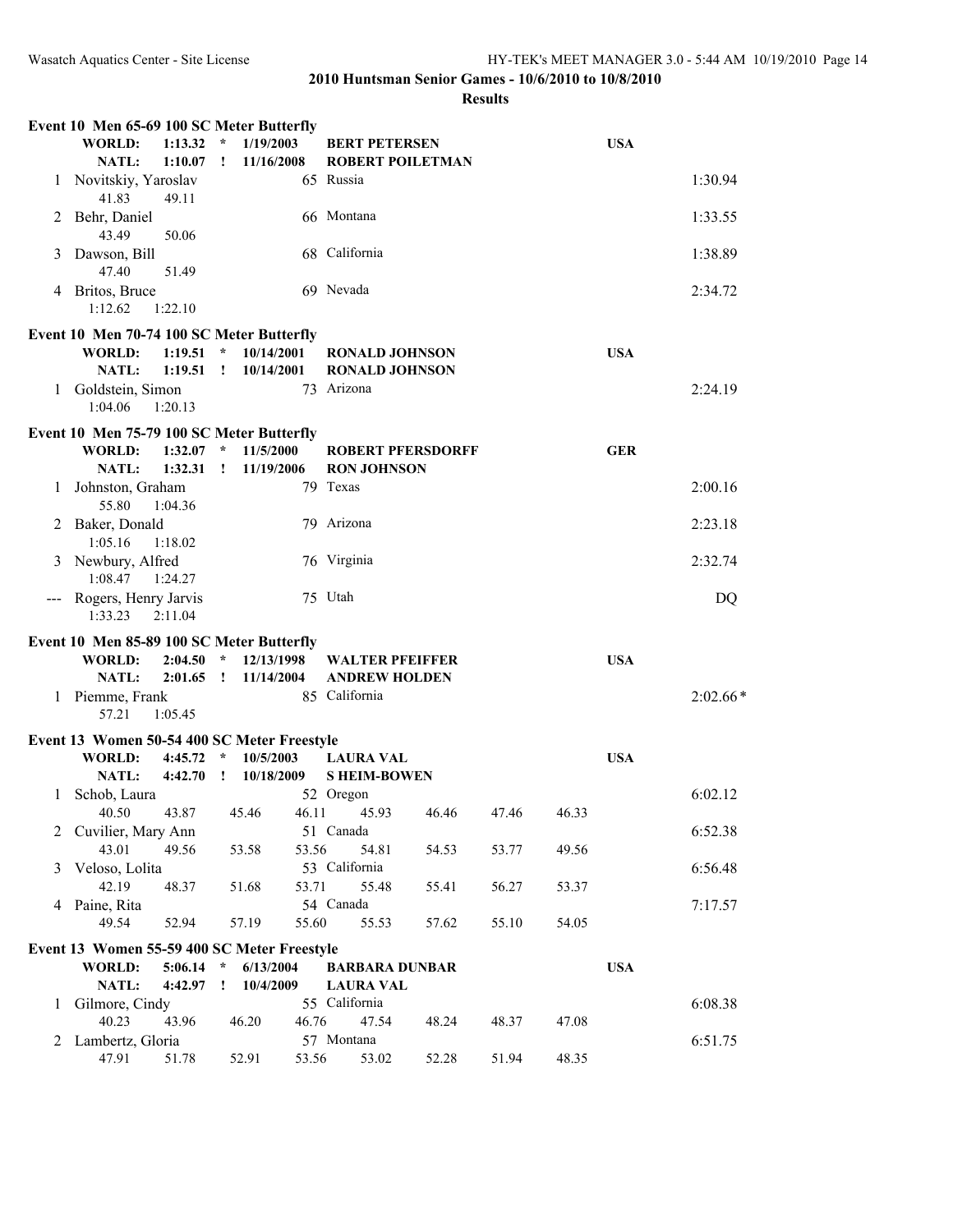|   | (Event 13 Women 55-59 400 SC Meter Freestyle) |                            |             |                    |         |         |         |            |          |
|---|-----------------------------------------------|----------------------------|-------------|--------------------|---------|---------|---------|------------|----------|
|   | 3 Hewes, Nancy                                |                            | 57 Arizona  |                    |         |         |         |            | 8:16.68  |
|   | 53.23<br>1:01.86                              | 1:04.00                    | 1:03.94     | 1:03.66            | 1:04.10 | 1:04.03 | 1:01.86 |            |          |
| 4 | Rogers, Gene                                  |                            | 57 Utah     |                    |         |         |         |            | 8:19.37  |
|   | 53.64<br>1:01.83                              | 1:04.09                    | 1:03.32     | 1:06.45            | 1:05.16 | 1:03.62 | 1:01.26 |            |          |
| 5 | Wong, Nancy                                   |                            |             | 55 Washington      |         |         |         |            | 8:30.36  |
|   | 50.94<br>59.46                                | 1:03.29                    | 1:07.13     | 1:09.37            | 1:08.10 | 1:09.35 | 1:02.72 |            |          |
| 6 | Gulbrandson, Pamela                           |                            |             | 57 New Mexico      |         |         |         |            | 8:58.71  |
|   | 58.37<br>1:06.99                              | 1:11.13                    | 1:10.24     | 1:08.22            | 1:09.08 | 1:08.61 | 1:06.07 |            |          |
| 7 | Campbell, Janis                               |                            | 59 Florida  |                    |         |         |         |            | 10:11.68 |
|   | 1:09.02                                       |                            |             |                    | 1:17.43 | 2:31.32 |         |            |          |
| 8 | Cundy, Judy                                   |                            | 55 Utah     |                    |         |         |         |            | 10:56.35 |
|   | 1:05.41<br>1:20.24                            | 1:20.61                    | 1:27.86     | 1:23.48            | 1:27.37 | 1:26.32 | 1:25.06 |            |          |
|   |                                               |                            |             |                    |         |         |         |            |          |
|   | Event 13 Women 60-64 400 SC Meter Freestyle   |                            |             |                    |         |         |         |            |          |
|   | $5:27.75$ *<br>WORLD:                         | 4/6/2003                   |             | <b>JACKIE MARR</b> |         |         |         | <b>USA</b> |          |
|   | <b>NATL:</b><br>$5:27.75$ !                   | 4/6/2003                   |             | <b>JACKIE MARR</b> |         |         |         |            |          |
|   | 1 Lyman, Carolyn                              |                            | 60 Utah     |                    |         |         |         |            | 6:17.10  |
|   | 40.22<br>45.30                                | 48.17                      | 48.63       | 48.64              | 49.00   | 49.23   | 47.91   |            |          |
| 2 | McDade, Martha                                |                            | 64 Texas    |                    |         |         |         |            | 6:59.18  |
|   | 43.61<br>50.62                                | 54.65                      | 55.66       | 55.57              | 55.38   | 54.51   | 49.18   |            |          |
| 3 | Baker, Gini M                                 |                            | 60 Arizona  |                    |         |         |         |            | 7:24.64  |
|   | 48.28<br>53.43                                | 56.38                      | 57.71       | 57.79              | 58.36   | 58.16   | 54.53   |            |          |
| 4 | Teichman, Karen                               |                            | 62 Arizona  |                    |         |         |         |            | 7:58.31  |
|   | 49.65<br>57.10                                | 1:01.47                    | 1:01.98     | 1:03.38            | 1:02.91 | 1:03.38 | 58.44   |            |          |
|   | Event 13 Women 65-69 400 SC Meter Freestyle   |                            |             |                    |         |         |         |            |          |
|   | 5:46.94<br>WORLD:                             | $\mathcal{R}$<br>4/29/2003 |             | YOSHIKO OSAKI      |         |         |         | <b>JPN</b> |          |
|   | NATL:<br>5:44.29                              | $\mathbf{I}$<br>3/30/2008  |             | <b>JACKIE MARR</b> |         |         |         |            |          |
|   | 1 Weinberg, Wendy                             |                            | 65 Arizona  |                    |         |         |         |            | 7:44.49  |
|   | 51.20<br>59.17                                | 1:00.01                    | 1:00.24     | 1:00.02            | 58.77   | 59.07   | 56.01   |            |          |
| 2 | Charron, Emma Jo                              |                            | 65 Michigan |                    |         |         |         |            | 8:21.55  |
|   | 48.76<br>57.19                                | 1:05.56                    | 1:03.37     | 1:07.93            | 1:09.19 | 1:08.49 | 1:01.06 |            |          |
| 3 | Trevarthen, Chris                             |                            |             | 68 California      |         |         |         |            | 9:17.37  |
|   | 1:04.35<br>57.40                              | 1:08.13                    | 1:11.78     |                    |         |         | 1:21.82 |            |          |
|   |                                               |                            |             |                    |         |         |         |            |          |
|   | Event 13 Women 70-74 400 SC Meter Freestyle   |                            |             |                    |         |         |         |            |          |
|   | <b>WORLD:</b><br>$6:00.34$ *                  | 9/28/2003                  |             | <b>JANE ASHER</b>  |         |         |         | <b>GBR</b> |          |
|   | 6:27.21<br>NATL:                              | 12/5/1999<br>$\mathbf{r}$  |             | <b>GAIL ROPER</b>  |         |         |         |            |          |
|   | 1 Forsyth, JoAn                               |                            |             | 71 Washington      |         |         |         |            | 9:14.21  |
|   | 59.78<br>1:07.10                              | 1:09.18                    | 1:11.89     | 1:12.08            | 1:13.36 | 1:11.25 | 1:09.57 |            |          |
| 2 | Hunt, Ann                                     |                            | 70 Michigan |                    |         |         |         |            | 9:20.42  |
|   | 1:00.12<br>1:07.68                            | 1:11.73                    | 1:12.94     | 1:11.64            | 1:13.86 | 1:12.55 | 1:09.90 |            |          |
| 3 | Whitehead, Becky                              |                            |             | 72 California      |         |         |         |            | 9:30.49  |
|   | 1:05.08<br>1:10.55                            | 1:13.03                    | 1:12.44     | 1:11.78            | 1:12.46 | 1:13.97 | 1:11.18 |            |          |
|   |                                               |                            |             |                    |         |         |         |            |          |
| 4 | Kronwall, Katherine                           |                            | 74 Colorada |                    |         |         |         |            | 10:06.27 |
|   | 1:09.02<br>1:14.93                            | 1:20.92                    | 1:20.78     | 1:18.91            | 1:16.00 | 1:18.29 | 1:07.42 |            |          |
| 5 | Ehrlich, Ruth                                 |                            |             | 72 Pennslyvania    |         |         |         |            | 11:20.01 |
|   | 1:03.90<br>1:25.57                            | 1:34.67                    | 1:27.51     | 1:26.71            | 1:28.81 | 1:32.37 | 1:20.47 |            |          |
| 6 | Locke, Betty Mae<br>1:14.28  1:29.06          | 1:32.90                    | 3:00.65     | 71 California      |         |         | 1:25.48 |            | 11:44.48 |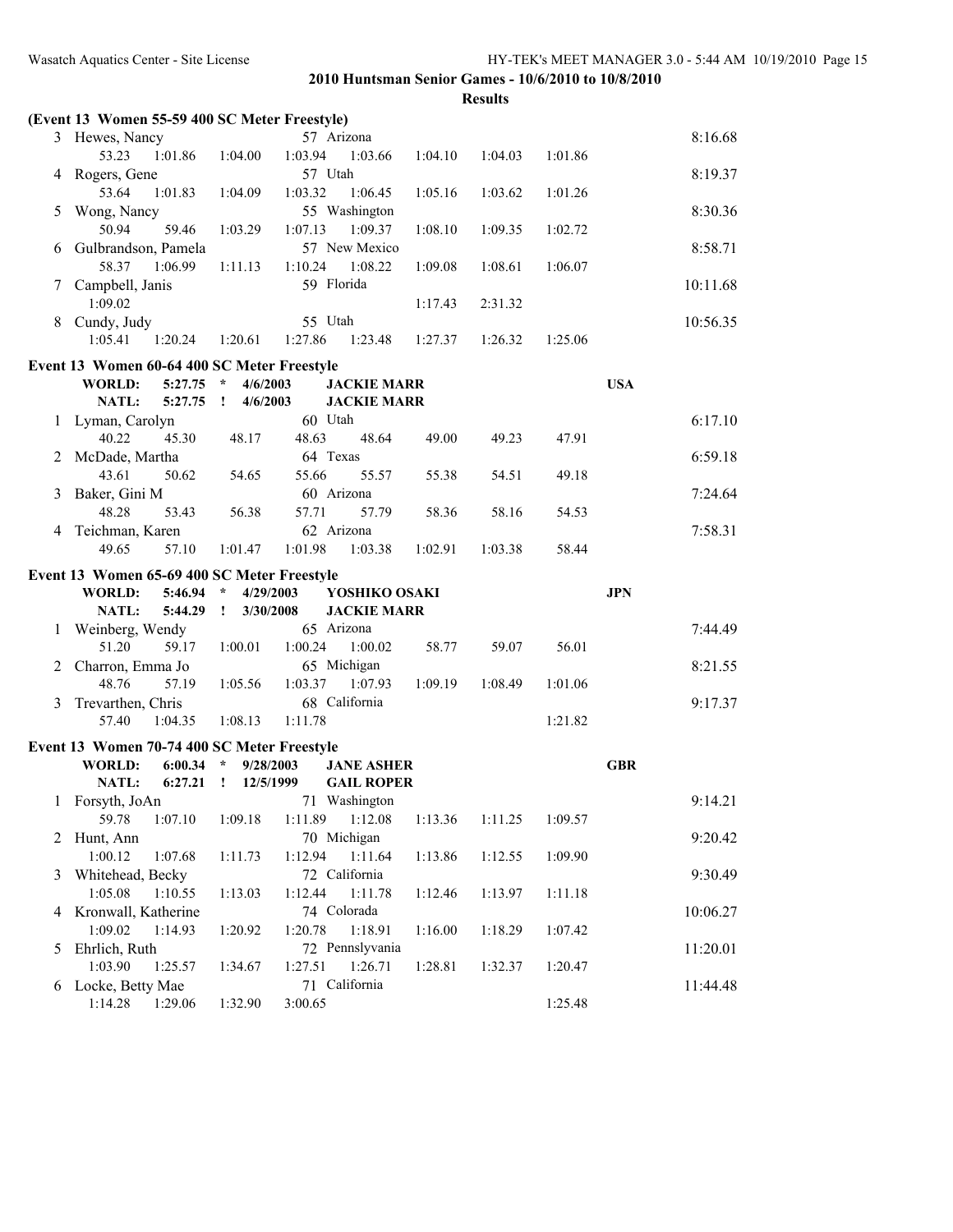|              | Event 13 Women 75-79 400 SC Meter Freestyle |                             |                      |         |         |         |            |
|--------------|---------------------------------------------|-----------------------------|----------------------|---------|---------|---------|------------|
|              | 6:44.09<br>WORLD:                           | $\star$<br>12/8/2002        | <b>JEAN TROY</b>     |         |         |         | <b>USA</b> |
|              | <b>NATL:</b><br>6:44.09                     | 12/8/2002<br>$\mathbf{I}$   | <b>JEAN TROY</b>     |         |         |         |            |
| 1            | Pipes, Adrienne                             |                             | 76 Hawaii            |         |         |         | 7:50.68    |
|              | 56.28<br>1:01.58                            | 1:00.41                     | 59.95<br>58.97       | 58.92   | 58.63   | 55.94   |            |
| 2            | Hastings, Patricia                          |                             | 75 Montana           |         |         |         | 8:29.82    |
|              | 52.79<br>1:03.23                            | 1:04.40                     | 1:08.93<br>1:07.40   | 1:08.00 | 1:06.60 | 58.47   |            |
| 3            | Varty, Eulah                                |                             | 76 Canada            |         |         |         | 8:47.78    |
|              | 57.09<br>1:05.54                            | 1:08.25                     | 1:09.39<br>1:09.75   | 1:06.85 | 1:07.79 | 1:03.12 |            |
|              | 4 Roberts, Marion                           |                             | 75 Canada            |         |         |         | 9:56.49    |
|              | 1:04.93<br>1:15.94                          | 1:17.46                     | 1:18.64<br>1:17.35   | 1:16.28 | 1:17.12 | 1:08.77 |            |
| 5            | Lesperance, Beverly                         |                             | 78 Oregon            |         |         |         | 12:31.92   |
|              | 1:22.09<br>1:31.59                          | 1:35.20                     |                      | 1:35.92 | 1:30.06 |         |            |
|              | Event 13 Women 80-84 400 SC Meter Freestyle |                             |                      |         |         |         |            |
|              | 7:22.84<br><b>WORLD:</b>                    | $\star$<br>10/13/2002       | <b>MARGERY MEYER</b> |         |         |         | <b>USA</b> |
|              | <b>NATL:</b><br>7:20.96                     | 11/11/2007<br>$\mathbf{r}$  | <b>JEAN TROY</b>     |         |         |         |            |
| 1            | Bohl, Nanette                               |                             | 81 Kansas            |         |         |         | 7:44.94    |
|              | 51.78<br>57.40                              | 59.20                       | 1:00.20<br>1:00.92   | 1:00.12 | 58.86   | 56.46   |            |
| 2            | Meredith, Jeanne                            |                             | 82 Virginia          |         |         |         | 9:34.78    |
|              | 1:03.99<br>1:12.31                          | 1:13.61                     | 1:16.07<br>1:12.34   | 1:14.13 | 1:13.83 | 1:08.50 |            |
| 3            | Wong, Flora                                 |                             | 82 Montana           |         |         |         | 10:32.73   |
|              | 1:13.98<br>1:19.39                          | 1:21.80                     | 1:19.80<br>1:20.14   | 1:20.32 | 1:21.02 | 1:16.28 |            |
|              |                                             |                             | 83 Virginia          |         |         |         |            |
| 4            | Sokolik, Terry<br>1:09.36<br>1:18.91        | 1:23.08                     | 1:22.98<br>1:24.60   | 1:24.28 | 1:28.45 | 1:21.19 | 10:52.85   |
| 5            | Froeder, Rosemarie                          |                             | 80 New Jersey        |         |         |         | 12:17.73   |
|              | 1:16.43<br>1:32.09                          | 1:35.57                     | 1:37.04<br>1:29.73   | 1:40.96 | 1:37.26 | 1:28.65 |            |
|              |                                             |                             |                      |         |         |         |            |
|              | Event 13 Women 85-89 400 SC Meter Freestyle |                             |                      |         |         |         |            |
|              | <b>WORLD:</b><br>8:17.82                    | $\mathcal{R}$<br>12/14/2003 | <b>RITA SIMONTON</b> |         |         |         | <b>USA</b> |
|              | <b>NATL:</b><br>$7:58.41$ !                 | 9/14/2008                   | <b>MARGERY MEYER</b> |         |         |         |            |
| $\mathbf{1}$ | Sanddal, Charlotte                          |                             | 88 Montana           |         |         |         | 12:57.69   |
|              |                                             |                             |                      |         | 1:34.52 |         |            |
|              | Event 14 Men 50-54 400 SC Meter Freestyle   |                             |                      |         |         |         |            |
|              | $4:07.99$ *<br>WORLD:                       | 12/10/2000                  | <b>JIM MCCONICA</b>  |         |         |         | <b>USA</b> |
|              | $4:07.99$ !<br>NATL:                        | 12/10/2000                  | <b>JIM MCCONICA</b>  |         |         |         |            |
|              | 1 Romanov, Alexander                        |                             | 54 Russia            |         |         |         | 5:40.18    |
|              | 37.52<br>41.28                              | 44.18                       | 43.91<br>44.26       | 43.41   | 44.33   | 41.29   |            |
|              | Event 14 Men 55-59 400 SC Meter Freestyle   |                             |                      |         |         |         |            |
|              | WORLD:<br>$4:28.73$ *                       | 8/24/2003                   | <b>TOD SPIEKER</b>   |         |         |         | <b>USA</b> |
|              | NATL:<br>4:24.92                            | 12/3/2006<br>Ţ              | <b>JIM MCCONICA</b>  |         |         |         |            |
| 1            | Kennedy, James                              |                             | 59 California        |         |         |         | 5:42.77    |
|              | 39.48<br>41.44                              | 43.47                       | 44.30<br>45.00       | 44.24   | 43.27   | 41.57   |            |
| 2            | Larson, Allen                               |                             | 57 Oregon            |         |         |         | 5:48.42    |
|              | 42.36<br>43.36                              | 44.10                       | 44.56<br>44.51       | 44.30   | 43.96   | 41.27   |            |
| 3            | Raymond, Wesley                             |                             | 56 Utah              |         |         |         | 6:00.26    |
|              | 39.38<br>44.79                              | 48.32                       | 47.19<br>46.43       | 47.15   | 45.53   | 41.47   |            |
|              | Mabey, Fred                                 |                             | 56 Utah              |         |         |         | 6:06.33    |
| 4            | 38.75<br>44.76                              | 46.41                       | 47.11<br>47.49       | 47.91   | 48.10   | 45.80   |            |
| 5            | Johnson, Kevin                              |                             | 56 Utah              |         |         |         | 6:48.46    |
|              | 41.66<br>49.26                              | 51.46                       | 51.95<br>53.36       | 54.07   | 53.64   | 53.06   |            |
| 6            | Mart, Christopher                           |                             | 55 Utah              |         |         |         | 7:34.82    |
|              | 50.27<br>55.32                              | 1:00.56                     | 1:00.93 1:00.73      | 58.87   | 57.38   | 50.76   |            |
|              |                                             |                             |                      |         |         |         |            |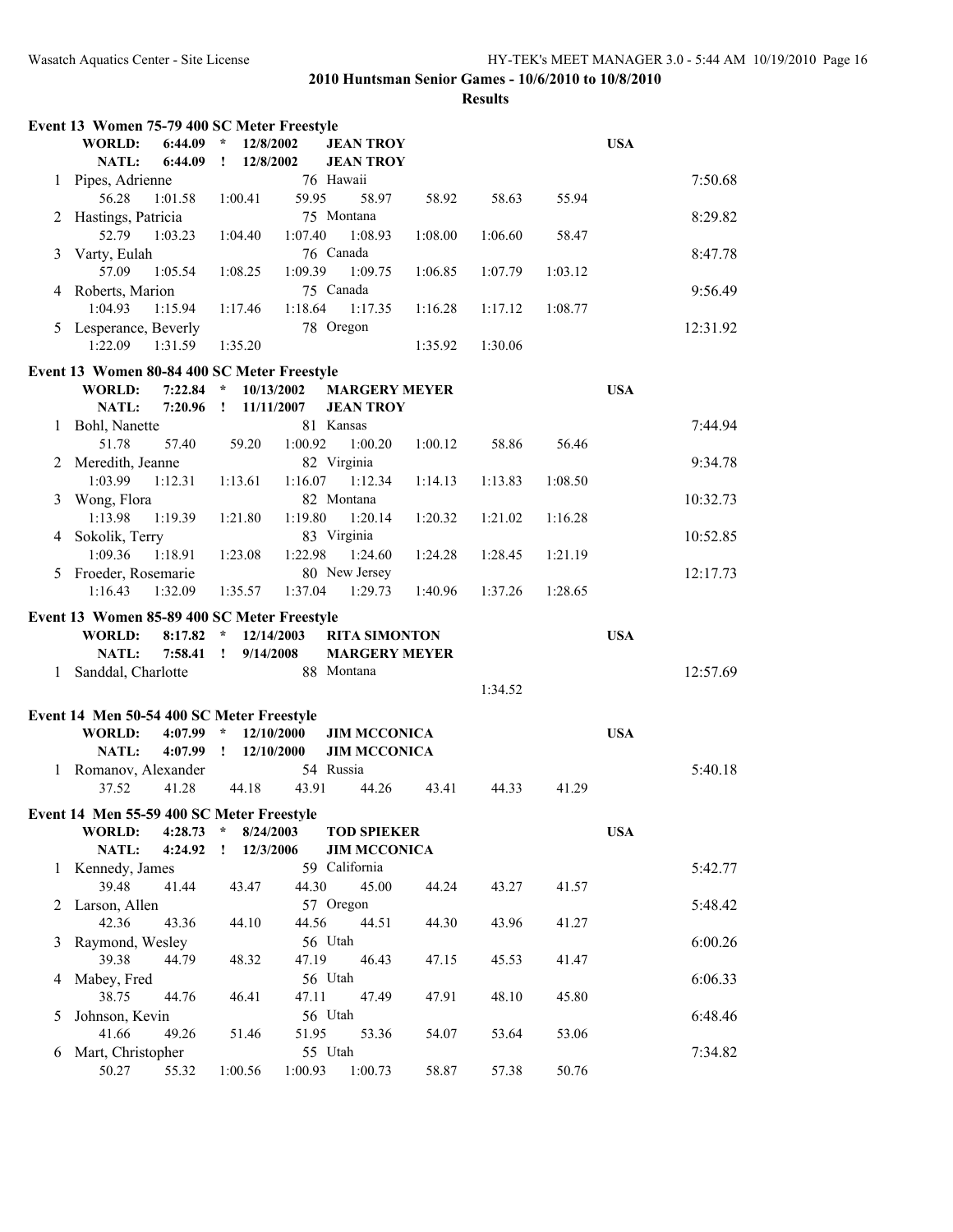|                | Event 14 Men 60-64 400 SC Meter Freestyle |             |                                        |           |                        |         |         |         |            |            |
|----------------|-------------------------------------------|-------------|----------------------------------------|-----------|------------------------|---------|---------|---------|------------|------------|
|                | <b>WORLD:</b>                             | $4:47.93$ * | 6/22/2002                              |           | <b>SANDY GALLETLY</b>  |         |         |         | <b>GBR</b> |            |
|                | <b>NATL:</b>                              | 4:43.69     | $\mathbf{1}$<br>5/21/2005              |           | <b>JOHN CALVERT</b>    |         |         |         |            |            |
| 1              | Heck, Steve                               |             |                                        | 61 Texas  |                        |         |         |         |            | 4:56.35    |
|                | 33.70                                     | 37.66       | 37.83                                  | 38.17     | 37.46                  | 37.40   | 37.52   | 36.61   |            |            |
| $\overline{2}$ | Baird, Fred                               |             |                                        | 62 Utah   |                        |         |         |         |            | 5:17.62    |
|                | 36.11                                     | 40.34       | 40.84                                  | 41.54     | 41.49                  | 40.57   | 38.48   | 38.25   |            |            |
| 3              | Kittel, Richard                           |             |                                        | 62 Utah   |                        |         |         |         |            | 5:26.14    |
|                | 36.31                                     | 39.73       | 40.96                                  | 41.92     | 41.98                  | 41.87   | 40.37   | 43.00   |            |            |
| 4              | Cerny, William                            |             |                                        | 62 Utah   |                        |         |         |         |            | 5:42.96    |
|                | 41.33                                     | 44.02       | 44.19                                  | 44.21     | 43.52                  | 43.33   | 42.56   | 39.80   |            |            |
|                | 5 Williams, Kelsey                        |             |                                        | 62 Utah   |                        |         |         |         |            | 6:31.81    |
|                | 42.20                                     | 46.49       | 49.41                                  | 50.14     | 50.60                  | 51.43   | 51.65   | 49.89   |            |            |
|                |                                           |             |                                        |           |                        |         |         |         |            |            |
|                | Event 14 Men 65-69 400 SC Meter Freestyle |             |                                        |           |                        |         |         |         |            |            |
|                | WORLD:                                    | 5:06.06     | $\star$<br>4/26/2003                   |           | <b>FABRIZIO MOMONI</b> |         |         |         | <b>ITA</b> |            |
|                | <b>NATL:</b>                              | 4:55.56     | $\mathbf{I}$<br>2/18/2007              |           | <b>TOM LANDIS</b>      |         |         |         |            |            |
|                | 1 Kutsenko, Vadim                         |             |                                        |           | 65 Ukraine             |         |         |         |            | 5:42.12    |
|                | 40.01                                     | 43.12       | 43.38                                  | 43.58     | 43.21                  | 43.77   | 43.15   | 41.90   |            |            |
| 2              | Dawson, Bill                              |             |                                        |           | 68 California          |         |         |         |            | 5:48.65    |
|                | 41.39                                     | 44.14       | 44.28                                  | 44.21     | 44.90                  | 44.71   | 44.64   | 40.38   |            |            |
| 3              | Novitskiy, Yaroslav                       |             |                                        | 65 Russia |                        |         |         |         |            | 5:52.38    |
|                | 39.16                                     | 45.31       | 46.35                                  | 46.50     | 45.32                  | 45.40   | 43.47   | 40.87   |            |            |
|                | 4 Lieb, Bob                               |             |                                        |           | 69 Colorada            |         |         |         |            | 6:10.08    |
|                | 40.46                                     | 46.17       | 47.99                                  | 48.18     | 48.00                  | 48.19   | 48.43   | 42.66   |            |            |
| 5.             | Lewis, Doede                              |             |                                        |           | 67 Netherlands         |         |         |         |            | 6:14.92    |
|                | 39.48                                     | 44.91       | 47.80                                  | 49.11     | 48.90                  | 49.50   | 49.38   | 45.84   |            |            |
|                | 6 Hill, Jerry                             |             |                                        | 66 Utah   |                        |         |         |         |            | 6:31.24    |
|                | 45.27                                     | 49.51       | 50.87                                  | 51.02     | 50.37                  | 50.22   | 50.13   | 43.85   |            |            |
|                | 7 Vanbaalen, Vinus                        |             |                                        |           | 68 Canada              |         |         |         |            | 6:46.12    |
|                | 43.46                                     | 48.08       | 54.33                                  | 58.17     | 45.77                  | 55.48   | 50.27   | 50.56   |            |            |
| 8              | Wood, Craig                               |             |                                        | 69 Texas  |                        |         |         |         |            | 7:04.29    |
|                | 49.71                                     | 52.38       | 53.87                                  | 54.79     | 53.60                  | 53.36   | 54.15   | 52.43   |            |            |
| 9              | Juhala, Richard                           |             |                                        |           | 67 Oregon              |         |         |         |            | 7:54.76    |
|                | 54.55                                     | 58.76       | 59.92                                  | 1:00.26   | 1:01.49                | 1:01.19 | 1:00.64 | 57.95   |            |            |
|                |                                           |             |                                        |           |                        |         |         |         |            |            |
|                | Event 14 Men 70-74 400 SC Meter Freestyle |             |                                        |           |                        |         |         |         |            |            |
|                | <b>WORLD:</b>                             | 5:09.75     | $\mathcal{R}$<br>3/16/2002             |           | <b>GRAHAM JOHNSTON</b> |         |         |         | <b>USA</b> |            |
|                | NATL:                                     | $5:09.75$ ! | 3/16/2002                              |           | <b>GRAHAM JOHNSTON</b> |         |         |         |            |            |
|                | 1 Blake, Bill                             |             |                                        | 73 Texas  |                        |         |         |         |            | 6:49.46    |
|                | 43.55                                     | 51.20       | 53.17                                  | 54.42     | 54.00                  | 52.59   | 51.94   | 48.59   |            |            |
| 2              | Gillanders, David                         |             |                                        |           | 71 Arkansas            |         |         |         |            | 7:37.66    |
|                | 50.66                                     | 59.26       | 59.61                                  | 1:00.55   | 58.61                  | 59.12   | 58.66   | 51.19   |            |            |
| 3              | Ingalls, Donald                           |             |                                        |           | 72 California          |         |         |         |            | 7:50.81    |
|                | 51.48                                     | 57.40       | 1:01.23                                | 1:01.23   | 1:01.17                | 1:00.91 | 1:00.17 | 57.22   |            |            |
|                | Event 14 Men 75-79 400 SC Meter Freestyle |             |                                        |           |                        |         |         |         |            |            |
|                | WORLD:                                    | 6:01.32     | $\mathcal{R}_\mathrm{c}$<br>12/10/2000 |           | <b>FRANK PIEMME</b>    |         |         |         | <b>USA</b> |            |
|                | NATL:                                     | 5:15.10     | $\mathbf{I}$<br>4/18/2009              |           | <b>DAVID RADCLIFF</b>  |         |         |         |            |            |
| 1              | Radcliff, David                           |             |                                        |           | 76 Oregon              |         |         |         |            | $5:31.85*$ |
|                | 38.28                                     | 41.07       | 41.89                                  | 42.28     | 41.58                  | 42.62   | 43.29   | 40.84   |            |            |
| 2              | Baker, Donald                             |             |                                        |           | 79 Arizona             |         |         |         |            | 7:37.72    |
|                | 50.40                                     | 55.96       | 57.59                                  | 59.44     | 1:00.60                | 1:00.45 | 59.94   | 53.34   |            |            |
|                |                                           |             |                                        |           | 77 Arizona             |         |         |         |            |            |
| 3              | Tewksbury, Glenn                          |             |                                        |           |                        |         |         |         |            | 8:03.38    |
|                | 46.78                                     | 54.69       | 1:02.28                                | 1:02.91   | 1:04.84                | 1:04.98 | 1:05.34 | 1:01.56 |            |            |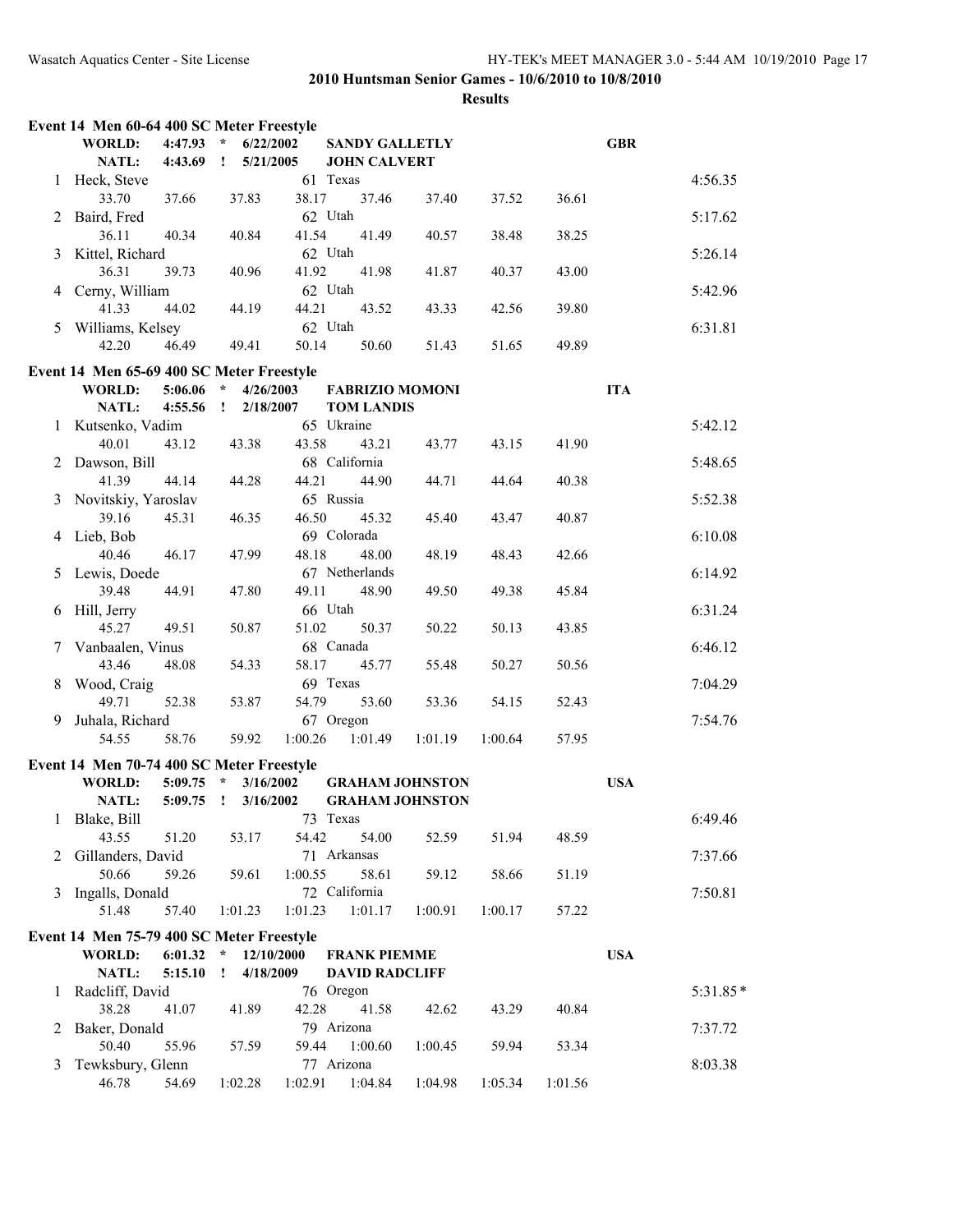|                                      | (Event 14 Men 75-79 400 SC Meter Freestyle) |                             |                                  |                    |            |  |  |  |  |  |
|--------------------------------------|---------------------------------------------|-----------------------------|----------------------------------|--------------------|------------|--|--|--|--|--|
|                                      | 4 Coles, Bill                               |                             | 75 California                    |                    | 8:34.38    |  |  |  |  |  |
|                                      | 55.80<br>1:00.38                            | 1:06.71<br>1:06.24          | 1:09.25<br>1:06.30               | 2:09.83            |            |  |  |  |  |  |
|                                      | Event 14 Men 80-84 400 SC Meter Freestyle   |                             |                                  |                    |            |  |  |  |  |  |
|                                      | WORLD:<br>6:27.60                           | $\star$<br>12/12/1999       | <b>RAY TAFT</b>                  |                    | <b>USA</b> |  |  |  |  |  |
| 1                                    | <b>NATL:</b><br>6:27.60<br>Kimball, Ken     | 12/12/1999<br>$\mathbf{I}$  | <b>RAY TAFT</b><br>80 California |                    | 7:49.51    |  |  |  |  |  |
|                                      | 55.86<br>59.78                              | 1:01.21<br>1:02.52          | 59.71<br>59.68                   | 58.88<br>51.87     |            |  |  |  |  |  |
|                                      | 2 Wolle, Jordan                             |                             | 82 New Mexico                    |                    | 8:44.48    |  |  |  |  |  |
|                                      | 57.30<br>1:06.01                            | 1:09.28<br>1:08.67          | 1:06.82<br>1:06.41               | 1:05.73<br>1:04.26 |            |  |  |  |  |  |
|                                      | Event 14 Men 85-89 400 SC Meter Freestyle   |                             |                                  |                    |            |  |  |  |  |  |
|                                      | 7:19.94<br><b>WORLD:</b>                    | $\mathcal{R}$<br>12/10/2000 | <b>JIM EUBANK</b>                |                    | <b>USA</b> |  |  |  |  |  |
|                                      | <b>NATL:</b><br>7:17.57                     | 12/7/2008<br>$\mathbf{I}$   | <b>WILLARD LAMB</b>              |                    |            |  |  |  |  |  |
|                                      | 1 Piemme, Frank<br>49.80<br>53.62           | 54.85<br>54.88              | 85 California<br>55.28<br>56.56  | 57.20<br>52.79     | 7:14.98!   |  |  |  |  |  |
| 2                                    | Schmidt, Jurgen                             |                             | 87 California                    |                    | 7:59.05    |  |  |  |  |  |
|                                      | 55.21<br>59.05                              | 1:00.83<br>1:00.79          | 1:00.82<br>1:01.08               | 2:01.27            |            |  |  |  |  |  |
| 3                                    | Larson, Ole                                 |                             | 89 North Carolina                |                    | 9:27.40    |  |  |  |  |  |
|                                      | 1:12.15<br>1:19.81                          | 1:23.00<br>1:24.25          | 1:22.52                          |                    |            |  |  |  |  |  |
| Event 15 Women 50-54 100 SC Meter IM |                                             |                             |                                  |                    |            |  |  |  |  |  |
|                                      | <b>WORLD:</b><br>1:13.12                    | $\star$<br>3/16/2002        | <b>DANIELLE OGIER</b>            |                    | <b>USA</b> |  |  |  |  |  |
| 1                                    | 1:12.34<br>NATL:<br>Maryon, Dorothy         | $\mathbf{r}$<br>10/18/2008  | <b>JENNY COOK</b><br>54 Utah     |                    | 1:25.51    |  |  |  |  |  |
|                                      | 1:23.63<br>1.88                             |                             |                                  |                    |            |  |  |  |  |  |
| 2                                    | Cuvilier, Mary Ann                          |                             | 51 Canada                        |                    | 1:36.90    |  |  |  |  |  |
|                                      | 46.20<br>50.70                              |                             |                                  |                    |            |  |  |  |  |  |
| 3                                    | Rosenberg, Shari                            |                             | 50 Utah                          |                    | 1:46.46    |  |  |  |  |  |
|                                      | 52.40<br>54.06                              |                             | 52 Arizona                       |                    | 1:56.46    |  |  |  |  |  |
| 4                                    | Rogers, Debbie<br>52.85<br>1:03.61          |                             |                                  |                    |            |  |  |  |  |  |
|                                      | Veloso, Lolita                              |                             | 53 California                    |                    | DQ         |  |  |  |  |  |
|                                      | 58.77<br>1:07.35                            |                             |                                  |                    |            |  |  |  |  |  |
|                                      | Event 15 Women 55-59 100 SC Meter IM        |                             |                                  |                    |            |  |  |  |  |  |
|                                      | <b>WORLD:</b><br>1:17.48                    | $\star$<br>11/3/2002        | <b>BRIGITTE MERTEN</b>           |                    | <b>GER</b> |  |  |  |  |  |
|                                      | NATL:<br>1:12.90                            | $\mathbf{I}$<br>10/11/2009  | <b>LAURA VAL</b>                 |                    |            |  |  |  |  |  |
| 1                                    | Gilmore, Cindy<br>47.63                     |                             | 55 California                    |                    | 1:28.77    |  |  |  |  |  |
| $\overline{2}$                       | 41.14<br>Kay, Mary-Chris                    |                             | 57 Ohio                          |                    | 1:34.22    |  |  |  |  |  |
|                                      | 44.57<br>49.65                              |                             |                                  |                    |            |  |  |  |  |  |
| 3                                    | Guins, Ann                                  |                             | 57 Ohio                          |                    | 1:34.30    |  |  |  |  |  |
|                                      | 44.02<br>50.28                              |                             |                                  |                    |            |  |  |  |  |  |
| 4                                    | Lambertz, Gloria                            |                             | 57 Montana                       |                    | 1:51.76    |  |  |  |  |  |
| 5                                    | 53.67<br>58.09<br>Hewes, Nancy              |                             | 57 Arizona                       |                    | 2:01.64    |  |  |  |  |  |
|                                      | 57.42<br>1:04.22                            |                             |                                  |                    |            |  |  |  |  |  |
|                                      | Event 15 Women 60-64 100 SC Meter IM        |                             |                                  |                    |            |  |  |  |  |  |
|                                      | <b>WORLD:</b><br>1:21.04                    | 2/24/2002<br>$\star$        | <b>BONNIE PRONK</b>              |                    | <b>CAN</b> |  |  |  |  |  |
|                                      | NATL:<br>1:22.11                            | 10/12/2008<br>$\mathbf{I}$  | <b>RUTH SHAPS</b>                |                    |            |  |  |  |  |  |
|                                      | 1 LeClercq, Toni<br>42.97<br>48.77          |                             | 62 Idaho                         |                    | 1:31.74    |  |  |  |  |  |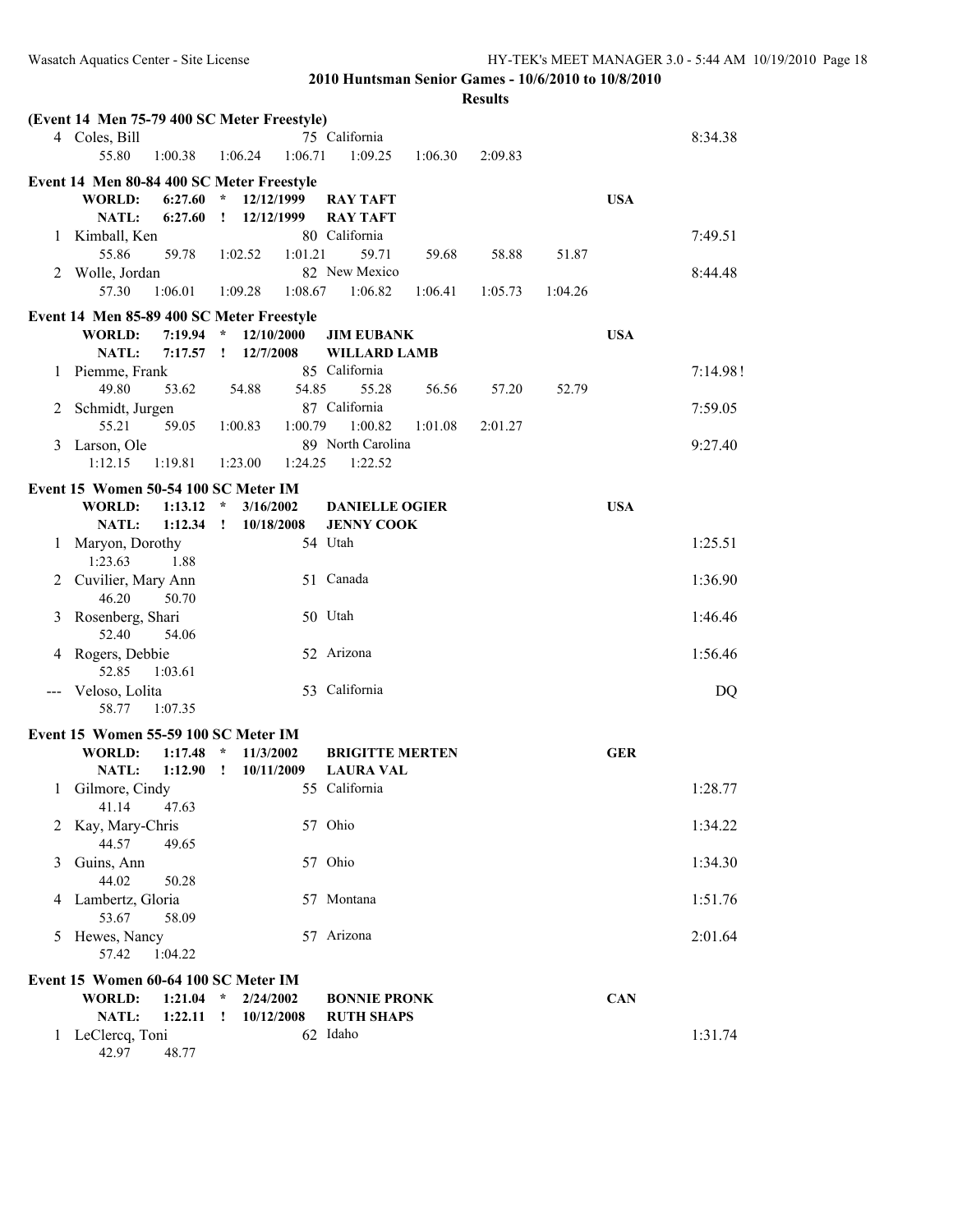|   | (Event 15 Women 60-64 100 SC Meter IM)      |                      |                         |            |
|---|---------------------------------------------|----------------------|-------------------------|------------|
|   | 2 Lyman, Carolyn<br>43.57<br>49.62          |                      | 60 Utah                 | 1:33.19    |
| 3 | Pierson, Ginger<br>51.55<br>50.90           |                      | 64 Washington           | 1:42.45    |
| 4 | McDade, Martha<br>51.18<br>59.79            |                      | 64 Texas                | 1:50.97    |
| 5 | Sexton, Rosemary<br>1:00.13<br>1:04.89      |                      | 60 Tennesee             | 2:05.02    |
|   | Event 15 Women 65-69 100 SC Meter IM        |                      |                         |            |
|   | $\star$<br><b>WORLD:</b><br>1:25.39         | 6/27/2004            | YOSHIKO OSAKI           | <b>JPN</b> |
|   | NATL:<br>1:28.09<br>$\mathbf{I}$            | 11/16/2008           | <b>JACKIE MARR</b>      |            |
| 1 | Pronk, Bonnie<br>45.81<br>48.08             |                      | 68 Canada               | 1:33.89    |
| 2 | Barnea, Daniela<br>47.58<br>49.41           |                      | 66 California           | 1:36.99    |
|   | 3 Charron, Emma Jo<br>49.24<br>57.18        |                      | 65 Michigan             | 1:46.42    |
| 4 | Sherrod, Christa<br>1:03.93<br>1:13.02      |                      | 68 California           | 2:16.95    |
|   | Event 15 Women 70-74 100 SC Meter IM        |                      |                         |            |
|   | <b>WORLD:</b><br>1:31.75<br>$\star$         | 4/29/2001            | <b>JANE ASHER</b>       | <b>GBR</b> |
|   | NATL:<br>1:32.23<br>$\cdot$                 | 5/15/2000            | <b>GAIL ROPER</b>       |            |
| 1 | Clifford, Gynt<br>46.91<br>55.72            |                      | 72 Arizona              | 1:42.63    |
|   | 2 Lund, Lynne<br>54.48<br>59.62             |                      | 70 Utah                 | 1:54.10    |
|   | 3 Forsyth, JoAn<br>1:04.49<br>1:12.61       |                      | 71 Washington           | 2:17.10    |
|   | 4 Averette, Joan<br>1:18.30<br>1:20.08      |                      | 74 Virginia             | 2:38.38    |
|   | 5 Kronwall, Katherine<br>1:20.79<br>1:19.93 |                      | 74 Colorada             | 2:40.72    |
|   | 6 Locke, Betty Mae<br>1:23.64<br>1:27.42    |                      | 71 California           | 2:51.06    |
|   | Event 15 Women 75-79 100 SC Meter IM        |                      |                         |            |
|   | WORLD: 1:45.44 * 5/16/2004                  |                      | <b>SYLVIA NEUHAUSER</b> | <b>AUT</b> |
|   | NATL:                                       | 1:38.11 ! 12/12/2004 | <b>GAIL ROPER</b>       |            |
| 1 | Varty, Eulah<br>1:03.83<br>1:09.17          |                      | 76 Canada               | 2:13.00    |
|   | 2 Mueller, Diane M                          |                      | 76 New Mexico           | 4:01.58    |
|   | Event 15 Women 80-84 100 SC Meter IM        |                      |                         |            |
|   | <b>WORLD:</b><br>2:02.01<br>$\star$         | 10/5/2003            | <b>MARGERY MEYER</b>    | <b>USA</b> |
|   | NATL:<br>1:44.95<br><u>!</u>                | 5/16/2009            | <b>GAIL ROPER</b>       |            |
| 1 | Bohl, Nanette<br>1:02.90<br>1:00.15         |                      | 81 Kansas               | 2:03.05    |
|   | 2 Sokolik, Terry<br>1:21.16<br>1:33.61      |                      | 83 Virginia             | 2:54.77    |
|   | 3 Wong, Flora<br>1:28.76<br>1:34.79         |                      | 82 Montana              | 3:03.55    |
|   | 4 Froeder, Rosemarie                        |                      | 80 New Jersey           | 3:18.60    |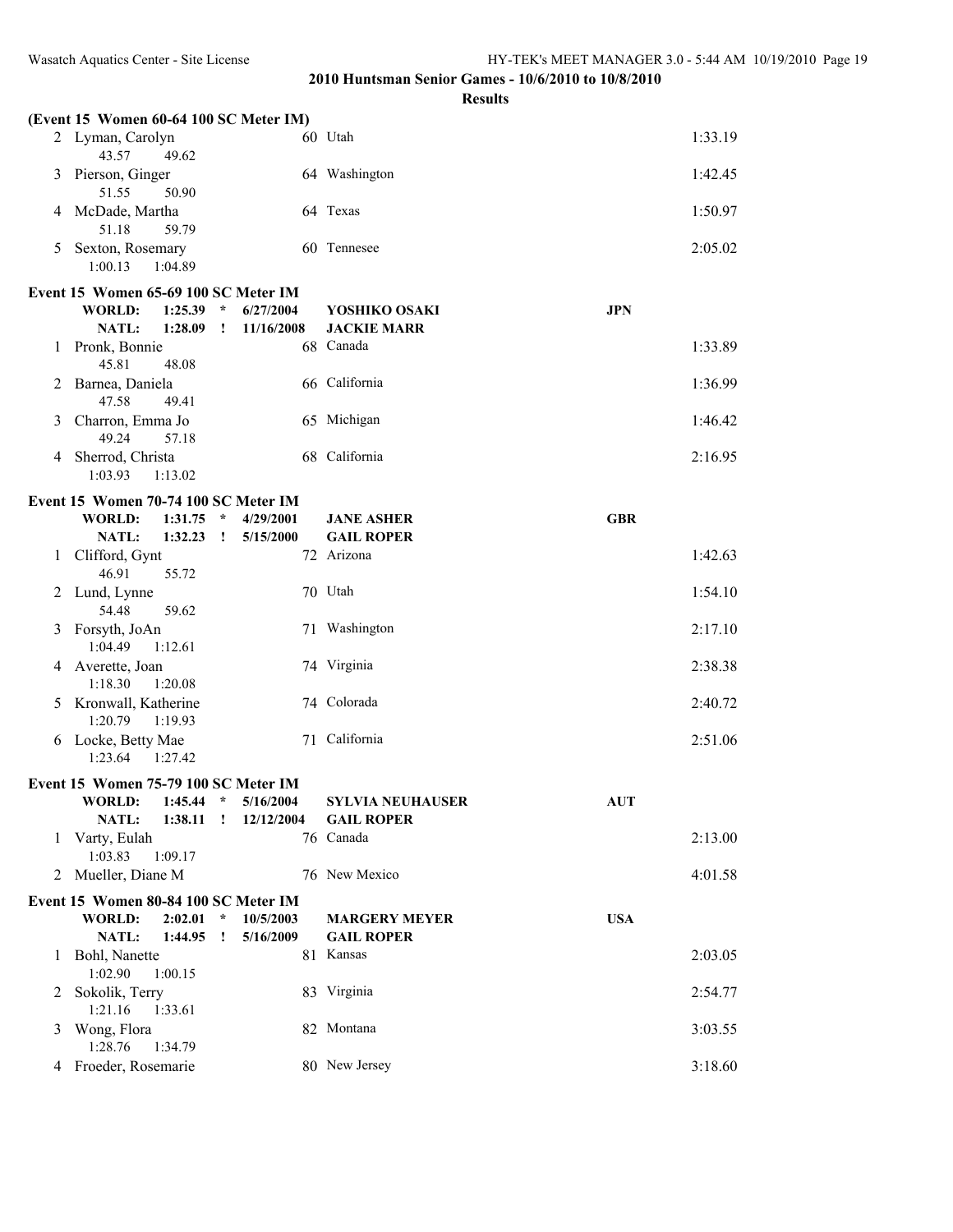|               | Event 15 Women 85-89 100 SC Meter IM |                    |                         |                      |                                                  |            |            |
|---------------|--------------------------------------|--------------------|-------------------------|----------------------|--------------------------------------------------|------------|------------|
|               | <b>WORLD:</b><br>NATL:               | 2:21.11<br>2:18.55 | $\star$<br>$\mathbf{I}$ | 6/8/2003<br>2/9/2009 | <b>RITA SIMONTON</b><br><b>LOIS KIVI NOCHMAN</b> | <b>USA</b> |            |
| 1             | Berkley, Marianna<br>1:26.60         | 1:20.12            |                         |                      | 88 Virginia                                      |            | 2:46.72    |
| 2             | Sanddal, Charlotte<br>1:49.39        | 1:53.25            |                         |                      | 88 Montana                                       |            | 3:42.64    |
|               | Event 16 Men 50-54 100 SC Meter IM   |                    |                         |                      |                                                  |            |            |
|               | <b>WORLD:</b>                        | 1:03.54            | $\star$                 | 3/16/2002            | <b>TIMOTHY SHEAD</b>                             | <b>RSA</b> |            |
|               | NATL:                                | 1:02.51            | $\mathbf{r}$            | 12/7/2008            | <b>KEN SHILLING</b>                              |            |            |
| 1             | Marchant, Jeff<br>38.04              | 39.95              |                         |                      | 51 California                                    |            | 1:17.99    |
| 2             | Dauser, John<br>40.09                | 41.50              |                         |                      | 54 California                                    |            | 1:21.59    |
| 3             | Cline, Rick                          |                    |                         |                      | 51 Utah                                          |            | 1:32.63    |
|               | Event 16 Men 55-59 100 SC Meter IM   |                    |                         |                      |                                                  |            |            |
|               | <b>WORLD:</b>                        | 1:06.45            | $\star$                 | 12/15/2002           | <b>DANIEL ROGACKI</b>                            | <b>USA</b> |            |
|               | NATL:                                | 1:03.69            | $\mathbf{I}$            | 12/13/2008           | <b>GREG SHAW</b>                                 |            |            |
| 1             | Sadler, Bud<br>35.76                 | 37.53              |                         |                      | 56 Utah                                          |            | 1:13.29    |
| 2             | McLintock, John<br>35.30             | 40.04              |                         |                      | 56 California                                    |            | 1:15.34    |
| 3             | Abbate, Gary<br>39.64                | 40.45              |                         |                      | 56 West Virginia                                 |            | 1:20.09    |
| 4             | Wong, Poy<br>39.48                   | 43.99              |                         |                      | 56 Montana                                       |            | 1:23.47    |
| 5             | Larson, Allen<br>45.63               | 46.43              |                         |                      | 57 Oregon                                        |            | 1:32.06    |
| 6             | Johnson, Kevin<br>41.63              | 50.57              |                         |                      | 56 Utah                                          |            | 1:32.20    |
| $\sim$ $\sim$ | Kennedy, James<br>40.61              | 40.24              |                         |                      | 59 California                                    |            | DQ         |
|               | Event 16 Men 60-64 100 SC Meter IM   |                    |                         |                      |                                                  |            |            |
|               | <b>WORLD:</b>                        | 1:09.39            | $\star$                 | 12/7/2003            | <b>ROBERT SMITH</b>                              | <b>USA</b> |            |
|               | NATL:                                | 1:07.88            | $\mathbf{I}$            | 12/6/2008            | <b>BRYAN BATEMAN</b>                             |            |            |
| 1             | Schmidt, George<br>31.93             | 37.25              |                         |                      | 60 Florida                                       |            | $1:09.18*$ |
|               | Rollins, Bruce<br>35.99              | 40.41              |                         |                      | 61 Texas                                         |            | 1:16.40    |
| 3             | Medjo, Terry<br>40.20                | 46.18              |                         |                      | 63 Nebraska                                      |            | 1:26.38    |
| 4             | Cerny, William<br>44.55              | 46.66              |                         |                      | 62 Utah                                          |            | 1:31.21    |
| 5             | Welton, John<br>49.27                | 52.17              |                         |                      | 63 Arizona                                       |            | 1:41.44    |
|               | Event 16 Men 65-69 100 SC Meter IM   |                    |                         |                      |                                                  |            |            |
|               | <b>WORLD:</b>                        | 1:12.51            | $\star$                 | 12/15/2002           | <b>JEFF FARRELL</b>                              | <b>USA</b> |            |
|               | <b>NATL:</b>                         | 1:10.67            | T                       | 10/12/2008           | <b>RICHARD BURNS</b>                             |            |            |
| 1             | Vanbaalen, Vinus<br>34.33            | 42.87              |                         |                      | 68 Canada                                        |            | 1:17.20    |
| 2             | Freshley, Mike<br>35.63              | 43.66              |                         |                      | 69 California                                    |            | 1:19.29    |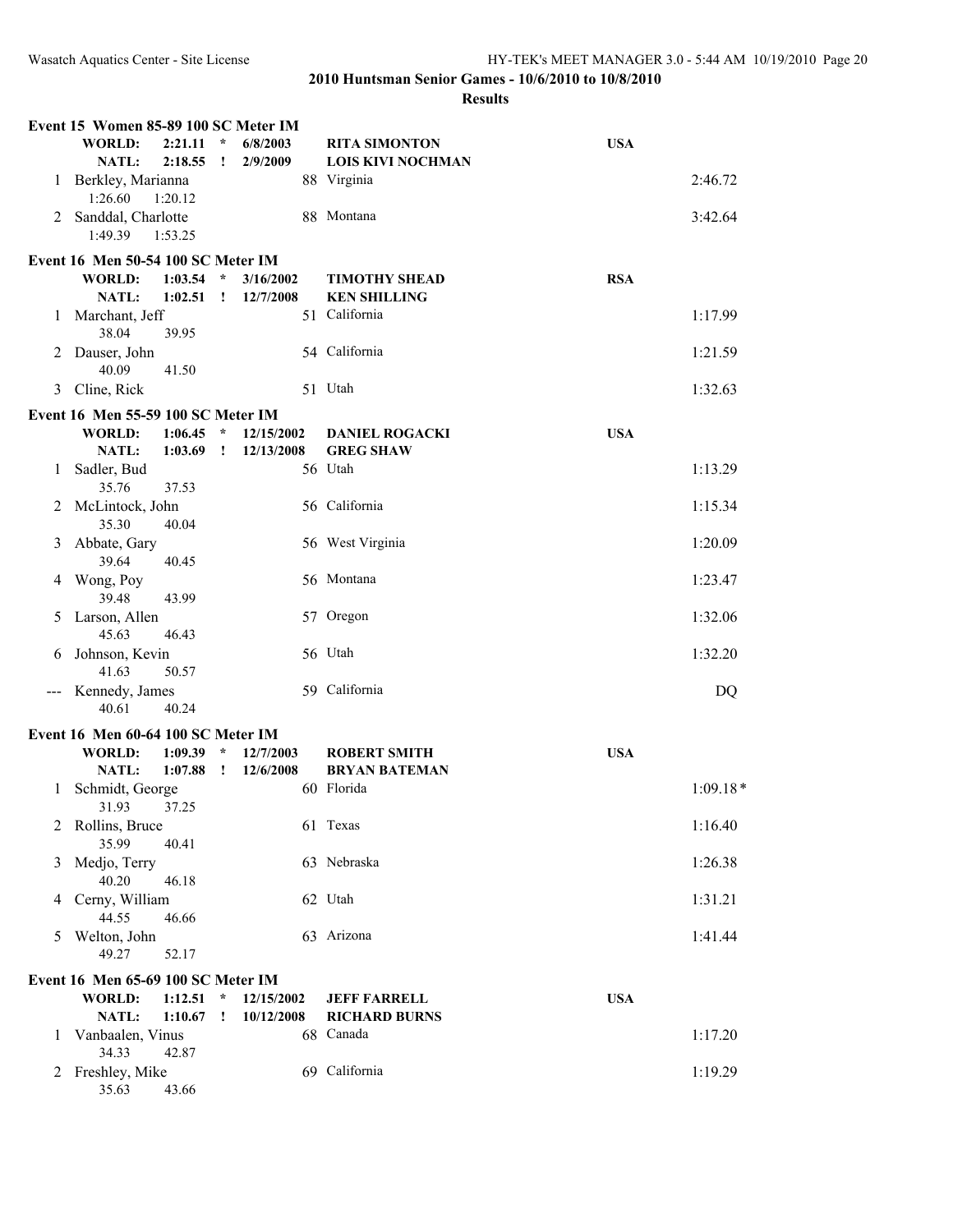|   | (Event 16 Men 65-69 100 SC Meter IM)      |              |            |                        |            |          |
|---|-------------------------------------------|--------------|------------|------------------------|------------|----------|
|   | 3 Behr, Daniel<br>41.56<br>47.28          |              |            | 66 Montana             |            | 1:28.84  |
| 4 | Ogden, Walter<br>41.97<br>50.52           |              |            | 66 Utah                |            | 1:32.49  |
| 5 | Roberts, Richard<br>42.85<br>49.79        |              |            | 68 Canada              |            | 1:32.64  |
| 6 | Nance, William<br>43.27<br>51.49          |              |            | 65 Colorada            |            | 1:34.76  |
|   | Millard, John<br>48.96<br>51.27           |              |            | 67 California          |            | 1:40.23  |
| 8 | Juhala, Richard<br>53.60<br>54.40         |              |            | 67 Oregon              |            | 1:48.00  |
| 9 | McDanal, Steve<br>57.93<br>58.68          |              |            | 67 Colorada            |            | 1:56.61  |
|   | Event 16 Men 70-74 100 SC Meter IM        |              |            |                        |            |          |
|   | <b>WORLD:</b><br>1:15.92                  | $\star$      | 6/16/2001  | <b>RONALD JOHNSON</b>  | <b>USA</b> |          |
|   | <b>NATL:</b><br>1:15.92                   | $\mathbf{I}$ | 6/16/2001  | <b>RONALD JOHNSON</b>  |            |          |
| 1 | Gillanders, David                         |              |            | 71 Arkansas            |            | 1:45.14  |
|   | 46.20<br>58.94                            |              |            |                        |            |          |
| 2 | Goldstein, Simon<br>52.85<br>1:07.65      |              |            | 73 Arizona             |            | 2:00.50  |
|   | <b>Event 16 Men 75-79 100 SC Meter IM</b> |              |            |                        |            |          |
|   | WORLD:<br>1:24.90                         | $\star$      | 12/10/2000 | <b>FRANK PIEMME</b>    | <b>USA</b> |          |
|   | NATL:<br>$1:24.23$ !                      |              | 11/23/2008 | <b>BURWELL JONES</b>   |            |          |
| 1 | Johnston, Graham<br>47.75<br>54.01        |              |            | 79 Texas               |            | 1:41.76  |
| 2 | Hubach, Eric<br>52.72<br>55.13            |              |            | 77 California          |            | 1:47.85  |
| 3 | Tewksbury, Glenn<br>58.46<br>1:14.53      |              |            | 77 Arizona             |            | 2:12.99  |
|   | 4 Braly, Mark<br>1:34.94<br>1:39.94       |              |            | 75 California          |            | 3:14.88  |
|   | Event 16 Men 80-84 100 SC Meter IM        |              |            |                        |            |          |
|   | <b>WORLD:</b><br>1:35.31                  | $\star$      | 12/12/1999 | <b>RAY TAFT</b>        | <b>USA</b> |          |
|   | <b>NATL:</b><br>1:32.65                   | $\mathbf{I}$ | 12/4/2005  | <b>FRANK PIEMME</b>    |            |          |
|   | 1 Knowlton, Horace<br>50.34<br>55.40      |              |            | 81 Utah                |            | 1:45.74  |
| 2 | Hoppe, Frederick<br>1:04.08<br>1:02.39    |              |            | 83 California          |            | 2:06.47  |
|   | Event 16 Men 85-89 100 SC Meter IM        |              |            |                        |            |          |
|   | <b>WORLD:</b><br>1:51.87                  | $\star$      | 6/14/1998  | <b>WALTER PFEIFFER</b> | <b>USA</b> |          |
|   | NATL:<br>1:48.23                          | Ţ            | 11/14/2004 | <b>ANDREW HOLDEN</b>   |            |          |
| 1 | Piemme, Frank                             |              |            | 85 California          |            | 1:45.57! |
| 2 | 52.40<br>53.17<br>Schmidt, Jurgen         |              |            | 87 California          |            | 2:06.12  |
| 3 | 58.77<br>1:07.35<br>Larson, Ole           |              |            | 89 North Carolina      |            | 2:43.86  |
|   | 1:23.63<br>1:20.23<br>Roudebush, George   |              |            | 85 Ohio                |            | DQ       |
|   | 1:31.35<br>1:40.00                        |              |            |                        |            |          |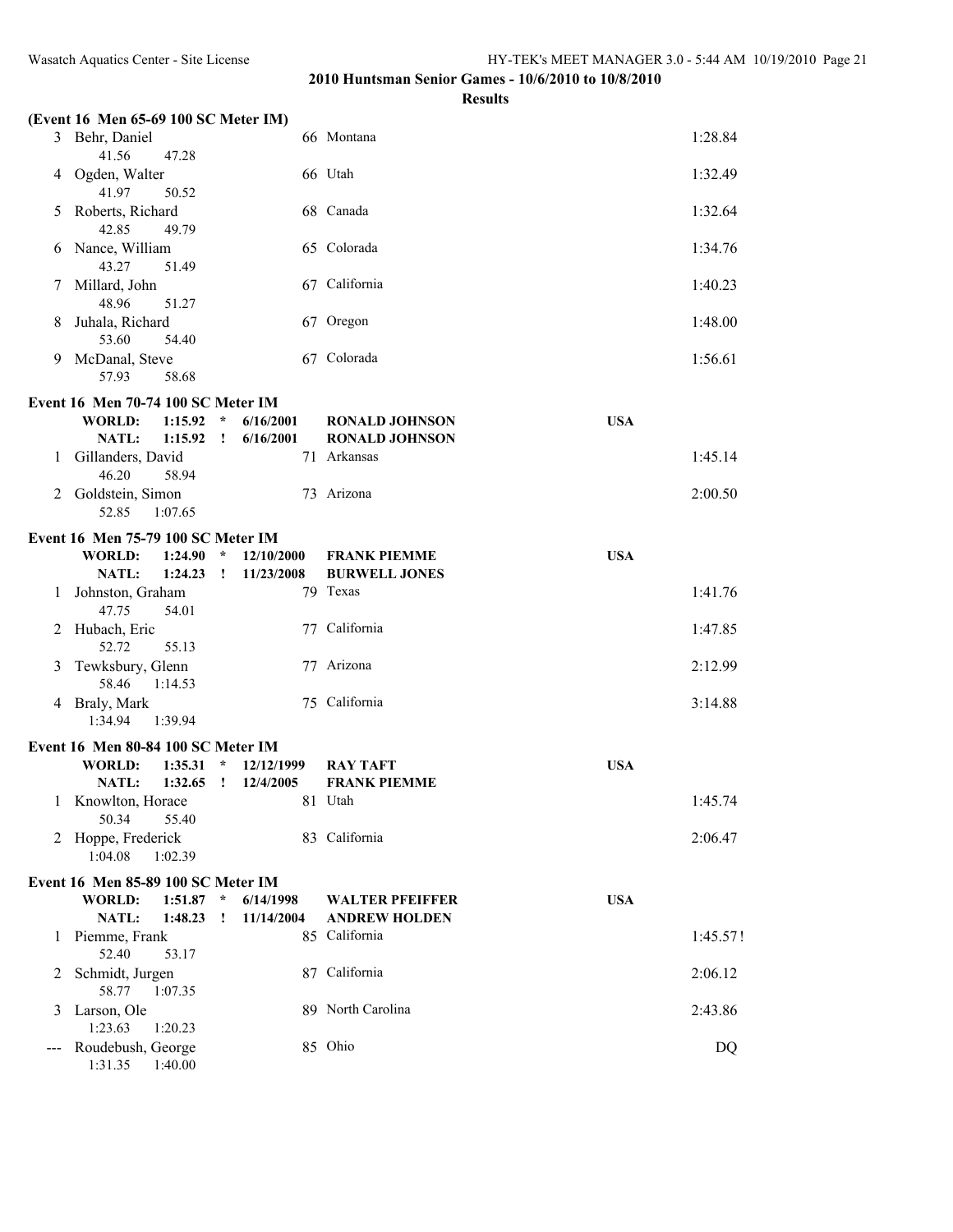|   | Event 17 Women 50-54 200 SC Meter Freestyle |         |               |                    |                         |            |
|---|---------------------------------------------|---------|---------------|--------------------|-------------------------|------------|
|   | <b>WORLD:</b>                               | 2:14.66 | $\star$       | 8/24/2003          | <b>LAURA VAL</b>        | <b>USA</b> |
|   | <b>NATL:</b>                                | 2:14.66 | $\mathbf{I}$  | 8/24/2003          | <b>LAURA VAL</b>        |            |
| 1 | Schob, Laura                                |         |               |                    | 52 Oregon               | 2:52.03    |
|   | 39.22                                       | 44.11   |               | 44.10<br>44.60     |                         |            |
|   | Cuvilier, Mary Ann                          |         |               |                    | 51 Canada               | 3:10.64    |
|   | 42.73                                       | 48.18   |               | 48.87<br>50.86     |                         |            |
| 3 | Heger, Elaine                               |         |               |                    | 51 Utah                 | 3:19.80    |
|   | 45.57                                       | 49.68   |               | 52.12<br>52.43     |                         |            |
| 4 | Paine, Rita                                 |         |               |                    | 54 Canada               | 3:32.86    |
|   | 46.40                                       | 52.80   |               | 56.04<br>57.62     |                         |            |
| 5 | Bouffard, Kim                               |         |               |                    | 54 California           | 3:39.58    |
|   | 48.32                                       | 55.24   |               | 59.22<br>56.80     |                         |            |
|   |                                             |         |               |                    |                         |            |
|   | Event 17 Women 55-59 200 SC Meter Freestyle |         |               |                    |                         |            |
|   | <b>WORLD:</b>                               | 2:27.59 | $\mathcal{R}$ | 9/12/2004          | <b>BARBARA DUNBAR</b>   | <b>USA</b> |
|   | NATL:                                       | 2:14.62 | $\mathbf{I}$  | 12/6/2008          | <b>LAURA VAL</b>        |            |
| 1 | Kay, Mary-Chris                             |         |               |                    | 57 Ohio                 | 3:03.72    |
|   | 43.64                                       | 46.70   |               | 46.05<br>47.33     |                         |            |
| 2 | Lambertz, Gloria                            |         |               |                    | 57 Montana              | 3:18.47    |
|   | 46.63                                       | 50.87   |               | 51.44<br>49.53     |                         |            |
| 3 | Hewes, Nancy                                |         |               |                    | 57 Arizona              | 3:45.68    |
|   | 52.82                                       | 59.72   |               | 52.30<br>1:00.84   |                         |            |
| 4 | Wong, Nancy                                 |         |               |                    | 55 Washington           | 3:57.42    |
|   | 48.93                                       | 59.31   |               | 1:04.99<br>1:04.19 |                         |            |
| 5 | Gulbrandson, Pamela                         |         |               |                    | 57 New Mexico           | 4:15.08    |
|   | 54.95                                       | 1:06.63 |               | 1:06.39<br>1:07.11 |                         |            |
| 6 | Wong, Gloria                                |         |               |                    | 59 California           | 4:21.43    |
|   | 53.79                                       | 1:05.16 |               | 1:11.96<br>1:10.52 |                         |            |
| 7 | Cundy, Judy                                 |         |               |                    | 55 Utah                 | 4:45.32    |
|   | 59.41                                       | 1:11.50 |               | 1:16.87<br>1:17.54 |                         |            |
|   | Event 17 Women 60-64 200 SC Meter Freestyle |         |               |                    |                         |            |
|   | <b>WORLD:</b>                               | 2:38.28 | $\star$       | 5/4/2003           | <b>JEN THOMASSON</b>    | <b>AUS</b> |
|   | NATL:                                       | 2:39.92 | $\mathbf{I}$  | 3/14/1993          | <b>LAVELLE STOINOFF</b> |            |
| 1 | McDade, Martha                              |         |               |                    | 64 Texas                | 3:17.37    |
|   | 43.09                                       | 50.80   |               | 52.75<br>50.73     |                         |            |
|   | 2 Baker, Gini M                             |         |               |                    | 60 Arizona              | 3:32.56    |
|   | 45.35                                       | 51.98   |               | 57.55<br>57.68     |                         |            |
|   | 3 Roberts, Catherine                        |         |               |                    | 63 Canada               | 3:39.25    |
|   | 50.41                                       | 56.03   |               | 56.46<br>56.35     |                         |            |
| 4 | Teichman, Karen                             |         |               |                    | 62 Arizona              | 3:43.41    |
|   | 46.44                                       | 54.29   |               | 1:09.83<br>52.85   |                         |            |
| 5 | McBlain, Liz                                |         |               |                    | 62 Canada               | 5:28.45    |
|   | 1:14.69                                     | 1:22.71 |               | 1:26.27<br>1:24.78 |                         |            |
|   | Event 17 Women 65-69 200 SC Meter Freestyle |         |               |                    |                         |            |
|   | <b>WORLD:</b>                               | 2:42.05 | $\star$       | 5/9/2004           | YOSHIKO OSAKI           | <b>JPN</b> |
|   | NATL:                                       | 2:42.08 | $\mathbf{I}$  | 10/12/2008         | <b>JACKIE MARR</b>      |            |
| 1 | Weinberg, Wendy                             |         |               |                    | 65 Arizona              | 3:38.51    |
|   | 50.18                                       | 56.13   |               | 57.35<br>54.85     |                         |            |
| 2 | Trevarthen, Chris                           |         |               |                    | 68 California           | 4:15.67    |
|   | 56.31                                       | 1:04.55 |               | 1:07.87<br>1:06.94 |                         |            |
| 3 | Ri Ngsven, Renate                           |         |               |                    | 65 Wisconsin            | 5:01.94    |
|   | 1:09.45                                     | 1:18.67 |               | 1:17.58<br>1:16.24 |                         |            |
|   |                                             |         |               |                    |                         |            |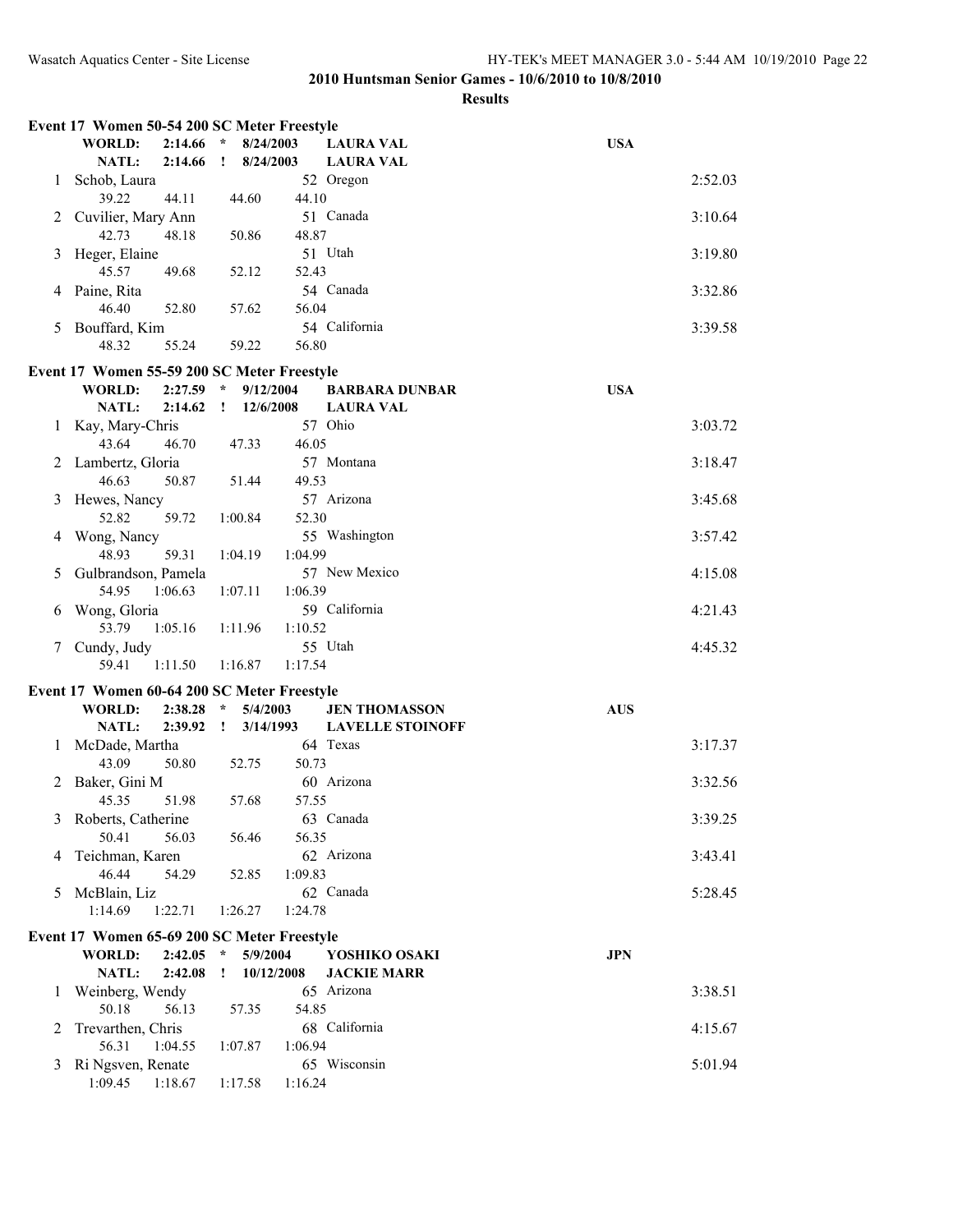|         | (Event 17 Women 65-69 200 SC Meter Freestyle)                             |                            |                      |            |
|---------|---------------------------------------------------------------------------|----------------------------|----------------------|------------|
|         | 4 Marshall, Margaret                                                      |                            | 66 Bermuda           | 5:15.07    |
|         | 1:12.83<br>1:22.44                                                        | 1:19.76<br>1:20.04         |                      |            |
|         | Event 17 Women 70-74 200 SC Meter Freestyle                               |                            |                      |            |
|         | <b>WORLD:</b><br>2:49.28                                                  | $\star$<br>10/25/2003      | <b>JANE ASHER</b>    | <b>GBR</b> |
|         | NATL:<br>2:58.06                                                          | 5/15/2000<br>$\mathbf{r}$  | <b>GAIL ROPER</b>    |            |
| 1       | Hunt, Ann                                                                 |                            | 70 Michigan          | 4:24.93    |
|         | 56.31<br>1:07.36                                                          | 1:08.58<br>1:12.68         |                      |            |
|         | Event 17 Women 75-79 200 SC Meter Freestyle                               |                            |                      |            |
|         | WORLD:<br>$3:11.99$ *                                                     | 9/15/2002                  | <b>JEAN TROY</b>     | <b>USA</b> |
|         | NATL:<br>3:07.58                                                          | 11/20/2005<br>$\mathbf{I}$ | <b>GAIL ROPER</b>    |            |
| 1       | Pipes, Adrienne                                                           |                            | 76 Hawaii            | 3:41.37    |
|         |                                                                           | 54.22<br>57.14             |                      |            |
| 2       | Hastings, Patricia                                                        |                            | 75 Montana           | 3:49.10    |
|         | 49.06<br>58.92                                                            | 58.15<br>1:02.97           |                      |            |
| 3       | Varty, Eulah                                                              |                            | 76 Canada            | 4:12.94    |
|         | 54.28<br>1:05.42                                                          | 1:04.64<br>1:08.60         |                      |            |
| 4       | Roberts, Marion                                                           |                            | 75 Canada            | 4:34.91    |
|         | 1:01.78<br>1:11.83                                                        | 1:08.43<br>1:12.87         |                      |            |
| 5       | Morgan, Caroline                                                          |                            | 78 Utah              | 5:36.45    |
|         | 2:39.64<br>1:29.58                                                        | 1:27.23                    |                      |            |
|         | 6 Lesperance, Beverly                                                     |                            | 78 Oregon            | 6:00.75    |
|         | 1:23.13<br>1:35.28                                                        | 3:02.34                    |                      |            |
|         | 7 Mueller, Diane M                                                        |                            | 76 New Mexico        | 7:51.10    |
|         | 1:48.53<br>1:59.51                                                        | 4:03.06                    |                      |            |
|         | Event 17 Women 80-84 200 SC Meter Freestyle                               |                            |                      |            |
|         | <b>WORLD:</b><br>3:27.57                                                  | $\star$<br>10/13/2002      | <b>MARGERY MEYER</b> | <b>USA</b> |
|         |                                                                           |                            | <b>GAIL ROPER</b>    |            |
|         | NATL:<br>3:18.57                                                          | 1/25/2009<br>$\mathbf{I}$  |                      |            |
| 1       | Bohl, Nanette                                                             |                            | 81 Kansas            | 3:41.68    |
|         | 50.42<br>56.26                                                            | 56.69<br>58.31             |                      |            |
| 2       | Meredith, Jeanne                                                          |                            | 82 Virginia          | 4:34.76    |
|         | 1:00.33<br>1:11.38                                                        | 1:14.15<br>1:08.90         |                      |            |
| 3       | Wong, Flora                                                               |                            | 82 Montana           | 5:10.54    |
|         | 1:21.43<br>1:13.69                                                        | 1:19.80<br>1:15.62         |                      |            |
| 4       | Wolle, Marian                                                             |                            | 82 New Mexico        | 7:37.42    |
|         |                                                                           | 1:57.52<br>2:10.44         |                      |            |
|         | Event 17 Women 85-89 200 SC Meter Freestyle                               |                            |                      |            |
|         | WORLD:                                                                    | $3:57.48$ * $12/14/2003$   | <b>RITA SIMONTON</b> | <b>USA</b> |
|         | NATL:<br>3:54.18                                                          | 9/16/2007<br>$\mathbf{I}$  | <b>MARGERY MEYER</b> |            |
| 1       | Sanddal, Charlotte                                                        |                            | 88 Montana           | 6:07.67    |
|         | 1:27.23<br>1:36.36                                                        | 1:34.15<br>1:29.93         |                      |            |
|         |                                                                           |                            |                      |            |
|         | Event 18 Men 50-54 200 SC Meter Freestyle<br>$1:58.37$ *<br><b>WORLD:</b> | 12/10/2000                 | <b>JIM MCCONICA</b>  | <b>USA</b> |
|         | <b>NATL:</b><br>1:56.75                                                   | 10/17/2009<br>$\mathbf{I}$ | <b>BOB BUGG</b>      |            |
| $\perp$ | Romanov, Alexander                                                        |                            | 54 Russia            | 2:36.16    |
|         | 36.68<br>39.98                                                            | 37.43<br>42.07             |                      |            |
| 2       | Lybyer, Tom                                                               | 39.89                      | 50 Utah              | 2:37.11    |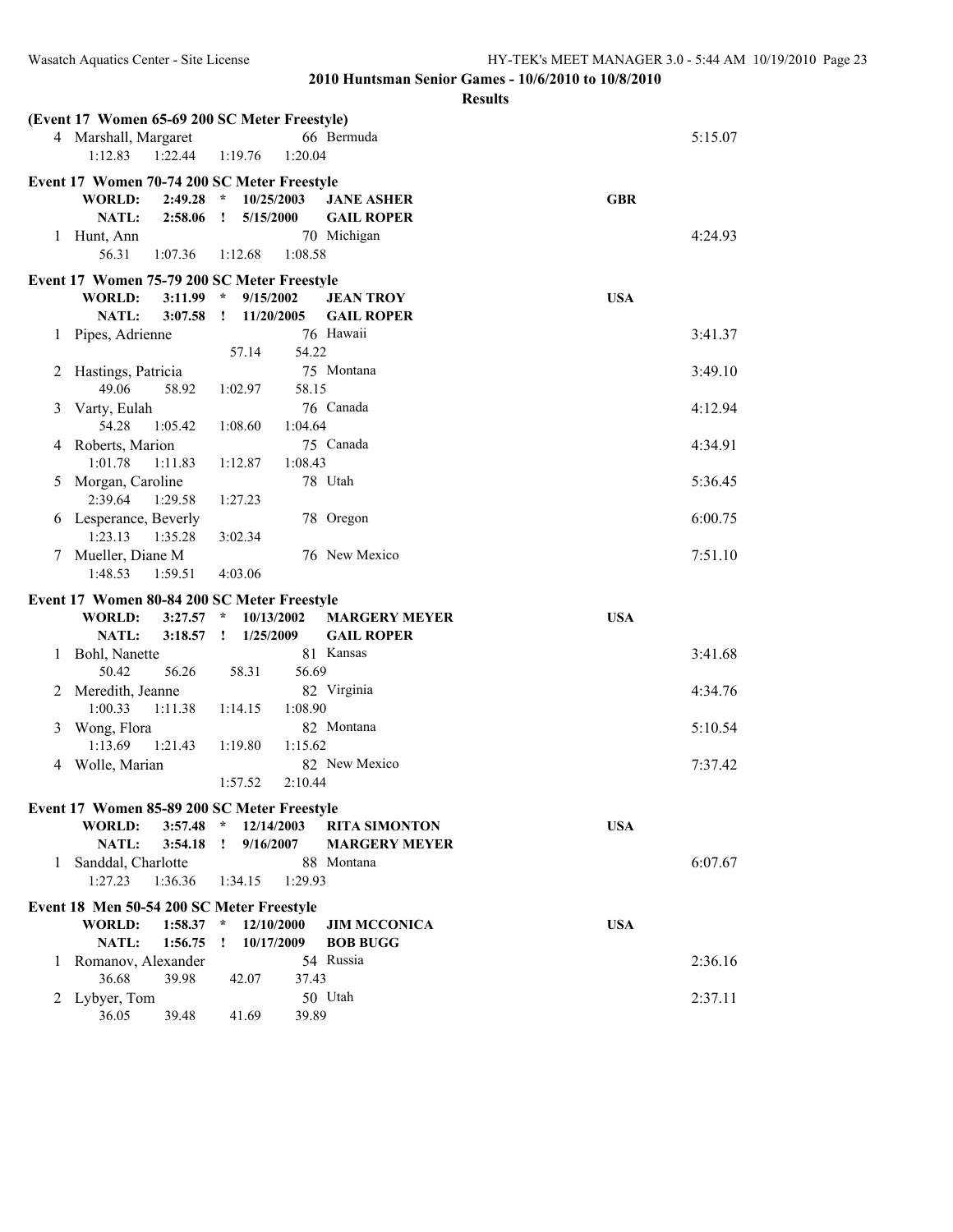|   | Event 18 Men 55-59 200 SC Meter Freestyle |                    |                         |                         |         |                                            |            |            |  |  |
|---|-------------------------------------------|--------------------|-------------------------|-------------------------|---------|--------------------------------------------|------------|------------|--|--|
|   | <b>WORLD:</b><br>NATL:                    | 2:06.20<br>2:03.56 | $\star$<br>$\mathbf{I}$ | 8/24/2003<br>10/31/2009 |         | <b>TOD SPIEKER</b><br><b>JACK GROSELLE</b> | <b>USA</b> |            |  |  |
| 1 | Sadler, Bud                               |                    |                         |                         |         | 56 Utah                                    |            | 2:25.62    |  |  |
|   | 31.91                                     | 34.97              |                         | 37.95                   | 40.79   |                                            |            |            |  |  |
|   | 2 Raymond, Wesley                         |                    |                         |                         |         | 56 Utah                                    |            | 2:37.57    |  |  |
| 3 | 35.02<br>Larson, Allen                    | 38.98              |                         | 43.00                   | 40.57   | 57 Oregon                                  |            | 2:40.67    |  |  |
|   | 39.91                                     | 41.19              |                         | 41.43                   | 38.14   |                                            |            |            |  |  |
|   | Event 18 Men 60-64 200 SC Meter Freestyle |                    |                         |                         |         |                                            |            |            |  |  |
|   | <b>WORLD:</b>                             | 2:15.84            | $\mathcal{R}$           | 3/17/2002               |         | <b>TOM LANDIS</b>                          | <b>USA</b> |            |  |  |
|   | <b>NATL:</b>                              | 2:10.04            | $\mathbf{I}$            | 12/13/2008              |         | <b>FRED SCHLICHER</b>                      |            |            |  |  |
|   | 1 Heck, Steve                             |                    |                         |                         |         | 61 Texas                                   |            | $2:15.81*$ |  |  |
|   | 32.06                                     | 34.52              |                         | 34.61                   | 34.62   |                                            |            |            |  |  |
| 2 | Kittel, Richard                           |                    |                         |                         |         | 62 Utah                                    |            | 2:27.26    |  |  |
|   | 33.70                                     | 36.30              |                         | 38.26                   | 39.00   | 63 Arizona                                 |            |            |  |  |
| 3 | Welton, John<br>46.27                     | 51.56              |                         | 52.40                   | 50.60   |                                            |            | 3:20.83    |  |  |
|   | Event 18 Men 65-69 200 SC Meter Freestyle |                    |                         |                         |         |                                            |            |            |  |  |
|   | <b>WORLD:</b>                             | 2:18.71            | $\star$                 | 12/15/2002              |         | <b>JEFF FARRELL</b>                        | <b>USA</b> |            |  |  |
|   | <b>NATL:</b>                              | 2:15.39            | $\mathbf{I}$            | 10/17/2009              |         | <b>DAVID QUIGGIN</b>                       |            |            |  |  |
|   | 1 Kutsenko, Vadim                         |                    |                         |                         |         | 65 Ukraine                                 |            | 2:38.41    |  |  |
|   | 37.41                                     | 40.62              |                         | 39.97                   | 40.41   |                                            |            |            |  |  |
|   | 2 Novitskiy, Yaroslav                     |                    |                         |                         |         | 65 Russia                                  |            | 2:43.96    |  |  |
|   | 36.44                                     | 43.09              |                         | 44.83                   | 39.60   |                                            |            |            |  |  |
| 3 | Dawson, Bill                              |                    |                         |                         |         | 68 California                              |            | 2:44.96    |  |  |
|   | 38.42                                     | 41.33              |                         | 42.49                   | 42.72   |                                            |            |            |  |  |
|   | 4 Lewis, Doede                            |                    |                         |                         |         | 67 Netherlands                             |            | 2:51.86    |  |  |
|   | 36.23                                     | 43.22              |                         | 46.85                   | 45.56   |                                            |            |            |  |  |
| 5 | Hill, Jerry                               |                    |                         |                         |         | 66 Utah                                    |            | 3:12.95    |  |  |
|   | 44.06                                     | 49.82              |                         | 51.74                   | 47.33   |                                            |            |            |  |  |
| 6 | Wood, Craig                               |                    |                         |                         |         | 69 Texas                                   |            | 3:22.34    |  |  |
|   | 45.71                                     | 51.85              |                         | 53.24                   | 51.54   |                                            |            |            |  |  |
| 7 | Carman, Craig<br>50.49                    | 54.72              |                         | 58.61                   | 54.41   | 69 Utah                                    |            | 3:38.23    |  |  |
| 8 | Gibbs, Jim                                |                    |                         |                         |         | 69 Texas                                   |            | 3:58.12    |  |  |
|   | 55.51                                     | 1:02.63            |                         | 1:02.88                 | 57.10   |                                            |            |            |  |  |
|   | Event 18 Men 70-74 200 SC Meter Freestyle |                    |                         |                         |         |                                            |            |            |  |  |
|   | <b>WORLD:</b>                             | 2:24.31            | $\star$                 | 12/9/2001               |         | <b>GRAHAM JOHNSTON</b>                     | <b>USA</b> |            |  |  |
|   | NATL:                                     | 2:24.31            | Ţ.                      | 12/9/2001               |         | <b>GRAHAM JOHNSTON</b>                     |            |            |  |  |
| 1 | Blake, Bill                               |                    |                         |                         |         | 73 Texas                                   |            | 3:11.27    |  |  |
|   | 41.85                                     | 50.05              |                         | 50.52                   | 48.85   |                                            |            |            |  |  |
| 2 | Gillanders, David                         |                    |                         |                         |         | 71 Arkansas                                |            | 3:28.74    |  |  |
|   | 46.30                                     | 54.37              |                         | 56.94                   | 51.13   |                                            |            |            |  |  |
| 3 | Ingalls, Donald                           |                    |                         |                         |         | 72 California                              |            | 3:43.81    |  |  |
|   | 47.40                                     | 54.91              |                         | 1:01.07                 | 1:00.43 |                                            |            |            |  |  |
|   | Event 18 Men 75-79 200 SC Meter Freestyle |                    |                         |                         |         |                                            |            |            |  |  |
|   | <b>WORLD:</b>                             | 2:46.55            | $\star$                 | 5/29/2004               |         | <b>ARAM BOGHOSSIAN</b>                     | <b>BRA</b> |            |  |  |
|   | NATL:                                     | 2:27.53            | T                       | 4/18/2009               |         | <b>DAVID RADCLIFF</b>                      |            |            |  |  |
| 1 | Radcliff, David                           |                    |                         |                         |         | 76 Oregon                                  |            | $2:31.21*$ |  |  |
|   | 35.82                                     | 38.10              |                         | 38.03                   | 39.26   |                                            |            |            |  |  |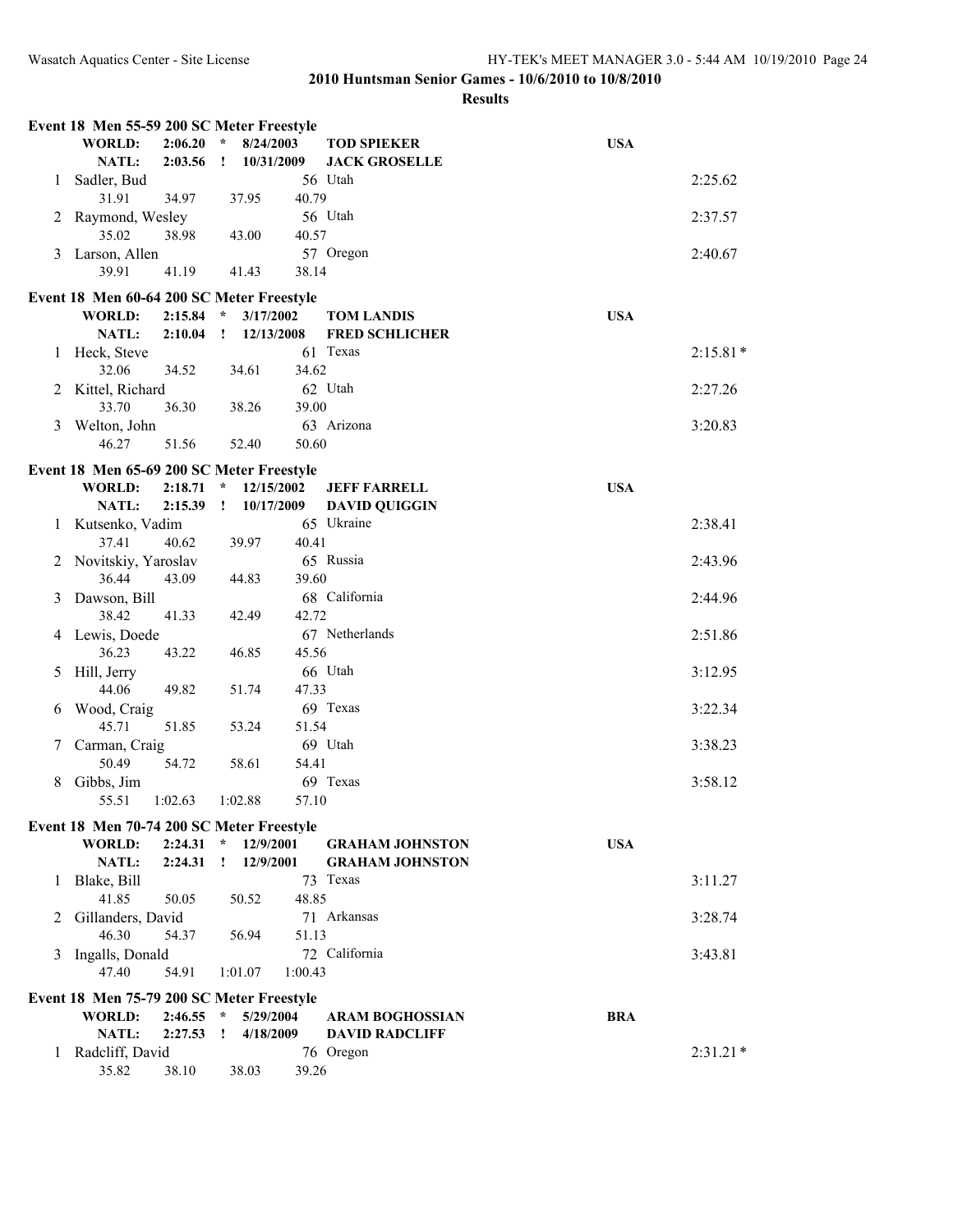|   | (Event 18 Men 75-79 200 SC Meter Freestyle)                           |                            |                        |            |
|---|-----------------------------------------------------------------------|----------------------------|------------------------|------------|
|   | 2 Stupfel, Norman                                                     |                            | 78 California          | 3:23.82    |
|   | 44.25<br>52.63                                                        | 54.09<br>52.85             |                        |            |
| 3 | Baker, Donald                                                         |                            | 79 Arizona             | 3:27.01    |
|   | 46.29<br>52.58                                                        | 55.71<br>52.43             |                        |            |
| 4 | Tewksbury, Glenn                                                      |                            | 77 Arizona             | 3:30.67    |
|   | 46.87<br>52.67                                                        | 55.71<br>55.42             | 75 California          |            |
| 5 | Braly, Mark<br>1:15.31<br>1:28.40                                     | 1:20.48<br>1:29.36         |                        | 5:33.55    |
| 6 | Rogers, Henry Jarvis                                                  |                            | 75 Utah                | 6:13.56    |
|   | 2:34.82                                                               | 1:51.25                    |                        |            |
|   |                                                                       |                            |                        |            |
|   | Event 18 Men 80-84 200 SC Meter Freestyle<br><b>WORLD:</b><br>3:00.63 | 10/10/1999<br>$\star$      | <b>RAY TAFT</b>        | <b>USA</b> |
|   | NATL:<br>3:00.63                                                      | 10/10/1999<br>$\mathbf{r}$ | <b>RAY TAFT</b>        |            |
|   | 1 Kimball, Ken                                                        |                            | 80 California          | 3:46.51    |
|   | 52.48<br>58.71                                                        | 54.43<br>1:00.89           |                        |            |
|   | 2 Wolle, Jordan                                                       |                            | 82 New Mexico          | 4:06.04    |
|   | 54.02<br>1:04.05                                                      | 1:05.48<br>1:02.49         |                        |            |
| 3 | Sears, Robert                                                         |                            | 83 Utah                | 4:54.12    |
|   | 1:01.90<br>1:14.97                                                    | 1:21.14<br>1:16.11         |                        |            |
|   | Event 18 Men 85-89 200 SC Meter Freestyle                             |                            |                        |            |
|   | WORLD:                                                                | $3:13.45$ * $9/16/2000$    | <b>JIM EUBANK</b>      | <b>USA</b> |
|   | NATL:                                                                 | $3:12.85$ $12/9/2007$      | <b>WILLARD LAMB</b>    |            |
|   | 1 Schmidt, Jurgen                                                     |                            | 87 California          | 3:46.24    |
|   | 52.82<br>58.72                                                        | 54.30<br>1:00.40           |                        |            |
|   | Event 19 Women 50-54 100 SC Meter Backstroke                          |                            |                        |            |
|   | <b>WORLD:</b><br>$1:12.95$ *                                          | 10/21/2001                 | <b>LAURA VAL</b>       | <b>USA</b> |
|   | NATL:<br>$1:10.35$ !                                                  | 9/9/2007                   | <b>K ANDRUS-HUGHES</b> |            |
|   | 1 Veloso, Lolita                                                      |                            | 53 California          | 1:36.81    |
|   | 44.52<br>52.29                                                        |                            | 51 Utah                | 1:49.67    |
| 2 | Heger, Elaine<br>55.06<br>54.61                                       |                            |                        |            |
| 3 | Rogers, Debbie                                                        |                            | 52 Arizona             | 1:54.16    |
|   | 1:54.21                                                               |                            |                        |            |
|   | Event 19 Women 55-59 100 SC Meter Backstroke                          |                            |                        |            |
|   | WORLD:                                                                | $1:19.37$ * $3/23/2003$    | <b>MARGIT OHLSSON</b>  | <b>SWE</b> |
|   | NATL: 1:12.23 ! 11/16/2008 LAURA VAL                                  |                            |                        |            |
| 1 | Gilmore, Cindy                                                        |                            | 55 California          | 1:28.87    |
|   | 43.03<br>45.84                                                        |                            |                        |            |
| 2 | Guins, Ann                                                            |                            | 57 Ohio                | 1:31.32    |
|   | 45.67<br>45.65                                                        |                            |                        |            |
| 3 | Lambertz, Gloria                                                      |                            | 57 Montana             | 1:53.02    |
|   | 56.18<br>56.84                                                        |                            |                        |            |
|   | Event 19 Women 60-64 100 SC Meter Backstroke                          |                            |                        |            |
|   | <b>WORLD:</b><br>1:21.06                                              | $\star$<br>5/18/2003       | <b>SATOKO TAKEUJI</b>  | <b>JPN</b> |
|   | NATL:<br>1:24.16                                                      | 6/15/1997<br>$\mathbf{I}$  | <b>BETSY JORDAN</b>    |            |
|   | 1 Lyman, Carolyn<br>46.86<br>43.87                                    |                            | 60 Utah                | 1:30.73    |
|   |                                                                       |                            |                        |            |
| 2 | Gulsum, Dolya                                                         |                            | 64 Russia              | 1:49.94    |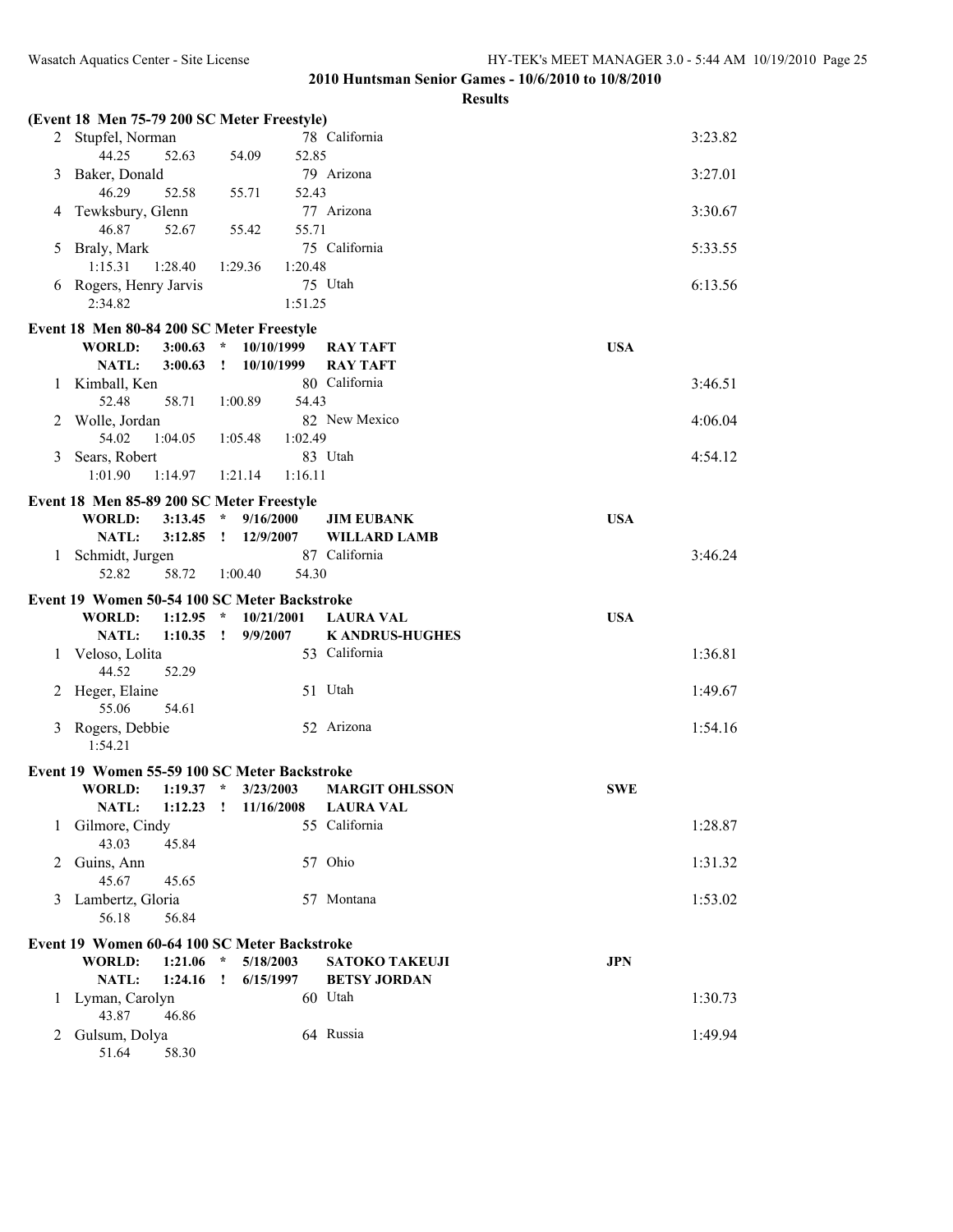|                     | (Event 19 Women 60-64 100 SC Meter Backstroke) |              |                         |                        |            |
|---------------------|------------------------------------------------|--------------|-------------------------|------------------------|------------|
| 3                   | Teichman, Karen                                |              |                         | 62 Arizona             | 1:56.54    |
| $\qquad \qquad - -$ | 57.80<br>58.74<br>McDade, Martha               |              |                         | 64 Texas               | DQ         |
|                     | 54.45<br>56.81                                 |              |                         |                        |            |
|                     | Event 19 Women 65-69 100 SC Meter Backstroke   |              |                         |                        |            |
|                     | WORLD:<br>1:25.53                              | $\star$      | 9/8/2001                | <b>PAM HUTCHINGS</b>   | <b>AUS</b> |
|                     | NATL:<br>1:26.96                               | $\mathbf{I}$ | 6/16/2002               | <b>BETSY JORDAN</b>    |            |
| 1                   | Pronk, Bonnie<br>46.17<br>48.00                |              |                         | 68 Canada              | 1:34.17    |
| 2                   | Hlavacek, Ida<br>51.47<br>56.18                |              |                         | 68 Texas               | 1:47.65    |
| 3                   | Prince, Rita<br>1:21.99<br>1:22.31             |              |                         | 68 California          | 2:44.30    |
|                     | 4 Marshall, Margaret<br>1:30.46<br>1:30.92     |              |                         | 66 Bermuda             | 3:01.38    |
| 5                   | Kuhns, Marilyn<br>1:45.75<br>1:59.08           |              |                         | 67 Washington          | 3:44.83    |
|                     | Event 19 Women 70-74 100 SC Meter Backstroke   |              |                         |                        |            |
|                     | <b>WORLD:</b><br>1:34.17                       | $\star$      | 4/29/2001               | <b>JANE ASHER</b>      | <b>GBR</b> |
|                     | 1:29.93<br><b>NATL:</b>                        | $\mathbf{r}$ | 6/10/2007               | <b>BETSY JORDAN</b>    |            |
| 1                   | Hunt, Ann<br>53.79<br>1:01.40                  |              |                         | 70 Michigan            | 1:55.19    |
| 2                   | Ehrlich, Ruth<br>1:08.35<br>1:19.25            |              |                         | 72 Pennslyvania        | 2:27.60    |
| 3                   | Harden, Gaile<br>1:17.20<br>1:21.87            |              |                         | 71 Arizona             | 2:39.07    |
| $\qquad \qquad -$   | Locke, Betty Mae<br>1:21.10<br>1:27.43         |              |                         | 71 California          | DQ         |
|                     | Event 19 Women 75-79 100 SC Meter Backstroke   |              |                         |                        |            |
|                     | 1:39.76<br><b>WORLD:</b>                       | $\star$      | 12/10/2000              | <b>DORIS STEADMAN</b>  | <b>USA</b> |
|                     | 1:39.76<br><b>NATL:</b>                        | $\mathbf{r}$ | 12/10/2000              | <b>DORIS STEADMAN</b>  |            |
|                     | 1 Lesperance, Beverly<br>1:26.44<br>1:30.95    |              |                         | 78 Oregon              | 2:57.39    |
| 2                   | Morgan, Caroline<br>1:35.32<br>1:47.00         |              |                         | 78 Utah                | 3:22.32    |
|                     |                                                |              |                         |                        |            |
|                     | Event 19 Women 80-84 100 SC Meter Backstroke   |              |                         |                        |            |
|                     | <b>WORLD:</b><br>$1:55.79$ *                   |              | 10/13/2002<br>12/1/2007 | <b>MARGERY MEYER</b>   | <b>USA</b> |
|                     | NATL:<br>1:50.61                               | $\cdot$      |                         | <b>BETTY LORENZI</b>   |            |
| 1                   | Froeder, Rosemarie                             |              |                         | 80 New Jersey          | 2:35.03    |
| 2                   | Wong, Flora<br>1:14.85<br>1:20.19              |              |                         | 82 Montana             | 2:35.04    |
| 3                   | Sokolik, Terry<br>1:20.97<br>1:28.77           |              |                         | 83 Virginia            | 2:49.74    |
|                     | Event 19 Women 85-89 100 SC Meter Backstroke   |              |                         |                        |            |
|                     | <b>WORLD:</b><br>2:02.71                       | $\star$      | 1/4/2003                | <b>EDITH THEIN</b>     | <b>ISR</b> |
|                     | NATL:<br>2:10.33                               | $\cdot$      | 10/15/2006              | <b>BUNNY CEDERLUND</b> |            |
| 1                   | Sanddal, Charlotte                             |              |                         | 88 Montana             | 3:15.63    |
| 2                   | Madsen, Jean                                   |              |                         | 85 Utah                | 4:51.48    |
|                     | 2:18.68<br>2:32.80                             |              |                         |                        |            |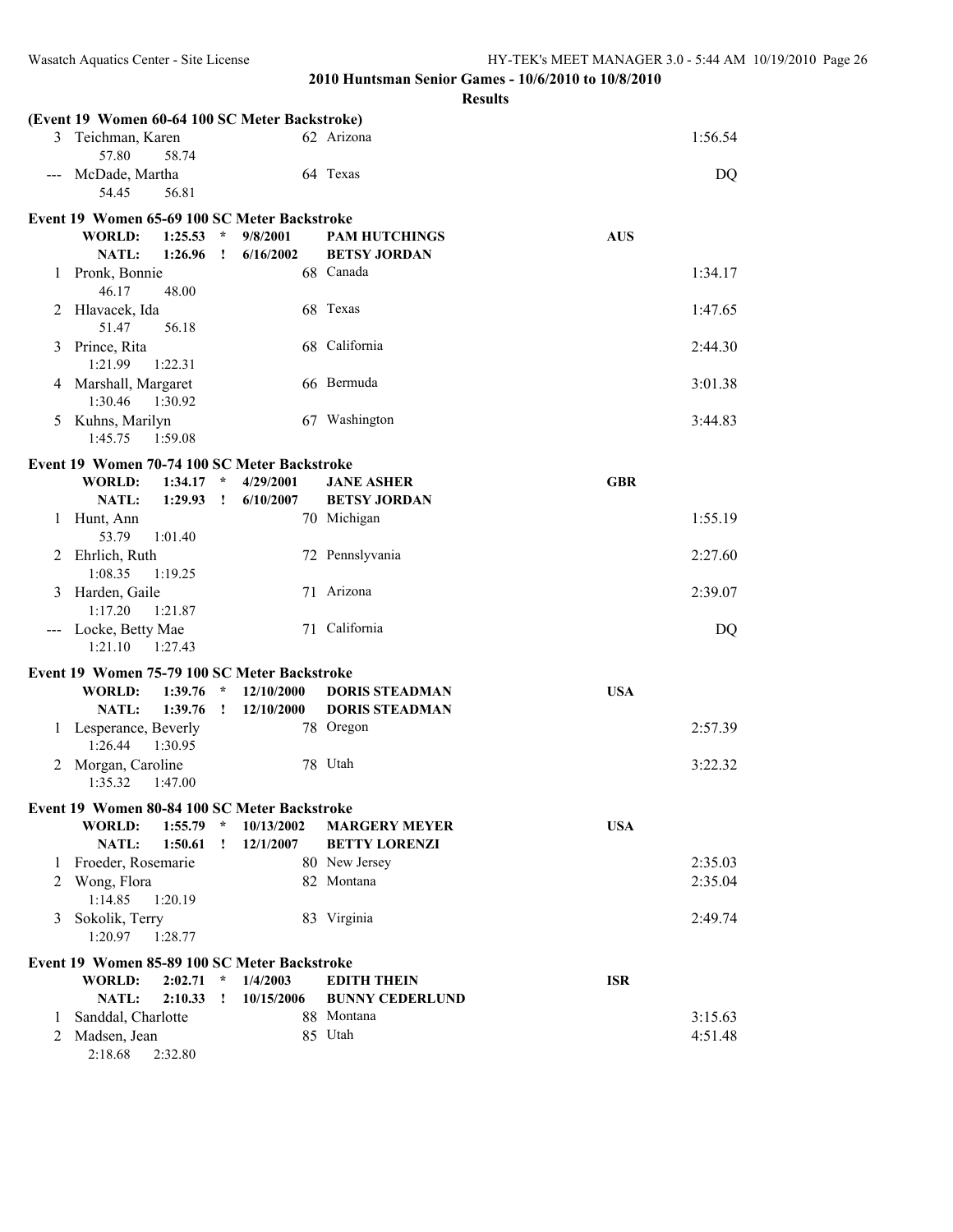| --- Berkley, Marianna<br>88 Virginia<br>DQ<br>1:22.16<br>1:27.81<br>Event 20 Men 50-54 100 SC Meter Backstroke<br><b>WORLD:</b><br>1:01.48<br>$\star$<br>10/10/2004<br><b>USA</b><br><b>TOM WOLF</b><br>NATL:<br>1:01.48<br>10/10/2004<br><b>TOM WOLF</b><br>$\cdot$<br>50 Utah<br>1:32.60<br>Lybyer, Tom<br>1<br>44.32<br>48.28<br>54 Utah<br>2 Woodbury, Mark<br>1:57.96<br>Event 20 Men 55-59 100 SC Meter Backstroke<br><b>USA</b><br>WORLD:<br>1:04.89<br>$\mathcal{R}$<br>12/10/2000<br><b>TIM BIRNIE</b><br>NATL:<br>1:04.24<br>$\mathbf{I}$<br>5/16/2009<br>PHILIPP DJANG<br>56 Utah<br>1:20.16<br>Mabey, Fred<br>1<br>38.98<br>41.18<br>56 Utah<br>Johnson, Kevin<br>1:26.72<br>2<br>41.63<br>45.09<br>Hardy, Stan<br>56 Oregon<br>1:37.19<br>3<br>45.36<br>51.83<br>Event 20 Men 60-64 100 SC Meter Backstroke<br><b>WORLD:</b><br>1:08.85<br>$\star$<br>8/24/2003<br><b>RICHARD BURNS</b><br><b>USA</b><br><b>HUGH WILDER</b><br>NATL:<br>1:07.37<br>12/15/2007<br>$\cdot$<br>60 Florida<br>Schmidt, George<br>1:10.94<br>1<br>35.47<br>35.47<br>61 Texas<br>Heck, Steve<br>1:11.94<br>2<br>36.79<br>35.15<br>62 Utah<br>Kittel, Richard<br>1:19.41<br>3<br>38.13<br>41.28<br>Event 20 Men 65-69 100 SC Meter Backstroke<br>WORLD:<br>1:14.04<br>$\star$<br><b>NZL</b><br>5/15/2004<br><b>BARRY YOUNG</b><br>NATL:<br>1:10.66<br>$\mathbf{I}$<br>10/11/2008<br><b>RICHARD BURNS</b><br>68 Canada<br>Vanbaalen, Vinus<br>1:21.93<br>1<br>40.31<br>41.62<br>66 Montana<br>Behr, Daniel<br>1:31.15<br>2<br>45.36<br>45.79<br>Green, James<br>67 Wyoming<br>1:34.22<br>3<br>45.26<br>48.96<br>4 Roberts, Richard<br>68 Canada<br>1:39.12<br>47.05<br>52.07<br>Gibbs, Jim<br>69 Texas<br>1:47.65<br>$\mathcal{L}$<br>51.63<br>56.02<br>69 Texas<br>Wood, Craig<br>1:52.43<br>6<br>55.36<br>57.07<br>Juhala, Richard<br>67 Oregon<br>1:54.94<br>59.96<br>54.98<br>67 Colorada<br>McDanal, Steve<br>2:03.84<br>8<br>1:02.10<br>1:01.74<br>69 Nevada<br>Britos, Bruce<br>2:32.91<br>9<br>1:12.63<br>1:20.28 | (Event 19 Women 85-89 100 SC Meter Backstroke) |  |  |  |
|----------------------------------------------------------------------------------------------------------------------------------------------------------------------------------------------------------------------------------------------------------------------------------------------------------------------------------------------------------------------------------------------------------------------------------------------------------------------------------------------------------------------------------------------------------------------------------------------------------------------------------------------------------------------------------------------------------------------------------------------------------------------------------------------------------------------------------------------------------------------------------------------------------------------------------------------------------------------------------------------------------------------------------------------------------------------------------------------------------------------------------------------------------------------------------------------------------------------------------------------------------------------------------------------------------------------------------------------------------------------------------------------------------------------------------------------------------------------------------------------------------------------------------------------------------------------------------------------------------------------------------------------------------------------------------------------------------------------------------------------------------------------------------------------------------------------------------------------------------------------------------------------------------------------------------------------------------------------------------------------------------------|------------------------------------------------|--|--|--|
|                                                                                                                                                                                                                                                                                                                                                                                                                                                                                                                                                                                                                                                                                                                                                                                                                                                                                                                                                                                                                                                                                                                                                                                                                                                                                                                                                                                                                                                                                                                                                                                                                                                                                                                                                                                                                                                                                                                                                                                                                |                                                |  |  |  |
|                                                                                                                                                                                                                                                                                                                                                                                                                                                                                                                                                                                                                                                                                                                                                                                                                                                                                                                                                                                                                                                                                                                                                                                                                                                                                                                                                                                                                                                                                                                                                                                                                                                                                                                                                                                                                                                                                                                                                                                                                |                                                |  |  |  |
|                                                                                                                                                                                                                                                                                                                                                                                                                                                                                                                                                                                                                                                                                                                                                                                                                                                                                                                                                                                                                                                                                                                                                                                                                                                                                                                                                                                                                                                                                                                                                                                                                                                                                                                                                                                                                                                                                                                                                                                                                |                                                |  |  |  |
|                                                                                                                                                                                                                                                                                                                                                                                                                                                                                                                                                                                                                                                                                                                                                                                                                                                                                                                                                                                                                                                                                                                                                                                                                                                                                                                                                                                                                                                                                                                                                                                                                                                                                                                                                                                                                                                                                                                                                                                                                |                                                |  |  |  |
|                                                                                                                                                                                                                                                                                                                                                                                                                                                                                                                                                                                                                                                                                                                                                                                                                                                                                                                                                                                                                                                                                                                                                                                                                                                                                                                                                                                                                                                                                                                                                                                                                                                                                                                                                                                                                                                                                                                                                                                                                |                                                |  |  |  |
|                                                                                                                                                                                                                                                                                                                                                                                                                                                                                                                                                                                                                                                                                                                                                                                                                                                                                                                                                                                                                                                                                                                                                                                                                                                                                                                                                                                                                                                                                                                                                                                                                                                                                                                                                                                                                                                                                                                                                                                                                |                                                |  |  |  |
|                                                                                                                                                                                                                                                                                                                                                                                                                                                                                                                                                                                                                                                                                                                                                                                                                                                                                                                                                                                                                                                                                                                                                                                                                                                                                                                                                                                                                                                                                                                                                                                                                                                                                                                                                                                                                                                                                                                                                                                                                |                                                |  |  |  |
|                                                                                                                                                                                                                                                                                                                                                                                                                                                                                                                                                                                                                                                                                                                                                                                                                                                                                                                                                                                                                                                                                                                                                                                                                                                                                                                                                                                                                                                                                                                                                                                                                                                                                                                                                                                                                                                                                                                                                                                                                |                                                |  |  |  |
|                                                                                                                                                                                                                                                                                                                                                                                                                                                                                                                                                                                                                                                                                                                                                                                                                                                                                                                                                                                                                                                                                                                                                                                                                                                                                                                                                                                                                                                                                                                                                                                                                                                                                                                                                                                                                                                                                                                                                                                                                |                                                |  |  |  |
|                                                                                                                                                                                                                                                                                                                                                                                                                                                                                                                                                                                                                                                                                                                                                                                                                                                                                                                                                                                                                                                                                                                                                                                                                                                                                                                                                                                                                                                                                                                                                                                                                                                                                                                                                                                                                                                                                                                                                                                                                |                                                |  |  |  |
|                                                                                                                                                                                                                                                                                                                                                                                                                                                                                                                                                                                                                                                                                                                                                                                                                                                                                                                                                                                                                                                                                                                                                                                                                                                                                                                                                                                                                                                                                                                                                                                                                                                                                                                                                                                                                                                                                                                                                                                                                |                                                |  |  |  |
|                                                                                                                                                                                                                                                                                                                                                                                                                                                                                                                                                                                                                                                                                                                                                                                                                                                                                                                                                                                                                                                                                                                                                                                                                                                                                                                                                                                                                                                                                                                                                                                                                                                                                                                                                                                                                                                                                                                                                                                                                |                                                |  |  |  |
|                                                                                                                                                                                                                                                                                                                                                                                                                                                                                                                                                                                                                                                                                                                                                                                                                                                                                                                                                                                                                                                                                                                                                                                                                                                                                                                                                                                                                                                                                                                                                                                                                                                                                                                                                                                                                                                                                                                                                                                                                |                                                |  |  |  |
|                                                                                                                                                                                                                                                                                                                                                                                                                                                                                                                                                                                                                                                                                                                                                                                                                                                                                                                                                                                                                                                                                                                                                                                                                                                                                                                                                                                                                                                                                                                                                                                                                                                                                                                                                                                                                                                                                                                                                                                                                |                                                |  |  |  |
|                                                                                                                                                                                                                                                                                                                                                                                                                                                                                                                                                                                                                                                                                                                                                                                                                                                                                                                                                                                                                                                                                                                                                                                                                                                                                                                                                                                                                                                                                                                                                                                                                                                                                                                                                                                                                                                                                                                                                                                                                |                                                |  |  |  |
|                                                                                                                                                                                                                                                                                                                                                                                                                                                                                                                                                                                                                                                                                                                                                                                                                                                                                                                                                                                                                                                                                                                                                                                                                                                                                                                                                                                                                                                                                                                                                                                                                                                                                                                                                                                                                                                                                                                                                                                                                |                                                |  |  |  |
|                                                                                                                                                                                                                                                                                                                                                                                                                                                                                                                                                                                                                                                                                                                                                                                                                                                                                                                                                                                                                                                                                                                                                                                                                                                                                                                                                                                                                                                                                                                                                                                                                                                                                                                                                                                                                                                                                                                                                                                                                |                                                |  |  |  |
|                                                                                                                                                                                                                                                                                                                                                                                                                                                                                                                                                                                                                                                                                                                                                                                                                                                                                                                                                                                                                                                                                                                                                                                                                                                                                                                                                                                                                                                                                                                                                                                                                                                                                                                                                                                                                                                                                                                                                                                                                |                                                |  |  |  |
|                                                                                                                                                                                                                                                                                                                                                                                                                                                                                                                                                                                                                                                                                                                                                                                                                                                                                                                                                                                                                                                                                                                                                                                                                                                                                                                                                                                                                                                                                                                                                                                                                                                                                                                                                                                                                                                                                                                                                                                                                |                                                |  |  |  |
|                                                                                                                                                                                                                                                                                                                                                                                                                                                                                                                                                                                                                                                                                                                                                                                                                                                                                                                                                                                                                                                                                                                                                                                                                                                                                                                                                                                                                                                                                                                                                                                                                                                                                                                                                                                                                                                                                                                                                                                                                |                                                |  |  |  |
|                                                                                                                                                                                                                                                                                                                                                                                                                                                                                                                                                                                                                                                                                                                                                                                                                                                                                                                                                                                                                                                                                                                                                                                                                                                                                                                                                                                                                                                                                                                                                                                                                                                                                                                                                                                                                                                                                                                                                                                                                |                                                |  |  |  |
|                                                                                                                                                                                                                                                                                                                                                                                                                                                                                                                                                                                                                                                                                                                                                                                                                                                                                                                                                                                                                                                                                                                                                                                                                                                                                                                                                                                                                                                                                                                                                                                                                                                                                                                                                                                                                                                                                                                                                                                                                |                                                |  |  |  |
|                                                                                                                                                                                                                                                                                                                                                                                                                                                                                                                                                                                                                                                                                                                                                                                                                                                                                                                                                                                                                                                                                                                                                                                                                                                                                                                                                                                                                                                                                                                                                                                                                                                                                                                                                                                                                                                                                                                                                                                                                |                                                |  |  |  |
|                                                                                                                                                                                                                                                                                                                                                                                                                                                                                                                                                                                                                                                                                                                                                                                                                                                                                                                                                                                                                                                                                                                                                                                                                                                                                                                                                                                                                                                                                                                                                                                                                                                                                                                                                                                                                                                                                                                                                                                                                |                                                |  |  |  |
|                                                                                                                                                                                                                                                                                                                                                                                                                                                                                                                                                                                                                                                                                                                                                                                                                                                                                                                                                                                                                                                                                                                                                                                                                                                                                                                                                                                                                                                                                                                                                                                                                                                                                                                                                                                                                                                                                                                                                                                                                |                                                |  |  |  |
|                                                                                                                                                                                                                                                                                                                                                                                                                                                                                                                                                                                                                                                                                                                                                                                                                                                                                                                                                                                                                                                                                                                                                                                                                                                                                                                                                                                                                                                                                                                                                                                                                                                                                                                                                                                                                                                                                                                                                                                                                |                                                |  |  |  |
|                                                                                                                                                                                                                                                                                                                                                                                                                                                                                                                                                                                                                                                                                                                                                                                                                                                                                                                                                                                                                                                                                                                                                                                                                                                                                                                                                                                                                                                                                                                                                                                                                                                                                                                                                                                                                                                                                                                                                                                                                |                                                |  |  |  |
|                                                                                                                                                                                                                                                                                                                                                                                                                                                                                                                                                                                                                                                                                                                                                                                                                                                                                                                                                                                                                                                                                                                                                                                                                                                                                                                                                                                                                                                                                                                                                                                                                                                                                                                                                                                                                                                                                                                                                                                                                |                                                |  |  |  |
|                                                                                                                                                                                                                                                                                                                                                                                                                                                                                                                                                                                                                                                                                                                                                                                                                                                                                                                                                                                                                                                                                                                                                                                                                                                                                                                                                                                                                                                                                                                                                                                                                                                                                                                                                                                                                                                                                                                                                                                                                |                                                |  |  |  |
|                                                                                                                                                                                                                                                                                                                                                                                                                                                                                                                                                                                                                                                                                                                                                                                                                                                                                                                                                                                                                                                                                                                                                                                                                                                                                                                                                                                                                                                                                                                                                                                                                                                                                                                                                                                                                                                                                                                                                                                                                |                                                |  |  |  |
|                                                                                                                                                                                                                                                                                                                                                                                                                                                                                                                                                                                                                                                                                                                                                                                                                                                                                                                                                                                                                                                                                                                                                                                                                                                                                                                                                                                                                                                                                                                                                                                                                                                                                                                                                                                                                                                                                                                                                                                                                |                                                |  |  |  |
|                                                                                                                                                                                                                                                                                                                                                                                                                                                                                                                                                                                                                                                                                                                                                                                                                                                                                                                                                                                                                                                                                                                                                                                                                                                                                                                                                                                                                                                                                                                                                                                                                                                                                                                                                                                                                                                                                                                                                                                                                |                                                |  |  |  |
|                                                                                                                                                                                                                                                                                                                                                                                                                                                                                                                                                                                                                                                                                                                                                                                                                                                                                                                                                                                                                                                                                                                                                                                                                                                                                                                                                                                                                                                                                                                                                                                                                                                                                                                                                                                                                                                                                                                                                                                                                |                                                |  |  |  |
|                                                                                                                                                                                                                                                                                                                                                                                                                                                                                                                                                                                                                                                                                                                                                                                                                                                                                                                                                                                                                                                                                                                                                                                                                                                                                                                                                                                                                                                                                                                                                                                                                                                                                                                                                                                                                                                                                                                                                                                                                |                                                |  |  |  |
|                                                                                                                                                                                                                                                                                                                                                                                                                                                                                                                                                                                                                                                                                                                                                                                                                                                                                                                                                                                                                                                                                                                                                                                                                                                                                                                                                                                                                                                                                                                                                                                                                                                                                                                                                                                                                                                                                                                                                                                                                |                                                |  |  |  |
|                                                                                                                                                                                                                                                                                                                                                                                                                                                                                                                                                                                                                                                                                                                                                                                                                                                                                                                                                                                                                                                                                                                                                                                                                                                                                                                                                                                                                                                                                                                                                                                                                                                                                                                                                                                                                                                                                                                                                                                                                |                                                |  |  |  |
|                                                                                                                                                                                                                                                                                                                                                                                                                                                                                                                                                                                                                                                                                                                                                                                                                                                                                                                                                                                                                                                                                                                                                                                                                                                                                                                                                                                                                                                                                                                                                                                                                                                                                                                                                                                                                                                                                                                                                                                                                |                                                |  |  |  |
|                                                                                                                                                                                                                                                                                                                                                                                                                                                                                                                                                                                                                                                                                                                                                                                                                                                                                                                                                                                                                                                                                                                                                                                                                                                                                                                                                                                                                                                                                                                                                                                                                                                                                                                                                                                                                                                                                                                                                                                                                |                                                |  |  |  |
|                                                                                                                                                                                                                                                                                                                                                                                                                                                                                                                                                                                                                                                                                                                                                                                                                                                                                                                                                                                                                                                                                                                                                                                                                                                                                                                                                                                                                                                                                                                                                                                                                                                                                                                                                                                                                                                                                                                                                                                                                |                                                |  |  |  |
|                                                                                                                                                                                                                                                                                                                                                                                                                                                                                                                                                                                                                                                                                                                                                                                                                                                                                                                                                                                                                                                                                                                                                                                                                                                                                                                                                                                                                                                                                                                                                                                                                                                                                                                                                                                                                                                                                                                                                                                                                |                                                |  |  |  |
|                                                                                                                                                                                                                                                                                                                                                                                                                                                                                                                                                                                                                                                                                                                                                                                                                                                                                                                                                                                                                                                                                                                                                                                                                                                                                                                                                                                                                                                                                                                                                                                                                                                                                                                                                                                                                                                                                                                                                                                                                |                                                |  |  |  |
|                                                                                                                                                                                                                                                                                                                                                                                                                                                                                                                                                                                                                                                                                                                                                                                                                                                                                                                                                                                                                                                                                                                                                                                                                                                                                                                                                                                                                                                                                                                                                                                                                                                                                                                                                                                                                                                                                                                                                                                                                |                                                |  |  |  |
|                                                                                                                                                                                                                                                                                                                                                                                                                                                                                                                                                                                                                                                                                                                                                                                                                                                                                                                                                                                                                                                                                                                                                                                                                                                                                                                                                                                                                                                                                                                                                                                                                                                                                                                                                                                                                                                                                                                                                                                                                |                                                |  |  |  |
|                                                                                                                                                                                                                                                                                                                                                                                                                                                                                                                                                                                                                                                                                                                                                                                                                                                                                                                                                                                                                                                                                                                                                                                                                                                                                                                                                                                                                                                                                                                                                                                                                                                                                                                                                                                                                                                                                                                                                                                                                |                                                |  |  |  |
|                                                                                                                                                                                                                                                                                                                                                                                                                                                                                                                                                                                                                                                                                                                                                                                                                                                                                                                                                                                                                                                                                                                                                                                                                                                                                                                                                                                                                                                                                                                                                                                                                                                                                                                                                                                                                                                                                                                                                                                                                |                                                |  |  |  |
|                                                                                                                                                                                                                                                                                                                                                                                                                                                                                                                                                                                                                                                                                                                                                                                                                                                                                                                                                                                                                                                                                                                                                                                                                                                                                                                                                                                                                                                                                                                                                                                                                                                                                                                                                                                                                                                                                                                                                                                                                |                                                |  |  |  |
|                                                                                                                                                                                                                                                                                                                                                                                                                                                                                                                                                                                                                                                                                                                                                                                                                                                                                                                                                                                                                                                                                                                                                                                                                                                                                                                                                                                                                                                                                                                                                                                                                                                                                                                                                                                                                                                                                                                                                                                                                |                                                |  |  |  |
|                                                                                                                                                                                                                                                                                                                                                                                                                                                                                                                                                                                                                                                                                                                                                                                                                                                                                                                                                                                                                                                                                                                                                                                                                                                                                                                                                                                                                                                                                                                                                                                                                                                                                                                                                                                                                                                                                                                                                                                                                |                                                |  |  |  |
|                                                                                                                                                                                                                                                                                                                                                                                                                                                                                                                                                                                                                                                                                                                                                                                                                                                                                                                                                                                                                                                                                                                                                                                                                                                                                                                                                                                                                                                                                                                                                                                                                                                                                                                                                                                                                                                                                                                                                                                                                |                                                |  |  |  |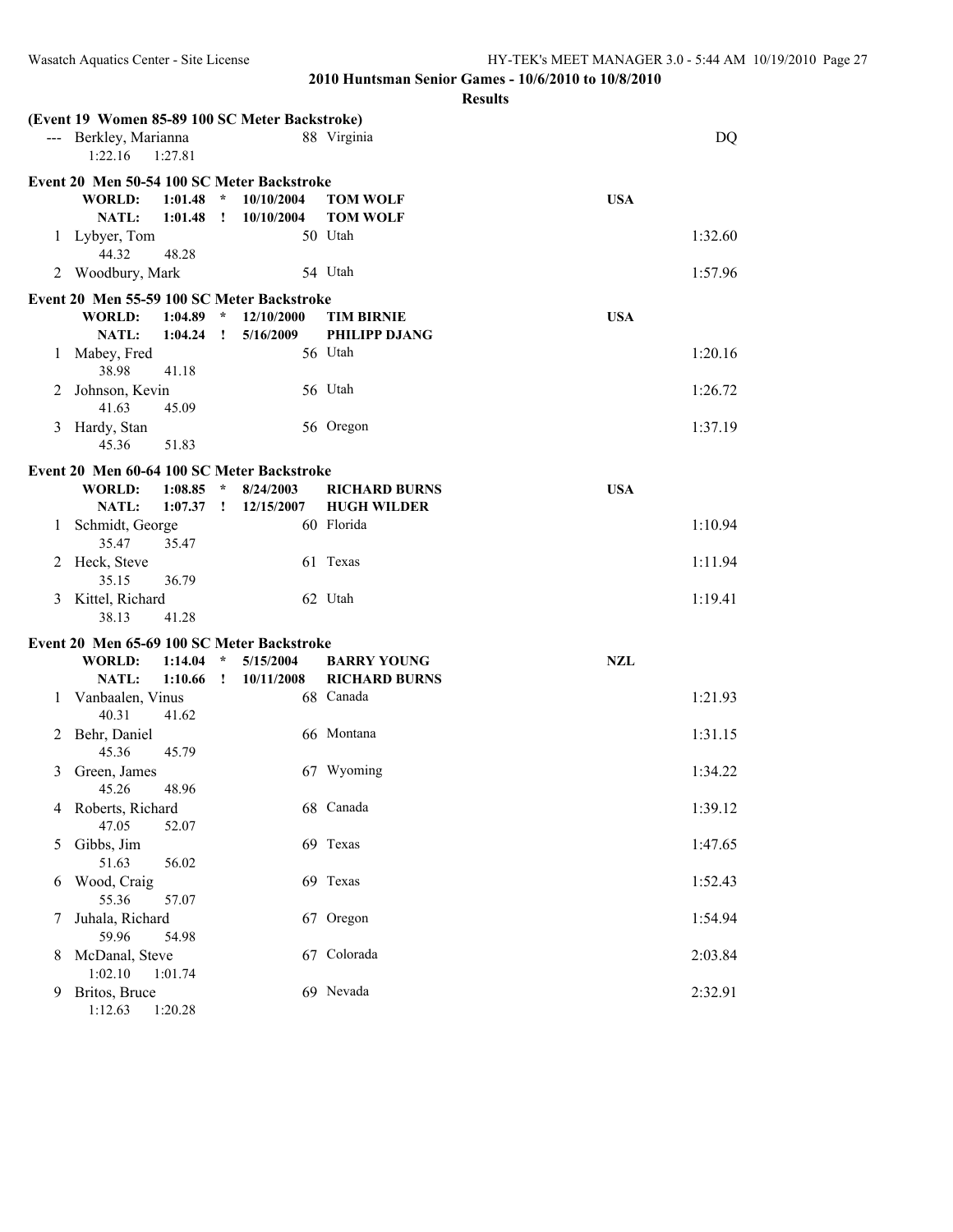|                                          | Event 20 Men 70-74 100 SC Meter Backstroke   |                             |                        |                                |            |
|------------------------------------------|----------------------------------------------|-----------------------------|------------------------|--------------------------------|------------|
|                                          | <b>WORLD:</b><br>1:15.85<br>NATL:<br>1:15.85 | $\star$<br>$\mathbf{I}$     | 11/1/2003<br>11/1/2003 | YOSHI OYAKAWA<br>YOSHI OYAKAWA | <b>USA</b> |
| 1                                        | Gillanders, David<br>52.04<br>59.30          |                             |                        | 71 Arkansas                    | 1:51.34    |
| 2                                        | Prince, Donald<br>1:25.22<br>1:21.02         |                             |                        | 70 California                  | 2:46.24    |
|                                          | Event 20 Men 75-79 100 SC Meter Backstroke   |                             |                        |                                |            |
|                                          | <b>WORLD:</b><br>1:24.21                     | $\star$                     | 3/15/1998              | <b>KEIJIRO NAKAMURA</b>        | <b>JPN</b> |
|                                          | NATL:<br>1:19.71                             | $\mathbf{I}$                | 12/7/2008              | <b>BURWELL JONES</b>           |            |
| 1                                        | Johnston, Graham<br>48.71<br>51.55           |                             |                        | 79 Texas                       | 1:40.26    |
| 2                                        | Coles, Bill<br>54.19<br>56.29                |                             |                        | 75 California                  | 1:50.48    |
| 3                                        | Newbury, Alfred                              |                             |                        | 76 Virginia                    | 2:01.17    |
| 4                                        | Tewksbury, Glenn<br>57.82<br>1:05.68         |                             |                        | 77 Arizona                     | 2:03.50    |
| 5                                        | Rogers, Henry Jarvis<br>1:10.65<br>1:32.33   |                             |                        | 75 Utah                        | 2:42.98    |
|                                          | Vanderplas, Larry<br>1:51.44<br>1:57.21      |                             |                        | 76 Utah                        | 3:48.65    |
| $\hspace{0.05cm} \ldots \hspace{0.05cm}$ | Lund, Harry<br>1:18.33<br>1:33.56            |                             |                        | 79 Utah                        | DQ         |
|                                          | --- Hubach, Eric<br>50.60<br>52.06           |                             |                        | 77 California                  | DQ         |
|                                          | Event 20 Men 80-84 100 SC Meter Backstroke   |                             |                        |                                |            |
|                                          | <b>WORLD:</b><br>1:25.77                     | $\star$                     | 1/26/2003              | <b>KEIJIRO NAKAMURA</b>        | <b>JPN</b> |
|                                          | NATL:<br>1:33.27                             | I.                          | 3/20/2004              | <b>PAUL HUTINGER</b>           |            |
| 1                                        | Knowlton, Horace<br>48.11<br>50.53           |                             |                        | 81 Utah                        | 1:38.64    |
| 2                                        | Kimball, Ken<br>58.11<br>1:01.04             |                             |                        | 80 California                  | 1:59.15    |
|                                          | 3 Lowry, Biff<br>1:00.91<br>1:06.22          |                             |                        | 83 Utah                        | 2:07.13    |
|                                          | 4 Sears, Robert<br>1:07.07<br>1:13.37        |                             |                        | 83 Utah                        | 2:20.44    |
|                                          | Event 20 Men 85-89 100 SC Meter Backstroke   |                             |                        |                                |            |
|                                          | 1:39.08<br><b>WORLD:</b>                     | $\mathcal{R}$               | 5/12/2002              | <b>GORO KOBAYASHI</b>          | <b>JPN</b> |
|                                          | NATL:<br>1:48.34                             | $\mathbf{I}$                | 5/18/2008              | <b>WILLARD LAMB</b>            |            |
|                                          | 1 Roudebush, George<br>1:14.58<br>1:21.49    |                             |                        | 85 Ohio                        | 2:36.07    |
|                                          | Event 20 Men 90-94 100 SC Meter Backstroke   |                             |                        |                                |            |
|                                          | <b>WORLD:</b><br>2:00.25                     | $\star$                     | 10/6/2002              | <b>R REINSTADTLER</b>          | <b>GER</b> |
|                                          | NATL:<br>2:06.00                             | $\mathbf{I}$                | 10/19/2003             | <b>WOODROW BOWERSOCK</b>       |            |
|                                          | 1 Scott, Vern<br>1:29.72<br>1:38.14          |                             |                        | 91 Utah                        | 3:07.86    |
|                                          | Event 21 Women 55-59 200 SC Meter Butterfly  |                             |                        |                                |            |
|                                          | <b>WORLD:</b><br>2:51.88                     | $\mathcal{R}_{\mathcal{A}}$ | 9/12/2004              | <b>BARBARA DUNBAR</b>          | <b>USA</b> |
|                                          | 2:31.13<br>NATL:                             | $\mathbf{I}$                | 9/14/2008              | <b>LAURA VAL</b>               |            |
|                                          | 1 Samuelson, Pam<br>46.51<br>59.59           |                             | 1:03.43<br>1:03.45     | 55 Utah                        | 3:52.98    |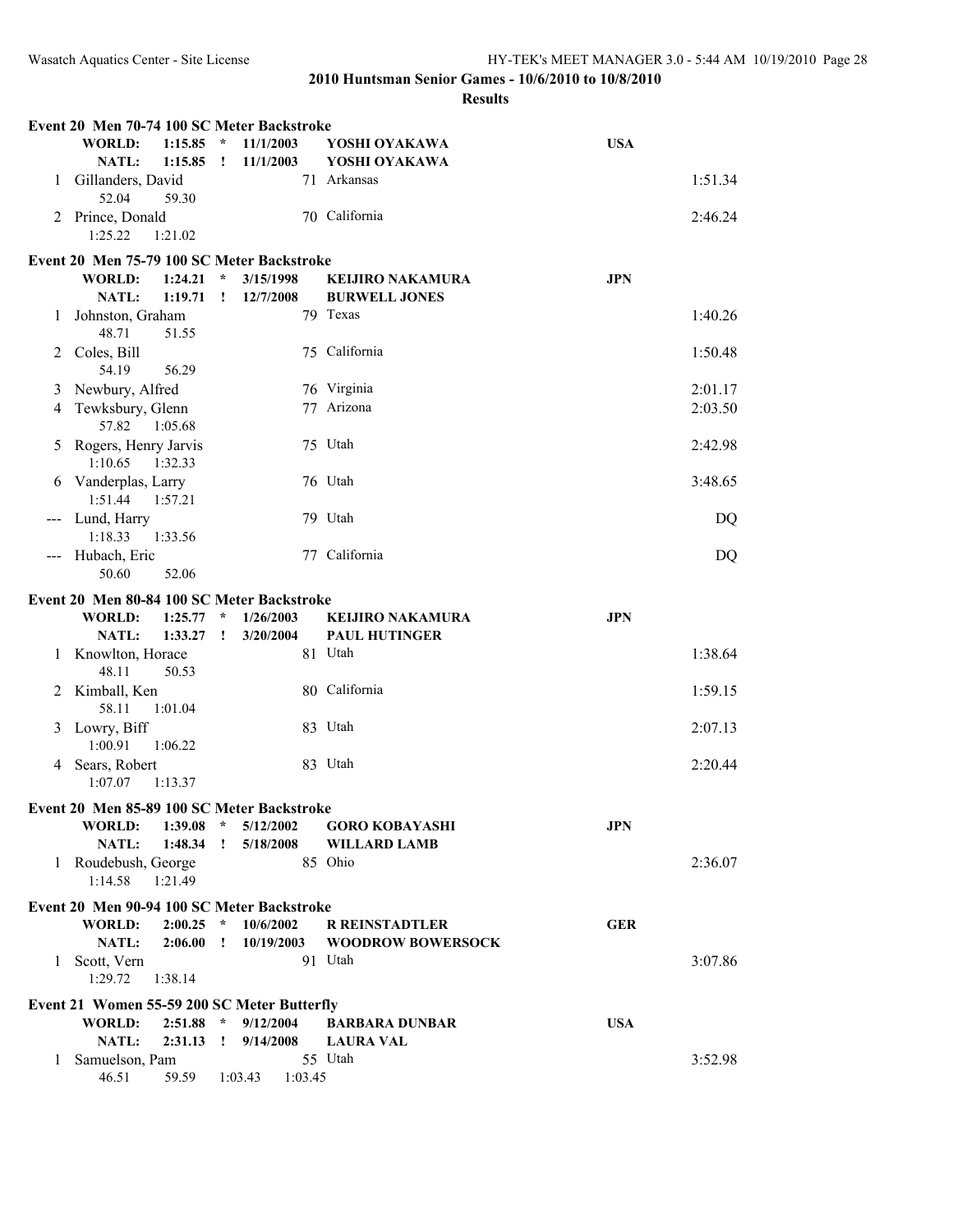|                                             | (Event 21 Women 55-59 200 SC Meter Butterfly) |                             |                          |            |         |  |  |  |  |
|---------------------------------------------|-----------------------------------------------|-----------------------------|--------------------------|------------|---------|--|--|--|--|
|                                             | 2 Kay, Mary-Chris                             |                             | 57 Ohio                  |            | 3:59.18 |  |  |  |  |
|                                             | 47.92<br>1:00.29                              | 1:03.39<br>1:07.58          |                          |            |         |  |  |  |  |
|                                             |                                               |                             |                          |            |         |  |  |  |  |
|                                             | Event 21 Women 60-64 200 SC Meter Butterfly   |                             |                          |            |         |  |  |  |  |
|                                             | <b>WORLD:</b><br>3:05.20                      | $\star$<br>6/18/2000        | YOSHIKO OSAKI            | <b>JPN</b> |         |  |  |  |  |
|                                             | <b>NATL:</b><br>3:13.71                       | 10/24/2004<br>$\mathbf{r}$  | <b>ARDETH MUELLER</b>    |            |         |  |  |  |  |
| 1                                           | Pierson, Ginger                               |                             | 64 Washington            |            | 3:59.44 |  |  |  |  |
|                                             | 52.83<br>1:02.28                              | 1:02.87<br>1:01.46          |                          |            |         |  |  |  |  |
|                                             | Event 21 Women 65-69 200 SC Meter Butterfly   |                             |                          |            |         |  |  |  |  |
|                                             | <b>WORLD:</b><br>3:17.36                      | $\star$<br>6/8/2003         | YOSHIKO OSAKI            | <b>JPN</b> |         |  |  |  |  |
|                                             | <b>NATL:</b><br>3:32.93                       | $\mathbf{I}$<br>10/8/1995   | <b>JUNE KRAUSER</b>      |            |         |  |  |  |  |
| 1                                           | Barnea, Daniela                               |                             | 66 California            |            | 4:02.31 |  |  |  |  |
|                                             | 55.09<br>1:02.70                              | 1:02.87<br>1:01.65          |                          |            |         |  |  |  |  |
| 2                                           | Hlavacek, Ida                                 |                             | 68 Texas                 |            | 4:36.61 |  |  |  |  |
|                                             | 59.45<br>1:09.21                              | 1:12.38<br>1:15.57          |                          |            |         |  |  |  |  |
|                                             |                                               |                             |                          |            |         |  |  |  |  |
|                                             | Event 21 Women 70-74 200 SC Meter Butterfly   |                             |                          |            |         |  |  |  |  |
|                                             | <b>WORLD:</b><br>3:38.39                      | 10/13/1996<br>$\mathcal{R}$ | <b>JUNE KRAUSER</b>      | <b>USA</b> |         |  |  |  |  |
|                                             | <b>NATL:</b><br>3:38.39                       | 10/13/1996<br>$\mathbf{r}$  | <b>JUNE KRAUSER</b>      |            |         |  |  |  |  |
| 1                                           | Clifford, Gynt                                |                             | 72 Arizona               |            | 4:24.65 |  |  |  |  |
|                                             | 55.72<br>1:06.63                              | 1:09.51<br>1:12.79          |                          |            |         |  |  |  |  |
| 2                                           | Lund, Lynne                                   |                             | 70 Utah                  |            | 4:31.18 |  |  |  |  |
|                                             | 55.88<br>1:12.00                              | 1:06.93<br>1:16.37          |                          |            |         |  |  |  |  |
| 3                                           | Kronwall, Katherine                           |                             | 74 Colorada              |            | 6:27.05 |  |  |  |  |
|                                             | 1:32.32<br>1:34.77                            | 1:28.93<br>1:51.03          |                          |            |         |  |  |  |  |
| Event 21 Women 75-79 200 SC Meter Butterfly |                                               |                             |                          |            |         |  |  |  |  |
|                                             |                                               |                             |                          |            |         |  |  |  |  |
|                                             |                                               | $\mathcal{R}$               |                          |            |         |  |  |  |  |
|                                             | <b>WORLD:</b><br>4:08.39                      | 5/17/1999                   | <b>LOIS KIVI NOCHMAN</b> | <b>USA</b> |         |  |  |  |  |
|                                             | <b>NATL:</b><br>4:08.39                       | 5/17/1999<br>$\mathbf{I}$   | <b>LOIS KIVI NOCHMAN</b> |            |         |  |  |  |  |
| 1                                           | Mueller, Diane M                              |                             | 76 New Mexico            |            | 8:04.27 |  |  |  |  |
|                                             | 1:49.34<br>2:05.79                            | 2:01.89<br>2:07.25          |                          |            |         |  |  |  |  |
| ---                                         | Varty, Eulah                                  |                             | 76 Canada                |            | DQ      |  |  |  |  |
|                                             | 1:09.59<br>1:26.82                            | 1:33.27<br>1:34.97          |                          |            |         |  |  |  |  |
|                                             | Event 22 Men 50-54 200 SC Meter Butterfly     |                             |                          |            |         |  |  |  |  |
|                                             | <b>WORLD:</b><br>2:18.69                      | 12/7/2003                   | <b>SCOTT LAUTMAN</b>     | <b>USA</b> |         |  |  |  |  |
|                                             | <b>NATL:</b><br>2:14.49                       | 10/17/2009<br>$\mathbf{r}$  | <b>WILLIAM SPECHT</b>    |            |         |  |  |  |  |
| 1                                           | Leong, Ph                                     |                             | 52 California            |            | 4:49.80 |  |  |  |  |
|                                             | 1:02.03<br>1:11.89                            | 1:14.81<br>1:21.07          |                          |            |         |  |  |  |  |
|                                             |                                               |                             |                          |            |         |  |  |  |  |
|                                             | Event 22 Men 55-59 200 SC Meter Butterfly     |                             |                          |            |         |  |  |  |  |
|                                             | <b>WORLD:</b><br>2:22.73                      | 3/2/2003<br>$\star$         | <b>FRED SCHLICHER</b>    | <b>USA</b> |         |  |  |  |  |
|                                             | <b>NATL:</b><br>2:19.72                       | 3/21/2009<br>Ţ              | <b>JOHN CRAIG</b>        |            |         |  |  |  |  |
| $\mathbf{1}$                                | Kennedy, James                                |                             | 59 California            |            | 3:13.03 |  |  |  |  |
|                                             | 42.53<br>48.74                                | 52.24<br>49.52              |                          |            |         |  |  |  |  |
|                                             | Event 22 Men 60-64 200 SC Meter Butterfly     |                             |                          |            |         |  |  |  |  |
|                                             | <b>WORLD:</b><br>2:34.65                      | 12/7/2003<br>$\star$        | <b>ROBERT POILETMAN</b>  | <b>USA</b> |         |  |  |  |  |
|                                             | NATL:<br>2:30.18                              | 12/13/2008<br>÷             | <b>FRED SCHLICHER</b>    |            |         |  |  |  |  |
| 1                                           | Baird, Fred                                   |                             | 62 Utah                  |            | 2:59.93 |  |  |  |  |
|                                             | 35.64<br>43.70                                | 52.00<br>48.59              |                          |            |         |  |  |  |  |
| 2                                           | Rollins, Bruce                                |                             | 61 Texas                 |            | 3:23.37 |  |  |  |  |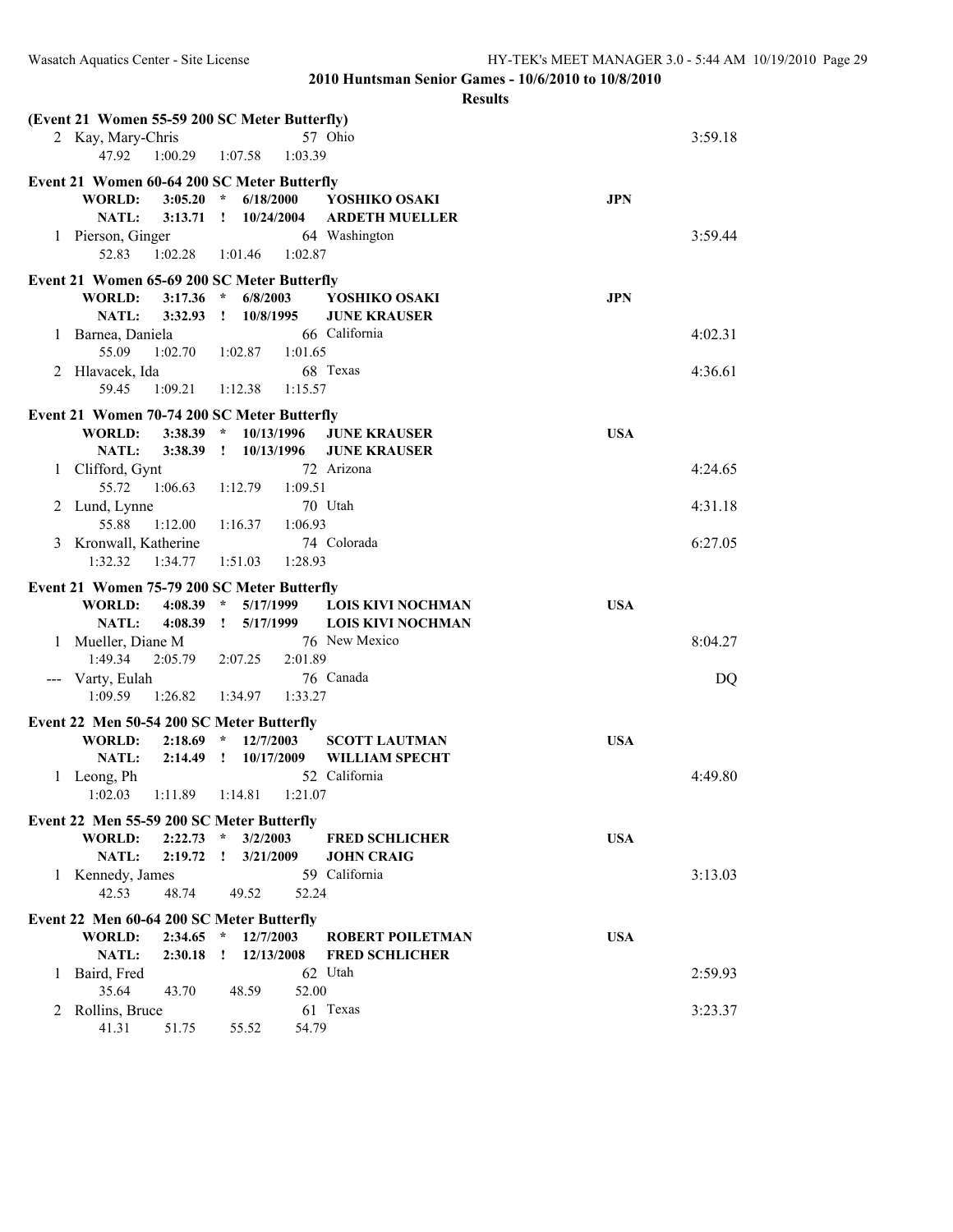|    | Event 22 Men 65-69 200 SC Meter Butterfly                             |                             |                                       |            |
|----|-----------------------------------------------------------------------|-----------------------------|---------------------------------------|------------|
|    | <b>WORLD:</b><br>2:57.23                                              | $\star$<br>9/19/2004        | <b>TAISUKE MIYAZAKI</b>               | <b>JPN</b> |
|    | <b>NATL:</b><br>2:38.71                                               | 11/15/2008<br>$\mathbf{I}$  | <b>ROBERT POILETMAN</b>               |            |
|    | 1 Novitskiy, Yaroslav                                                 |                             | 65 Russia                             | 3:24.09    |
|    | 45.70<br>53.11                                                        | 50.36<br>54.92              |                                       |            |
|    | 2 Loewe, Raymond                                                      |                             | 68 New Jersey                         | 3:27.32    |
|    | 46.63<br>51.07                                                        | 56.46<br>53.16              |                                       |            |
|    | 3 Kutsenko, Vadim<br>49.14<br>52.44                                   | 55.46<br>54.02              | 65 Ukraine                            | 3:31.06    |
|    | 4 Behr, Daniel                                                        |                             | 66 Montana                            | 4:01.86    |
|    | 51.21<br>1:01.68                                                      | 1:04.86<br>1:04.11          |                                       |            |
| 5. | Britos, Bruce                                                         |                             | 69 Nevada                             | 5:50.85    |
|    | 1:13.84<br>1:33.68                                                    | 1:36.79<br>1:26.54          |                                       |            |
|    |                                                                       |                             |                                       |            |
|    | Event 22 Men 70-74 200 SC Meter Butterfly<br>3:08.60<br><b>WORLD:</b> | $\mathcal{R}$<br>5/11/2003  | TAKASHI HAYASHI                       | <b>JPN</b> |
|    | <b>NATL:</b><br>3:15.19                                               | $\mathbf{1}$<br>10/27/2002  | <b>RONALD JOHNSON</b>                 |            |
|    | 1 Goldstein, Simon                                                    |                             | 73 Arizona                            | 5:48.22    |
|    | 1:13.93<br>1:29.80                                                    | 1:33.61<br>1:30.88          |                                       |            |
|    |                                                                       |                             |                                       |            |
|    | Event 22 Men 75-79 200 SC Meter Butterfly<br><b>WORLD:</b><br>3:26.72 | $\star$<br>4/24/1999        | <b>ROBERT PFERSDORFF</b>              | <b>GER</b> |
|    | 3:39.51<br><b>NATL:</b>                                               | 11/9/2002<br>$\mathbf{1}$   | <b>TOM MAINE</b>                      |            |
|    | 1 Johnston, Graham                                                    |                             | 79 Texas                              | 4:18.07    |
|    | 58.34<br>1:06.25                                                      | 1:05.92<br>1:07.56          |                                       |            |
|    | Event 23 Women 50-54 100 SC Meter Breaststroke                        |                             |                                       |            |
|    | <b>WORLD:</b><br>1:22.53                                              | $\star$<br>1/2003           | <b>JONES-ROY/SCHROER</b>              | U/G        |
|    | <b>NATL:</b><br>1:20.72                                               | $\mathbf{I}$<br>11/8/2008   | <b>JENNY COOK</b>                     |            |
| 1  | Maryon, Dorothy                                                       |                             | 54 Utah                               | 1:35.60    |
|    | 45.37<br>50.23                                                        |                             |                                       |            |
|    | 2 Bouffard, Kim                                                       |                             | 54 California                         | 1:59.33    |
|    | 55.64<br>1:03.69                                                      |                             |                                       |            |
|    | 3 Heger, Elaine                                                       |                             | 51 Utah                               | 2:08.08    |
|    | 1:01.57<br>1:06.51                                                    |                             |                                       |            |
|    | Event 23 Women 55-59 100 SC Meter Breaststroke                        |                             |                                       |            |
|    | <b>WORLD:</b><br>1:25.92                                              | 11/22/1997<br>$\mathcal{R}$ | <b>BONNIE PRONK</b>                   | <b>CAN</b> |
|    | NATL:<br>1:26.33                                                      | 8/24/2003<br>$\mathbf{r}$   | <b>DALE BARNHARD</b>                  |            |
| 1  | Gilmore, Cindy                                                        |                             | 55 California                         | 1:43.17    |
|    | 50.27<br>52.90                                                        |                             |                                       |            |
|    | Wong, Nancy                                                           |                             | 55 Washington                         | 1:52.31    |
|    | 52.67<br>59.64                                                        |                             |                                       |            |
| 3  | Mabey, Jeri                                                           |                             | 56 Utah                               | 1:55.90    |
|    | 55.91<br>59.99                                                        |                             |                                       |            |
| 4  | Summers, Marlene<br>1:18.84<br>1:27.51                                |                             | 58 Utah                               | 2:46.35    |
|    |                                                                       |                             |                                       |            |
|    | Event 23 Women 60-64 100 SC Meter Breaststroke                        |                             |                                       |            |
|    | <b>WORLD:</b><br>1:26.43                                              | $\star$<br>10/6/2002        | <b>HANNELORE ROSE</b>                 | <b>GER</b> |
| 1  | NATL:<br>1:30.58<br>Pierson, Ginger                                   | 3/25/2000<br>$\mathbf{I}$   | <b>JOANN LEILICH</b><br>64 Washington | 1:37.48    |
|    | 45.95<br>51.53                                                        |                             |                                       |            |
| 2  | Sexton, Rosemary                                                      |                             | 60 Tennesee                           | 2:14.31    |
|    | 1:05.64<br>1:08.67                                                    |                             |                                       |            |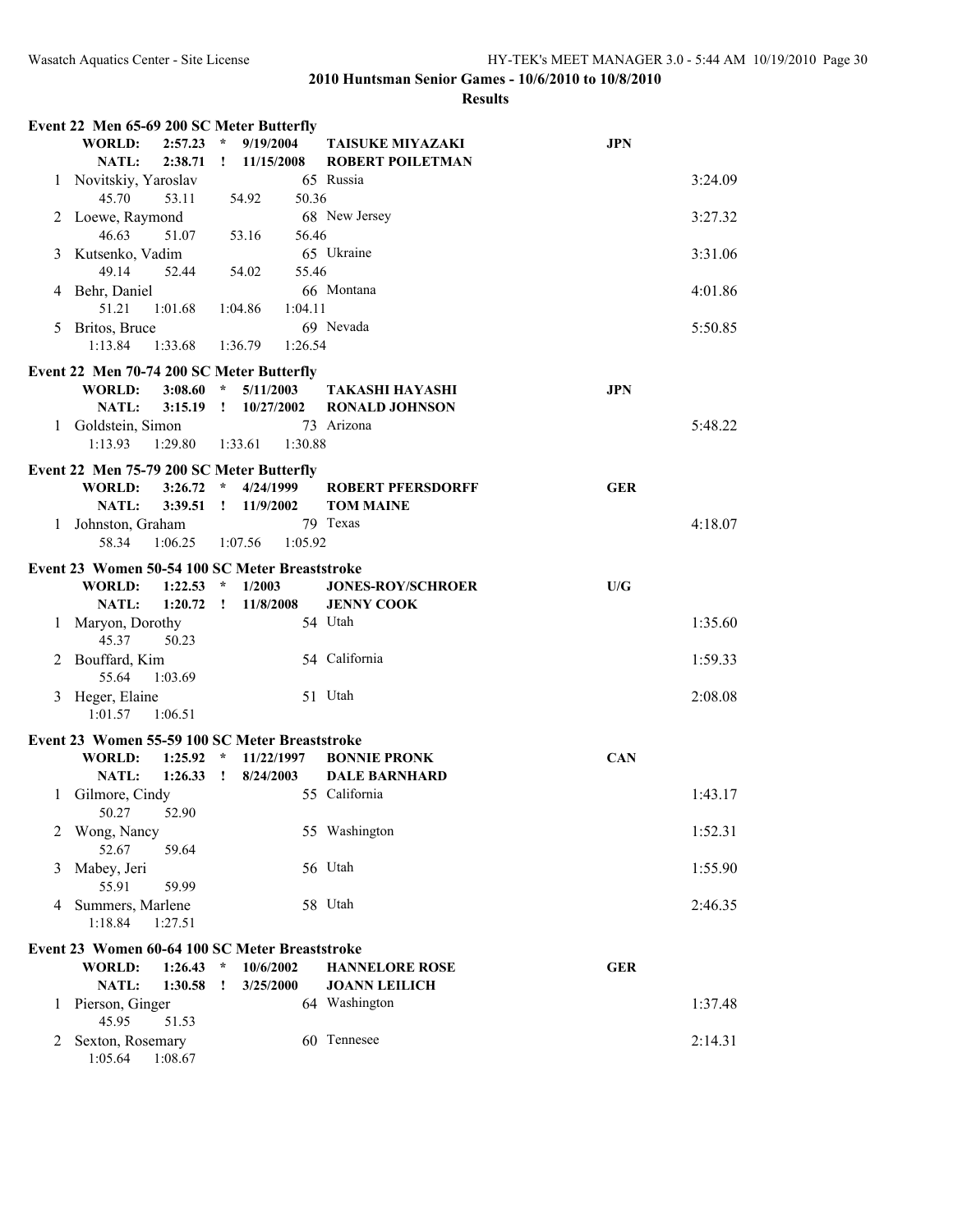| 62 Canada<br>--- McBlain, Liz<br><b>DQ</b><br>1:47.37<br>1:41.79<br>Event 23 Women 65-69 100 SC Meter Breaststroke<br>WORLD:<br>1:32.37<br>3/20/2004<br><b>JOANN LEILICH</b><br><b>USA</b><br>$\star$<br>NATL:<br>1:32.37<br><b>JOANN LEILICH</b><br>$\mathbf{r}$<br>3/20/2004<br>68 Canada<br>1 Pronk, Bonnie<br>1:40.70<br>47.07<br>53.63<br>66 California<br>Barnea, Daniela<br>1:41.16<br>2<br>49.25<br>51.91<br>65 Michigan<br>Charron, Emma Jo<br>1:57.38<br>3<br>54.61<br>1:02.77<br>66 Nevada<br>Yakovleva, Lubov<br>2:00.01<br>4<br>56.10<br>1:03.91<br>Weinberg, Wendy<br>65 Arizona<br>2:08.04<br>5<br>1:01.03<br>1:07.01<br>65 Wisconsin<br>6 Ri Ngsven, Renate<br>2:52.55<br>1:19.83<br>1:32.72<br>Event 23 Women 70-74 100 SC Meter Breaststroke<br><b>BEL</b><br>WORLD:<br>1:36.86<br>$\star$<br>2/8/2003<br><b>ELIANE PELLIS</b><br>NATL:<br>1:37.20<br>3/21/2009<br><b>JOANN LEILICH</b><br>$\mathbf{I}$<br>Ehrlich, Ruth<br>72 Pennslyvania<br>2:44.77<br>1<br>1:18.35<br>1:26.42<br>71 Arizona<br>2 Harden, Gaile<br>2:47.25<br>1:22.08<br>1:25.17<br>3 Locke, Betty Mae<br>71 California<br>3:03.05<br>1:26.63<br>1:36.42<br>Event 23 Women 75-79 100 SC Meter Breaststroke<br><b>WORLD:</b><br>3/14/2004<br>1:47.80<br>$\star$<br><b>SYLVIA NEUHAUSER</b><br><b>AUT</b><br>1:50.24<br>NATL:<br>10/11/2008<br><b>ANN HIRSCH</b><br>$\mathbf{I}$<br>76 New Mexico<br>1 Van Dinter, Yenny<br>2:01.54<br>57.92<br>1:03.62<br>75 Montana<br>2 Hastings, Patricia<br>2:21.67<br>1:08.82<br>1:12.85<br>75 Canada<br>3 Roberts, Marion<br>2:22.99<br>1:09.18<br>1:13.81<br>Event 23 Women 80-84 100 SC Meter Breaststroke<br>5/11/2003<br><b>JPN</b><br>WORLD:<br>$1:54.30$ *<br><b>SATOKO SUZUKI</b><br><b>NATL:</b><br>$2:14.23$ !<br>5/23/2005<br><b>LOIS KIVI NOCHMAN</b><br>Bohl, Nanette<br>81 Kansas<br>2:09.71!<br>1<br>1:02.24<br>1:07.47<br>Event 23 Women 85-89 100 SC Meter Breaststroke<br>$\star$<br><b>WORLD:</b><br>2:29.90<br>4/9/2000<br><b>BRA</b><br><b>MARIA LENK</b><br><b>NATL:</b><br><b>MARTI GOGNIAT</b><br>2:38.48<br>12/10/1995<br>$\mathbf{I}$<br>88 Virginia<br>3:01.23<br>Berkley, Marianna<br>1<br>1:26.34<br>1:34.89<br>88 Montana<br>2 Sanddal, Charlotte<br>4:12.52<br>2:03.56<br>2:08.96 |  | (Event 23 Women 60-64 100 SC Meter Breaststroke) |  |  |  |
|-------------------------------------------------------------------------------------------------------------------------------------------------------------------------------------------------------------------------------------------------------------------------------------------------------------------------------------------------------------------------------------------------------------------------------------------------------------------------------------------------------------------------------------------------------------------------------------------------------------------------------------------------------------------------------------------------------------------------------------------------------------------------------------------------------------------------------------------------------------------------------------------------------------------------------------------------------------------------------------------------------------------------------------------------------------------------------------------------------------------------------------------------------------------------------------------------------------------------------------------------------------------------------------------------------------------------------------------------------------------------------------------------------------------------------------------------------------------------------------------------------------------------------------------------------------------------------------------------------------------------------------------------------------------------------------------------------------------------------------------------------------------------------------------------------------------------------------------------------------------------------------------------------------------------------------------------------------------------------------------------------------------------------------------------------------------------------------------------------------------------------------------------------------------------------------------------------------------------------------------|--|--------------------------------------------------|--|--|--|
|                                                                                                                                                                                                                                                                                                                                                                                                                                                                                                                                                                                                                                                                                                                                                                                                                                                                                                                                                                                                                                                                                                                                                                                                                                                                                                                                                                                                                                                                                                                                                                                                                                                                                                                                                                                                                                                                                                                                                                                                                                                                                                                                                                                                                                           |  |                                                  |  |  |  |
|                                                                                                                                                                                                                                                                                                                                                                                                                                                                                                                                                                                                                                                                                                                                                                                                                                                                                                                                                                                                                                                                                                                                                                                                                                                                                                                                                                                                                                                                                                                                                                                                                                                                                                                                                                                                                                                                                                                                                                                                                                                                                                                                                                                                                                           |  |                                                  |  |  |  |
|                                                                                                                                                                                                                                                                                                                                                                                                                                                                                                                                                                                                                                                                                                                                                                                                                                                                                                                                                                                                                                                                                                                                                                                                                                                                                                                                                                                                                                                                                                                                                                                                                                                                                                                                                                                                                                                                                                                                                                                                                                                                                                                                                                                                                                           |  |                                                  |  |  |  |
|                                                                                                                                                                                                                                                                                                                                                                                                                                                                                                                                                                                                                                                                                                                                                                                                                                                                                                                                                                                                                                                                                                                                                                                                                                                                                                                                                                                                                                                                                                                                                                                                                                                                                                                                                                                                                                                                                                                                                                                                                                                                                                                                                                                                                                           |  |                                                  |  |  |  |
|                                                                                                                                                                                                                                                                                                                                                                                                                                                                                                                                                                                                                                                                                                                                                                                                                                                                                                                                                                                                                                                                                                                                                                                                                                                                                                                                                                                                                                                                                                                                                                                                                                                                                                                                                                                                                                                                                                                                                                                                                                                                                                                                                                                                                                           |  |                                                  |  |  |  |
|                                                                                                                                                                                                                                                                                                                                                                                                                                                                                                                                                                                                                                                                                                                                                                                                                                                                                                                                                                                                                                                                                                                                                                                                                                                                                                                                                                                                                                                                                                                                                                                                                                                                                                                                                                                                                                                                                                                                                                                                                                                                                                                                                                                                                                           |  |                                                  |  |  |  |
|                                                                                                                                                                                                                                                                                                                                                                                                                                                                                                                                                                                                                                                                                                                                                                                                                                                                                                                                                                                                                                                                                                                                                                                                                                                                                                                                                                                                                                                                                                                                                                                                                                                                                                                                                                                                                                                                                                                                                                                                                                                                                                                                                                                                                                           |  |                                                  |  |  |  |
|                                                                                                                                                                                                                                                                                                                                                                                                                                                                                                                                                                                                                                                                                                                                                                                                                                                                                                                                                                                                                                                                                                                                                                                                                                                                                                                                                                                                                                                                                                                                                                                                                                                                                                                                                                                                                                                                                                                                                                                                                                                                                                                                                                                                                                           |  |                                                  |  |  |  |
|                                                                                                                                                                                                                                                                                                                                                                                                                                                                                                                                                                                                                                                                                                                                                                                                                                                                                                                                                                                                                                                                                                                                                                                                                                                                                                                                                                                                                                                                                                                                                                                                                                                                                                                                                                                                                                                                                                                                                                                                                                                                                                                                                                                                                                           |  |                                                  |  |  |  |
|                                                                                                                                                                                                                                                                                                                                                                                                                                                                                                                                                                                                                                                                                                                                                                                                                                                                                                                                                                                                                                                                                                                                                                                                                                                                                                                                                                                                                                                                                                                                                                                                                                                                                                                                                                                                                                                                                                                                                                                                                                                                                                                                                                                                                                           |  |                                                  |  |  |  |
|                                                                                                                                                                                                                                                                                                                                                                                                                                                                                                                                                                                                                                                                                                                                                                                                                                                                                                                                                                                                                                                                                                                                                                                                                                                                                                                                                                                                                                                                                                                                                                                                                                                                                                                                                                                                                                                                                                                                                                                                                                                                                                                                                                                                                                           |  |                                                  |  |  |  |
|                                                                                                                                                                                                                                                                                                                                                                                                                                                                                                                                                                                                                                                                                                                                                                                                                                                                                                                                                                                                                                                                                                                                                                                                                                                                                                                                                                                                                                                                                                                                                                                                                                                                                                                                                                                                                                                                                                                                                                                                                                                                                                                                                                                                                                           |  |                                                  |  |  |  |
|                                                                                                                                                                                                                                                                                                                                                                                                                                                                                                                                                                                                                                                                                                                                                                                                                                                                                                                                                                                                                                                                                                                                                                                                                                                                                                                                                                                                                                                                                                                                                                                                                                                                                                                                                                                                                                                                                                                                                                                                                                                                                                                                                                                                                                           |  |                                                  |  |  |  |
|                                                                                                                                                                                                                                                                                                                                                                                                                                                                                                                                                                                                                                                                                                                                                                                                                                                                                                                                                                                                                                                                                                                                                                                                                                                                                                                                                                                                                                                                                                                                                                                                                                                                                                                                                                                                                                                                                                                                                                                                                                                                                                                                                                                                                                           |  |                                                  |  |  |  |
|                                                                                                                                                                                                                                                                                                                                                                                                                                                                                                                                                                                                                                                                                                                                                                                                                                                                                                                                                                                                                                                                                                                                                                                                                                                                                                                                                                                                                                                                                                                                                                                                                                                                                                                                                                                                                                                                                                                                                                                                                                                                                                                                                                                                                                           |  |                                                  |  |  |  |
|                                                                                                                                                                                                                                                                                                                                                                                                                                                                                                                                                                                                                                                                                                                                                                                                                                                                                                                                                                                                                                                                                                                                                                                                                                                                                                                                                                                                                                                                                                                                                                                                                                                                                                                                                                                                                                                                                                                                                                                                                                                                                                                                                                                                                                           |  |                                                  |  |  |  |
|                                                                                                                                                                                                                                                                                                                                                                                                                                                                                                                                                                                                                                                                                                                                                                                                                                                                                                                                                                                                                                                                                                                                                                                                                                                                                                                                                                                                                                                                                                                                                                                                                                                                                                                                                                                                                                                                                                                                                                                                                                                                                                                                                                                                                                           |  |                                                  |  |  |  |
|                                                                                                                                                                                                                                                                                                                                                                                                                                                                                                                                                                                                                                                                                                                                                                                                                                                                                                                                                                                                                                                                                                                                                                                                                                                                                                                                                                                                                                                                                                                                                                                                                                                                                                                                                                                                                                                                                                                                                                                                                                                                                                                                                                                                                                           |  |                                                  |  |  |  |
|                                                                                                                                                                                                                                                                                                                                                                                                                                                                                                                                                                                                                                                                                                                                                                                                                                                                                                                                                                                                                                                                                                                                                                                                                                                                                                                                                                                                                                                                                                                                                                                                                                                                                                                                                                                                                                                                                                                                                                                                                                                                                                                                                                                                                                           |  |                                                  |  |  |  |
|                                                                                                                                                                                                                                                                                                                                                                                                                                                                                                                                                                                                                                                                                                                                                                                                                                                                                                                                                                                                                                                                                                                                                                                                                                                                                                                                                                                                                                                                                                                                                                                                                                                                                                                                                                                                                                                                                                                                                                                                                                                                                                                                                                                                                                           |  |                                                  |  |  |  |
|                                                                                                                                                                                                                                                                                                                                                                                                                                                                                                                                                                                                                                                                                                                                                                                                                                                                                                                                                                                                                                                                                                                                                                                                                                                                                                                                                                                                                                                                                                                                                                                                                                                                                                                                                                                                                                                                                                                                                                                                                                                                                                                                                                                                                                           |  |                                                  |  |  |  |
|                                                                                                                                                                                                                                                                                                                                                                                                                                                                                                                                                                                                                                                                                                                                                                                                                                                                                                                                                                                                                                                                                                                                                                                                                                                                                                                                                                                                                                                                                                                                                                                                                                                                                                                                                                                                                                                                                                                                                                                                                                                                                                                                                                                                                                           |  |                                                  |  |  |  |
|                                                                                                                                                                                                                                                                                                                                                                                                                                                                                                                                                                                                                                                                                                                                                                                                                                                                                                                                                                                                                                                                                                                                                                                                                                                                                                                                                                                                                                                                                                                                                                                                                                                                                                                                                                                                                                                                                                                                                                                                                                                                                                                                                                                                                                           |  |                                                  |  |  |  |
|                                                                                                                                                                                                                                                                                                                                                                                                                                                                                                                                                                                                                                                                                                                                                                                                                                                                                                                                                                                                                                                                                                                                                                                                                                                                                                                                                                                                                                                                                                                                                                                                                                                                                                                                                                                                                                                                                                                                                                                                                                                                                                                                                                                                                                           |  |                                                  |  |  |  |
|                                                                                                                                                                                                                                                                                                                                                                                                                                                                                                                                                                                                                                                                                                                                                                                                                                                                                                                                                                                                                                                                                                                                                                                                                                                                                                                                                                                                                                                                                                                                                                                                                                                                                                                                                                                                                                                                                                                                                                                                                                                                                                                                                                                                                                           |  |                                                  |  |  |  |
|                                                                                                                                                                                                                                                                                                                                                                                                                                                                                                                                                                                                                                                                                                                                                                                                                                                                                                                                                                                                                                                                                                                                                                                                                                                                                                                                                                                                                                                                                                                                                                                                                                                                                                                                                                                                                                                                                                                                                                                                                                                                                                                                                                                                                                           |  |                                                  |  |  |  |
|                                                                                                                                                                                                                                                                                                                                                                                                                                                                                                                                                                                                                                                                                                                                                                                                                                                                                                                                                                                                                                                                                                                                                                                                                                                                                                                                                                                                                                                                                                                                                                                                                                                                                                                                                                                                                                                                                                                                                                                                                                                                                                                                                                                                                                           |  |                                                  |  |  |  |
|                                                                                                                                                                                                                                                                                                                                                                                                                                                                                                                                                                                                                                                                                                                                                                                                                                                                                                                                                                                                                                                                                                                                                                                                                                                                                                                                                                                                                                                                                                                                                                                                                                                                                                                                                                                                                                                                                                                                                                                                                                                                                                                                                                                                                                           |  |                                                  |  |  |  |
|                                                                                                                                                                                                                                                                                                                                                                                                                                                                                                                                                                                                                                                                                                                                                                                                                                                                                                                                                                                                                                                                                                                                                                                                                                                                                                                                                                                                                                                                                                                                                                                                                                                                                                                                                                                                                                                                                                                                                                                                                                                                                                                                                                                                                                           |  |                                                  |  |  |  |
|                                                                                                                                                                                                                                                                                                                                                                                                                                                                                                                                                                                                                                                                                                                                                                                                                                                                                                                                                                                                                                                                                                                                                                                                                                                                                                                                                                                                                                                                                                                                                                                                                                                                                                                                                                                                                                                                                                                                                                                                                                                                                                                                                                                                                                           |  |                                                  |  |  |  |
|                                                                                                                                                                                                                                                                                                                                                                                                                                                                                                                                                                                                                                                                                                                                                                                                                                                                                                                                                                                                                                                                                                                                                                                                                                                                                                                                                                                                                                                                                                                                                                                                                                                                                                                                                                                                                                                                                                                                                                                                                                                                                                                                                                                                                                           |  |                                                  |  |  |  |
|                                                                                                                                                                                                                                                                                                                                                                                                                                                                                                                                                                                                                                                                                                                                                                                                                                                                                                                                                                                                                                                                                                                                                                                                                                                                                                                                                                                                                                                                                                                                                                                                                                                                                                                                                                                                                                                                                                                                                                                                                                                                                                                                                                                                                                           |  |                                                  |  |  |  |
|                                                                                                                                                                                                                                                                                                                                                                                                                                                                                                                                                                                                                                                                                                                                                                                                                                                                                                                                                                                                                                                                                                                                                                                                                                                                                                                                                                                                                                                                                                                                                                                                                                                                                                                                                                                                                                                                                                                                                                                                                                                                                                                                                                                                                                           |  |                                                  |  |  |  |
|                                                                                                                                                                                                                                                                                                                                                                                                                                                                                                                                                                                                                                                                                                                                                                                                                                                                                                                                                                                                                                                                                                                                                                                                                                                                                                                                                                                                                                                                                                                                                                                                                                                                                                                                                                                                                                                                                                                                                                                                                                                                                                                                                                                                                                           |  |                                                  |  |  |  |
|                                                                                                                                                                                                                                                                                                                                                                                                                                                                                                                                                                                                                                                                                                                                                                                                                                                                                                                                                                                                                                                                                                                                                                                                                                                                                                                                                                                                                                                                                                                                                                                                                                                                                                                                                                                                                                                                                                                                                                                                                                                                                                                                                                                                                                           |  |                                                  |  |  |  |
|                                                                                                                                                                                                                                                                                                                                                                                                                                                                                                                                                                                                                                                                                                                                                                                                                                                                                                                                                                                                                                                                                                                                                                                                                                                                                                                                                                                                                                                                                                                                                                                                                                                                                                                                                                                                                                                                                                                                                                                                                                                                                                                                                                                                                                           |  |                                                  |  |  |  |
|                                                                                                                                                                                                                                                                                                                                                                                                                                                                                                                                                                                                                                                                                                                                                                                                                                                                                                                                                                                                                                                                                                                                                                                                                                                                                                                                                                                                                                                                                                                                                                                                                                                                                                                                                                                                                                                                                                                                                                                                                                                                                                                                                                                                                                           |  |                                                  |  |  |  |
|                                                                                                                                                                                                                                                                                                                                                                                                                                                                                                                                                                                                                                                                                                                                                                                                                                                                                                                                                                                                                                                                                                                                                                                                                                                                                                                                                                                                                                                                                                                                                                                                                                                                                                                                                                                                                                                                                                                                                                                                                                                                                                                                                                                                                                           |  |                                                  |  |  |  |
|                                                                                                                                                                                                                                                                                                                                                                                                                                                                                                                                                                                                                                                                                                                                                                                                                                                                                                                                                                                                                                                                                                                                                                                                                                                                                                                                                                                                                                                                                                                                                                                                                                                                                                                                                                                                                                                                                                                                                                                                                                                                                                                                                                                                                                           |  |                                                  |  |  |  |
|                                                                                                                                                                                                                                                                                                                                                                                                                                                                                                                                                                                                                                                                                                                                                                                                                                                                                                                                                                                                                                                                                                                                                                                                                                                                                                                                                                                                                                                                                                                                                                                                                                                                                                                                                                                                                                                                                                                                                                                                                                                                                                                                                                                                                                           |  |                                                  |  |  |  |
|                                                                                                                                                                                                                                                                                                                                                                                                                                                                                                                                                                                                                                                                                                                                                                                                                                                                                                                                                                                                                                                                                                                                                                                                                                                                                                                                                                                                                                                                                                                                                                                                                                                                                                                                                                                                                                                                                                                                                                                                                                                                                                                                                                                                                                           |  |                                                  |  |  |  |
|                                                                                                                                                                                                                                                                                                                                                                                                                                                                                                                                                                                                                                                                                                                                                                                                                                                                                                                                                                                                                                                                                                                                                                                                                                                                                                                                                                                                                                                                                                                                                                                                                                                                                                                                                                                                                                                                                                                                                                                                                                                                                                                                                                                                                                           |  |                                                  |  |  |  |
|                                                                                                                                                                                                                                                                                                                                                                                                                                                                                                                                                                                                                                                                                                                                                                                                                                                                                                                                                                                                                                                                                                                                                                                                                                                                                                                                                                                                                                                                                                                                                                                                                                                                                                                                                                                                                                                                                                                                                                                                                                                                                                                                                                                                                                           |  |                                                  |  |  |  |
|                                                                                                                                                                                                                                                                                                                                                                                                                                                                                                                                                                                                                                                                                                                                                                                                                                                                                                                                                                                                                                                                                                                                                                                                                                                                                                                                                                                                                                                                                                                                                                                                                                                                                                                                                                                                                                                                                                                                                                                                                                                                                                                                                                                                                                           |  |                                                  |  |  |  |
|                                                                                                                                                                                                                                                                                                                                                                                                                                                                                                                                                                                                                                                                                                                                                                                                                                                                                                                                                                                                                                                                                                                                                                                                                                                                                                                                                                                                                                                                                                                                                                                                                                                                                                                                                                                                                                                                                                                                                                                                                                                                                                                                                                                                                                           |  |                                                  |  |  |  |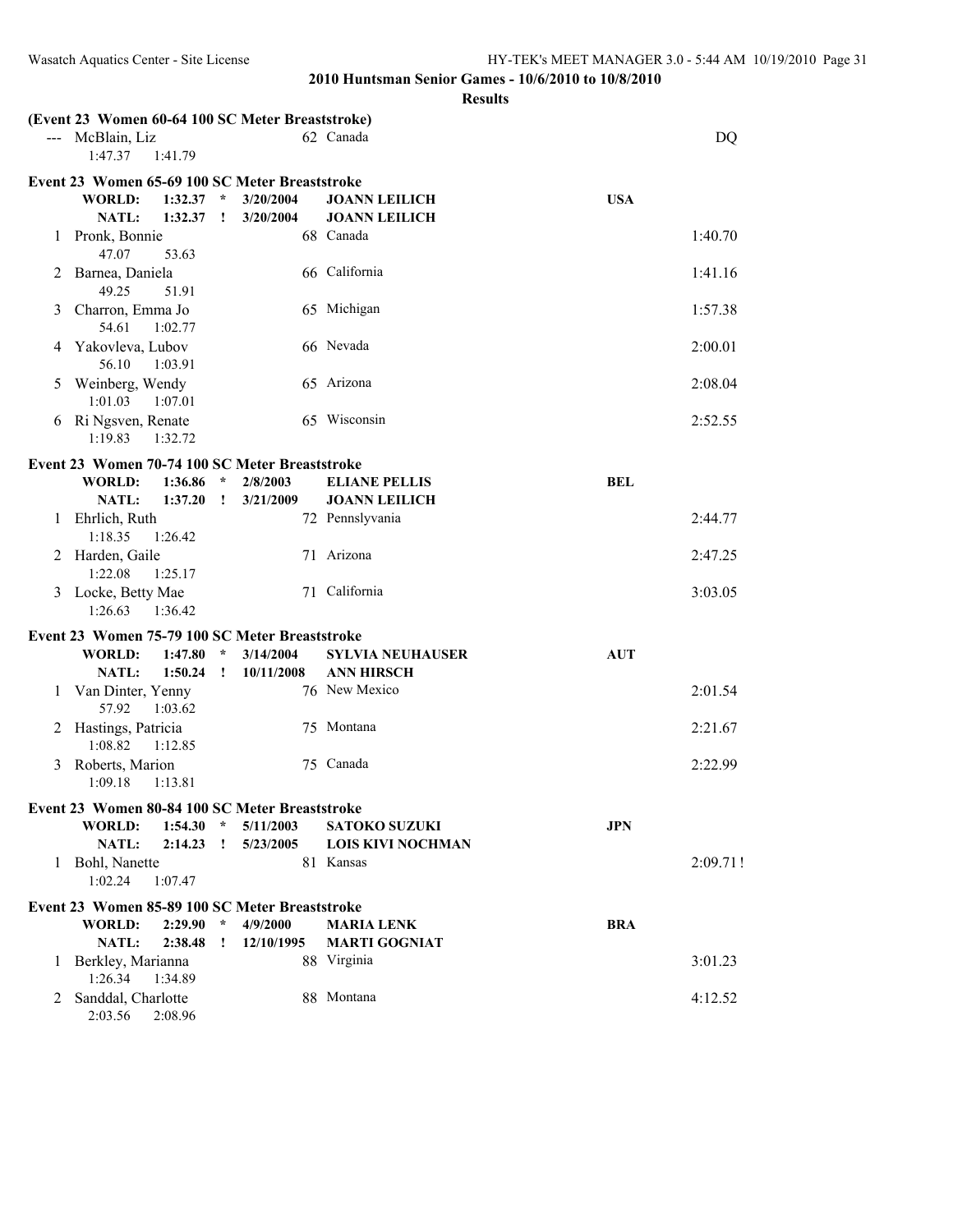|   | Event 24 Men 50-54 100 SC Meter Breaststroke                  |         |                                                                                                                                                                                                                                                                                                                                                                                                                                                                                    |            |                       |            |
|---|---------------------------------------------------------------|---------|------------------------------------------------------------------------------------------------------------------------------------------------------------------------------------------------------------------------------------------------------------------------------------------------------------------------------------------------------------------------------------------------------------------------------------------------------------------------------------|------------|-----------------------|------------|
|   | <b>WORLD:</b>                                                 | 1:09.88 | $\star$                                                                                                                                                                                                                                                                                                                                                                                                                                                                            | 3/17/2002  | <b>TIMOTHY SHEAD</b>  | <b>RSA</b> |
|   | NATL:                                                         | 1:08.27 | ÷                                                                                                                                                                                                                                                                                                                                                                                                                                                                                  | 12/6/2008  | <b>BENN DOYLE</b>     |            |
| 1 | Marchant, Jeff<br>40.31                                       | 43.50   |                                                                                                                                                                                                                                                                                                                                                                                                                                                                                    |            | 51 California         | 1:23.81    |
| 2 | Dauser, John<br>40.78                                         | 45.20   |                                                                                                                                                                                                                                                                                                                                                                                                                                                                                    |            | 54 California         | 1:25.98    |
| 3 | Sears, Garth<br>45.43                                         | 51.25   |                                                                                                                                                                                                                                                                                                                                                                                                                                                                                    |            | 51 Utah               | 1:36.68    |
|   |                                                               |         |                                                                                                                                                                                                                                                                                                                                                                                                                                                                                    |            |                       |            |
|   | Event 24 Men 55-59 100 SC Meter Breaststroke<br><b>WORLD:</b> | 1:11.53 | $\star$                                                                                                                                                                                                                                                                                                                                                                                                                                                                            | 12/9/2001  | <b>ROBERT STRAND</b>  | <b>USA</b> |
|   | NATL:                                                         | 1:11.53 | $\mathbf{I}% _{t}\left  \mathbf{I}_{t}\right  ^{-1}\left  \mathbf{I}_{t}\right  ^{-1}\left  \mathbf{I}_{t}\right  ^{-1}\left  \mathbf{I}_{t}\right  ^{-1}\left  \mathbf{I}_{t}\right  ^{-1}\left  \mathbf{I}_{t}\right  ^{-1}\left  \mathbf{I}_{t}\right  ^{-1}\left  \mathbf{I}_{t}\right  ^{-1}\left  \mathbf{I}_{t}\right  ^{-1}\left  \mathbf{I}_{t}\right  ^{-1}\left  \mathbf{I}_{t}\right  ^{-1}\left  \mathbf{I}_{t}\right  ^{-1}\left  \mathbf{I}_{t}\right  ^{-1}\left $ | 12/9/2001  | <b>ROBERT STRAND</b>  |            |
| 1 | Abbate, Gary                                                  |         |                                                                                                                                                                                                                                                                                                                                                                                                                                                                                    |            | 56 West Virginia      | 1:20.55    |
|   | 38.13                                                         | 42.42   |                                                                                                                                                                                                                                                                                                                                                                                                                                                                                    |            |                       |            |
| 2 | Sadler, Bud                                                   |         |                                                                                                                                                                                                                                                                                                                                                                                                                                                                                    |            | 56 Utah               | 1:22.46    |
| 3 | 38.47<br>McLintock, John                                      | 43.99   |                                                                                                                                                                                                                                                                                                                                                                                                                                                                                    |            | 56 California         | 1:25.82    |
|   | 40.39                                                         | 45.43   |                                                                                                                                                                                                                                                                                                                                                                                                                                                                                    |            |                       |            |
| 4 | Wonderly, David                                               |         |                                                                                                                                                                                                                                                                                                                                                                                                                                                                                    |            | 55 Nevada             | 1:27.59    |
|   | 39.80                                                         | 47.79   |                                                                                                                                                                                                                                                                                                                                                                                                                                                                                    |            |                       |            |
| 5 | Wong, Poy<br>41.51                                            | 46.91   |                                                                                                                                                                                                                                                                                                                                                                                                                                                                                    |            | 56 Montana            | 1:28.42    |
| 6 | Larson, Allen                                                 |         |                                                                                                                                                                                                                                                                                                                                                                                                                                                                                    |            | 57 Oregon             | 1:42.74    |
|   | 49.57                                                         | 53.17   |                                                                                                                                                                                                                                                                                                                                                                                                                                                                                    |            |                       |            |
| 7 | Johnson, Kevin                                                |         |                                                                                                                                                                                                                                                                                                                                                                                                                                                                                    |            | 56 Utah               | 1:46.39    |
|   | 49.71                                                         | 56.68   |                                                                                                                                                                                                                                                                                                                                                                                                                                                                                    |            |                       |            |
| 8 | Carlson, Alan<br>56.22                                        | 1:07.40 |                                                                                                                                                                                                                                                                                                                                                                                                                                                                                    |            | 59 Colorada           | 2:03.62    |
| 9 | Thomas, Jerry                                                 |         |                                                                                                                                                                                                                                                                                                                                                                                                                                                                                    |            | 56 Utah               | 2:17.23    |
|   | 1:00.70                                                       | 1:16.53 |                                                                                                                                                                                                                                                                                                                                                                                                                                                                                    |            |                       |            |
|   | Event 24 Men 60-64 100 SC Meter Breaststroke                  |         |                                                                                                                                                                                                                                                                                                                                                                                                                                                                                    |            |                       |            |
|   | <b>WORLD:</b>                                                 | 1:16.56 | $\star$                                                                                                                                                                                                                                                                                                                                                                                                                                                                            | 12/14/2003 | PETER ANDERSEN        | <b>USA</b> |
|   | NATL:                                                         | 1:13.33 | ÷                                                                                                                                                                                                                                                                                                                                                                                                                                                                                  | 12/6/2008  | <b>ROBERT STRAND</b>  |            |
| 1 | Rollins, Bruce                                                |         |                                                                                                                                                                                                                                                                                                                                                                                                                                                                                    |            | 61 Texas              | 1:27.81    |
|   | 41.74                                                         | 46.07   |                                                                                                                                                                                                                                                                                                                                                                                                                                                                                    |            | 63 Nebraska           |            |
| 2 | Medjo, Terry<br>44.97                                         | 50.70   |                                                                                                                                                                                                                                                                                                                                                                                                                                                                                    |            |                       | 1:35.67    |
| 3 | Cerny, William                                                |         |                                                                                                                                                                                                                                                                                                                                                                                                                                                                                    |            | 62 Utah               | 1:42.19    |
|   | 49.46                                                         | 52.73   |                                                                                                                                                                                                                                                                                                                                                                                                                                                                                    |            |                       |            |
|   | 4 Welton, John                                                |         |                                                                                                                                                                                                                                                                                                                                                                                                                                                                                    |            | 63 Arizona            | 1:50.43    |
|   | 53.45                                                         | 56.98   |                                                                                                                                                                                                                                                                                                                                                                                                                                                                                    |            |                       |            |
|   | Event 24 Men 65-69 100 SC Meter Breaststroke                  |         |                                                                                                                                                                                                                                                                                                                                                                                                                                                                                    |            |                       |            |
|   | <b>WORLD:</b>                                                 | 1:21.34 | $\star$                                                                                                                                                                                                                                                                                                                                                                                                                                                                            | 1/28/1996  | <b>NICK TEMPLEMAN</b> | <b>CAN</b> |
|   | NATL:                                                         | 1:17.01 | I.                                                                                                                                                                                                                                                                                                                                                                                                                                                                                 | 10/11/2008 | <b>DAVID GILDEA</b>   |            |
| 1 | Freshley, Mike<br>42.13                                       | 46.82   |                                                                                                                                                                                                                                                                                                                                                                                                                                                                                    |            | 69 California         | 1:28.95    |
| 2 | Millard, John                                                 |         |                                                                                                                                                                                                                                                                                                                                                                                                                                                                                    |            | 67 California         | 1:32.81    |
|   | 43.52                                                         | 49.29   |                                                                                                                                                                                                                                                                                                                                                                                                                                                                                    |            |                       |            |
| 3 | Juhala, Richard                                               |         |                                                                                                                                                                                                                                                                                                                                                                                                                                                                                    |            | 67 Oregon             | 1:47.92    |
|   | 52.16                                                         | 55.76   |                                                                                                                                                                                                                                                                                                                                                                                                                                                                                    |            |                       |            |
| 4 | Bawdon, Howard<br>57.67                                       | 1:18.86 |                                                                                                                                                                                                                                                                                                                                                                                                                                                                                    |            | 67 California         | 2:16.53    |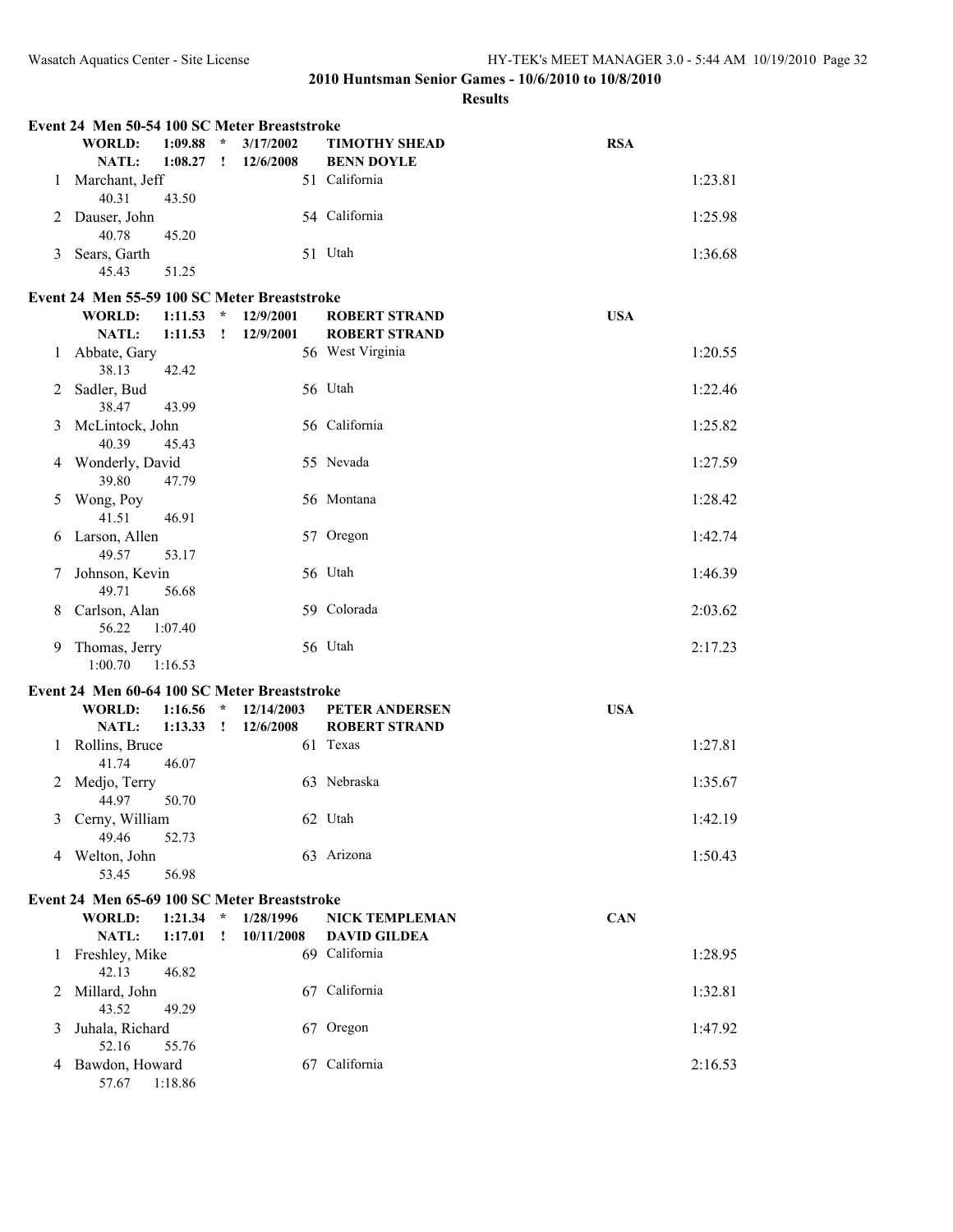|   | Event 24 Men 70-74 100 SC Meter Breaststroke        |              |                        |                                                |            |          |
|---|-----------------------------------------------------|--------------|------------------------|------------------------------------------------|------------|----------|
|   | <b>WORLD:</b><br>1:25.11<br><b>NATL:</b><br>1:25.11 | $\star$      | 10/5/2003<br>10/5/2003 | <b>RONALD JOHNSON</b><br><b>RONALD JOHNSON</b> | <b>USA</b> |          |
| 1 | Ehrlich, Frederick<br>1:03.07<br>1:06.14            |              |                        | 74 Pennslyvania                                |            | 2:09.21  |
| 2 | Ingalls, Donald<br>1:00.10<br>1:10.54               |              |                        | 72 California                                  |            | 2:10.64  |
|   | Event 24 Men 75-79 100 SC Meter Breaststroke        |              |                        |                                                |            |          |
|   | <b>WORLD:</b><br>1:28.61                            | $\star$      | 1/30/1999              | <b>ROBERT PFERSDORFF</b>                       | <b>GER</b> |          |
|   | <b>NATL:</b><br>1:35.87                             | $\mathbf{I}$ | 10/12/2003             | <b>ROBERT MACDONALD</b>                        |            |          |
| 1 | Stupfel, Norman<br>49.74<br>58.71                   |              |                        | 78 California                                  |            | 1:48.45  |
| 2 | Hubach, Eric<br>53.83<br>59.07                      |              |                        | 77 California                                  |            | 1:52.90  |
| 3 | Baker, Donald<br>56.01<br>1:01.03                   |              |                        | 79 Arizona                                     |            | 1:57.04  |
|   | 4 Peter, Harold<br>55.86<br>1:06.74                 |              |                        | 76 Arizona                                     |            | 2:02.60  |
| 5 | Vanderplas, Larry<br>1:39.25<br>1:50.32             |              |                        | 76 Utah                                        |            | 3:29.57  |
| 6 | Braly, Mark<br>1:51.88<br>2:11.49                   |              |                        | 75 California                                  |            | 4:03.37  |
|   | Event 24 Men 80-84 100 SC Meter Breaststroke        |              |                        |                                                |            |          |
|   | <b>WORLD:</b><br>1:43.91                            | $\star$      | 11/3/1997              | Y MIYAMOTO                                     | <b>JPN</b> |          |
|   | NATL:<br>1:42.05                                    | $\mathbf{I}$ | 12/4/2005              | <b>FRANK PIEMME</b>                            |            |          |
| 1 | Knowlton, Horace<br>54.03<br>59.73                  |              |                        | 81 Utah                                        |            | 1:53.76  |
| 2 | Hoppe, Frederick<br>58.15<br>1:02.51                |              |                        | 83 California                                  |            | 2:00.66  |
|   | 3 Lowry, Biff<br>1:06.01<br>1:12.71                 |              |                        | 83 Utah                                        |            | 2:18.72  |
| 4 | Sears, Robert<br>1:02.45<br>1:16.73                 |              |                        | 83 Utah                                        |            | 2:19.18  |
|   | Event 24 Men 85-89 100 SC Meter Breaststroke        |              |                        |                                                |            |          |
|   | 1:50.32<br><b>WORLD:</b>                            | $\star$      | 1/30/2000              | <b>HIROMU YOSHIMOTO</b>                        | <b>JPN</b> |          |
|   | NATL:<br>1:56.21                                    | $\mathbf{I}$ | 9/29/2002              | <b>ALDO DA ROSA</b>                            |            |          |
| 1 | Piemme, Frank<br>54.46<br>1:00.02                   |              |                        | 85 California                                  |            | 1:54.48! |
|   | 2 Larson, Ole<br>1:13.86<br>1:23.28                 |              |                        | 89 North Carolina                              |            | 2:37.14  |
|   | Event 24 Men 90-94 100 SC Meter Breaststroke        |              |                        |                                                |            |          |
|   | 2:32.87<br>WORLD:                                   | $\star$      | 5/26/2002              | <b>MASAHISA KANEKO</b>                         | <b>JPN</b> |          |
|   | NATL:<br>2:45.20                                    | Ţ.           | 11/15/1998             | <b>JIM PENFIELD</b>                            |            |          |
| 1 | Singer, Bert<br>1:18.90<br>1:32.63                  |              |                        | 91 Oregon                                      |            | 2:51.53  |
|   | Event 25 Women 50-54 50 SC Meter Butterfly          |              |                        |                                                |            |          |
|   | <b>WORLD:</b><br>31.15                              | $\star$      | 5/8/2004               | <b>ANGELA ZINGLER</b>                          | <b>GER</b> |          |
|   | NATL:<br>30.60                                      | $\mathbf{I}$ | 12/6/2008              | <b>TRACI GRANGER</b>                           |            |          |
| 1 | Maryon, Dorothy                                     |              |                        | 54 Utah                                        |            | 39.03    |
| 2 | Veloso, Lolita                                      |              |                        | 53 California                                  |            | 40.47    |
| 3 | Cuvilier, Mary Ann                                  |              |                        | 51 Canada                                      |            | 42.70    |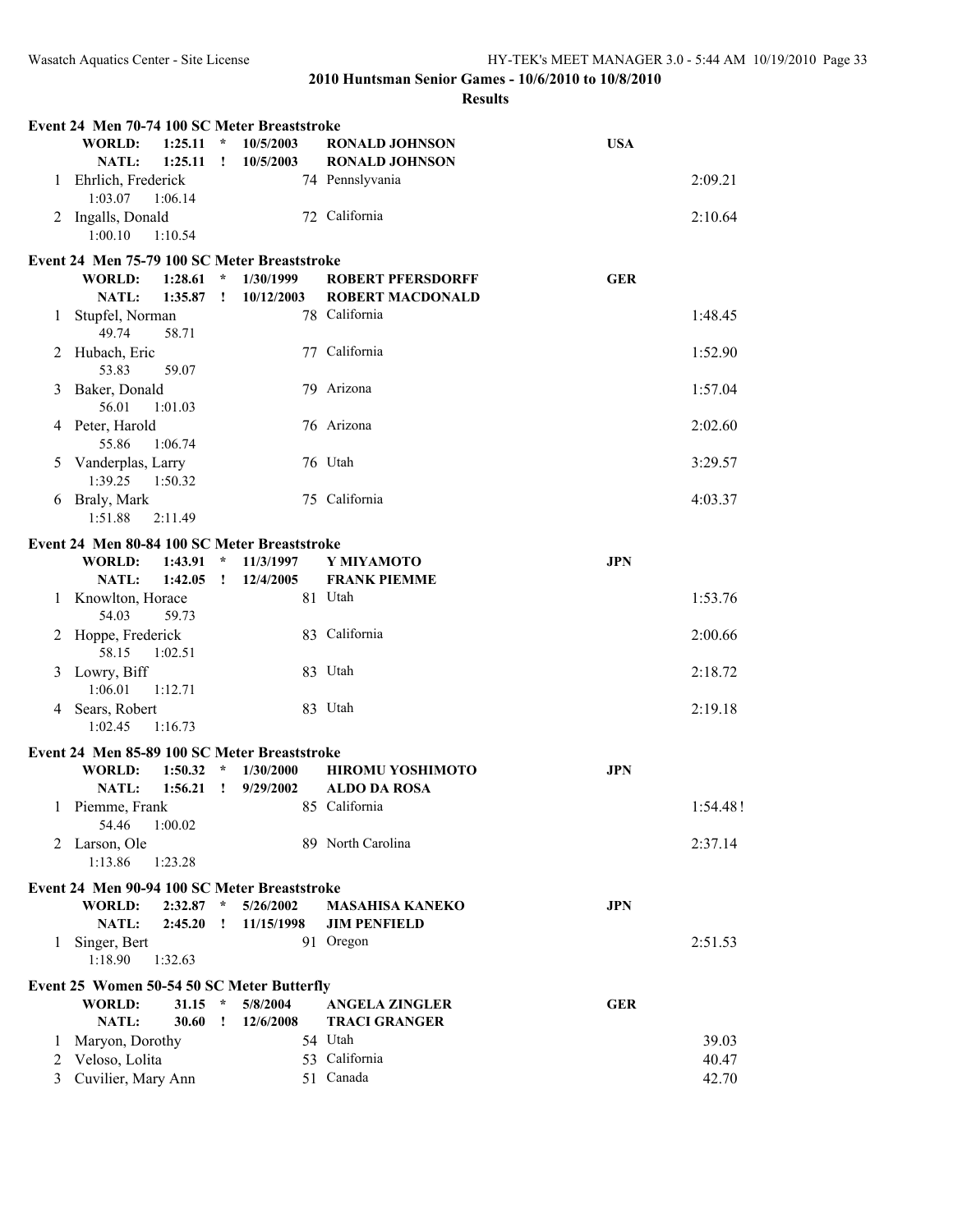| (Event 25 Women 50-54 50 SC Meter Butterfly) |                                                             |                |              |                       |            |                                     |            |         |  |
|----------------------------------------------|-------------------------------------------------------------|----------------|--------------|-----------------------|------------|-------------------------------------|------------|---------|--|
|                                              | 4 Rosenberg, Shari                                          |                |              |                       |            | 50 Utah                             |            | 46.12   |  |
|                                              | Event 25 Women 55-59 50 SC Meter Butterfly                  |                |              |                       |            |                                     |            |         |  |
|                                              | <b>WORLD:</b>                                               | 31.92          | $\pm$        | 10/27/2000            |            | <b>JUDY WILSON</b>                  | <b>GBR</b> |         |  |
|                                              | NATL:                                                       | 31.13          | $\mathbf{I}$ | 10/17/2009            |            | <b>LAURA VAL</b>                    |            |         |  |
| 1                                            | Samuelson, Pam                                              |                |              |                       |            | 55 Utah                             |            | 40.02   |  |
| 2                                            | Kay, Mary-Chris                                             |                |              |                       |            | 57 Ohio                             |            | 40.48   |  |
| 3                                            | Gilmore, Cindy                                              |                |              |                       |            | 55 California                       |            | 41.95   |  |
| 4                                            | Hewes, Nancy                                                |                |              |                       |            | 57 Arizona                          |            | 59.20   |  |
|                                              | Event 25 Women 60-64 50 SC Meter Butterfly                  |                |              |                       |            |                                     |            |         |  |
|                                              | <b>WORLD:</b>                                               | 34.56          | $\star$      | 5/16/2004             |            | <b>JUDY WILSON</b>                  | <b>GBR</b> |         |  |
|                                              | <b>NATL:</b>                                                | 34.47          | $\mathbf{I}$ | 10/11/2008            |            | <b>RUTH SHAPS</b>                   |            |         |  |
| 1                                            | LeClercq, Toni                                              |                |              |                       |            | 62 Idaho                            |            | 39.30   |  |
| 2                                            | Gulsum, Dolya                                               |                |              |                       |            | 64 Russia                           |            | 47.69   |  |
| 3                                            | Pierson, Ginger                                             |                |              |                       |            | 64 Washington                       |            | 48.54   |  |
| 4                                            | Sexton, Rosemary                                            |                |              |                       |            | 60 Tennesee                         |            | 54.76   |  |
| 5                                            | Teichman, Karen                                             |                |              |                       |            | 62 Arizona                          |            | 54.96   |  |
| 6                                            | Baker, Gini M                                               |                |              |                       |            | 60 Arizona                          |            | 56.67   |  |
|                                              |                                                             |                |              |                       |            |                                     |            |         |  |
|                                              | Event 25 Women 65-69 50 SC Meter Butterfly<br>WORLD:        |                | $\star$      |                       |            |                                     |            |         |  |
|                                              | <b>NATL:</b>                                                | 36.79<br>38.06 | $\mathbf{I}$ | 5/25/2003<br>9/9/2007 |            | YOSHIKO OSAKI<br><b>JOY WARD</b>    | <b>JPN</b> |         |  |
| 1                                            | Barnea, Daniela                                             |                |              |                       |            | 66 California                       |            | 46.19   |  |
| 2                                            | Charron, Emma Jo                                            |                |              |                       |            | 65 Michigan                         |            | 50.80   |  |
| 3                                            | Hlavacek, Ida                                               |                |              |                       |            | 68 Texas                            |            | 54.13   |  |
| 4                                            | Weinberg, Wendy                                             |                |              |                       |            | 65 Arizona                          |            | 56.34   |  |
|                                              | Marshall, Margaret<br>5                                     |                |              |                       | 66 Bermuda |                                     | 1:31.16    |         |  |
|                                              |                                                             |                |              |                       |            |                                     |            |         |  |
|                                              | Event 25 Women 70-74 50 SC Meter Butterfly                  |                |              |                       |            |                                     |            |         |  |
|                                              | <b>WORLD:</b>                                               | 39.82          |              | 9/30/2001             |            | <b>JANE ASHER</b>                   | <b>GBR</b> |         |  |
|                                              | NATL:                                                       | 40.66          | I.           | 5/17/1999             |            | <b>GAIL ROPER</b>                   |            |         |  |
| 1                                            | Clifford, Gynt                                              |                |              |                       |            | 72 Arizona                          |            | 46.74   |  |
| 2                                            | Lund, Lynne                                                 |                |              |                       |            | 70 Utah                             |            | 51.10   |  |
| 3                                            | Forsyth, JoAn                                               |                |              |                       |            | 71 Washington                       |            | 1:06.38 |  |
| 4                                            | Kronwall, Katherine                                         |                |              |                       |            | 74 Colorada                         |            | 1:08.20 |  |
| 5                                            | Averette, Joan                                              |                |              |                       |            | 74 Virginia                         |            | 1:21.91 |  |
|                                              | Event 25 Women 75-79 50 SC Meter Butterfly                  |                |              |                       |            |                                     |            |         |  |
|                                              |                                                             |                |              |                       |            | WORLD: 46.14 * 2/15/2004 GAIL ROPER | <b>USA</b> |         |  |
|                                              | NATL:                                                       | 44.18 !        |              | 12/12/2004            |            | <b>GAIL ROPER</b>                   |            |         |  |
| 1                                            | Pipes, Adrienne                                             |                |              |                       |            | 76 Hawaii                           |            | 1:01.78 |  |
| 2                                            | Mueller, Diane M                                            |                |              |                       |            | 76 New Mexico                       |            | 1:47.49 |  |
|                                              | Event 25 Women 80-84 50 SC Meter Butterfly                  |                |              |                       |            |                                     |            |         |  |
|                                              | <b>WORLD:</b>                                               | 55.65 *        |              | 1/18/2004             |            | <b>LOIS KIVI NOCHMAN</b>            | <b>USA</b> |         |  |
|                                              | <b>NATL:</b>                                                | 48.85          | $\mathbf{I}$ | 5/16/2009             |            | <b>GAIL ROPER</b>                   |            |         |  |
|                                              | 1 Sokolik, Terry                                            |                |              |                       |            | 83 Virginia                         |            | 1:26.38 |  |
|                                              | 2 Froeder, Rosemarie                                        |                |              |                       |            | 80 New Jersey                       |            | 1:52.62 |  |
|                                              |                                                             |                |              |                       |            |                                     |            |         |  |
|                                              | Event 25 Women 85-89 50 SC Meter Butterfly<br><b>WORLD:</b> | 1:07.35        | $\star$      | 10/15/1999            |            | <b>JEAN DURSTON</b>                 | <b>USA</b> |         |  |
|                                              | NATL:                                                       | 1:02.04        |              | 3/15/2009             |            | <b>LOIS KIVI NOCHMAN</b>            |            |         |  |
| 1                                            | Sanddal, Charlotte                                          |                |              |                       |            | 88 Montana                          |            | 1:37.06 |  |
|                                              |                                                             |                |              |                       |            |                                     |            |         |  |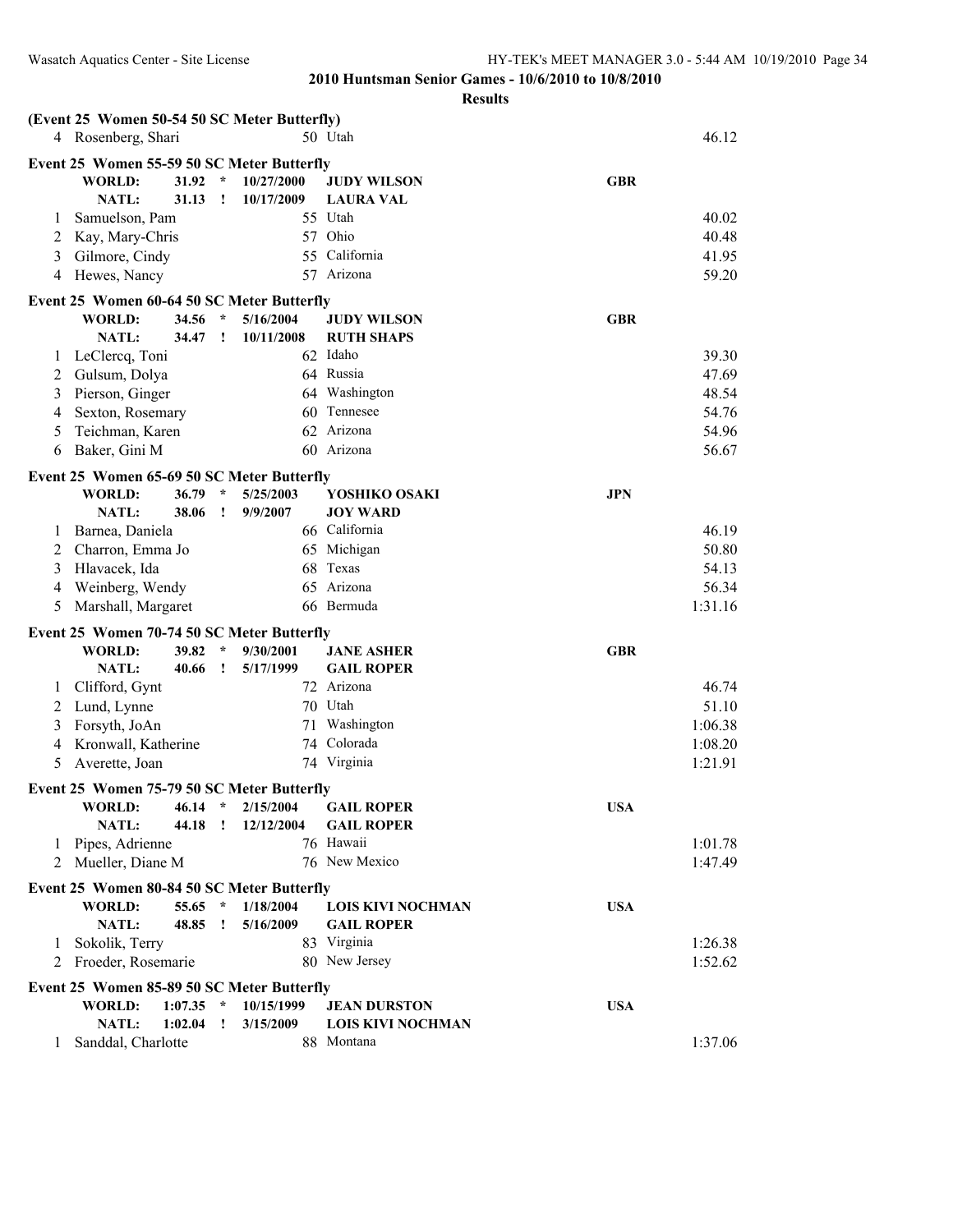|                                        | Event 26 Men 50-54 50 SC Meter Butterfly |       |              |            |                       |            |         |  |  |  |  |
|----------------------------------------|------------------------------------------|-------|--------------|------------|-----------------------|------------|---------|--|--|--|--|
|                                        | <b>WORLD:</b>                            | 26.79 | $\star$      | 11/1/2003  | <b>GREG SHAW</b>      | <b>USA</b> |         |  |  |  |  |
|                                        | NATL:                                    | 26.12 | $\cdot$      | 12/2/2007  | <b>PAUL CARTER</b>    |            |         |  |  |  |  |
| 1                                      | Romanov, Alexander                       |       |              |            | 54 Russia             |            | 31.06   |  |  |  |  |
| 2                                      | Marchant, Jeff                           |       |              |            | 51 California         |            | 32.61   |  |  |  |  |
| 3                                      | Cline, Rick                              |       |              |            | 51 Utah               |            | 39.54   |  |  |  |  |
|                                        | Event 26 Men 55-59 50 SC Meter Butterfly |       |              |            |                       |            |         |  |  |  |  |
|                                        | <b>WORLD:</b>                            | 27.21 | $\star$      | 10/27/2002 | <b>STEVE BOROWSKI</b> | <b>USA</b> |         |  |  |  |  |
|                                        | NATL:                                    | 26.96 | Ţ.           | 12/16/2007 | <b>GREG SHAW</b>      |            |         |  |  |  |  |
| 1                                      | McLintock, John                          |       |              |            | 56 California         |            | 32.91   |  |  |  |  |
| 2                                      | Sadler, Bud                              |       |              |            | 56 Utah               |            | 33.33   |  |  |  |  |
| 3                                      | Kennedy, James                           |       |              |            | 59 California         |            | 34.54   |  |  |  |  |
| 4                                      | Abbate, Gary                             |       |              |            | 56 West Virginia      |            | 37.79   |  |  |  |  |
| 5                                      | DeManbey, David                          |       |              |            | 58 Connecticut        |            | 43.40   |  |  |  |  |
| 6                                      | Carlson, Alan                            |       |              |            | 59 Colorada           |            | 59.89   |  |  |  |  |
|                                        |                                          |       |              |            |                       |            |         |  |  |  |  |
|                                        | Event 26 Men 60-64 50 SC Meter Butterfly |       |              |            |                       |            |         |  |  |  |  |
|                                        | <b>WORLD:</b>                            | 29.20 | $\star$      | 3/6/2004   | <b>JOSEP CLARET</b>   | <b>ESP</b> |         |  |  |  |  |
|                                        | NATL:                                    | 27.87 | $\cdot$      | 12/6/2008  | <b>RICH ABRAHAMS</b>  |            |         |  |  |  |  |
| 1                                      | Heck, Steve                              |       |              |            | 61 Texas              |            | 30.06   |  |  |  |  |
| 2                                      | Schmidt, George                          |       |              |            | 60 Florida            |            | 30.24   |  |  |  |  |
| 3                                      | Baird, Fred                              |       |              |            | 62 Utah               |            | 31.26   |  |  |  |  |
| 4                                      | Williams, Kelsey                         |       |              |            | 62 Utah               |            | 38.88   |  |  |  |  |
|                                        | Event 26 Men 65-69 50 SC Meter Butterfly |       |              |            |                       |            |         |  |  |  |  |
|                                        | <b>WORLD:</b>                            | 30.70 | $\star$      | 10/6/2001  | <b>BOB BAILIE</b>     | <b>USA</b> |         |  |  |  |  |
|                                        | NATL:                                    | 29.52 | $\mathbf{I}$ | 3/21/2009  | <b>JIM DRAGON</b>     |            |         |  |  |  |  |
| 1                                      | Freshley, Mike                           |       |              |            | 69 California         |            | 33.87   |  |  |  |  |
| 2                                      | Novitskiy, Yaroslav                      |       |              |            | 65 Russia             |            | 34.82   |  |  |  |  |
| 3                                      | Vanbaalen, Vinus                         |       |              |            | 68 Canada             |            | 35.01   |  |  |  |  |
| 4                                      | Ogden, Walter                            |       |              |            | 66 Utah               |            | 35.47   |  |  |  |  |
| 5                                      | Roberts, Richard                         |       |              |            | 68 Canada             |            | 37.57   |  |  |  |  |
| 6                                      | Nance, William                           |       |              |            | 65 Colorada           |            | 37.75   |  |  |  |  |
| 7                                      | Behr, Daniel                             |       |              |            | 66 Montana            |            | 40.20   |  |  |  |  |
| 8                                      | McDanal, Steve                           |       |              |            | 67 Colorada           |            | 46.92   |  |  |  |  |
|                                        | Event 26 Men 70-74 50 SC Meter Butterfly |       |              |            |                       |            |         |  |  |  |  |
|                                        | <b>WORLD:</b>                            | 32.57 | $\star$      | 6/16/2001  | <b>RONALD JOHNSON</b> | <b>USA</b> |         |  |  |  |  |
|                                        | <b>NATL:</b>                             | 31.55 | Ţ            | 2/17/2008  | <b>BERT PETERSEN</b>  |            |         |  |  |  |  |
| 1                                      | Gillanders, David                        |       |              |            | 71 Arkansas           |            | 43.52   |  |  |  |  |
| 2                                      | Goldstein, Simon                         |       |              |            | 73 Arizona            |            | 49.46   |  |  |  |  |
| 3                                      | Nicholson, Walter                        |       |              |            | 74 California         |            | 55.33   |  |  |  |  |
|                                        |                                          |       |              |            |                       |            |         |  |  |  |  |
|                                        | Event 26 Men 75-79 50 SC Meter Butterfly |       |              |            |                       |            |         |  |  |  |  |
|                                        | <b>WORLD:</b>                            | 34.83 | $\star$      | 12/10/2000 | <b>FRANK PIEMME</b>   | <b>USA</b> |         |  |  |  |  |
|                                        | NATL:                                    | 34.83 | Ţ            | 12/10/2000 | <b>FRANK PIEMME</b>   |            |         |  |  |  |  |
| 1                                      | Johnston, Graham                         |       |              |            | 79 Texas              |            | 52.99   |  |  |  |  |
| 2                                      | Newbury, Alfred                          |       |              |            | 76 Virginia           |            | 1:00.01 |  |  |  |  |
| $\scriptstyle\cdots\scriptstyle\cdots$ | Rogers, Henry Jarvis                     |       |              |            | 75 Utah               |            | DQ      |  |  |  |  |
|                                        | Event 26 Men 80-84 50 SC Meter Butterfly |       |              |            |                       |            |         |  |  |  |  |
|                                        | WORLD:                                   | 41.87 | $\ast$       | 12/5/1999  | <b>ANDREW HOLDEN</b>  | <b>USA</b> |         |  |  |  |  |
|                                        | NATL:                                    | 40.24 | $\mathbf{I}$ | 11/5/2005  | <b>FRANK PIEMME</b>   |            |         |  |  |  |  |
| 1                                      | Hoppe, Frederick                         |       |              |            | 83 California         |            | 52.83   |  |  |  |  |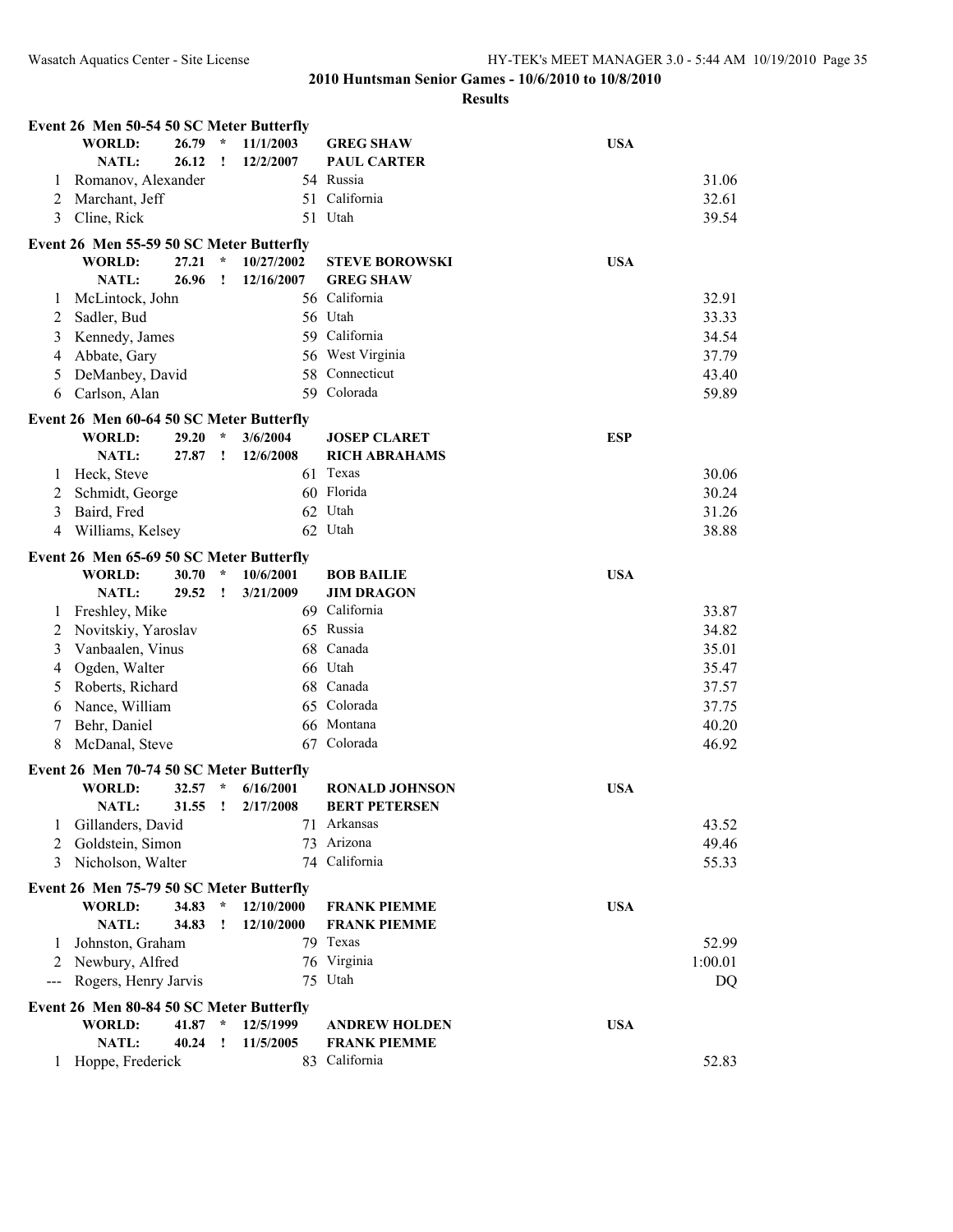|   | Event 26 Men 85-89 50 SC Meter Butterfly    |          |                      |            |                       |         |         |         |            |          |
|---|---------------------------------------------|----------|----------------------|------------|-----------------------|---------|---------|---------|------------|----------|
|   | <b>WORLD:</b>                               | 50.51    | $\star$<br>4/28/2002 |            | Y MIYAMOTO            |         |         |         | <b>JPN</b> |          |
|   | <b>NATL:</b>                                | 43.35 !  | 9/26/2004            |            | <b>MAX VON ISSER</b>  |         |         |         |            |          |
| 1 | Schmidt, Jurgen                             |          |                      |            | 87 California         |         |         |         |            | 1:09.12  |
|   | Event 29 Women 50-54 800 SC Meter Freestyle |          |                      |            |                       |         |         |         |            |          |
|   | <b>WORLD:</b>                               | 9:50.53  | $\star$<br>9/7/2003  |            | <b>LAURA VAL</b>      |         |         |         | <b>USA</b> |          |
|   | <b>NATL:</b>                                | 9:36.99  | $\mathbf{I}$         | 10/17/2009 | <b>SHEIM-BOWEN</b>    |         |         |         |            |          |
| 1 | Schob, Laura                                |          |                      |            | 52 Oregon             |         |         |         |            | 12:30.76 |
|   | 42.10                                       | 45.64    | 46.55                | 47.46      | 47.35                 | 47.74   | 47.57   | 48.00   |            |          |
|   | 47.98                                       | 46.90    | 47.69                | 48.17      | 47.09                 | 47.23   | 47.39   | 45.90   |            |          |
| 2 | Cuvilier, Mary Ann                          |          |                      |            | 51 Canada             |         |         |         |            | 14:23.24 |
|   | 45.73                                       | 51.87    | 54.87                | 55.71      | 56.05                 | 55.11   | 55.67   | 55.54   |            |          |
|   | 55.21                                       | 55.04    | 54.98                | 55.49      | 54.53                 | 54.84   | 54.40   | 48.20   |            |          |
| 3 | Paine, Rita                                 |          |                      |            | 54 Canada             |         |         |         |            | 15:14.10 |
|   | 51.21                                       | 55.08    | 57.31                | 57.49      | 58.94                 | 57.10   | 59.04   | 57.36   |            |          |
|   | 58.22                                       | 58.38    | 58.04                | 57.91      | 58.38                 | 56.56   | 57.22   | 55.86   |            |          |
|   | Event 29 Women 55-59 800 SC Meter Freestyle |          |                      |            |                       |         |         |         |            |          |
|   | <b>WORLD:</b>                               | 10:20.81 | 6/13/2004<br>$\star$ |            | <b>BARBARA DUNBAR</b> |         |         |         | <b>USA</b> |          |
|   | NATL:                                       | 9:51.35  | $\cdot$              | 10/17/2009 | <b>LAURA VAL</b>      |         |         |         |            |          |
| 1 | Lambertz, Gloria                            |          |                      |            | 57 Montana            |         |         |         |            | 14:08.87 |
|   | 48.26                                       | 52.61    | 54.08                | 54.08      | 54.42                 | 54.04   | 53.84   | 53.80   |            |          |
|   | 53.71                                       | 53.70    | 53.61                | 53.20      | 53.43                 | 53.04   | 52.64   | 50.41   |            |          |
| 2 | Hewes, Nancy                                |          |                      |            | 57 Arizona            |         |         |         |            | 16:24.29 |
|   | 55.47                                       | 1:02.47  | 1:03.68              | 1:02.74    | 1:01.10               | 1:02.01 | 1:01.92 | 1:03.13 |            |          |
|   | 1:02.47                                     | 1:02.19  | 1:03.24              | 1:02.27    | 1:01.67               | 1:02.81 | 1:02.07 | 55.05   |            |          |
| 3 | Mendoza, Susan                              |          |                      |            | 55 California         |         |         |         |            | 16:27.78 |
|   | 51.49                                       | 59.12    | 1:01.88              | 1:00.53    | 1:02.16               | 1:01.40 | 1:02.14 | 1:04.37 |            |          |
|   | 1:01.84                                     | 1:02.79  | 1:04.58              | 1:04.82    | 1:05.16               | 1:04.00 | 1:03.12 | 58.38   |            |          |
| 4 | Wong, Nancy                                 |          |                      |            | 55 Washington         |         |         |         |            | 17:40.00 |
|   | 55.73                                       | 1:02.62  | 1:05.85              | 1:07.95    | 1:09.91               | 1:08.66 | 1:08.25 | 1:08.31 |            |          |
|   | 1:07.79                                     | 1:08.15  | 1:07.49              | 1:07.23    | 1:08.18               | 1:05.92 | 1:05.38 | 1:02.58 |            |          |
| 5 | Campbell, Janis                             |          |                      |            | 59 Florida            |         |         |         |            | 20:23.94 |
|   | 1:09.92                                     | 1:19.67  | 1:18.99              | 1:16.76    | 1:16.46               | 1:17.05 | 1:17.44 | 1:16.99 |            |          |
|   | 1:16.81                                     | 1:14.95  | 1:15.82              | 1:16.02    | 1:21.95               | 2:30.42 | 2:04.46 |         |            |          |
|   | Event 29 Women 60-64 800 SC Meter Freestyle |          |                      |            |                       |         |         |         |            |          |
|   | <b>WORLD:</b>                               | 11:18.60 | 5/5/2000<br>$\star$  |            | YOSHIKO OSAKI         |         |         |         | <b>JPN</b> |          |
|   | NATL:                                       | 10:58.58 | $\cdot$<br>6/14/2009 |            | <b>BARBARA DUNBAR</b> |         |         |         |            |          |
| 1 | Lyman, Carolyn                              |          |                      |            | 60 Utah               |         |         |         |            | 12:42.85 |
|   | 41.31                                       | 45.81    | 47.30                | 47.32      | 47.74                 | 48.05   | 48.40   | 48.86   |            |          |
|   | 48.57                                       | 48.48    | 48.33                | 48.79      | 48.94                 | 49.29   | 49.09   | 46.57   |            |          |
| 2 | McDade, Martha                              |          |                      |            | 64 Texas              |         |         |         |            | 14:35.90 |
|   | 44.53                                       | 52.60    | 55.12                | 55.95      | 56.24                 | 55.66   | 55.81   | 56.16   |            |          |
|   | 56.16                                       | 55.39    | 55.63                | 55.30      | 56.01                 | 56.21   | 55.96   | 53.17   |            |          |
| 3 | Roberts, Catherine                          |          |                      |            | 63 Canada             |         |         |         |            | 15:24.77 |
|   | 51.66                                       | 58.64    | 57.26                | 1:00.50    | 57.74                 | 1:00.62 | 58.13   | 59.95   |            |          |
|   | 58.69                                       | 57.76    | 59.31                | 57.71      | 57.58                 | 57.13   | 57.05   | 55.04   |            |          |
| 4 | Baker, Gini M                               |          |                      |            | 60 Arizona            |         |         |         |            | 15:32.05 |
|   | 49.10                                       | 54.40    | 57.93                | 58.81      | 1:00.04               | 59.26   | 1:00.06 | 1:00.01 |            |          |
|   | 59.40                                       | 59.82    | 59.65                | 58.55      | 58.76                 | 59.95   | 59.15   | 57.16   |            |          |
| 5 | Sexton, Rosemary                            |          |                      |            | 60 Tennesee           |         |         |         |            | 16:57.64 |
|   | 56.70                                       | 1:02.96  | 1:04.38              | 1:03.77    | 1:03.84               | 1:03.49 | 1:04.11 | 1:04.11 |            |          |
|   | 1:04.71                                     | 1:04.32  | 1:04.31              | 1:05.60    | 1:04.64               | 1:05.12 | 1:05.15 | 1:00.43 |            |          |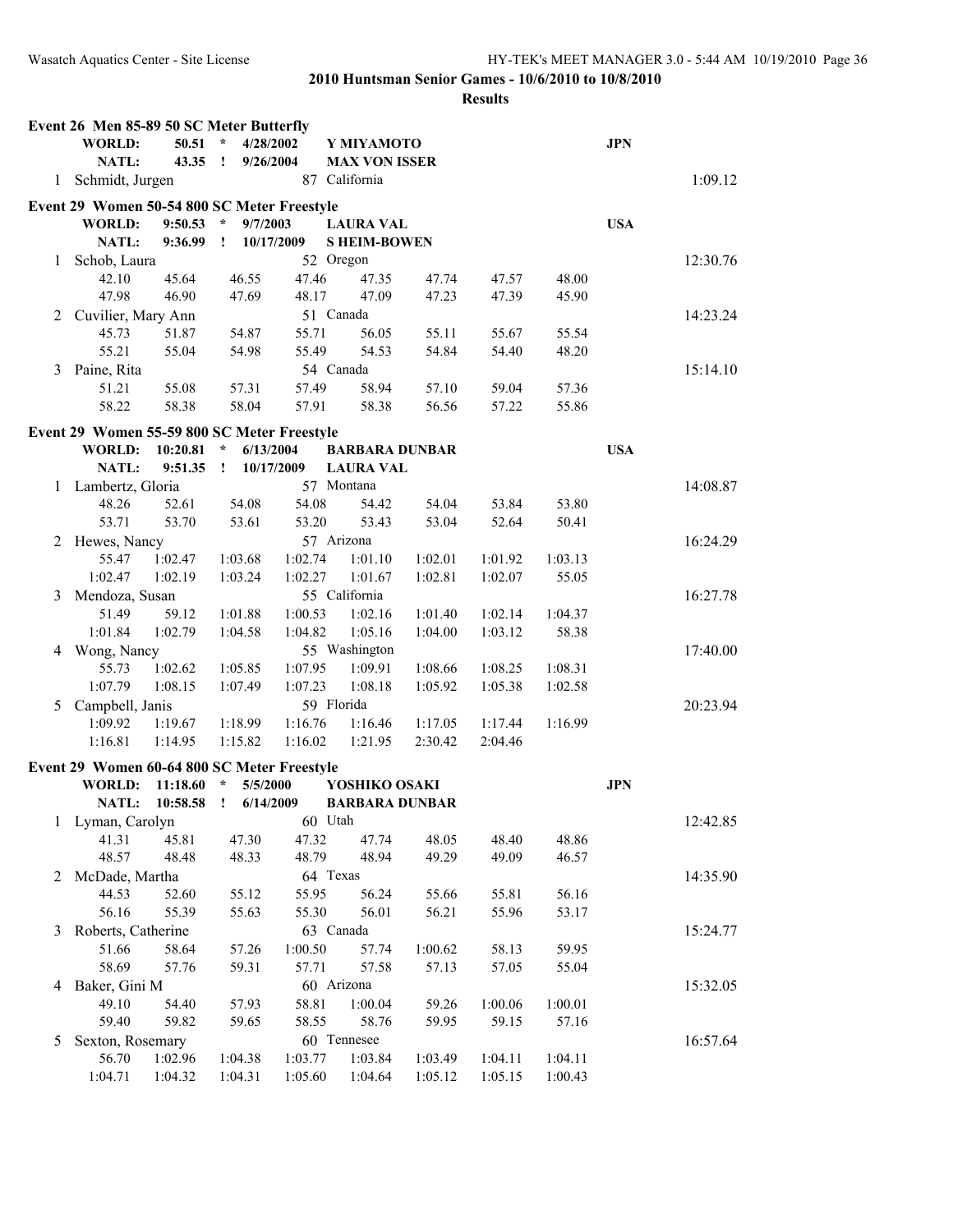|   | Event 29 Women 65-69 800 SC Meter Freestyle |          |                           |            |                      |         |         |         |            |          |
|---|---------------------------------------------|----------|---------------------------|------------|----------------------|---------|---------|---------|------------|----------|
|   | <b>WORLD:</b>                               | 11:49.70 | 6/1/2003<br>$\star$       |            | YOSHIKO OSAKI        |         |         |         | <b>JPN</b> |          |
|   | NATL:                                       | 11:40.70 | $\mathbf{I}$<br>12/5/2008 |            | <b>JACKIE MARR</b>   |         |         |         |            |          |
| 1 | Pronk, Bonnie                               |          |                           |            | 68 Canada            |         |         |         |            | 13:25.96 |
|   | 45.47                                       | 51.12    | 51.67                     | 51.25      | 50.94                | 50.61   | 50.80   | 51.30   |            |          |
|   | 51.41                                       | 50.51    | 51.23                     | 50.66      | 50.45                | 49.71   | 48.41   | 50.42   |            |          |
| 2 | Trevarthen, Chris                           |          |                           |            | 68 California        |         |         |         |            | 18:15.44 |
|   | 1:59.90                                     | 1:06.69  | 1:10.61                   | 1:09.48    | 1:09.77              | 1:11.27 | 1:09.84 | 1:10.27 |            |          |
|   | 1:10.55                                     | 1:10.85  | 1:09.33                   | 1:09.99    | 1:10.08              | 1:09.18 | 1:07.66 |         |            |          |
|   | Event 29 Women 70-74 800 SC Meter Freestyle |          |                           |            |                      |         |         |         |            |          |
|   | <b>WORLD:</b>                               | 12:32.86 | $\star$<br>2/23/2001      |            | <b>JANE ASHER</b>    |         |         |         | <b>GBR</b> |          |
|   | NATL:                                       | 13:07.28 | $\mathbf{r}$<br>9/7/1996  |            | <b>JUNE KRAUSER</b>  |         |         |         |            |          |
| 1 | Forsyth, JoAn                               |          |                           |            | 71 Washington        |         |         |         |            | 19:00.30 |
|   | 1:01.49                                     | 1:09.60  | 1:11.44                   | 1:12.70    | 1:11.28              | 1:12.87 | 1:11.78 | 1:12.23 |            |          |
|   | 1:12.01                                     | 1:12.61  | 1:13.68                   | 1:12.52    | 1:12.62              | 1:12.55 | 1:11.33 | 1:09.59 |            |          |
| 2 | Hunt, Ann                                   |          |                           |            | 70 Michigan          |         |         |         |            | 19:24.22 |
|   | 57.97                                       | 1:07.73  | 1:12.71                   | 1:13.28    | 1:16.20              | 1:13.56 | 1:16.75 | 1:14.78 |            |          |
|   | 1:14.73                                     | 1:14.37  | 1:15.41                   | 1:15.02    | 1:15.29              | 1:14.01 | 1:13.15 | 1:09.26 |            |          |
| 3 | Whitehead, Becky                            |          |                           |            | 72 California        |         |         |         |            | 19:34.75 |
|   | 1:08.20                                     | 1:13.75  | 1:15.29                   | 1:14.59    | 1:15.23              | 1:14.17 | 1:14.34 | 1:13.27 |            |          |
|   | 1:14.38                                     | 1:12.81  | 1:13.76                   | 1:13.28    | 1:12.62              | 1:13.09 | 1:12.97 | 1:13.00 |            |          |
|   | 4 Kronwall, Katherine                       |          |                           |            | 74 Colorada          |         |         |         |            | 21:07.61 |
|   | 1:16.93                                     | 1:17.76  | 1:17.78                   | 1:20.46    | 1:16.31              | 1:22.21 | 1:21.20 | 1:21.28 |            |          |
|   | 1:18.49                                     | 1:22.97  | 1:18.67                   | 1:21.89    | 1:22.69              | 1:15.95 | 1:19.27 | 1:13.75 |            |          |
|   |                                             |          |                           |            |                      |         |         |         |            |          |
|   | Event 29 Women 75-79 800 SC Meter Freestyle |          |                           |            |                      |         |         |         |            |          |
|   | <b>WORLD:</b>                               | 13:59.01 | $\star$<br>11/3/2002      |            | <b>JEAN TROY</b>     |         |         |         | <b>USA</b> |          |
|   | NATL:                                       | 13:59.01 | $\mathbf{I}$<br>11/3/2002 |            | <b>JEAN TROY</b>     |         |         |         |            |          |
| 1 | Pipes, Adrienne                             |          |                           |            | 76 Hawaii            |         |         |         |            | 16:03.98 |
|   | 58.02                                       | 1:02.17  | 1:01.97                   | 1:00.93    | 1:00.60              | 1:00.96 | 1:01.64 | 1:01.35 |            |          |
|   | 1:00.64                                     | 59.93    | 1:00.73                   | 1:00.80    | 59.48                | 1:00.00 | 59.78   | 54.98   |            |          |
|   | 2 Roberts, Marion                           |          |                           |            | 75 Canada            |         |         |         |            | 21:06.52 |
|   | 1:09.24                                     | 1:17.37  | 1:19.50                   | 1:20.14    | 1:21.34              | 1:22.72 | 1:19.66 | 1:21.46 |            |          |
|   | 1:21.79                                     | 1:22.99  | 1:21.72                   | 1:21.44    | 1:19.52              | 1:18.99 | 1:21.15 | 1:07.49 |            |          |
|   | Event 29 Women 80-84 800 SC Meter Freestyle |          |                           |            |                      |         |         |         |            |          |
|   | <b>WORLD:</b>                               | 15:47.12 | $\star$<br>10/5/2002      |            | <b>MARGERY MEYER</b> |         |         |         | <b>USA</b> |          |
|   | NATL:                                       | 15:12.35 | $\mathbf{I}$              | 11/18/2007 | <b>JEAN TROY</b>     |         |         |         |            |          |
| 1 | Meredith, Jeanne                            |          |                           |            | 82 Virginia          |         |         |         |            | 20:06.35 |
|   | 1:07.35                                     | 1:14.43  | 1:16.73                   | 1:16.32    | 1:16.78              | 1:15.84 | 1:14.80 | 1:15.58 |            |          |
|   | 1:16.77                                     | 1:17.35  | 1:15.81                   | 1:17.36    | 1:17.56              | 1:16.40 | 1:16.03 | 1:11.24 |            |          |
| 2 | Wong, Flora                                 |          |                           |            | 82 Montana           |         |         |         |            | 21:49.74 |
|   | 1:17.16                                     | 1:19.91  | 1:22.82                   | 1:24.59    | 1:22.76              | 1:23.30 | 1:22.19 | 1:20.93 |            |          |
|   | 1:22.04                                     | 1:22.47  | 1:22.79                   | 1:21.24    | 1:23.95              | 1:21.14 | 1:22.65 | 1:19.80 |            |          |
|   |                                             |          |                           |            |                      |         |         |         |            |          |
|   | Event 29 Men 55-59 800 SC Meter Freestyle   |          |                           |            |                      |         |         |         |            |          |
|   | <b>WORLD:</b>                               | 9:13.15  | $\star$<br>8/24/2003      |            | <b>TOD SPIEKER</b>   |         |         |         | <b>USA</b> |          |
|   | NATL:                                       | 9:03.00  | 12/3/2006<br>$\mathbf{I}$ |            | <b>JIM MCCONICA</b>  |         |         |         |            |          |
| 1 | Larson, Allen                               |          |                           |            | 57 Oregon            |         |         |         |            | 12:11.14 |
|   | 44.50                                       | 46.03    | 46.18                     | 46.16      | 46.69                | 46.50   | 46.63   | 46.40   |            |          |
|   | 46.67                                       | 46.34    | 45.94                     | 46.05      | 46.07                | 45.42   | 44.02   | 41.54   |            |          |
| 2 | Kennedy, James                              |          |                           |            | 59 California        |         |         |         |            | 12:29.32 |
|   | 42.10                                       | 45.02    | 45.10                     | 45.23      | 45.93                | 45.48   | 46.48   | 46.26   |            |          |
|   | 47.00                                       | 47.74    | 47.77                     | 48.28      | 48.89                | 50.55   | 49.29   | 48.20   |            |          |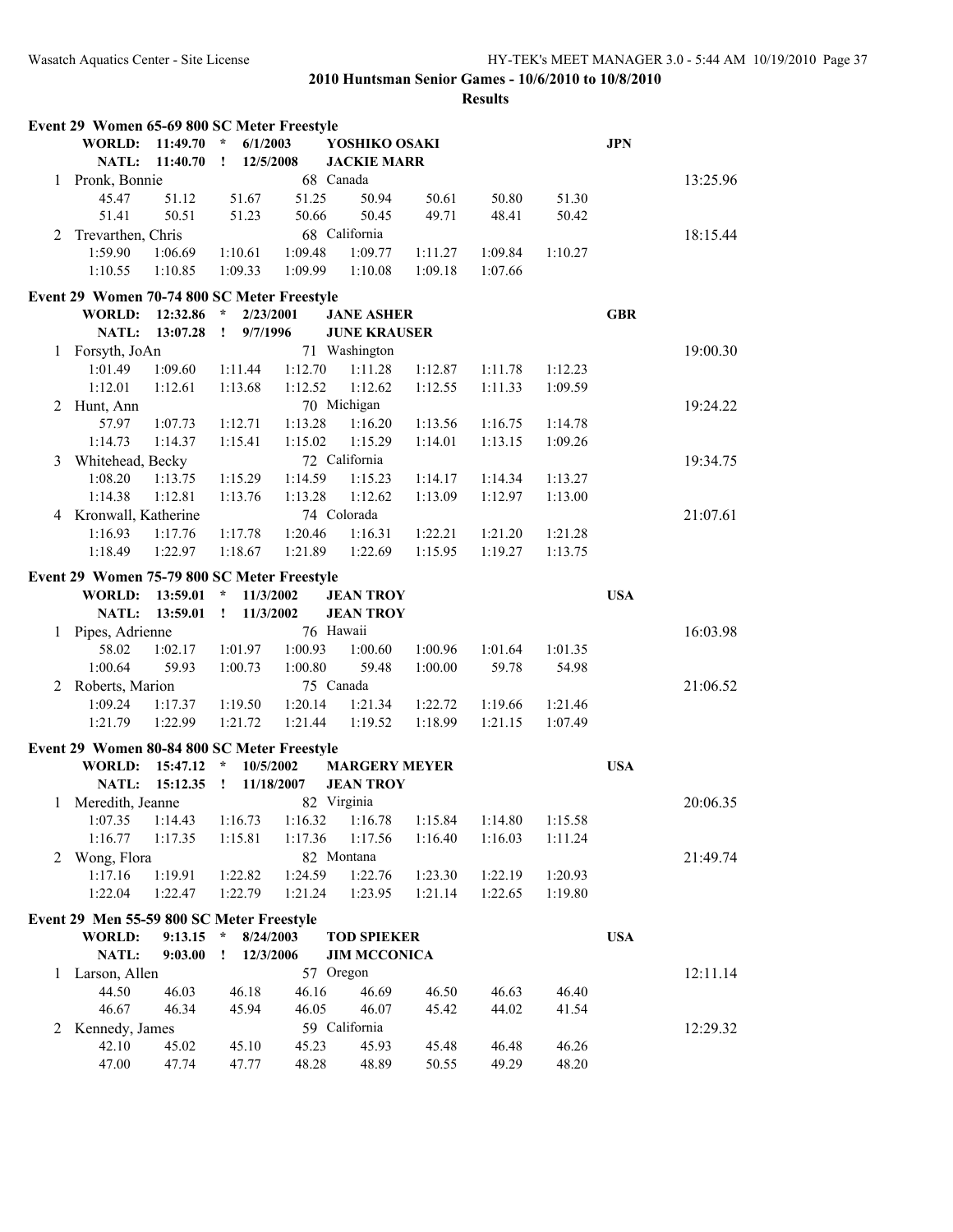|              | (Event 29 Men 55-59 800 SC Meter Freestyle) |          |                            |             |                        |       |                |         |            |          |
|--------------|---------------------------------------------|----------|----------------------------|-------------|------------------------|-------|----------------|---------|------------|----------|
|              | 3 Johnson, Kevin                            |          |                            | 56 Utah     |                        |       |                |         |            | 14:25.81 |
|              | 43.16                                       | 51.45    | 54.80                      | 54.01       | 55.04                  | 54.95 | 56.08          | 54.69   |            |          |
|              | 54.59                                       | 55.17    | 56.17                      | 55.03       | 56.26                  | 54.87 | 55.33          | 54.21   |            |          |
|              | Event 29 Men 60-64 800 SC Meter Freestyle   |          |                            |             |                        |       |                |         |            |          |
|              | <b>WORLD:</b>                               | 9:51.72  | 11/1/2002<br>$\star$       |             | <b>SANDY GALLETLY</b>  |       |                |         | <b>GBR</b> |          |
|              | NATL:                                       | 9:58.99  | Ţ<br>2/19/2006             |             | <b>JAMES MCCLEERY</b>  |       |                |         |            |          |
|              | Baird, Fred                                 |          |                            | 62 Utah     |                        |       |                |         |            | 11:15.50 |
| 1            | 37.08                                       | 42.09    | 42.83                      |             | 43.14                  |       | 42.96          | 43.31   |            |          |
|              |                                             |          |                            | 43.13       |                        | 43.56 |                |         |            |          |
|              | 43.16                                       | 42.99    | 42.53                      | 42.43       | 42.05                  | 42.44 | 41.81          | 39.99   |            |          |
| 2            | Cerny, William                              |          |                            | 62 Utah     |                        |       |                |         |            | 11:44.91 |
|              | 42.22                                       | 44.55    | 44.84                      | 45.21       | 45.05                  | 44.75 | 44.17          | 44.90   |            |          |
|              | 44.22                                       | 44.22    | 44.31                      | 44.11       | 43.89                  | 43.46 | 43.38          | 41.63   |            |          |
| 3            | Williams, Kelsey                            |          |                            | 62 Utah     |                        |       |                |         |            | 14:06.01 |
|              | 44.84                                       | 48.82    | 54.05                      | 53.81       | 53.45                  | 54.75 | 54.24          | 53.76   |            |          |
|              | 55.04                                       | 53.87    | 55.25                      | 53.73       | 52.40                  | 52.54 | 52.39          | 53.07   |            |          |
| 4            | Thayne, Gary                                |          |                            | 64 Utah     |                        |       |                |         |            | 14:26.21 |
|              | 45.39                                       | 49.47    | 53.39                      | 54.04       | 54.06                  | 54.62 | 53.88          | 54.05   |            |          |
|              | 53.15                                       | 54.07    | 54.44                      | 54.86       | 54.51                  | 54.35 | 50.63          | 1:11.30 |            |          |
|              | Event 29 Men 65-69 800 SC Meter Freestyle   |          |                            |             |                        |       |                |         |            |          |
|              | <b>WORLD:</b>                               | 10:35.13 | $\star$<br>6/2/1996        |             | <b>GRAHAM JOHNSTON</b> |       |                |         | <b>USA</b> |          |
|              | NATL:                                       | 10:21.09 | 5/18/2008<br>Ţ             |             | <b>TOM LANDIS</b>      |       |                |         |            |          |
| $\mathbf{1}$ | Kutsenko, Vadim                             |          |                            | 65 Ukraine  |                        |       |                |         |            | 11:44.84 |
|              | 41.30                                       | 44.30    | 45.49                      | 45.02       | 44.75                  | 44.52 | 44.07          | 44.00   |            |          |
|              | 44.02                                       | 43.90    | 44.10                      | 44.22       | 44.20                  | 43.81 | 42.97          | 44.17   |            |          |
| 2            | Dawson, Bill                                |          |                            |             | 68 California          |       |                |         |            | 12:03.59 |
|              | 42.16                                       | 44.74    | 45.60                      | 45.15       | 45.36                  | 45.41 | 46.22          | 45.25   |            |          |
|              | 45.63                                       | 45.82    | 46.13                      | 45.95       | 45.34                  | 45.29 | 45.41          | 44.13   |            |          |
| 3            | Novitskiy, Yaroslav                         |          |                            | 65 Russia   |                        |       |                |         |            | 12:06.30 |
|              | 39.10                                       | 45.35    | 46.57                      | 46.07       | 46.51                  | 45.99 | 46.11          | 45.77   |            |          |
|              | 44.92                                       | 46.09    | 44.99                      | 45.12       | 45.67                  | 44.58 | 39.34          | 54.12   |            |          |
| 4            | Lieb, Bob                                   |          |                            | 69 Colorada |                        |       |                |         |            | 12:41.09 |
|              | 40.20                                       | 46.54    | 48.25                      | 48.87       | 49.38                  | 48.45 | 49.11          | 49.02   |            |          |
|              | 48.50                                       | 48.93    | 49.28                      | 48.56       | 48.58                  | 48.73 | 48.27          | 40.42   |            |          |
| 5            | Lewis, Doede                                |          |                            |             | 67 Netherlands         |       |                |         |            | 12:53.01 |
|              | 41.38                                       | 46.38    | 48.06                      | 49.31       | 49.06                  | 48.60 |                | 49.81   |            |          |
|              | 48.87                                       | 49.93    | 49.05                      | 49.06       | 49.72                  | 49.24 | 49.42<br>49.02 | 46.10   |            |          |
|              |                                             |          |                            |             |                        |       |                |         |            |          |
|              | 6 Hill, Jerry                               |          |                            | 66 Utah     |                        |       |                |         |            | 13:39.89 |
|              | 47.20                                       | 51.02    | 52.38                      | 52.57       | 52.74                  | 51.64 | 52.48<br>50.75 | 52.07   |            |          |
|              | 51.18                                       | 51.80    | 52.17                      | 51.58       | 51.79                  | 52.36 |                | 46.16   |            |          |
| 7            | Roberts, Richard                            |          |                            | 68 Canada   |                        |       |                |         |            | 14:22.33 |
|              | 45.45                                       | 52.82    | 55.29                      | 54.65       | 54.90                  | 55.36 | 56.30          | 56.36   |            |          |
|              | 54.54                                       | 55.08    | 55.65                      | 55.84       | 54.92                  | 55.59 | 53.19          | 46.39   |            |          |
| 8            | Wood, Craig                                 |          |                            | 69 Texas    |                        |       |                |         |            | 14:28.38 |
|              | 50.54                                       | 53.63    | 55.24                      | 53.92       | 54.86                  | 54.91 | 55.09          | 55.73   |            |          |
|              | 55.33                                       | 54.62    | 54.66                      | 54.05       | 54.98                  | 54.37 | 54.36          | 52.09   |            |          |
|              | Event 29 Men 70-74 800 SC Meter Freestyle   |          |                            |             |                        |       |                |         |            |          |
|              | WORLD:                                      |          | $10:52.68$ * $10/12/2001$  |             | <b>GRAHAM JOHNSTON</b> |       |                |         | <b>USA</b> |          |
|              | NATL:                                       | 10:52.68 | 10/12/2001<br>$\mathbf{I}$ |             | <b>GRAHAM JOHNSTON</b> |       |                |         |            |          |
| 1            | Blake, Bill                                 |          |                            | 73 Texas    |                        |       |                |         |            | 14:30.49 |
|              | 44.21                                       | 52.27    | 55.45                      | 54.83       | 56.02                  | 55.83 | 57.00          | 56.58   |            |          |
|              | 56.35                                       | 56.13    | 55.92                      | 55.61       | 55.88                  | 54.81 | 52.72          | 50.88   |            |          |
|              |                                             |          |                            |             |                        |       |                |         |            |          |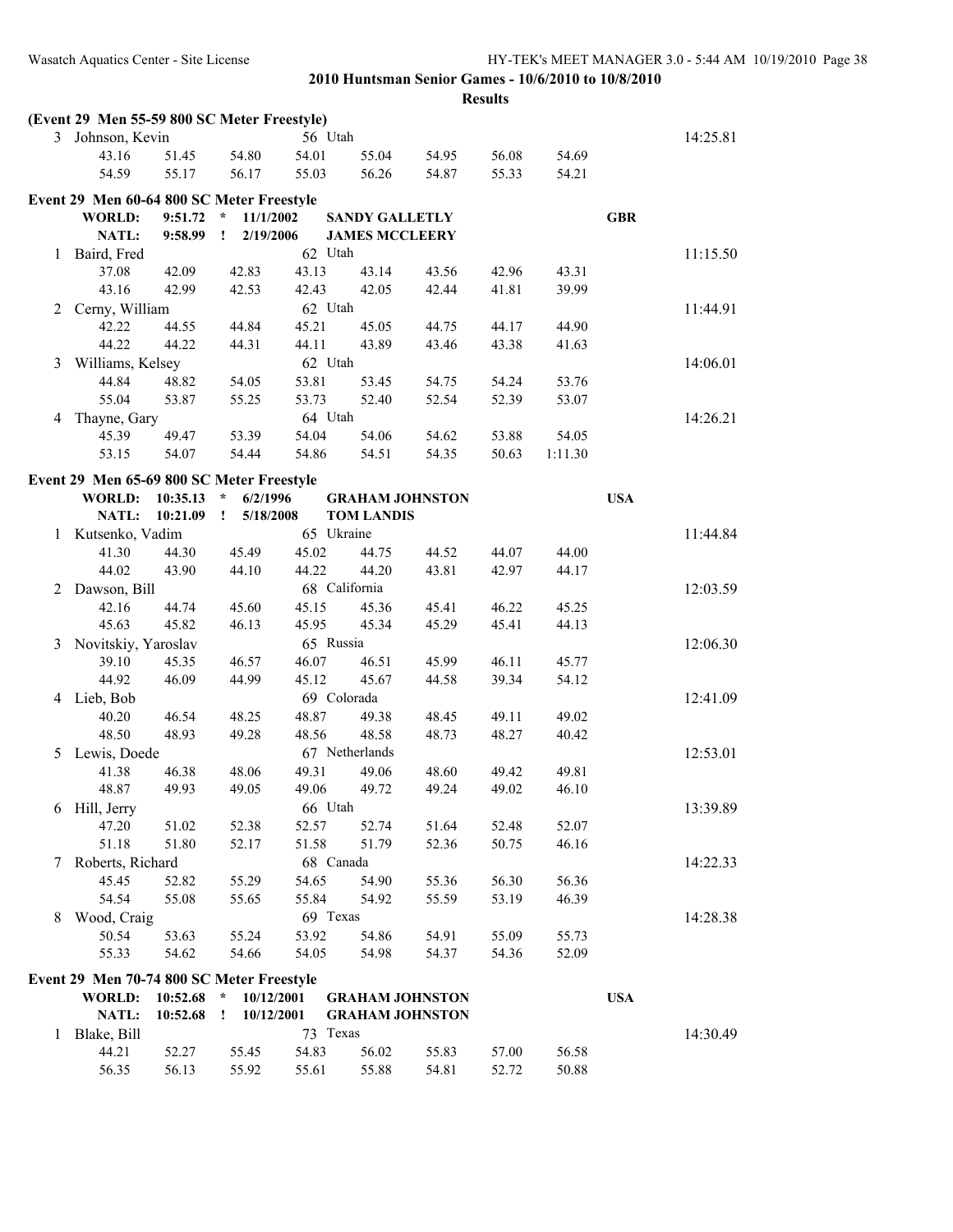Wasatch Aquatics Center - Site License HY-TEK's MEET MANAGER 3.0 - 5:44 AM 10/19/2010 Page 39

**2010 Huntsman Senior Games - 10/6/2010 to 10/8/2010**

|   | (Event 29 Men 70-74 800 SC Meter Freestyle)           |          |                           |            |                          |         |         |         |            |             |
|---|-------------------------------------------------------|----------|---------------------------|------------|--------------------------|---------|---------|---------|------------|-------------|
|   | 2 Ingalls, Donald                                     |          |                           |            | 72 California            |         |         |         |            | 16:34.18    |
|   | 56.61                                                 | 1:02.94  | 1:03.17                   | 1:00.71    | 1:02.72                  | 1:03.85 | 1:02.91 | 1:03.99 |            |             |
|   | 1:05.83                                               | 1:04.30  | 1:04.14                   | 1:02.61    | 1:02.10                  | 1:00.97 | 1:00.81 | 56.52   |            |             |
| 3 | Neff, Samuel                                          |          |                           |            | 74 Montana               |         |         |         |            | 18:44.82    |
|   | 1:07.63                                               | 1:10.19  | 1:11.52                   | 1:10.66    | 1:11.15                  | 1:11.53 | 1:12.37 | 1:11.46 |            |             |
|   | 1:13.98                                               | 1:10.69  | 1:11.10                   | 1:12.25    | 1:09.50                  | 1:11.06 | 1:08.87 | 1:00.86 |            |             |
|   | Event 29 Men 75-79 800 SC Meter Freestyle             |          |                           |            |                          |         |         |         |            |             |
|   | <b>WORLD:</b>                                         | 12:07.94 | $\star$                   | 11/24/2003 | <b>HIROSHI YOSHIMURA</b> |         |         |         | <b>JPN</b> |             |
|   | <b>NATL:</b>                                          | 10:59.10 | 4/17/2009<br>$\mathbf{I}$ |            | <b>DAVID RADCLIFF</b>    |         |         |         |            |             |
| 1 | Radcliff, David                                       |          |                           |            | 76 Oregon                |         |         |         |            | $11:30.21*$ |
|   | 39.32                                                 | 42.65    | 43.24                     | 43.41      | 43.12                    | 43.67   | 43.74   | 43.87   |            |             |
|   | 43.32                                                 | 43.97    | 43.93                     | 44.30      | 43.69                    | 43.34   | 42.85   | 41.79   |            |             |
| 2 | Baker, Donald                                         |          |                           |            | 79 Arizona               |         |         |         |            | 16:09.40    |
|   | 50.88                                                 | 56.66    | 59.08                     | 1:01.24    | 1:02.62                  | 1:02.30 | 1:04.64 | 1:01.53 |            |             |
|   | 1:03.03                                               | 1:02.54  | 2:05.15                   | 3:03.25    | 56.43                    | 0.05    |         |         |            |             |
|   |                                                       |          |                           |            |                          |         |         |         |            |             |
|   | Event 29 Men 80-84 800 SC Meter Freestyle             |          |                           |            |                          |         |         |         |            |             |
|   | <b>WORLD:</b>                                         | 13:29.27 | $\star$                   | 12/12/1999 | <b>RAY TAFT</b>          |         |         |         | <b>USA</b> |             |
|   | NATL:                                                 | 13:29.27 | $\mathbf{I}$              | 12/12/1999 | <b>RAY TAFT</b>          |         |         |         |            |             |
|   | 1 Wolle, Jordan                                       |          |                           |            | 82 New Mexico            |         |         |         |            | 17:58.53    |
|   | 58.55                                                 | 1:05.08  | 1:09.85                   | 1:08.91    | 1:08.58                  | 1:08.22 | 1:08.84 | 1:08.48 |            |             |
|   | 1:08.43                                               | 1:07.78  | 1:08.19                   | 1:09.03    | 1:08.10                  | 1:07.83 | 1:07.20 | 1:05.46 |            |             |
|   | Event 29 Men 85-89 800 SC Meter Freestyle             |          |                           |            |                          |         |         |         |            |             |
|   | <b>WORLD:</b>                                         | 15:15.68 | $*$ 11/5/2000             |            | <b>JIM EUBANK</b>        |         |         |         | <b>USA</b> |             |
|   | NATL:                                                 | 14:04.48 | $\mathbf{I}$<br>5/18/2008 |            | <b>WILLARD LAMB</b>      |         |         |         |            |             |
|   | 1 Piemme, Frank                                       |          |                           |            | 85 California            |         |         |         |            | 15:15.07*   |
|   | 51.71                                                 | 56.51    | 57.06                     | 58.58      | 58.56                    | 58.65   | 58.59   | 58.79   |            |             |
|   | 58.39                                                 | 57.76    | 56.66                     | 57.29      | 56.56                    | 57.72   | 56.77   | 55.47   |            |             |
| 2 | Schmidt, Jurgen                                       |          |                           |            | 87 California            |         |         |         |            | 16:45.90    |
|   | 58.75                                                 | 1:02.00  | 1:05.46                   | 1:03.74    | 1:03.71                  | 1:04.85 | 1:03.52 | 1:05.95 |            |             |
|   | 1:04.64                                               | 1:03.94  | 1:04.67                   | 1:02.96    | 1:03.61                  | 1:02.22 | 1:01.42 | 54.46   |            |             |
| 3 | Larson, Ole                                           |          |                           |            | 89 North Carolina        |         |         |         |            | 22:07.63    |
|   | 2:31.66                                               |          |                           | 1:22.78    | 1:23.69                  | 2:47.66 |         |         |            |             |
|   |                                                       | 1:26.31  | 1:25.85                   |            |                          |         |         | 1:19.25 |            |             |
|   |                                                       |          |                           |            |                          |         |         |         |            |             |
|   | Event 31 Women 50-54 200 SC Meter IM<br><b>WORLD:</b> | 2:37.52  | $\star$<br>3/17/2002      |            | <b>DANIELLE OGIER</b>    |         |         |         | <b>USA</b> |             |
|   | NATL:                                                 |          | $\mathbf{I}$              | 10/18/2008 | <b>JENNY COOK</b>        |         |         |         |            |             |
|   |                                                       | 2:35.86  |                           | 51 Utah    |                          |         |         |         |            |             |
|   | 1 Heger, Elaine<br>1:00.10                            | 1:01.00  |                           |            |                          |         |         |         |            | 4:06.50     |
|   |                                                       |          | 1:11.45                   | 53.95      |                          |         |         |         |            |             |
|   | Event 31 Women 60-64 200 SC Meter IM                  |          |                           |            |                          |         |         |         |            |             |
|   | <b>WORLD:</b>                                         | 2:55.72  | $\star$<br>3/17/2002      |            | <b>BONNIE PRONK</b>      |         |         |         | <b>CAN</b> |             |
|   | NATL:                                                 | 2:58.28  | 6/14/2009<br>Ţ.           |            | <b>BARBARA DUNBAR</b>    |         |         |         |            |             |
| 1 | Lyman, Carolyn                                        |          |                           | 60 Utah    |                          |         |         |         |            | 3:20.84     |
|   | 47.48                                                 | 50.31    | 56.72                     | 46.33      |                          |         |         |         |            |             |
| 2 | LeClercq, Toni                                        |          |                           | 62 Idaho   |                          |         |         |         |            | 3:22.34     |
|   | 42.57                                                 | 53.01    | 59.37                     | 47.39      |                          |         |         |         |            |             |
| 3 | Teichman, Karen                                       |          |                           |            | 62 Arizona               |         |         |         |            | 4:16.79     |
|   | 56.00                                                 | 1:06.28  | 1:14.42                   | 1:00.09    |                          |         |         |         |            |             |
| 4 | Baker, Gini M                                         |          |                           |            | 60 Arizona               |         |         |         |            | 4:21.98     |
|   | 57.98                                                 | 1:11.47  | 1:16.18                   | 56.35      |                          |         |         |         |            |             |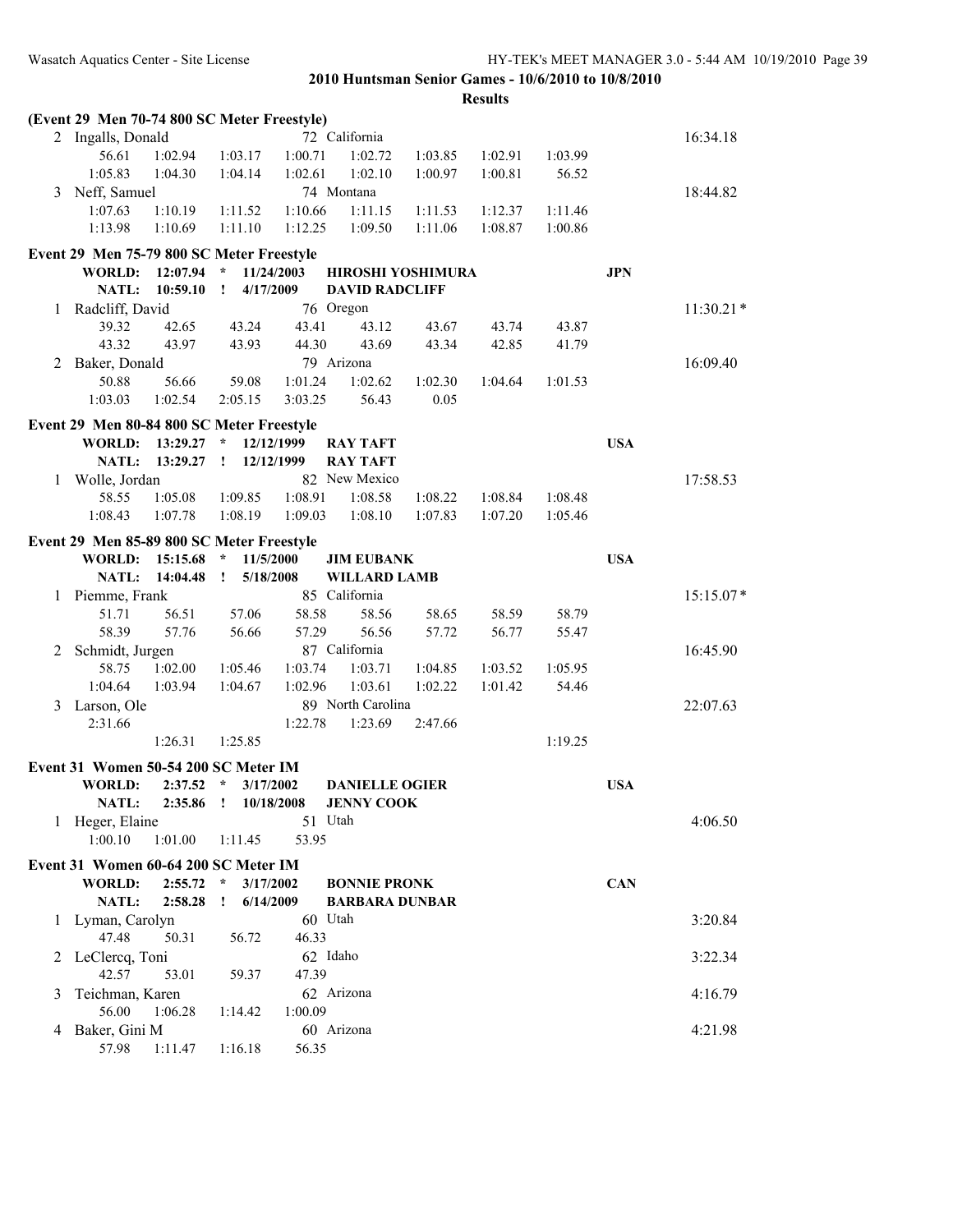|   | (Event 31 Women 60-64 200 SC Meter IM)                           |                                        |                                               |            |         |
|---|------------------------------------------------------------------|----------------------------------------|-----------------------------------------------|------------|---------|
|   | 5 Sexton, Rosemary                                               |                                        | 60 Tennesee                                   |            | 4:39.44 |
|   | 1:00.32                                                          | 1:13.51                                |                                               |            |         |
|   | Event 31 Women 65-69 200 SC Meter IM                             |                                        |                                               |            |         |
|   | WORLD:<br>3:06.37                                                | $\star$<br>4/11/2004                   | YOSHIKO OSAKI                                 | <b>JPN</b> |         |
|   | NATL:<br>3:13.20                                                 | 12/6/2008<br>$\mathbf{I}$              | <b>JACKIE MARR</b><br>68 Canada               |            |         |
| 1 | Pronk, Bonnie<br>50.28<br>51.41                                  | 58.54<br>47.44                         |                                               |            | 3:27.67 |
| 2 | Hlavacek, Ida                                                    |                                        | 68 Texas                                      |            | 4:00.49 |
|   | 56.36<br>57.37                                                   | 1:14.54<br>52.22                       |                                               |            |         |
| 3 | Charron, Emma Jo                                                 |                                        | 65 Michigan                                   |            | 4:11.50 |
|   | 1:56.88                                                          | 1:03.78                                |                                               |            |         |
| 4 | Weinberg, Wendy                                                  |                                        | 65 Arizona                                    |            | 4:33.85 |
|   |                                                                  | 56.59<br>1:10.03                       | 66 Bermuda                                    |            | 6:47.14 |
| 5 | Marshall, Margaret<br>1:37.11<br>1:43.76                         | 1:20.17<br>2:06.10                     |                                               |            |         |
|   |                                                                  |                                        |                                               |            |         |
|   | Event 31 Women 70-74 200 SC Meter IM<br><b>WORLD:</b><br>3:21.52 | 4/7/2002<br>$\star$                    | <b>JUDIE OLIVER</b>                           | <b>CAN</b> |         |
|   | <b>NATL:</b><br>3:30.92                                          | 10/10/1999<br>$\mathbf{I}$             | <b>GAIL ROPER</b>                             |            |         |
| 1 | Clifford, Gynt                                                   |                                        | 72 Arizona                                    |            | 3:59.26 |
|   | 50.36<br>1:01.43                                                 | 1:15.90<br>51.57                       |                                               |            |         |
|   | 2 Lund, Lynne                                                    |                                        | 70 Utah                                       |            | 4:05.52 |
|   |                                                                  | 1:12.92<br>53.31                       |                                               |            |         |
| 3 | Forsyth, JoAn                                                    |                                        | 71 Washington                                 |            | 5:07.75 |
|   | 1:08.66<br>1:27.17<br>4 Kronwall, Katherine                      | 1:23.01<br>1:08.91                     | 74 Colorada                                   |            | 5:45.91 |
|   | 1:10.61<br>1:40.58                                               | 1:48.39<br>1:06.33                     |                                               |            |         |
|   |                                                                  |                                        |                                               |            |         |
|   | Event 31 Women 75-79 200 SC Meter IM<br><b>WORLD:</b><br>3:43.58 | $\star$<br>10/7/2001                   | <b>JUNE KRAUSER</b>                           | <b>USA</b> |         |
|   | NATL:<br>3:37.24                                                 | $\mathbf{I}$<br>12/11/2005             | <b>GAIL ROPER</b>                             |            |         |
| 1 | Varty, Eulah                                                     |                                        | 76 Canada                                     |            | 4:38.33 |
|   | 1:06.28<br>1:10.36                                               | 1:02.03<br>1:19.66                     |                                               |            |         |
| 2 | Mueller, Diane M                                                 |                                        | 76 New Mexico                                 |            | 8:23.47 |
|   |                                                                  | 2:08.31<br>2:14.57                     |                                               |            |         |
|   | Event 31 Women 80-84 200 SC Meter IM                             |                                        |                                               |            |         |
|   | <b>WORLD:</b><br>$4:30.54$ *                                     | 2/8/2004                               | <b>LOIS KIVI NOCHMAN</b>                      | <b>USA</b> |         |
|   | NATL:<br>3:55.51                                                 | $\mathbf{I}$<br>5/17/2009              | <b>GAIL ROPER</b>                             |            |         |
|   | 1 Froeder, Rosemarie<br>1:54.01<br>1:33.77                       | 2:32.15                                | 80 New Jersey                                 |            | 7:30.09 |
|   |                                                                  | 1:30.16                                |                                               |            |         |
|   | Event 31 Women 85-89 200 SC Meter IM                             |                                        |                                               |            |         |
|   | <b>WORLD:</b><br>5:09.92<br>NATL:<br>4:59.06                     | $\star$<br>3/26/2000<br>5/17/2009<br>Ţ | <b>MARIA LENK</b><br><b>LOIS KIVI NOCHMAN</b> | <b>BRA</b> |         |
| 1 | Sanddal, Charlotte                                               |                                        | 88 Montana                                    |            | 7:58.32 |
|   | 1:40.20<br>2:33.03                                               | 2:05.88<br>1:39.21                     |                                               |            |         |
|   | Event 32 Men 50-54 200 SC Meter IM                               |                                        |                                               |            |         |
|   | <b>WORLD:</b><br>2:19.27                                         | $\star$<br>10/10/2004                  | <b>TOM WOLF</b>                               | <b>USA</b> |         |
|   | NATL:<br>2:14.53                                                 | 12/6/2008<br>Ţ.                        | <b>KEN SHILLING</b>                           |            |         |
| 1 | Dauser, John                                                     |                                        | 54 California                                 |            | 3:02.28 |
|   | 41.20<br>50.32                                                   | 49.51<br>41.25                         |                                               |            |         |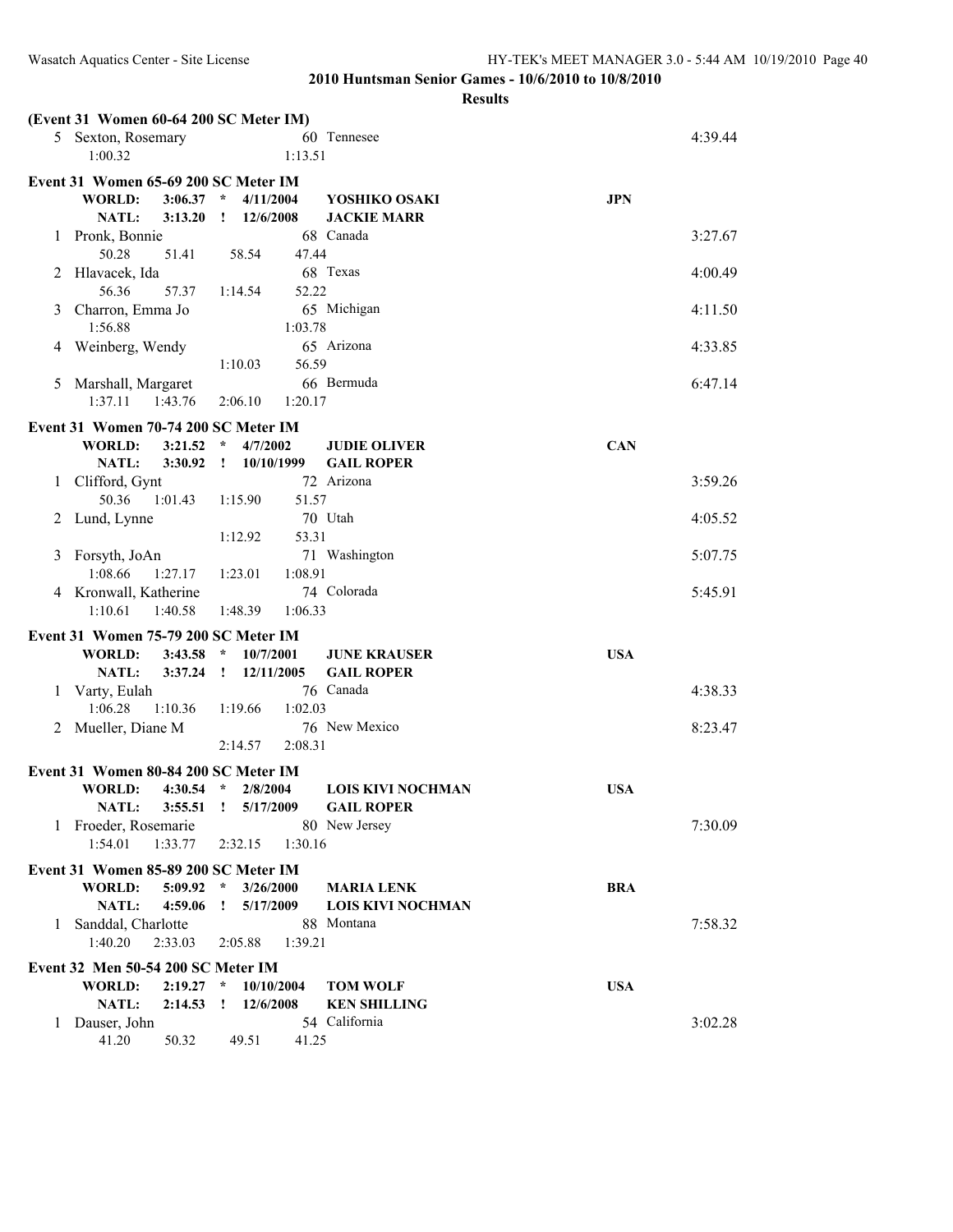|     | (Event 32 Men 50-54 200 SC Meter IM)      |         |              |                    |       |                      |            |            |
|-----|-------------------------------------------|---------|--------------|--------------------|-------|----------------------|------------|------------|
|     | 2 Marchant, Jeff                          |         |              |                    |       | 51 California        |            | 3:06.83    |
|     | 37.27                                     | 53.97   |              | 54.29              | 41.30 |                      |            |            |
| 3   | Lybyer, Tom                               |         |              |                    |       | 50 Utah              |            | 3:17.13    |
|     | 44.07                                     | 51.29   |              | 1:00.62            | 41.15 |                      |            |            |
|     | Event 32 Men 55-59 200 SC Meter IM        |         |              |                    |       |                      |            |            |
|     | <b>WORLD:</b>                             | 2:27.19 | $\star$      | 4/2/2000           |       | <b>JOHN CALVERT</b>  | <b>USA</b> |            |
|     | NATL:                                     | 2:21.05 | 1            | 12/17/2006         |       | <b>GREG SHAW</b>     |            |            |
| 1   | McLintock, John                           |         |              |                    |       | 56 California        |            | 2:51.77    |
|     | 34.22                                     | 46.93   |              | 50.01              | 40.61 |                      |            |            |
| 2   | Kennedy, James<br>37.95                   | 47.46   |              | 49.61              | 41.10 | 59 California        |            | 2:56.12    |
| 3   | Abbate, Gary                              |         |              |                    |       | 56 West Virginia     |            | 3:06.85    |
|     | 42.02                                     | 50.93   |              | 50.09              | 43.81 |                      |            |            |
|     | 4 DeManbey, David                         |         |              |                    |       | 58 Connecticut       |            | 4:11.47    |
|     | 46.62                                     | 1:14.46 |              | 1:13.59            | 56.80 |                      |            |            |
|     | Event 32 Men 60-64 200 SC Meter IM        |         |              |                    |       |                      |            |            |
|     | <b>WORLD:</b>                             | 2:35.04 | $\star$      | 5/17/1999          |       | <b>JACK KELSO</b>    | <b>CAN</b> |            |
|     | NATL:                                     | 2:30.48 | $\mathbf{I}$ | 5/21/2005          |       | <b>JOHN CALVERT</b>  |            |            |
| 1   | Heck, Steve                               |         |              |                    |       | 61 Texas             |            | $2:31.72*$ |
|     | 33.56                                     | 38.35   |              | 44.50              | 35.31 |                      |            |            |
| 2   | Schmidt, George                           |         |              |                    |       | 60 Florida           |            | 2:42.39    |
|     | 34.94                                     | 40.43   |              | 47.33              | 39.69 |                      |            |            |
| 3   | Welton, John<br>47.36                     | 1:04.02 |              | 1:04.06            | 50.41 | 63 Arizona           |            | 3:45.85    |
| --- | Rollins, Bruce                            |         |              |                    |       | 61 Texas             |            | DQ         |
|     | 37.57                                     | 48.94   |              | 53.87              | 40.33 |                      |            |            |
|     | Event 32 Men 65-69 200 SC Meter IM        |         |              |                    |       |                      |            |            |
|     | <b>WORLD:</b>                             | 2:46.35 | $\star$      | 12/15/2002         |       | <b>JEFF FARRELL</b>  | <b>USA</b> |            |
|     | NATL:                                     | 2:42.48 | $\mathbf{I}$ | 11/16/2008         |       | <b>RICHARD BURNS</b> |            |            |
| 1   | Freshley, Mike                            |         |              |                    |       | 69 California        |            | 2:59.26    |
|     | 37.30                                     | 48.29   |              | 50.92              | 42.75 |                      |            |            |
| 2   | Behr, Daniel                              |         |              |                    |       | 66 Montana           |            | 3:17.20    |
|     | 43.55                                     | 51.78   |              | 57.13              | 44.74 |                      |            |            |
| 3   | Roberts, Richard<br>44.16                 | 52.17   |              | 56.13              | 48.23 | 68 Canada            |            | 3:20.69    |
|     | 4 Dawson, Bill                            |         |              |                    |       | 68 California        |            | 3:28.01    |
|     | 47.34                                     | 57.67   |              | 56.88              | 46.12 |                      |            |            |
| 5   | Britos, Bruce                             |         |              |                    |       | 69 Nevada            |            | 5:11.63    |
|     | 1:10.68                                   | 1:22.12 |              | 1:31.36<br>1:07.47 |       |                      |            |            |
|     | Kutsenko, Vadim                           |         |              |                    |       | 65 Ukraine           |            | DQ         |
|     | 45.97                                     | 50.74   |              | 46.22              | 26.81 |                      |            |            |
|     | <b>Event 32 Men 70-74 200 SC Meter IM</b> |         |              |                    |       |                      |            |            |
|     | WORLD:                                    | 2:51.73 | $\star$      | 10/26/2003         |       | <b>BURWELL JONES</b> | <b>USA</b> |            |
|     | NATL:                                     | 2:51.73 | I            | 10/26/2003         |       | <b>BURWELL JONES</b> |            |            |
| 1   | Nicholson, Walter                         |         |              | 1:03.32            |       | 74 California        |            | 4:30.45    |
| 2   | Goldstein, Simon                          |         |              | 41.68              |       | 73 Arizona           |            | 4:48.13    |
|     | 1:06.79                                   | 1:13.05 |              | 1:06.62<br>1:21.67 |       |                      |            |            |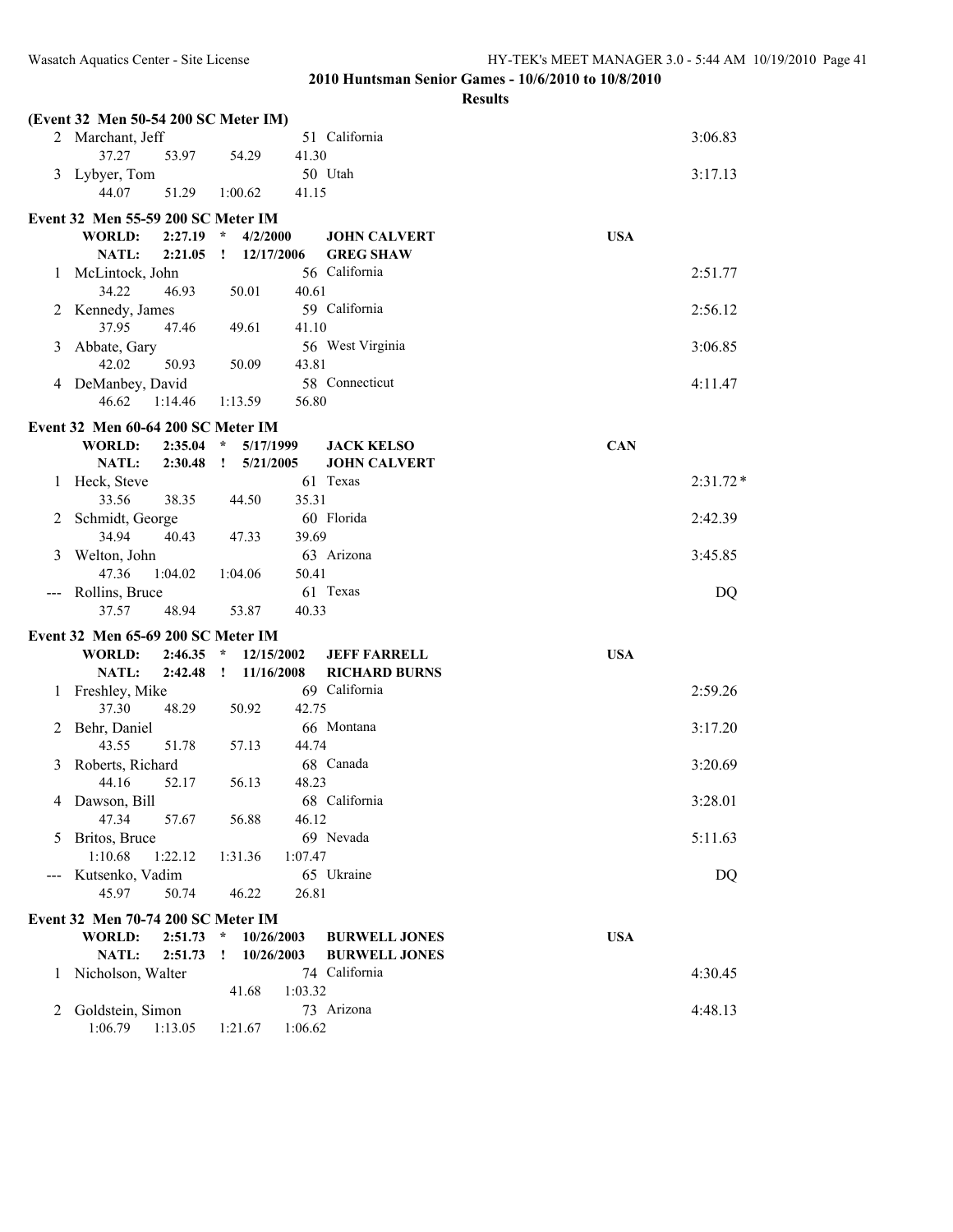|              | Event 32 Men 75-79 200 SC Meter IM                  |                                         |                                            |            |         |
|--------------|-----------------------------------------------------|-----------------------------------------|--------------------------------------------|------------|---------|
|              | <b>WORLD:</b><br>3:10.06<br><b>NATL:</b><br>3:00.01 | 11/5/2000<br>$\star$<br>12/7/2008<br>Ţ. | <b>KARL HAUTER</b><br><b>BURWELL JONES</b> | <b>GER</b> |         |
| 1            | Johnston, Graham                                    |                                         | 79 Texas                                   |            | 3:42.70 |
|              | 53.99<br>56.38                                      | 1:08.97<br>43.36                        |                                            |            |         |
| 2            | Hubach, Eric<br>55.38<br>59.07                      | 1:09.70<br>54.74                        | 77 California                              |            | 3:58.89 |
| 3            | Stewart, David                                      |                                         | 75 Arizona                                 |            | 5:44.00 |
|              | 1:36.67<br>1:16.90                                  | 1:51.81<br>58.62                        |                                            |            |         |
|              | Baker, Donald                                       |                                         | 79 Arizona                                 |            | DQ      |
|              | 1:02.30<br>1:11.98                                  | 1:16.09<br>59.44                        |                                            |            |         |
|              | Event 32 Men 80-84 200 SC Meter IM                  |                                         |                                            |            |         |
|              | <b>WORLD:</b><br>3:35.06                            | $\star$<br>10/19/1997                   | <b>ALDO DA ROSA</b>                        | <b>USA</b> |         |
|              | NATL:<br>3:37.04                                    | $\mathbf{I}$<br>10/10/1999              | <b>RAY TAFT</b>                            |            |         |
| 1            | Knowlton, Horace                                    |                                         | 81 Utah                                    |            | 3:52.28 |
|              | 54.83<br>57.09                                      | 1:08.66<br>51.70                        |                                            |            |         |
|              | Event 32 Men 85-89 200 SC Meter IM                  |                                         |                                            |            |         |
|              | WORLD:<br>4:07.59                                   | $\star$<br>9/29/2002                    | <b>ALDO DA ROSA</b>                        | <b>USA</b> |         |
|              | NATL:<br>4:07.59                                    | 9/29/2002<br>$\mathbf{I}$               | <b>ALDO DA ROSA</b>                        |            |         |
| $\mathbf{1}$ | Schmidt, Jurgen                                     |                                         | 87 California                              |            | 5:07.35 |
|              | 1:23.07<br>1:12.42                                  | 1:30.94<br>1:00.92                      |                                            |            |         |
|              | --- Piemme, Frank                                   |                                         | 85 California                              |            | DQ      |
|              | 55.64<br>1:10.54                                    | 48.76<br>1:08.71                        |                                            |            |         |
|              | Event 33 Women 50-54 50 SC Meter Breaststroke       |                                         |                                            |            |         |
|              | WORLD:<br>37.59                                     | $\star$<br>11/30/2003                   | PETRA SCHROER                              | <b>GER</b> |         |
|              | <b>NATL:</b><br>37.35                               | $\mathbf{I}$<br>12/3/2006               | <b>L CRITTENDEN</b>                        |            |         |
| 1            | Maryon, Dorothy                                     |                                         | 54 Utah                                    |            | 42.07   |
| 2            | Waters, Kathy                                       |                                         | 52 Indiana                                 |            | 49.80   |
| 3            | Veloso, Lolita                                      |                                         | 53 California                              |            | 50.49   |
| 4            | Bouffard, Kim                                       |                                         | 54 California                              |            | 51.89   |
| 5            | Heger, Elaine                                       |                                         | 51 Utah                                    |            | 56.12   |
| 6            | Rogers, Debbie                                      |                                         | 52 Arizona                                 |            | 58.39   |
|              | Event 33 Women 55-59 50 SC Meter Breaststroke       |                                         |                                            |            |         |
|              | WORLD:<br>$38.32$ *                                 | 8/25/2001                               | <b>JAN WICKS</b>                           | <b>AUS</b> |         |
|              | NATL:<br>39.35                                      | $\mathbf{r}$<br>8/24/2003               | <b>DALE BARNHARD</b>                       |            |         |
| 1            | Gilmore, Cindy                                      |                                         | 55 California                              |            | 46.26   |
|              | 2 Guins, Ann                                        |                                         | 57 Ohio                                    |            | 47.42   |
| 3            | Kay, Mary-Chris                                     |                                         | 57 Ohio                                    |            | 47.68   |
| 4            | Wong, Nancy                                         |                                         | 55 Washington                              |            | 49.77   |
| 5            | Mabey, Jeri                                         |                                         | 56 Utah                                    |            | 51.97   |
| 6            | Hewes, Nancy                                        |                                         | 57 Arizona                                 |            | 59.90   |
|              | Event 33 Women 60-64 50 SC Meter Breaststroke       |                                         |                                            |            |         |
|              | <b>WORLD:</b><br>38.60                              | $\star$<br>3/18/2002                    | <b>MONIKA SENFTLEBEN</b>                   | <b>GER</b> |         |
|              | NATL:<br>40.24                                      | 6/22/2008<br>Ţ                          | <b>DALE BARNHARD</b>                       |            |         |
| 1            | Pierson, Ginger                                     |                                         | 64 Washington                              |            | 44.86   |
| 2            | LeClercq, Toni                                      |                                         | 62 Idaho                                   |            | 47.21   |
| 3            | Sexton, Rosemary                                    |                                         | 60 Tennesee                                |            | 1:01.92 |
| 4            | Owens, Kathy                                        |                                         | 63 Canada                                  |            | 2:50.81 |
| ---          | Bissell, Patricia                                   |                                         | 60 Florida                                 |            | DQ      |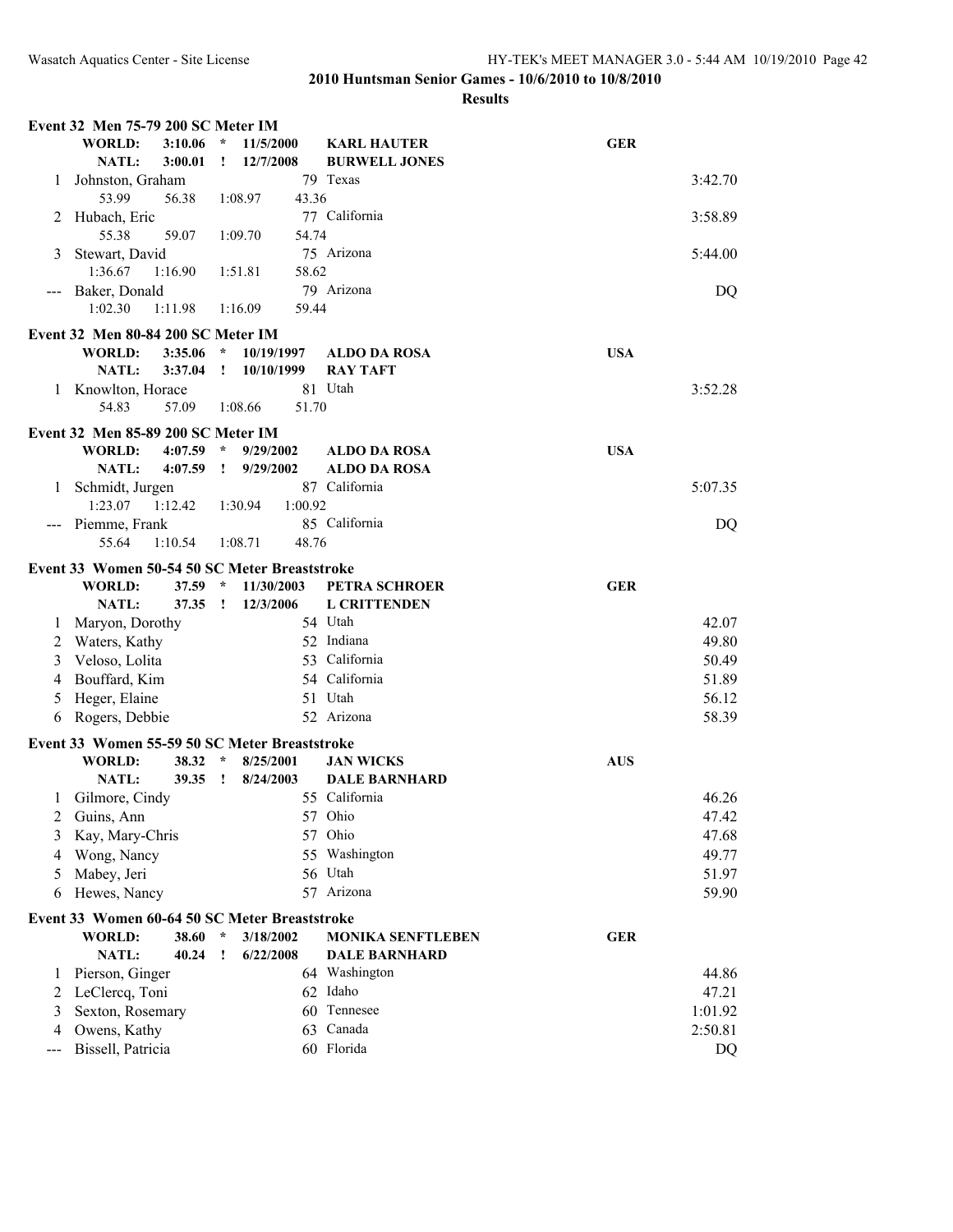|     | Event 33 Women 65-69 50 SC Meter Breaststroke |         |              |            |                          |            |         |
|-----|-----------------------------------------------|---------|--------------|------------|--------------------------|------------|---------|
|     | <b>WORLD:</b>                                 | 43.07   | $\star$      | 1/20/2002  | <b>SHOKO YONEZAWA</b>    | <b>JPN</b> |         |
|     | NATL:                                         | 42.35   | ÷            | 4/9/2005   | <b>JOANN LEILICH</b>     |            |         |
| 1   | Pronk, Bonnie                                 |         |              |            | 68 Canada                |            | 45.16   |
| 2   | Charron, Emma Jo                              |         |              |            | 65 Michigan              |            | 52.79   |
| 3   | Yakovleva, Lubov                              |         |              |            | 66 Nevada                |            | 54.04   |
| 4   | Weinberg, Wendy                               |         |              |            | 65 Arizona               |            | 56.07   |
| 5   | Sherrod, Christa                              |         |              |            | 68 California            |            | 1:03.19 |
|     | Event 33 Women 70-74 50 SC Meter Breaststroke |         |              |            |                          |            |         |
|     | WORLD:                                        | 44.00   | $\star$      | 2/8/2003   | <b>ELIANE PELLIS</b>     | <b>BEL</b> |         |
|     | <b>NATL:</b>                                  | 44.32   | $\mathbf{I}$ | 3/21/2009  | <b>JOANN LEILICH</b>     |            |         |
| 1   | Averette, Joan                                |         |              |            | 74 Virginia              |            | 1:12.63 |
| 2   | Ehrlich, Ruth                                 |         |              |            | 72 Pennslyvania          |            | 1:14.43 |
|     | Harden, Gaile                                 |         |              |            | 71 Arizona               |            |         |
| 3   |                                               |         |              |            | 71 California            |            | 1:17.50 |
| 4   | Locke, Betty Mae                              |         |              |            |                          |            | 1:22.75 |
|     | Event 33 Women 75-79 50 SC Meter Breaststroke |         |              |            |                          |            |         |
|     | <b>WORLD:</b>                                 | 47.15   | $\star$      | 1/26/2003  | <b>EDITH BOHM</b>        | <b>GER</b> |         |
|     | NATL:                                         | 50.91   | $\mathbf{I}$ | 10/15/2005 | <b>GAIL ROPER</b>        |            |         |
| 1   | Van Dinter, Yenny                             |         |              |            | 76 New Mexico            |            | 56.20   |
| 2   | Pipes, Adrienne                               |         |              |            | 76 Hawaii                |            | 1:07.03 |
| 3   | Hastings, Patricia                            |         |              |            | 75 Montana               |            | 1:07.23 |
| 4   | Neff, Ruth                                    |         |              | 77         | Montana                  |            | 1:15.66 |
|     | Event 33 Women 80-84 50 SC Meter Breaststroke |         |              |            |                          |            |         |
|     | <b>WORLD:</b>                                 | 50.48   | $\star$      | 5/11/2003  | <b>SATOKO SUZUKI</b>     | <b>JPN</b> |         |
|     | NATL:                                         | 1:01.58 | $\mathbf{I}$ | 5/23/2005  | <b>LOIS KIVI NOCHMAN</b> |            |         |
| 1   | Bohl, Nanette                                 |         |              |            | 81 Kansas                |            | 56.78!  |
| 2   | Sokolik, Terry                                |         |              |            | 83 Virginia              |            | 1:24.07 |
| 3   | Harvey, Elisebeth                             |         |              |            | 83 Arizona               |            | 1:40.78 |
|     |                                               |         |              |            |                          |            |         |
|     | Event 33 Women 85-89 50 SC Meter Breaststroke |         |              |            |                          |            |         |
|     | <b>WORLD:</b>                                 | 1:08.15 | $\star$      | 5/9/2004   | <b>FUSAKO TOMINARI</b>   | <b>JPN</b> |         |
|     | <b>NATL:</b>                                  | 1:09.77 | $\mathbf{r}$ | 12/10/1995 | <b>MARTI GOGNIAT</b>     |            |         |
|     | 1 Berkley, Marianna                           |         |              |            | 88 Virginia              |            | 1:16.24 |
|     | Event 34 Men 50-54 50 SC Meter Breaststroke   |         |              |            |                          |            |         |
|     | <b>WORLD:</b>                                 | 31.24   | $\star$      | 12/14/1997 | <b>DON MCKENZIE</b>      | <b>USA</b> |         |
|     | <b>NATL:</b>                                  | 31.08   | $\mathbf{I}$ | 12/7/2008  | <b>BENN DOYLE</b>        |            |         |
| 1   | Marchant, Jeff                                |         |              |            | 51 California            |            | 36.83   |
| 2   | Dauser, John                                  |         |              |            | 54 California            |            | 38.54   |
| 3   | Sears, Garth                                  |         |              |            | 51 Utah                  |            | 44.77   |
| --- | Zabotkine, Nikolai                            |         |              |            | 51 Nevada                |            | DQ      |
|     |                                               |         |              |            |                          |            |         |
|     | Event 34 Men 55-59 50 SC Meter Breaststroke   |         |              |            |                          |            |         |
|     | WORLD:                                        | 32.18   | $\star$      | 12/9/2001  | <b>ROBERT STRAND</b>     | <b>USA</b> |         |
|     | NATL:                                         | 32.18   | Ţ            | 12/9/2001  | <b>ROBERT STRAND</b>     |            |         |
| 1   | Sadler, Bud                                   |         |              |            | 56 Utah                  |            | 36.99   |
| 2   | McLintock, John                               |         |              |            | 56 California            |            | 37.76   |
| 3   | Wonderly, David                               |         |              |            | 55 Nevada                |            | 38.49   |
| 4   | Wong, Poy                                     |         |              |            | 56 Montana               |            | 39.22   |
| 5   | Carlson, Alan                                 |         |              |            | 59 Colorada              |            | 51.42   |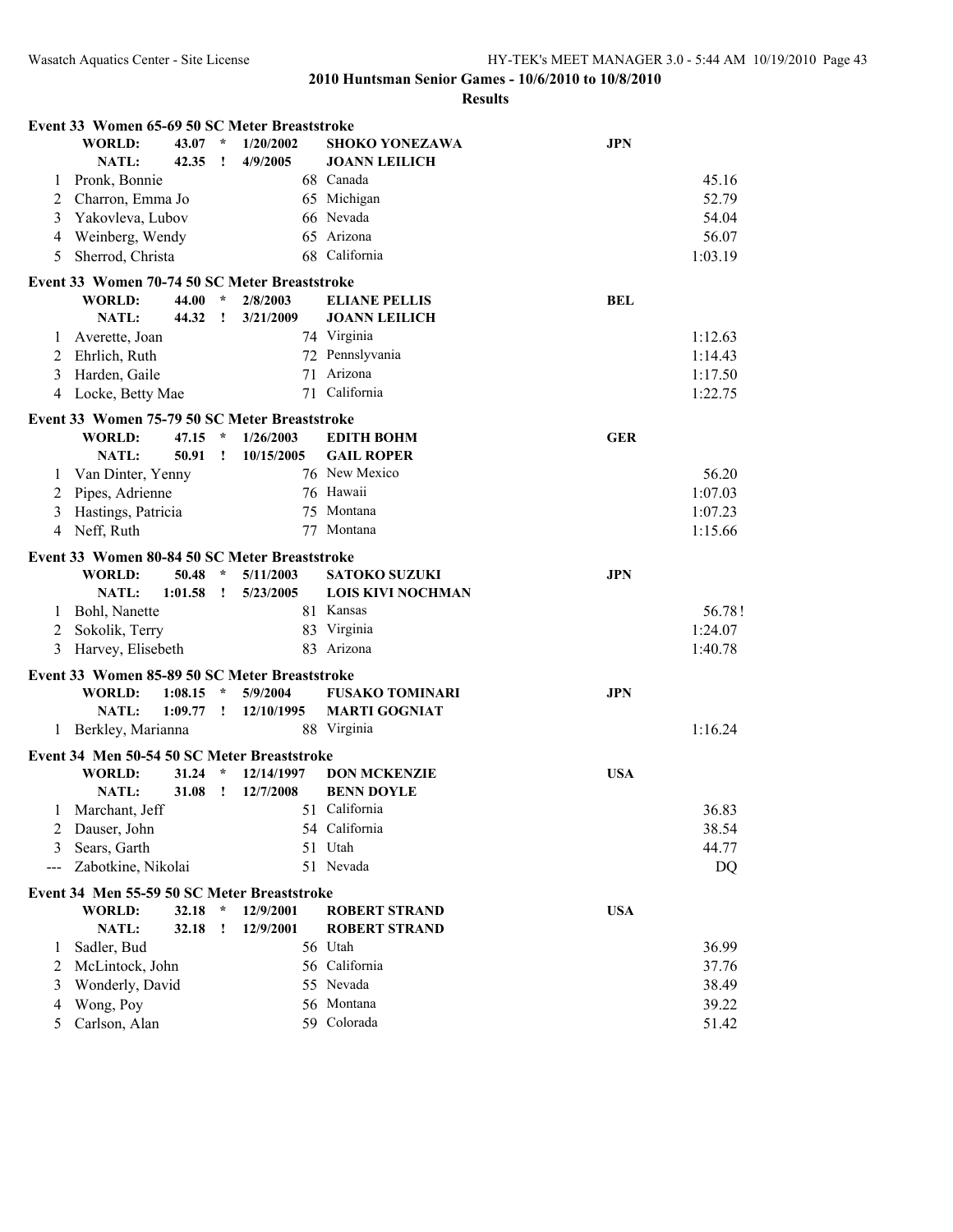|              | Event 34 Men 60-64 50 SC Meter Breaststroke |         |               |            |                         |            |          |
|--------------|---------------------------------------------|---------|---------------|------------|-------------------------|------------|----------|
|              | <b>WORLD:</b>                               | 33.64   | $\star$       | 5/14/2000  | YOSHIHIKO OSAKI         | <b>JPN</b> |          |
|              | NATL:                                       | 32.79   | Ţ             | 12/7/2008  | <b>ROBERT STRAND</b>    |            |          |
| 1            | Rollins, Bruce                              |         |               |            | 61 Texas                |            | 38.59    |
| 2            | Medjo, Terry                                |         |               |            | 63 Nebraska             |            | 42.40    |
| 3            | Cerny, William                              |         |               |            | 62 Utah                 |            | 43.47    |
| 4            | Welton, John                                |         |               |            | 63 Arizona              |            | 47.42    |
| 5            | Ploughman, Sr, Edward                       |         |               |            | 63 Florida              |            | 48.70    |
|              | Event 34 Men 65-69 50 SC Meter Breaststroke |         |               |            |                         |            |          |
|              | <b>WORLD:</b>                               | 35.46   | $\star$       | 11/11/2001 | <b>HIROSHI KOTEGAWA</b> | <b>JPN</b> |          |
|              | NATL:                                       | 34.55   | T             | 12/6/2008  | <b>LOUIS KRONFELD</b>   |            |          |
| 1            | Freshley, Mike                              |         |               |            | 69 California           |            | 40.32    |
| 2            | Millard, John                               |         |               |            | 67 California           |            | 41.01    |
| 3            | Vanbaalen, Vinus                            |         |               | 68         | Canada                  |            | 41.17    |
| 4            | McDanal, Steve                              |         |               |            | 67 Colorada             |            | 47.95    |
| 5            | Juhala, Richard                             |         |               |            | 67 Oregon               |            | 49.20    |
| 6            | Bawdon, Howard                              |         |               | 67         | California              |            | 58.25    |
| 7            |                                             |         |               | 69         | Texas                   |            |          |
|              | Gibbs, Jim<br>Ogden, Walter                 |         |               |            | 66 Utah                 |            | 1:01.41  |
| ---          |                                             |         |               |            |                         |            | DQ       |
|              | Event 34 Men 70-74 50 SC Meter Breaststroke |         |               |            |                         |            |          |
|              | <b>WORLD:</b>                               | 37.47   | $\star$       | 5/21/2001  | <b>NICK TEMPLEMAN</b>   | <b>CAN</b> |          |
|              | NATL:                                       | 37.26   | Ţ             | 12/2/2007  | <b>JEFF FARRELL</b>     |            |          |
| 1            | Ingalls, Donald                             |         |               |            | 72 California           |            | 51.06    |
| 2            | Ehrlich, Frederick                          |         |               |            | 74 Pennslyvania         |            | 53.21    |
| 3            | Blake, Bill                                 |         |               |            | 73 Texas                |            | 54.30    |
| 4            | Goldstein, Simon                            |         |               | 73         | Arizona                 |            | 1:01.84  |
|              | Event 34 Men 75-79 50 SC Meter Breaststroke |         |               |            |                         |            |          |
|              | <b>WORLD:</b>                               | 39.97   | $\star$       | 5/14/2000  | <b>TOSHIO TAJIMA</b>    | <b>JPN</b> |          |
|              | NATL:                                       | 40.07   | Ţ             | 5/18/2008  | <b>MANUEL SANGUILY</b>  |            |          |
| 1            | Stupfel, Norman                             |         |               |            | 78 California           |            | 47.52    |
| 2            | Hubach, Eric                                |         |               |            | 77 California           |            | 50.71    |
| 3            | Peter, Harold                               |         |               |            | 76 Arizona              |            | 52.62    |
| 4            | Lund, Harry                                 |         |               |            | 79 Utah                 |            | 1:18.39  |
|              | Vanderplas, Larry                           |         |               |            | 76 Utah                 |            | DQ       |
| $---$        | Braly, Mark                                 |         |               |            | 75 California           |            | DQ       |
|              |                                             |         |               |            |                         |            |          |
|              | Event 34 Men 80-84 50 SC Meter Breaststroke |         |               |            |                         |            |          |
|              | <b>WORLD:</b>                               | 44.56   | $\mathcal{R}$ | 11/16/1997 | Y MIYAMOTO              | <b>JPN</b> |          |
|              | NATL:                                       | 45.39   | $\mathbf{I}$  | 12/7/2008  | <b>CHARLES URSTADT</b>  |            |          |
| $\mathbf{I}$ | Hoppe, Frederick                            |         |               |            | 83 California           |            | 52.98    |
| 2            | Lowry, Biff                                 |         |               |            | 83 Utah                 |            | 1:01.38  |
| 3            | Sears, Robert                               |         |               |            | 83 Utah                 |            | 1:03.40  |
|              | Event 34 Men 85-89 50 SC Meter Breaststroke |         |               |            |                         |            |          |
|              | <b>WORLD:</b>                               | 47.70   | $\star$       | 6/16/2002  | Y MIYAMOTO              | <b>JPN</b> |          |
|              | NATL:                                       | 50.99   | $\cdot$       | 12/15/2002 | <b>PAUL KRUP</b>        |            |          |
| 1            | Piemme, Frank                               |         |               |            | 85 California           |            | $47.24*$ |
|              | Event 34 Men 90-94 50 SC Meter Breaststroke |         |               |            |                         |            |          |
|              | <b>WORLD:</b>                               | 1:03.85 | $\star$       | 1/20/2002  | <b>R REINSTADTLER</b>   | <b>GER</b> |          |
|              | NATL:                                       | 1:07.22 | $\cdot$       | 11/15/1998 | <b>JIM PENFIELD</b>     |            |          |
| 1            | Singer, Bert                                |         |               |            | 91 Oregon               |            | 1:16.15  |
|              |                                             |         |               |            |                         |            |          |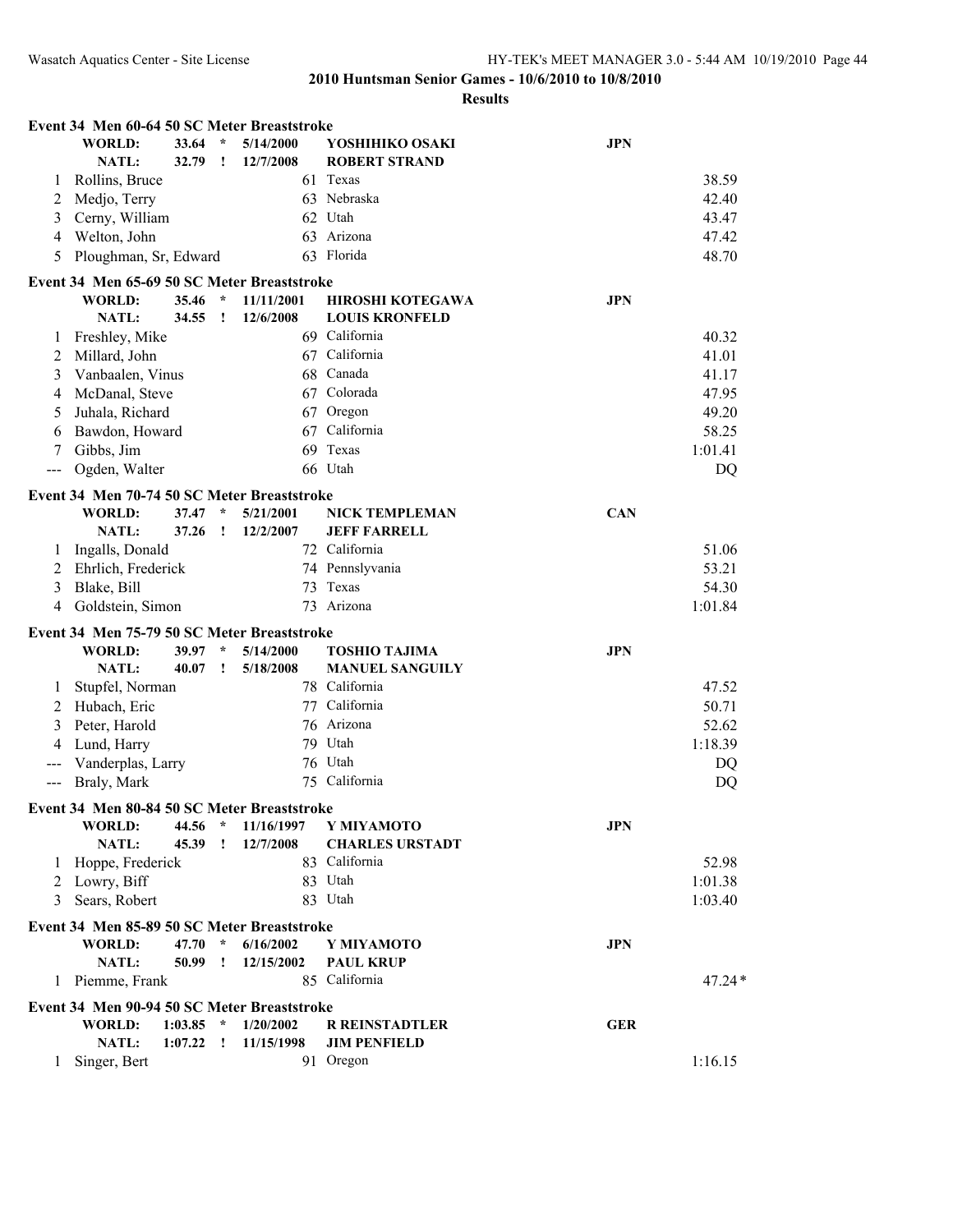|   | Event 35 Women 50-54 200 SC Meter Backstroke |                            |                                 |            |
|---|----------------------------------------------|----------------------------|---------------------------------|------------|
|   | <b>WORLD:</b><br>2:41.20                     | $\star$<br>10/5/2003       | <b>LAURA VAL</b>                | <b>USA</b> |
|   | NATL:<br>2:34.69                             | $\mathbf{r}$<br>3/15/2008  | <b>L VAN PELT-DILLER</b>        |            |
| 1 | Maryon, Dorothy<br>45.85<br>50.59            | 52.60<br>52.84             | 54 Utah                         | 3:21.88    |
| 2 | Veloso, Lolita<br>49.18<br>54.59             | 55.35<br>54.83             | 53 California                   | 3:33.95    |
| 3 | Rogers, Debbie                               |                            | 52 Arizona                      | 4:17.34    |
|   |                                              | 1:03.26                    |                                 |            |
|   | Event 35 Women 55-59 200 SC Meter Backstroke |                            |                                 |            |
|   | <b>WORLD:</b><br>2:56.86                     | $\star$<br>3/17/2001       | <b>MARIA BALLA</b>              | <b>FRA</b> |
|   | NATL:<br>2:40.05                             | $\mathbf{I}$<br>10/12/2008 | <b>LAURA VAL</b>                |            |
|   | 1 Gilmore, Cindy                             |                            | 55 California                   | 3:13.03    |
|   | 44.19<br>48.62                               | 48.88<br>51.34             |                                 |            |
|   | 2 Lambertz, Gloria                           |                            | 57 Montana                      | 3:57.92    |
|   | 57.13<br>59.35                               | 58.43<br>1:03.01           |                                 |            |
|   |                                              |                            |                                 |            |
|   | Event 35 Women 60-64 200 SC Meter Backstroke |                            |                                 |            |
|   | <b>WORLD:</b><br>2:56.06                     | $\star$<br>3/18/2002       | <b>BONNIE PRONK</b>             | <b>CAN</b> |
|   | NATL:<br>3:01.86                             | $\mathbf{r}$<br>5/19/2003  | <b>JACKIE MARR</b><br>60 Utah   |            |
|   | 1 Lyman, Carolyn<br>44.22<br>48.28           | 48.61                      |                                 | 3:10.79    |
|   |                                              | 49.68                      | 64 Texas                        |            |
| 2 | McDade, Martha<br>54.74<br>59.29             | 58.94<br>1:00.32           |                                 | 3:53.29    |
| 3 | Gulsum, Dolya                                |                            | 64 Russia                       | 3:58.91    |
|   | 54.61<br>1:00.24                             | 1:02.81<br>1:01.25         |                                 |            |
|   | 4 Teichman, Karen                            |                            | 62 Arizona                      | 4:23.90    |
|   | 59.98<br>1:08.94                             | 1:09.53<br>1:05.45         |                                 |            |
| 5 | Zimmerman, Carol                             |                            | 61 Canada                       | 5:15.15    |
|   | 1:08.78<br>1:18.83                           | 1:21.12<br>1:26.42         |                                 |            |
|   | 6 McBlain, Liz                               |                            | 62 Canada                       | 7:57.79    |
|   | 1:55.81<br>2:05.56                           | 2:05.02<br>1:51.40         |                                 |            |
|   |                                              |                            |                                 |            |
|   | Event 35 Women 65-69 200 SC Meter Backstroke |                            |                                 |            |
|   | 3:08.61<br><b>WORLD:</b>                     | 9/8/2001<br>$\star$        | <b>PAM HUTCHINGS</b>            | <b>AUS</b> |
|   | NATL:<br>3:11.23                             | 3/30/2008<br>$\mathbf{I}$  | <b>JACKIE MARR</b><br>68 Canada | 3:19.66    |
| 1 | Pronk, Bonnie<br>47.03<br>50.71              | 52.09<br>49.83             |                                 |            |
| 2 | Hlavacek, Ida                                |                            | 68 Texas                        | 4:20.21    |
|   | 1:00.66<br>1:05.21                           | 1:07.42<br>1:06.92         |                                 |            |
| 3 | Marshall, Margaret                           |                            | 66 Bermuda                      | 6:25.48    |
|   |                                              | 1:37.94                    |                                 |            |
| 4 | Kuhns, Marilyn                               |                            | 67 Washington                   | 7:27.42    |
|   | 1:43.77<br>1:52.44                           | 1:58.60<br>1:52.61         |                                 |            |
|   | Katz, Jane                                   |                            | 67 New York                     | DQ         |
|   | 51.55<br>54.09                               | 53.61<br>52.78             |                                 |            |
|   | Event 35 Women 70-74 200 SC Meter Backstroke |                            |                                 |            |
|   | <b>WORLD:</b><br>3:20.96                     | $\star$<br>7/29/2001       | <b>JANE ASHER</b>               | <b>GBR</b> |
|   | NATL:<br>3:25.04                             | 11/4/2006<br><u>!</u>      | <b>NANCY BROWN</b>              |            |
| 1 | Hunt, Ann                                    |                            | 70 Michigan                     | 4:13.87    |
|   | 55.36<br>1:02.19                             | 1:08.79<br>1:07.53         |                                 |            |
| 2 | Locke, Betty Mae                             |                            | 71 California                   | 6:02.86    |
|   | 1:27.84<br>1:35.14                           | 1:29.10<br>1:30.78         |                                 |            |
|   |                                              |                            |                                 |            |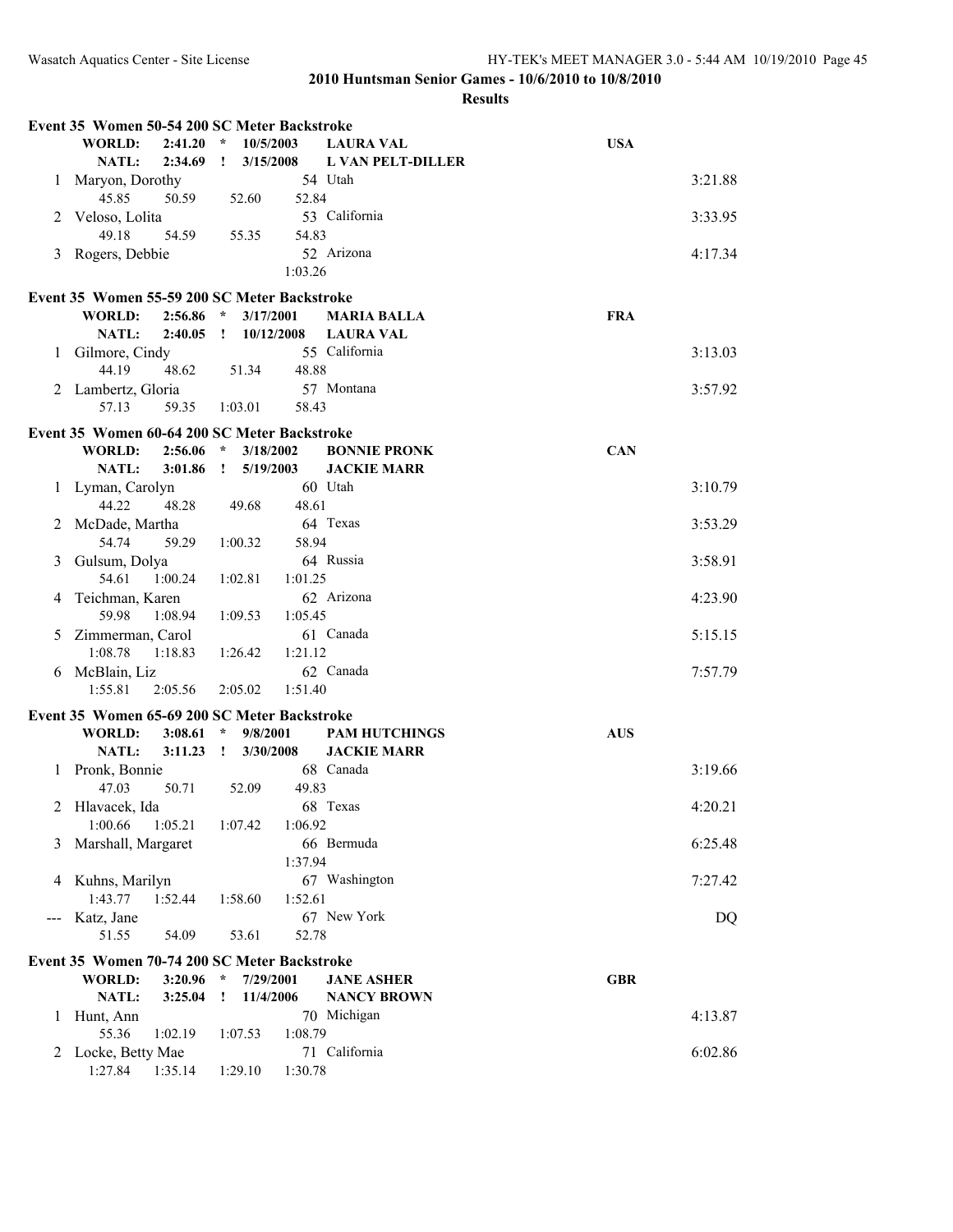| <b>USA</b><br><b>WORLD:</b><br>3:38.25<br>$\star$<br>11/7/1999<br><b>DORIS STEADMAN</b><br><b>NATL:</b><br>3:38.25<br>11/7/1999<br><b>DORIS STEADMAN</b><br>$\mathbf{I}$<br>76 Canada<br>4:37.11<br>Varty, Eulah<br>1<br>1:09.74<br>1:03.78<br>1:11.04<br>1:12.55<br>75 Canada<br>2 Roberts, Marion<br>5:13.79<br>1:10.95<br>1:22.98<br>1:22.89<br>1:16.97<br>6:38.78<br>78 Oregon<br>Lesperance, Beverly<br>3<br>1:33.62<br>1:42.68<br>1:45.34<br>1:37.14<br>6:45.38<br>4 Morgan, Caroline<br>78 Utah<br>1:36.16<br>1:44.78<br>1:41.39<br>1:43.05<br>76 New Mexico<br>Mueller, Diane M<br>DQ<br>1:58.71<br>2:17.74<br>4:26.52<br>Event 35 Women 80-84 200 SC Meter Backstroke<br><b>ISR</b><br><b>WORLD:</b><br>4:03.55<br>* $2/21/1998$<br><b>EDITH THEIN</b><br>NATL:<br>4:07.13<br>$\mathbf{I}$<br>12/1/2007<br><b>BETTY LORENZI</b><br>82 Montana<br>5:40.42<br>Wong, Flora<br>1<br>1:17.93<br>1:24.37<br>1:28.14<br>1:29.98<br>5:48.86<br>Froeder, Rosemarie<br>80 New Jersey<br>1:17.40<br>1:30.41<br>1:29.83<br>1:31.22<br>83 Virginia<br>DQ<br>Sokolik, Terry<br>1:21.87<br>1:29.90<br>1:29.07<br>1:34.42<br>Event 35 Women 85-89 200 SC Meter Backstroke<br><b>ISR</b><br><b>WORLD:</b><br>4:18.50<br>$\star$<br>1/4/2003<br><b>EDITH THEIN</b><br>NATL:<br>4:36.48<br>10/15/2006<br><b>BUNNY CEDERLUND</b><br>$\mathbf{I}$<br>Sanddal, Charlotte<br>88 Montana<br>7:09.02<br>1<br>3:36.89<br>1:48.66<br>1:43.47<br>Madsen, Jean<br>85 Utah<br>10:11.24<br>2<br>2:11.30<br>2:48.09<br>2:35.46<br>2:36.39<br>Event 36 Men 55-59 200 SC Meter Backstroke<br><b>USA</b><br><b>WORLD:</b><br>2:21.80<br>$\star$<br>8/24/2003<br><b>TOD SPIEKER</b><br>NATL:<br>2:20.59<br>$\mathbf{I}$<br>12/4/2005<br><b>JIM MCCONICA</b><br>56 Utah<br>Mabey, Fred<br>2:58.07<br>1<br>45.92<br>40.41<br>45.08<br>46.66<br>3:06.87<br>56 Utah<br>Johnson, Kevin<br>2<br>46.87<br>42.38<br>48.80<br>48.82<br>Event 36 Men 60-64 200 SC Meter Backstroke<br><b>USA</b><br>WORLD:<br>2:34.17<br>8/24/2003<br>$\star$<br><b>RICHARD BURNS</b><br>NATL:<br>2:30.96<br><b>JOHN CALVERT</b><br>5/20/2005<br>Ι.<br>Heck, Steve<br>61 Texas<br>2:37.13<br>1<br>37.86<br>40.36<br>38.26<br>40.65<br>60 Florida<br>Schmidt, George<br>2:37.23<br>2<br>36.83<br>39.89<br>39.73<br>40.78<br>Kittel, Richard<br>62 Utah<br>3:01.39<br>3<br>40.97<br>48.32<br>45.08<br>47.02<br>Kreidler, Lee<br>63 Colorada<br>4:42.00<br>4<br>1:00.56<br>1:10.80<br>1:12.95<br>1:17.69 | Event 35 Women 75-79 200 SC Meter Backstroke |  |  |  |  |
|--------------------------------------------------------------------------------------------------------------------------------------------------------------------------------------------------------------------------------------------------------------------------------------------------------------------------------------------------------------------------------------------------------------------------------------------------------------------------------------------------------------------------------------------------------------------------------------------------------------------------------------------------------------------------------------------------------------------------------------------------------------------------------------------------------------------------------------------------------------------------------------------------------------------------------------------------------------------------------------------------------------------------------------------------------------------------------------------------------------------------------------------------------------------------------------------------------------------------------------------------------------------------------------------------------------------------------------------------------------------------------------------------------------------------------------------------------------------------------------------------------------------------------------------------------------------------------------------------------------------------------------------------------------------------------------------------------------------------------------------------------------------------------------------------------------------------------------------------------------------------------------------------------------------------------------------------------------------------------------------------------------------------------------------------------------------------------------------------------------------------------------------------------------------------------------------------------------------------------------------------------------------------------------------------------------------------------------------------------------------------------------------------------------------------------------------------|----------------------------------------------|--|--|--|--|
|                                                                                                                                                                                                                                                                                                                                                                                                                                                                                                                                                                                                                                                                                                                                                                                                                                                                                                                                                                                                                                                                                                                                                                                                                                                                                                                                                                                                                                                                                                                                                                                                                                                                                                                                                                                                                                                                                                                                                                                                                                                                                                                                                                                                                                                                                                                                                                                                                                                  |                                              |  |  |  |  |
|                                                                                                                                                                                                                                                                                                                                                                                                                                                                                                                                                                                                                                                                                                                                                                                                                                                                                                                                                                                                                                                                                                                                                                                                                                                                                                                                                                                                                                                                                                                                                                                                                                                                                                                                                                                                                                                                                                                                                                                                                                                                                                                                                                                                                                                                                                                                                                                                                                                  |                                              |  |  |  |  |
|                                                                                                                                                                                                                                                                                                                                                                                                                                                                                                                                                                                                                                                                                                                                                                                                                                                                                                                                                                                                                                                                                                                                                                                                                                                                                                                                                                                                                                                                                                                                                                                                                                                                                                                                                                                                                                                                                                                                                                                                                                                                                                                                                                                                                                                                                                                                                                                                                                                  |                                              |  |  |  |  |
|                                                                                                                                                                                                                                                                                                                                                                                                                                                                                                                                                                                                                                                                                                                                                                                                                                                                                                                                                                                                                                                                                                                                                                                                                                                                                                                                                                                                                                                                                                                                                                                                                                                                                                                                                                                                                                                                                                                                                                                                                                                                                                                                                                                                                                                                                                                                                                                                                                                  |                                              |  |  |  |  |
|                                                                                                                                                                                                                                                                                                                                                                                                                                                                                                                                                                                                                                                                                                                                                                                                                                                                                                                                                                                                                                                                                                                                                                                                                                                                                                                                                                                                                                                                                                                                                                                                                                                                                                                                                                                                                                                                                                                                                                                                                                                                                                                                                                                                                                                                                                                                                                                                                                                  |                                              |  |  |  |  |
|                                                                                                                                                                                                                                                                                                                                                                                                                                                                                                                                                                                                                                                                                                                                                                                                                                                                                                                                                                                                                                                                                                                                                                                                                                                                                                                                                                                                                                                                                                                                                                                                                                                                                                                                                                                                                                                                                                                                                                                                                                                                                                                                                                                                                                                                                                                                                                                                                                                  |                                              |  |  |  |  |
|                                                                                                                                                                                                                                                                                                                                                                                                                                                                                                                                                                                                                                                                                                                                                                                                                                                                                                                                                                                                                                                                                                                                                                                                                                                                                                                                                                                                                                                                                                                                                                                                                                                                                                                                                                                                                                                                                                                                                                                                                                                                                                                                                                                                                                                                                                                                                                                                                                                  |                                              |  |  |  |  |
|                                                                                                                                                                                                                                                                                                                                                                                                                                                                                                                                                                                                                                                                                                                                                                                                                                                                                                                                                                                                                                                                                                                                                                                                                                                                                                                                                                                                                                                                                                                                                                                                                                                                                                                                                                                                                                                                                                                                                                                                                                                                                                                                                                                                                                                                                                                                                                                                                                                  |                                              |  |  |  |  |
|                                                                                                                                                                                                                                                                                                                                                                                                                                                                                                                                                                                                                                                                                                                                                                                                                                                                                                                                                                                                                                                                                                                                                                                                                                                                                                                                                                                                                                                                                                                                                                                                                                                                                                                                                                                                                                                                                                                                                                                                                                                                                                                                                                                                                                                                                                                                                                                                                                                  |                                              |  |  |  |  |
|                                                                                                                                                                                                                                                                                                                                                                                                                                                                                                                                                                                                                                                                                                                                                                                                                                                                                                                                                                                                                                                                                                                                                                                                                                                                                                                                                                                                                                                                                                                                                                                                                                                                                                                                                                                                                                                                                                                                                                                                                                                                                                                                                                                                                                                                                                                                                                                                                                                  |                                              |  |  |  |  |
|                                                                                                                                                                                                                                                                                                                                                                                                                                                                                                                                                                                                                                                                                                                                                                                                                                                                                                                                                                                                                                                                                                                                                                                                                                                                                                                                                                                                                                                                                                                                                                                                                                                                                                                                                                                                                                                                                                                                                                                                                                                                                                                                                                                                                                                                                                                                                                                                                                                  |                                              |  |  |  |  |
|                                                                                                                                                                                                                                                                                                                                                                                                                                                                                                                                                                                                                                                                                                                                                                                                                                                                                                                                                                                                                                                                                                                                                                                                                                                                                                                                                                                                                                                                                                                                                                                                                                                                                                                                                                                                                                                                                                                                                                                                                                                                                                                                                                                                                                                                                                                                                                                                                                                  |                                              |  |  |  |  |
|                                                                                                                                                                                                                                                                                                                                                                                                                                                                                                                                                                                                                                                                                                                                                                                                                                                                                                                                                                                                                                                                                                                                                                                                                                                                                                                                                                                                                                                                                                                                                                                                                                                                                                                                                                                                                                                                                                                                                                                                                                                                                                                                                                                                                                                                                                                                                                                                                                                  |                                              |  |  |  |  |
|                                                                                                                                                                                                                                                                                                                                                                                                                                                                                                                                                                                                                                                                                                                                                                                                                                                                                                                                                                                                                                                                                                                                                                                                                                                                                                                                                                                                                                                                                                                                                                                                                                                                                                                                                                                                                                                                                                                                                                                                                                                                                                                                                                                                                                                                                                                                                                                                                                                  |                                              |  |  |  |  |
|                                                                                                                                                                                                                                                                                                                                                                                                                                                                                                                                                                                                                                                                                                                                                                                                                                                                                                                                                                                                                                                                                                                                                                                                                                                                                                                                                                                                                                                                                                                                                                                                                                                                                                                                                                                                                                                                                                                                                                                                                                                                                                                                                                                                                                                                                                                                                                                                                                                  |                                              |  |  |  |  |
|                                                                                                                                                                                                                                                                                                                                                                                                                                                                                                                                                                                                                                                                                                                                                                                                                                                                                                                                                                                                                                                                                                                                                                                                                                                                                                                                                                                                                                                                                                                                                                                                                                                                                                                                                                                                                                                                                                                                                                                                                                                                                                                                                                                                                                                                                                                                                                                                                                                  |                                              |  |  |  |  |
|                                                                                                                                                                                                                                                                                                                                                                                                                                                                                                                                                                                                                                                                                                                                                                                                                                                                                                                                                                                                                                                                                                                                                                                                                                                                                                                                                                                                                                                                                                                                                                                                                                                                                                                                                                                                                                                                                                                                                                                                                                                                                                                                                                                                                                                                                                                                                                                                                                                  |                                              |  |  |  |  |
|                                                                                                                                                                                                                                                                                                                                                                                                                                                                                                                                                                                                                                                                                                                                                                                                                                                                                                                                                                                                                                                                                                                                                                                                                                                                                                                                                                                                                                                                                                                                                                                                                                                                                                                                                                                                                                                                                                                                                                                                                                                                                                                                                                                                                                                                                                                                                                                                                                                  |                                              |  |  |  |  |
|                                                                                                                                                                                                                                                                                                                                                                                                                                                                                                                                                                                                                                                                                                                                                                                                                                                                                                                                                                                                                                                                                                                                                                                                                                                                                                                                                                                                                                                                                                                                                                                                                                                                                                                                                                                                                                                                                                                                                                                                                                                                                                                                                                                                                                                                                                                                                                                                                                                  |                                              |  |  |  |  |
|                                                                                                                                                                                                                                                                                                                                                                                                                                                                                                                                                                                                                                                                                                                                                                                                                                                                                                                                                                                                                                                                                                                                                                                                                                                                                                                                                                                                                                                                                                                                                                                                                                                                                                                                                                                                                                                                                                                                                                                                                                                                                                                                                                                                                                                                                                                                                                                                                                                  |                                              |  |  |  |  |
|                                                                                                                                                                                                                                                                                                                                                                                                                                                                                                                                                                                                                                                                                                                                                                                                                                                                                                                                                                                                                                                                                                                                                                                                                                                                                                                                                                                                                                                                                                                                                                                                                                                                                                                                                                                                                                                                                                                                                                                                                                                                                                                                                                                                                                                                                                                                                                                                                                                  |                                              |  |  |  |  |
|                                                                                                                                                                                                                                                                                                                                                                                                                                                                                                                                                                                                                                                                                                                                                                                                                                                                                                                                                                                                                                                                                                                                                                                                                                                                                                                                                                                                                                                                                                                                                                                                                                                                                                                                                                                                                                                                                                                                                                                                                                                                                                                                                                                                                                                                                                                                                                                                                                                  |                                              |  |  |  |  |
|                                                                                                                                                                                                                                                                                                                                                                                                                                                                                                                                                                                                                                                                                                                                                                                                                                                                                                                                                                                                                                                                                                                                                                                                                                                                                                                                                                                                                                                                                                                                                                                                                                                                                                                                                                                                                                                                                                                                                                                                                                                                                                                                                                                                                                                                                                                                                                                                                                                  |                                              |  |  |  |  |
|                                                                                                                                                                                                                                                                                                                                                                                                                                                                                                                                                                                                                                                                                                                                                                                                                                                                                                                                                                                                                                                                                                                                                                                                                                                                                                                                                                                                                                                                                                                                                                                                                                                                                                                                                                                                                                                                                                                                                                                                                                                                                                                                                                                                                                                                                                                                                                                                                                                  |                                              |  |  |  |  |
|                                                                                                                                                                                                                                                                                                                                                                                                                                                                                                                                                                                                                                                                                                                                                                                                                                                                                                                                                                                                                                                                                                                                                                                                                                                                                                                                                                                                                                                                                                                                                                                                                                                                                                                                                                                                                                                                                                                                                                                                                                                                                                                                                                                                                                                                                                                                                                                                                                                  |                                              |  |  |  |  |
|                                                                                                                                                                                                                                                                                                                                                                                                                                                                                                                                                                                                                                                                                                                                                                                                                                                                                                                                                                                                                                                                                                                                                                                                                                                                                                                                                                                                                                                                                                                                                                                                                                                                                                                                                                                                                                                                                                                                                                                                                                                                                                                                                                                                                                                                                                                                                                                                                                                  |                                              |  |  |  |  |
|                                                                                                                                                                                                                                                                                                                                                                                                                                                                                                                                                                                                                                                                                                                                                                                                                                                                                                                                                                                                                                                                                                                                                                                                                                                                                                                                                                                                                                                                                                                                                                                                                                                                                                                                                                                                                                                                                                                                                                                                                                                                                                                                                                                                                                                                                                                                                                                                                                                  |                                              |  |  |  |  |
|                                                                                                                                                                                                                                                                                                                                                                                                                                                                                                                                                                                                                                                                                                                                                                                                                                                                                                                                                                                                                                                                                                                                                                                                                                                                                                                                                                                                                                                                                                                                                                                                                                                                                                                                                                                                                                                                                                                                                                                                                                                                                                                                                                                                                                                                                                                                                                                                                                                  |                                              |  |  |  |  |
|                                                                                                                                                                                                                                                                                                                                                                                                                                                                                                                                                                                                                                                                                                                                                                                                                                                                                                                                                                                                                                                                                                                                                                                                                                                                                                                                                                                                                                                                                                                                                                                                                                                                                                                                                                                                                                                                                                                                                                                                                                                                                                                                                                                                                                                                                                                                                                                                                                                  |                                              |  |  |  |  |
|                                                                                                                                                                                                                                                                                                                                                                                                                                                                                                                                                                                                                                                                                                                                                                                                                                                                                                                                                                                                                                                                                                                                                                                                                                                                                                                                                                                                                                                                                                                                                                                                                                                                                                                                                                                                                                                                                                                                                                                                                                                                                                                                                                                                                                                                                                                                                                                                                                                  |                                              |  |  |  |  |
|                                                                                                                                                                                                                                                                                                                                                                                                                                                                                                                                                                                                                                                                                                                                                                                                                                                                                                                                                                                                                                                                                                                                                                                                                                                                                                                                                                                                                                                                                                                                                                                                                                                                                                                                                                                                                                                                                                                                                                                                                                                                                                                                                                                                                                                                                                                                                                                                                                                  |                                              |  |  |  |  |
|                                                                                                                                                                                                                                                                                                                                                                                                                                                                                                                                                                                                                                                                                                                                                                                                                                                                                                                                                                                                                                                                                                                                                                                                                                                                                                                                                                                                                                                                                                                                                                                                                                                                                                                                                                                                                                                                                                                                                                                                                                                                                                                                                                                                                                                                                                                                                                                                                                                  |                                              |  |  |  |  |
|                                                                                                                                                                                                                                                                                                                                                                                                                                                                                                                                                                                                                                                                                                                                                                                                                                                                                                                                                                                                                                                                                                                                                                                                                                                                                                                                                                                                                                                                                                                                                                                                                                                                                                                                                                                                                                                                                                                                                                                                                                                                                                                                                                                                                                                                                                                                                                                                                                                  |                                              |  |  |  |  |
|                                                                                                                                                                                                                                                                                                                                                                                                                                                                                                                                                                                                                                                                                                                                                                                                                                                                                                                                                                                                                                                                                                                                                                                                                                                                                                                                                                                                                                                                                                                                                                                                                                                                                                                                                                                                                                                                                                                                                                                                                                                                                                                                                                                                                                                                                                                                                                                                                                                  |                                              |  |  |  |  |
|                                                                                                                                                                                                                                                                                                                                                                                                                                                                                                                                                                                                                                                                                                                                                                                                                                                                                                                                                                                                                                                                                                                                                                                                                                                                                                                                                                                                                                                                                                                                                                                                                                                                                                                                                                                                                                                                                                                                                                                                                                                                                                                                                                                                                                                                                                                                                                                                                                                  |                                              |  |  |  |  |
|                                                                                                                                                                                                                                                                                                                                                                                                                                                                                                                                                                                                                                                                                                                                                                                                                                                                                                                                                                                                                                                                                                                                                                                                                                                                                                                                                                                                                                                                                                                                                                                                                                                                                                                                                                                                                                                                                                                                                                                                                                                                                                                                                                                                                                                                                                                                                                                                                                                  |                                              |  |  |  |  |
|                                                                                                                                                                                                                                                                                                                                                                                                                                                                                                                                                                                                                                                                                                                                                                                                                                                                                                                                                                                                                                                                                                                                                                                                                                                                                                                                                                                                                                                                                                                                                                                                                                                                                                                                                                                                                                                                                                                                                                                                                                                                                                                                                                                                                                                                                                                                                                                                                                                  |                                              |  |  |  |  |
|                                                                                                                                                                                                                                                                                                                                                                                                                                                                                                                                                                                                                                                                                                                                                                                                                                                                                                                                                                                                                                                                                                                                                                                                                                                                                                                                                                                                                                                                                                                                                                                                                                                                                                                                                                                                                                                                                                                                                                                                                                                                                                                                                                                                                                                                                                                                                                                                                                                  |                                              |  |  |  |  |
|                                                                                                                                                                                                                                                                                                                                                                                                                                                                                                                                                                                                                                                                                                                                                                                                                                                                                                                                                                                                                                                                                                                                                                                                                                                                                                                                                                                                                                                                                                                                                                                                                                                                                                                                                                                                                                                                                                                                                                                                                                                                                                                                                                                                                                                                                                                                                                                                                                                  |                                              |  |  |  |  |
|                                                                                                                                                                                                                                                                                                                                                                                                                                                                                                                                                                                                                                                                                                                                                                                                                                                                                                                                                                                                                                                                                                                                                                                                                                                                                                                                                                                                                                                                                                                                                                                                                                                                                                                                                                                                                                                                                                                                                                                                                                                                                                                                                                                                                                                                                                                                                                                                                                                  |                                              |  |  |  |  |
|                                                                                                                                                                                                                                                                                                                                                                                                                                                                                                                                                                                                                                                                                                                                                                                                                                                                                                                                                                                                                                                                                                                                                                                                                                                                                                                                                                                                                                                                                                                                                                                                                                                                                                                                                                                                                                                                                                                                                                                                                                                                                                                                                                                                                                                                                                                                                                                                                                                  |                                              |  |  |  |  |
|                                                                                                                                                                                                                                                                                                                                                                                                                                                                                                                                                                                                                                                                                                                                                                                                                                                                                                                                                                                                                                                                                                                                                                                                                                                                                                                                                                                                                                                                                                                                                                                                                                                                                                                                                                                                                                                                                                                                                                                                                                                                                                                                                                                                                                                                                                                                                                                                                                                  |                                              |  |  |  |  |
|                                                                                                                                                                                                                                                                                                                                                                                                                                                                                                                                                                                                                                                                                                                                                                                                                                                                                                                                                                                                                                                                                                                                                                                                                                                                                                                                                                                                                                                                                                                                                                                                                                                                                                                                                                                                                                                                                                                                                                                                                                                                                                                                                                                                                                                                                                                                                                                                                                                  |                                              |  |  |  |  |
|                                                                                                                                                                                                                                                                                                                                                                                                                                                                                                                                                                                                                                                                                                                                                                                                                                                                                                                                                                                                                                                                                                                                                                                                                                                                                                                                                                                                                                                                                                                                                                                                                                                                                                                                                                                                                                                                                                                                                                                                                                                                                                                                                                                                                                                                                                                                                                                                                                                  |                                              |  |  |  |  |
|                                                                                                                                                                                                                                                                                                                                                                                                                                                                                                                                                                                                                                                                                                                                                                                                                                                                                                                                                                                                                                                                                                                                                                                                                                                                                                                                                                                                                                                                                                                                                                                                                                                                                                                                                                                                                                                                                                                                                                                                                                                                                                                                                                                                                                                                                                                                                                                                                                                  |                                              |  |  |  |  |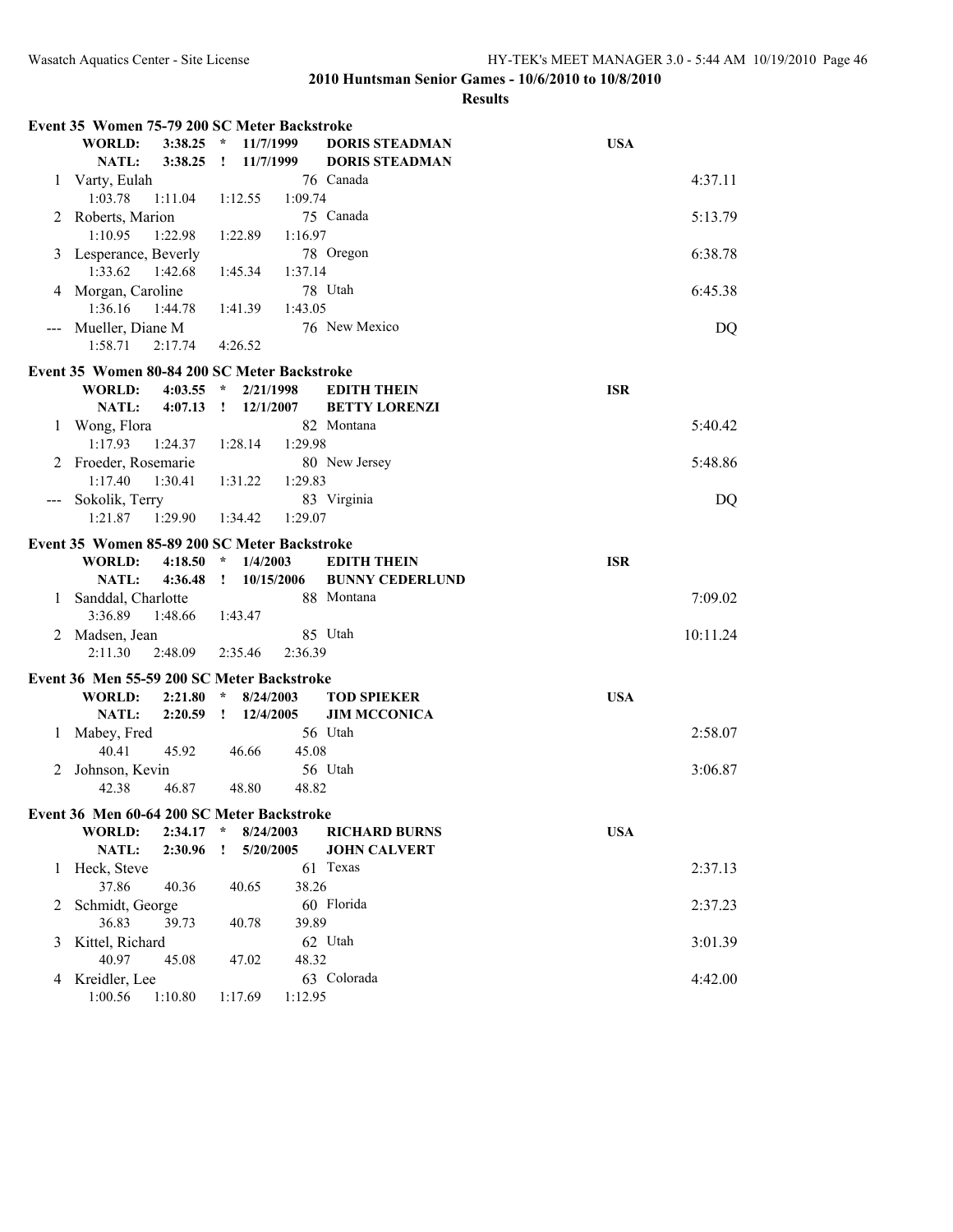|   | Event 36 Men 65-69 200 SC Meter Backstroke |                            |                         |            |
|---|--------------------------------------------|----------------------------|-------------------------|------------|
|   | <b>WORLD:</b><br>2:47.59                   | $\star$<br>1/15/1998       | <b>S SEKIKAWA</b>       | <b>JPN</b> |
|   | NATL:<br>2:36.52                           | 11/15/2008<br>$\mathbf{I}$ | <b>RICHARD BURNS</b>    |            |
| 1 | Vanbaalen, Vinus                           |                            | 68 Canada               | 3:05.21    |
|   | 42.38<br>45.45                             | 50.04<br>47.34             |                         |            |
| 2 | Behr, Daniel                               |                            | 66 Montana              | 3:26.58    |
|   | 46.32<br>52.95                             | 52.18<br>55.13             |                         |            |
| 3 | Roberts, Richard                           |                            | 68 Canada               | 3:29.83    |
|   | 48.38<br>52.83                             | 53.56<br>55.06             |                         |            |
|   | 4 Wood, Craig                              |                            | 69 Texas                | 3:47.36    |
|   | 55.78<br>56.86                             | 57.53<br>57.19             |                         |            |
| 5 | Gibbs, Jim                                 |                            | 69 Texas                | 3:57.46    |
|   | 53.90<br>1:01.97                           | 57.77<br>1:03.82           |                         |            |
| 6 | Juhala, Richard                            |                            | 67 Oregon               | 4:02.82    |
|   | 1:00.58<br>1:01.37                         | 56.83<br>1:04.04           |                         |            |
|   |                                            |                            | 67 Colorada             |            |
| 7 | McDanal, Steve                             |                            |                         | 4:19.98    |
|   | 1:02.58<br>1:05.69                         | 1:04.26<br>1:07.45         |                         |            |
| 8 | Britos, Bruce                              |                            | 69 Nevada               | 5:02.24    |
|   | 1:10.87<br>1:19.70                         | 1:18.84<br>1:12.83         |                         |            |
|   | Event 36 Men 70-74 200 SC Meter Backstroke |                            |                         |            |
|   | <b>WORLD:</b><br>2:51.24                   | * $10/12/2003$             | <b>BURWELL JONES</b>    | <b>USA</b> |
|   | NATL:<br>2:51.24                           | $\mathbf{I}$<br>10/12/2003 | <b>BURWELL JONES</b>    |            |
| 1 | Gillanders, David                          |                            | 71 Arkansas             | 3:57.50    |
|   | 53.68<br>59.38                             | 57.61<br>1:06.83           |                         |            |
|   | 2 Neff, Samuel                             |                            | 74 Montana              | 5:05.67    |
|   | 1:10.85<br>1:18.66                         | 1:16.33<br>1:19.83         |                         |            |
| 3 | Prince, Donald                             |                            | 70 California           | 5:45.01    |
|   | 1:16.24<br>1:29.40                         | 2:59.37                    |                         |            |
|   |                                            |                            |                         |            |
|   | Event 36 Men 75-79 200 SC Meter Backstroke |                            |                         |            |
|   | <b>WORLD:</b><br>2:58.21                   | $\star$<br>4/6/2002        | <b>ROGER FRANKS</b>     | <b>USA</b> |
|   | 2:58.21<br>NATL:                           | 4/6/2002<br>$\mathbf{r}$   | <b>ROGER FRANKS</b>     |            |
| 1 | Johnston, Graham                           |                            | 79 Texas                | 3:44.26    |
|   | 50.88<br>57.81                             | 58.37<br>57.20             |                         |            |
| 2 | Hubach, Eric                               |                            | 77 California           | 3:48.06    |
|   | 53.82<br>57.61                             | 57.03<br>59.60             |                         |            |
| 3 | Coles, Bill                                |                            | 75 California           | 4:05.20    |
|   | 56.59<br>2:05.96                           | 0.18<br>1:02.47            |                         |            |
|   | 4 Newbury, Alfred                          |                            | 76 Virginia             | 4:20.04    |
|   |                                            | 2:11.14                    |                         |            |
| 5 | Stewart, David                             |                            | 75 Arizona              | 4:32.25    |
|   | 1:03.56<br>1:09.77                         | 1:07.47<br>1:11.45         |                         |            |
|   | 6 Vanderplas, Larry                        |                            | 76 Utah                 | 8:00.59    |
|   | 2:01.35<br>2:03.39                         | 1:59.55<br>1:56.30         |                         |            |
|   | Event 36 Men 80-84 200 SC Meter Backstroke |                            |                         |            |
|   | <b>WORLD:</b><br>3:10.06                   | $\star$<br>5/25/2003       | <b>KEIJIRO NAKAMURA</b> | <b>JPN</b> |
|   | <b>NATL:</b><br>3:23.73                    | 12/12/1999<br>$\mathbf{I}$ | <b>RAY TAFT</b>         |            |
| 1 | Knowlton, Horace                           |                            | 81 Utah                 | 3:34.86    |
|   | 51.02<br>54.23                             | 56.77<br>52.84             |                         |            |
|   | 2 Kimball, Ken                             |                            | 80 California           | 4:25.19    |
|   | 1:01.33<br>1:08.57                         | 1:08.83<br>1:06.46         |                         |            |
|   | 3 Lowry, Biff                              |                            | 83 Utah                 | 4:36.95    |
|   | 1:02.80<br>1:11.14                         | 1:12.03<br>1:10.98         |                         |            |
|   |                                            |                            |                         |            |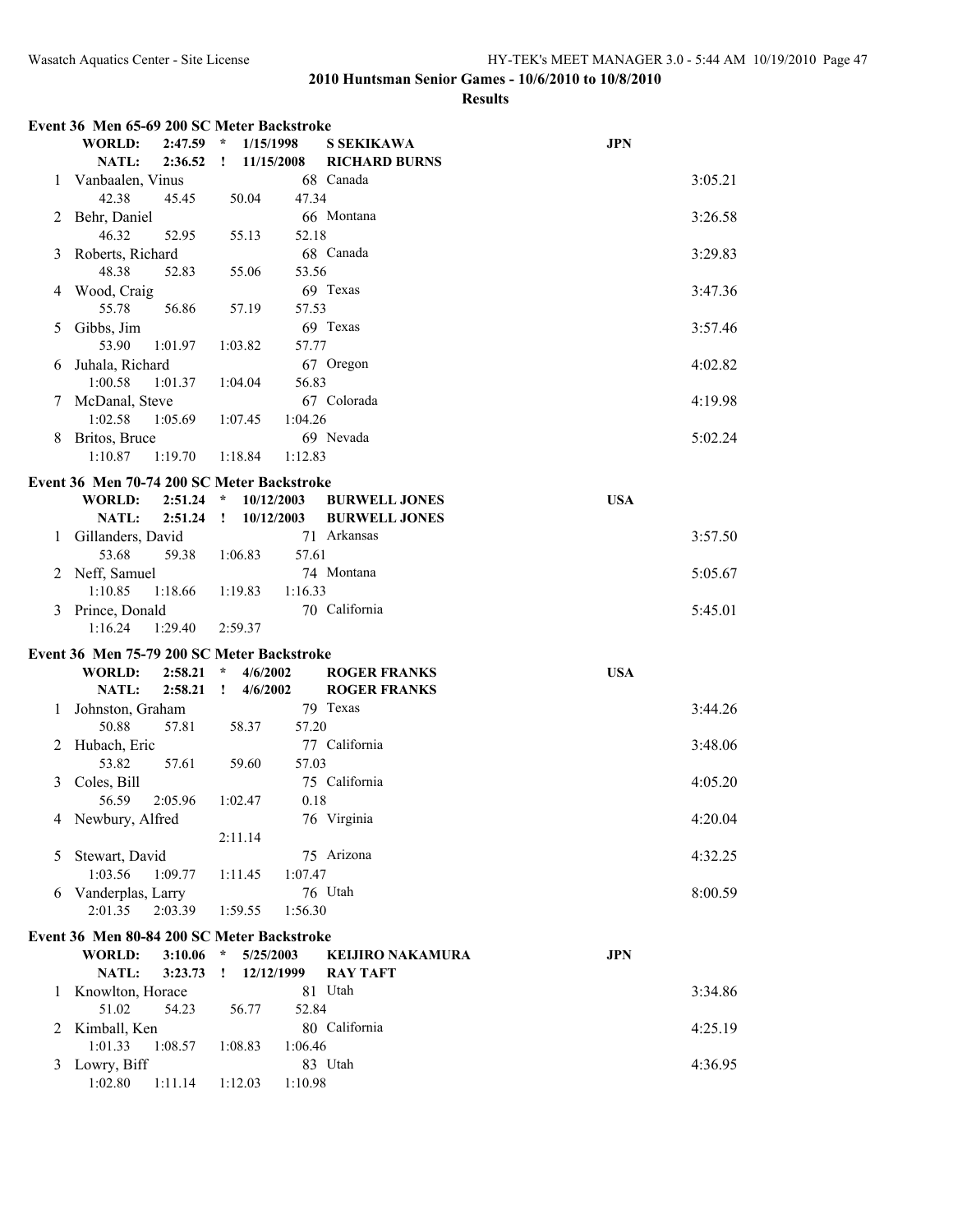|       | (Event 36 Men 80-84 200 SC Meter Backstroke) |         |              |                    |                         |            |                |
|-------|----------------------------------------------|---------|--------------|--------------------|-------------------------|------------|----------------|
|       | 4 Sears, Robert                              |         |              |                    | 83 Utah                 |            | 5:13.03        |
|       | 1:17.60                                      | 1:18.78 |              | 1:19.59<br>1:17.06 |                         |            |                |
|       | Event 36 Men 85-89 200 SC Meter Backstroke   |         |              |                    |                         |            |                |
|       | <b>WORLD:</b>                                | 3:37.45 | $\star$      | 5/26/2002          | <b>GORO KOBAYASHI</b>   | <b>JPN</b> |                |
|       | NATL:                                        | 3:55.12 | $\mathbf{I}$ | 5/18/2008          | WILLARD LAMB            |            |                |
| 1     | Roudebush, George                            |         |              |                    | 85 Ohio                 |            | 5:29.67        |
|       | 1:16.68                                      | 1:26.60 |              | 1:20.75<br>1:25.64 |                         |            |                |
|       |                                              |         |              |                    |                         |            |                |
|       | Event 36 Men 90-94 200 SC Meter Backstroke   |         |              |                    |                         |            |                |
|       | <b>WORLD:</b>                                | 4:20.68 | $\star$      | 10/6/2002          | <b>R REINSTADTLER</b>   | <b>GER</b> |                |
|       | <b>NATL:</b>                                 | 4:38.42 | $\mathbf{I}$ | 12/14/2008         | <b>JOHN MERRILL</b>     |            |                |
| 1     | Scott, Vern                                  |         |              |                    | 91 Utah                 |            | 6:40.39        |
|       | 1:33.77                                      | 1:44.20 |              | 1:34.62<br>1:47.80 |                         |            |                |
|       | Event 37 Women 50-54 50 SC Meter Freestyle   |         |              |                    |                         |            |                |
|       | <b>WORLD:</b>                                | 28.54   | $\star$      | 12/15/2002         | <b>JACKI HIRSTY</b>     | <b>USA</b> |                |
|       | <b>NATL:</b>                                 | 28.54   | $\mathbf{I}$ | 12/15/2002         | <b>JACKI HIRSTY</b>     |            |                |
| 1     | Maryon, Dorothy                              |         |              |                    | 54 Utah                 |            | 33.43          |
| 2     | Veloso, Lolita                               |         |              |                    | 53 California           |            | 35.68          |
| 3     | Cuvilier, Mary Ann                           |         |              |                    | 51 Canada               |            | 35.73          |
| 4     | Rosenberg, Shari                             |         |              |                    | 50 Utah                 |            | 39.23          |
| 5     | Heger, Elaine                                |         |              |                    | 51 Utah                 |            | 39.93          |
| 6     | Rogers, Debbie                               |         |              |                    | 52 Arizona              |            | 41.34          |
| 7     | Bouffard, Kim                                |         |              |                    | 54 California           |            | 41.63          |
|       |                                              |         |              |                    |                         |            |                |
|       |                                              |         |              |                    |                         |            |                |
|       | Event 37 Women 55-59 50 SC Meter Freestyle   |         |              |                    |                         |            |                |
|       | <b>WORLD:</b>                                | 30.37   | $\star$      | 11/3/1996          | <b>ARDETH MUELLER</b>   | <b>USA</b> |                |
|       | <b>NATL:</b>                                 | 28.57   | $\mathbf{r}$ | 9/16/2007          | <b>LAURA VAL</b>        |            |                |
| 1     | Guins, Ann                                   |         |              |                    | 57 Ohio                 |            | 34.28          |
| 2     | Kay, Mary-Chris                              |         |              |                    | 57 Ohio                 |            | 34.61          |
| 3     | Hewes, Nancy                                 |         |              |                    | 57 Arizona              |            | 43.51          |
| 4     | Wong, Gloria                                 |         |              |                    | 59 California           |            | 46.22          |
| 5     | Rogers, Gene                                 |         |              |                    | 57 Utah                 |            | 48.84          |
| 6     | Gulbrandson, Pamela                          |         |              |                    | 57 New Mexico           |            | 50.68          |
| 7     | Gebhardt, Jane                               |         |              |                    | 59 Utah                 |            | 55.95          |
|       |                                              |         |              |                    |                         |            |                |
|       | Event 37 Women 60-64 50 SC Meter Freestyle   |         | $\star$      |                    |                         |            |                |
|       | <b>WORLD:</b>                                | 32.15   | $\mathbf{I}$ | 6/21/2003          | <b>CHRISTEL SCHULZ</b>  | <b>GER</b> |                |
|       | <b>NATL:</b>                                 | 31.42   |              | 10/12/2008         | <b>RUTH SHAPS</b>       |            |                |
| 1     | McDade, Martha                               |         |              |                    | 64 Texas                |            | 38.36          |
| 2     | Pierson, Ginger                              |         |              |                    | 64 Washington           |            | 40.92          |
| 3     | Bissell, Patricia                            |         |              |                    | 60 Florida              |            | 1:07.49        |
| 4     | Owens, Kathy                                 |         |              |                    | 63 Canada               |            | 2:45.37        |
| $---$ | LeClercq, Toni                               |         |              |                    | 62 Idaho                |            | DQ             |
|       | Event 37 Women 65-69 50 SC Meter Freestyle   |         |              |                    |                         |            |                |
|       | <b>WORLD:</b>                                | 32.77   | $\star$      | 3/17/2002          | <b>PAM HUTCHINGS</b>    | <b>AUS</b> |                |
|       | NATL:                                        | 34.07   | ı            | 3/21/2009          | <b>BETH SCHREINER</b>   |            |                |
| 1     | Charron, Emma Jo<br>Hlavacek, Ida            |         |              |                    | 65 Michigan<br>68 Texas |            | 40.57<br>41.19 |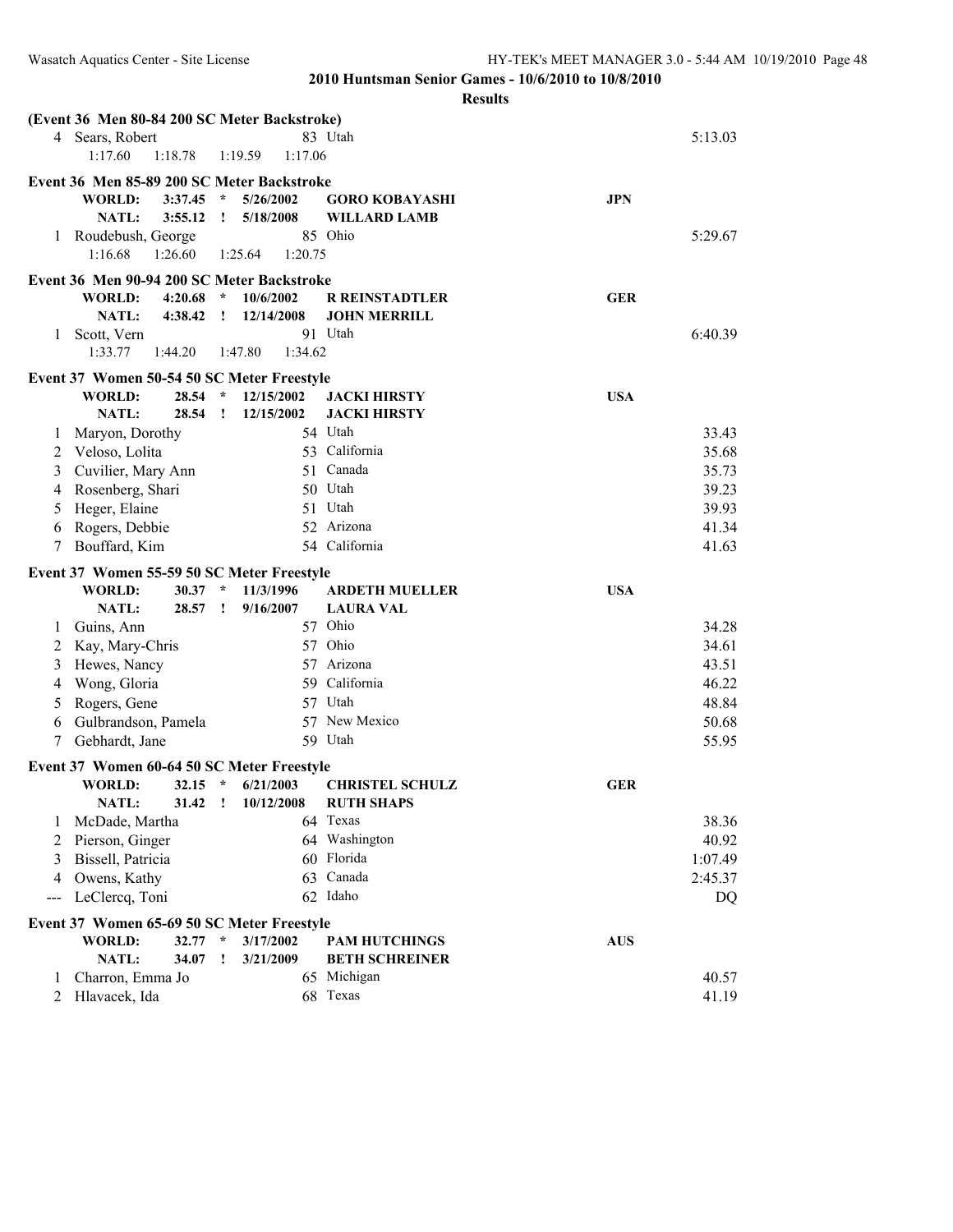|   | Event 37 Women 70-74 50 SC Meter Freestyle |                |                         |                        |                                        |            |
|---|--------------------------------------------|----------------|-------------------------|------------------------|----------------------------------------|------------|
|   | <b>WORLD:</b><br>NATL:                     | 33.86<br>35.37 | $\star$<br>$\mathbf{I}$ | 5/22/2004<br>11/7/1999 | <b>JANE ASHER</b><br><b>GAIL ROPER</b> | <b>GBR</b> |
| 1 | Clifford, Gynt                             |                |                         |                        | 72 Arizona                             | 37.94      |
| 2 | Lund, Lynne                                |                |                         |                        | 70 Utah                                | 46.15      |
| 3 | Hunt, Ann                                  |                |                         |                        | 70 Michigan                            | 52.81      |
| 4 | Kronwall, Katherine                        |                |                         |                        | 74 Colorada                            | 54.74      |
| 5 | Averette, Joan                             |                |                         |                        | 74 Virginia                            | 55.59      |
| 6 | Locke, Betty Mae                           |                |                         |                        | 71 California                          | 58.11      |
| 7 | Ehrlich, Ruth                              |                |                         |                        | 72 Pennslyvania                        | 1:00.33    |
| 8 | Villard, Katharine                         |                |                         |                        | 72 Utah                                | 1:08.06    |
|   | Event 37 Women 75-79 50 SC Meter Freestyle |                |                         |                        |                                        |            |
|   | <b>WORLD:</b>                              | 37.60          | $\star$                 | 2/15/2004              | <b>GAIL ROPER</b>                      | <b>USA</b> |
|   | <b>NATL:</b>                               | 37.24          | T                       | 12/12/2004             | <b>GAIL ROPER</b>                      |            |
| 1 | Hastings, Patricia                         |                |                         |                        | 75 Montana                             | 42.37      |
| 2 | Pipes, Adrienne                            |                |                         |                        | 76 Hawaii                              | 46.13      |
| 3 | Van Dinter, Yenny                          |                |                         |                        | 76 New Mexico                          | 53.29      |
| 4 | Morgan, Caroline                           |                |                         |                        | 78 Utah                                | 1:12.88    |
| 5 | Neff, Ruth                                 |                |                         |                        | 77 Montana                             | 1:16.54    |
| 6 | Lesperance, Beverly                        |                |                         |                        | 78 Oregon                              | 1:17.16    |
|   | Event 37 Women 80-84 50 SC Meter Freestyle |                |                         |                        |                                        |            |
|   | <b>WORLD:</b>                              | 41.34          |                         | 10/13/2002             | <b>MARGERY MEYER</b>                   | <b>USA</b> |
|   | NATL:                                      | 38.03          | $\mathbf{I}$            | 1/25/2009              | <b>GAIL ROPER</b>                      |            |
| 1 | Bohl, Nanette                              |                |                         |                        | 81 Kansas                              | 44.34      |
| 2 | Meredith, Jeanne                           |                |                         |                        | 82 Virginia                            | 53.37      |
| 3 | Wong, Flora                                |                |                         |                        | 82 Montana                             | 1:01.52    |
| 4 | Harvey, Elisebeth                          |                |                         |                        | 83 Arizona                             | 1:03.47    |
| 5 | Froeder, Rosemarie                         |                |                         |                        | 80 New Jersey                          | 1:08.10    |
| 6 | Wolle, Marian                              |                |                         |                        | 82 New Mexico                          | 1:29.96    |
|   | Event 37 Women 85-89 50 SC Meter Freestyle |                |                         |                        |                                        |            |
|   | <b>WORLD:</b>                              | 49.48          | $\star$                 | 3/16/2003              | <b>HISAKO KOGA</b>                     | <b>JPN</b> |
|   | <b>NATL:</b>                               | 48.10          | Ţ                       | 9/14/2008              | <b>MARGERY MEYER</b>                   |            |
| 1 | Berkley, Marianna                          |                |                         |                        | 88 Virginia                            | 1:00.49    |
| 2 | Parker, Mildred                            |                |                         |                        | 87 Utah                                | 2:00.17    |
| 3 | Madsen, Jean                               |                |                         |                        | 85 Utah                                | 2:50.45    |
|   | Event 38 Men 50-54 50 SC Meter Freestyle   |                |                         |                        |                                        |            |
|   | <b>WORLD:</b>                              | 24.26          | $\star$                 | 12/7/2003              | <b>PAUL TREVISAN</b>                   | <b>USA</b> |
|   | NATL:                                      | 23.38          | $\mathbf{I}$            | 10/18/2009             | <b>ROWDY GAINES</b>                    |            |
| 1 | Marchant, Jeff                             |                |                         |                        | 51 California                          | 28.65      |
| 2 | Romanov, Alexander                         |                |                         |                        | 54 Russia                              | 28.93      |
| 3 | Sears, Garth                               |                |                         |                        | 51 Utah                                | 33.40      |
| 4 | Zabotkine, Nikolai                         |                |                         |                        | 51 Nevada                              | 33.74      |
| 5 | Woodbury, Mark                             |                |                         |                        | 54 Utah                                | 39.91      |
|   | Event 38 Men 55-59 50 SC Meter Freestyle   |                |                         |                        |                                        |            |
|   | <b>WORLD:</b>                              | 25.00          | $\star$                 | 12/9/2001              | <b>RICHARD ABRAHAMS</b>                | <b>USA</b> |
|   | <b>NATL:</b>                               | 24.70          | 1                       | 4/1/2006               | <b>PAUL TREVISAN</b>                   |            |
| 1 | McLintock, John                            |                |                         |                        | 56 California                          | 28.72      |
| 2 | Sadler, Bud                                |                |                         |                        | 56 Utah                                | 28.74      |
| 3 | Raymond, Wesley                            |                |                         |                        | 56 Utah                                | 29.50      |
| 4 | Wong, Poy                                  |                |                         |                        | 56 Montana                             | 30.86      |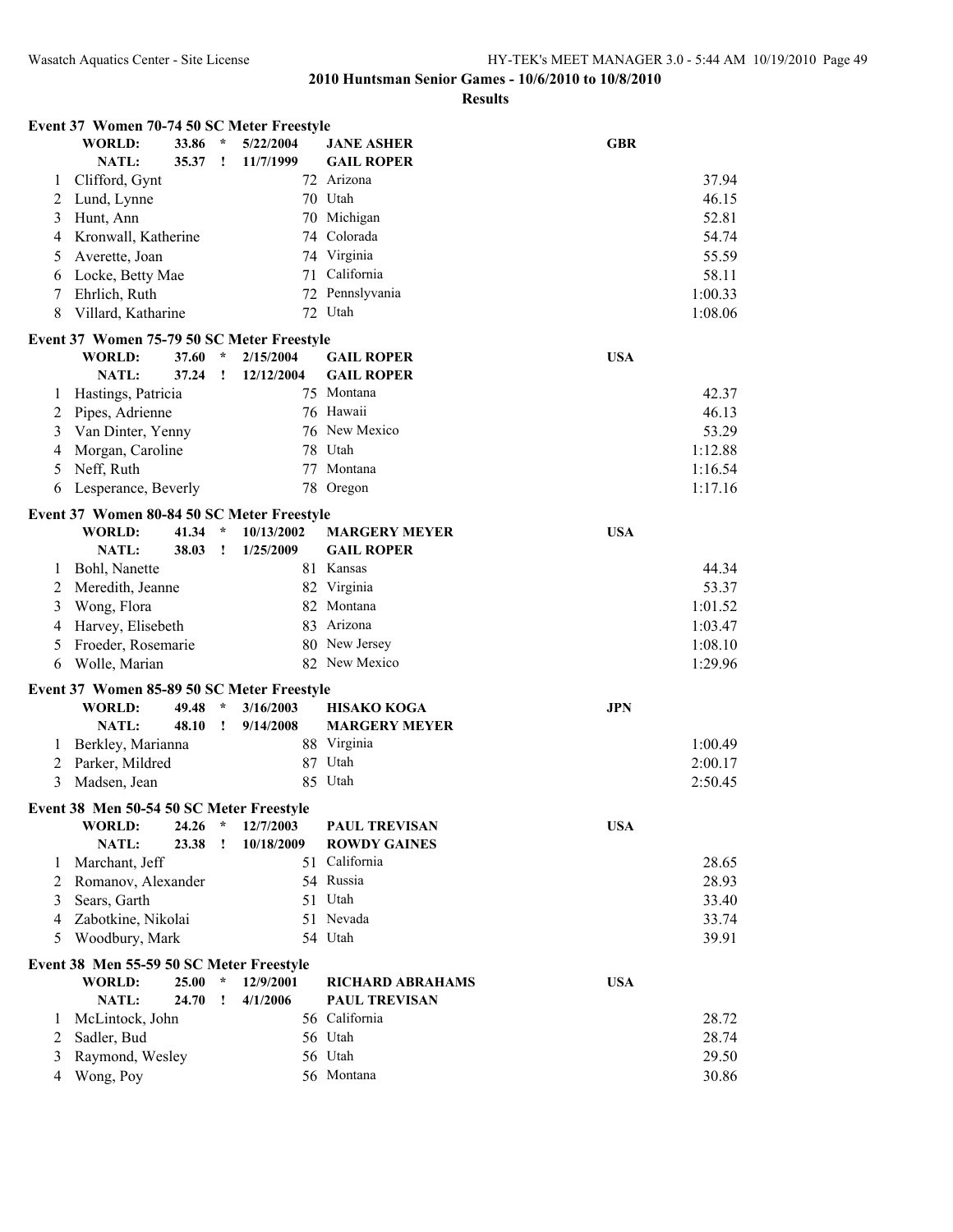| 57 Canada<br>5 Cowie, Cecil<br>34.46<br>56 Utah<br>43.32<br>Thomas, Jerry<br>6<br>Event 38 Men 60-64 50 SC Meter Freestyle<br><b>WORLD:</b><br>26.31<br>$\star$<br>12/10/2000<br><b>JEFF FARRELL</b><br><b>USA</b><br>NATL:<br>24.90<br>12/3/2006<br><b>RICH ABRAHAMS</b><br>Ţ<br>Schmidt, George<br>60 Florida<br>27.41<br>1<br>61 Texas<br>27.94<br>Rollins, Bruce<br>2<br>62 Utah<br>29.57<br>3<br>Baird, Fred<br>62 Utah<br>29.58<br>Kittel, Richard<br>4<br>63 Colorada<br>Kreidler, Lee<br>37.28<br>5<br>63 Florida<br>Ploughman, Sr, Edward<br>37.68<br>6<br>Arizona<br>Welton, John<br>7<br>63<br>39.89<br>Event 38 Men 65-69 50 SC Meter Freestyle<br><b>WORLD:</b><br>27.05<br>$\star$<br>12/15/2002<br><b>USA</b><br><b>JEFF FARRELL</b><br><b>NATL:</b><br>26.68<br>12/6/2008<br><b>KEEFE LODWIG</b><br>Ţ<br>28.69<br>Vanbaalen, Vinus<br>68 Canada<br>1<br>65 Russia<br>30.32<br>Novitskiy, Yaroslav<br>2<br>69 California<br>30.81<br>3<br>Freshley, Mike<br>66 Utah<br>31.08<br>Ogden, Walter<br>4<br>67 Netherlands<br>Lewis, Doede<br>32.67<br>5<br>Canada<br>Roberts, Richard<br>68<br>34.22<br>6<br>Colorada<br>Nance, William<br>65<br>34.65<br>7<br>California<br>Millard, John<br>67<br>36.91<br>8<br>Colorada<br>38.09<br>McDanal, Steve<br>67<br>9<br>66 Utah<br>Hill, Jerry<br>38.85<br>10<br>69 Utah<br>Carman, Craig<br>41.19<br>11<br>Wood, Craig<br>Texas<br>41.78<br>12<br>69<br>Juhala, Richard<br>Oregon<br>43.03<br>67<br>13<br>California<br>54.36<br>Bawdon, Howard<br>67<br>14<br>Event 38 Men 70-74 50 SC Meter Freestyle<br><b>WORLD:</b><br>28.55<br><b>USA</b><br>10/5/2003<br><b>RONALD JOHNSON</b><br>NATL:<br>27.70<br>12/6/2008<br><b>JEFF FARRELL</b><br>1<br>73 Texas<br>34.29<br>Blake, Bill<br>1<br>Arkansas<br>36.42<br>Gillanders, David<br>71<br>2<br>72<br>California<br>3<br>Ingalls, Donald<br>37.10<br>Neff, Samuel<br>74 Montana<br>43.65<br>4<br>73 Arizona<br>Goldstein, Simon<br>44.57<br>5<br>70 Nevada<br>Ice, Bill<br>45.70<br>6<br>Event 38 Men 75-79 50 SC Meter Freestyle<br>31.06<br><b>WORLD:</b><br>$\star$<br>10/12/2001<br><b>FRANK PIEMME</b><br><b>USA</b><br>NATL:<br>30.15<br>4/19/2009<br><b>DAVID RADCLIFF</b><br>!<br>31.16<br>Radcliff, David<br>76 Oregon<br>1<br>78 California<br>36.44<br>Stupfel, Norman<br>2<br>Baker, Donald<br>79 Arizona<br>39.05<br>3<br>75 California<br>Coles, Bill<br>41.65<br>4<br>Newbury, Alfred<br>76 Virginia<br>44.90<br>5<br>Vanderplas, Larry<br>76 Utah<br>1:25.01<br>6<br>75 Utah |     | (Event 38 Men 55-59 50 SC Meter Freestyle) |  |  |    |  |
|-------------------------------------------------------------------------------------------------------------------------------------------------------------------------------------------------------------------------------------------------------------------------------------------------------------------------------------------------------------------------------------------------------------------------------------------------------------------------------------------------------------------------------------------------------------------------------------------------------------------------------------------------------------------------------------------------------------------------------------------------------------------------------------------------------------------------------------------------------------------------------------------------------------------------------------------------------------------------------------------------------------------------------------------------------------------------------------------------------------------------------------------------------------------------------------------------------------------------------------------------------------------------------------------------------------------------------------------------------------------------------------------------------------------------------------------------------------------------------------------------------------------------------------------------------------------------------------------------------------------------------------------------------------------------------------------------------------------------------------------------------------------------------------------------------------------------------------------------------------------------------------------------------------------------------------------------------------------------------------------------------------------------------------------------------------------------------------------------------------------------------------------------------------------------------------------------------------------------------------------------------------------------------------------------------------------------------------------------------------------------------------------------------------------------------------------------------------------------------------------------------|-----|--------------------------------------------|--|--|----|--|
|                                                                                                                                                                                                                                                                                                                                                                                                                                                                                                                                                                                                                                                                                                                                                                                                                                                                                                                                                                                                                                                                                                                                                                                                                                                                                                                                                                                                                                                                                                                                                                                                                                                                                                                                                                                                                                                                                                                                                                                                                                                                                                                                                                                                                                                                                                                                                                                                                                                                                                       |     |                                            |  |  |    |  |
|                                                                                                                                                                                                                                                                                                                                                                                                                                                                                                                                                                                                                                                                                                                                                                                                                                                                                                                                                                                                                                                                                                                                                                                                                                                                                                                                                                                                                                                                                                                                                                                                                                                                                                                                                                                                                                                                                                                                                                                                                                                                                                                                                                                                                                                                                                                                                                                                                                                                                                       |     |                                            |  |  |    |  |
|                                                                                                                                                                                                                                                                                                                                                                                                                                                                                                                                                                                                                                                                                                                                                                                                                                                                                                                                                                                                                                                                                                                                                                                                                                                                                                                                                                                                                                                                                                                                                                                                                                                                                                                                                                                                                                                                                                                                                                                                                                                                                                                                                                                                                                                                                                                                                                                                                                                                                                       |     |                                            |  |  |    |  |
|                                                                                                                                                                                                                                                                                                                                                                                                                                                                                                                                                                                                                                                                                                                                                                                                                                                                                                                                                                                                                                                                                                                                                                                                                                                                                                                                                                                                                                                                                                                                                                                                                                                                                                                                                                                                                                                                                                                                                                                                                                                                                                                                                                                                                                                                                                                                                                                                                                                                                                       |     |                                            |  |  |    |  |
|                                                                                                                                                                                                                                                                                                                                                                                                                                                                                                                                                                                                                                                                                                                                                                                                                                                                                                                                                                                                                                                                                                                                                                                                                                                                                                                                                                                                                                                                                                                                                                                                                                                                                                                                                                                                                                                                                                                                                                                                                                                                                                                                                                                                                                                                                                                                                                                                                                                                                                       |     |                                            |  |  |    |  |
|                                                                                                                                                                                                                                                                                                                                                                                                                                                                                                                                                                                                                                                                                                                                                                                                                                                                                                                                                                                                                                                                                                                                                                                                                                                                                                                                                                                                                                                                                                                                                                                                                                                                                                                                                                                                                                                                                                                                                                                                                                                                                                                                                                                                                                                                                                                                                                                                                                                                                                       |     |                                            |  |  |    |  |
|                                                                                                                                                                                                                                                                                                                                                                                                                                                                                                                                                                                                                                                                                                                                                                                                                                                                                                                                                                                                                                                                                                                                                                                                                                                                                                                                                                                                                                                                                                                                                                                                                                                                                                                                                                                                                                                                                                                                                                                                                                                                                                                                                                                                                                                                                                                                                                                                                                                                                                       |     |                                            |  |  |    |  |
|                                                                                                                                                                                                                                                                                                                                                                                                                                                                                                                                                                                                                                                                                                                                                                                                                                                                                                                                                                                                                                                                                                                                                                                                                                                                                                                                                                                                                                                                                                                                                                                                                                                                                                                                                                                                                                                                                                                                                                                                                                                                                                                                                                                                                                                                                                                                                                                                                                                                                                       |     |                                            |  |  |    |  |
|                                                                                                                                                                                                                                                                                                                                                                                                                                                                                                                                                                                                                                                                                                                                                                                                                                                                                                                                                                                                                                                                                                                                                                                                                                                                                                                                                                                                                                                                                                                                                                                                                                                                                                                                                                                                                                                                                                                                                                                                                                                                                                                                                                                                                                                                                                                                                                                                                                                                                                       |     |                                            |  |  |    |  |
|                                                                                                                                                                                                                                                                                                                                                                                                                                                                                                                                                                                                                                                                                                                                                                                                                                                                                                                                                                                                                                                                                                                                                                                                                                                                                                                                                                                                                                                                                                                                                                                                                                                                                                                                                                                                                                                                                                                                                                                                                                                                                                                                                                                                                                                                                                                                                                                                                                                                                                       |     |                                            |  |  |    |  |
|                                                                                                                                                                                                                                                                                                                                                                                                                                                                                                                                                                                                                                                                                                                                                                                                                                                                                                                                                                                                                                                                                                                                                                                                                                                                                                                                                                                                                                                                                                                                                                                                                                                                                                                                                                                                                                                                                                                                                                                                                                                                                                                                                                                                                                                                                                                                                                                                                                                                                                       |     |                                            |  |  |    |  |
|                                                                                                                                                                                                                                                                                                                                                                                                                                                                                                                                                                                                                                                                                                                                                                                                                                                                                                                                                                                                                                                                                                                                                                                                                                                                                                                                                                                                                                                                                                                                                                                                                                                                                                                                                                                                                                                                                                                                                                                                                                                                                                                                                                                                                                                                                                                                                                                                                                                                                                       |     |                                            |  |  |    |  |
|                                                                                                                                                                                                                                                                                                                                                                                                                                                                                                                                                                                                                                                                                                                                                                                                                                                                                                                                                                                                                                                                                                                                                                                                                                                                                                                                                                                                                                                                                                                                                                                                                                                                                                                                                                                                                                                                                                                                                                                                                                                                                                                                                                                                                                                                                                                                                                                                                                                                                                       |     |                                            |  |  |    |  |
|                                                                                                                                                                                                                                                                                                                                                                                                                                                                                                                                                                                                                                                                                                                                                                                                                                                                                                                                                                                                                                                                                                                                                                                                                                                                                                                                                                                                                                                                                                                                                                                                                                                                                                                                                                                                                                                                                                                                                                                                                                                                                                                                                                                                                                                                                                                                                                                                                                                                                                       |     |                                            |  |  |    |  |
|                                                                                                                                                                                                                                                                                                                                                                                                                                                                                                                                                                                                                                                                                                                                                                                                                                                                                                                                                                                                                                                                                                                                                                                                                                                                                                                                                                                                                                                                                                                                                                                                                                                                                                                                                                                                                                                                                                                                                                                                                                                                                                                                                                                                                                                                                                                                                                                                                                                                                                       |     |                                            |  |  |    |  |
|                                                                                                                                                                                                                                                                                                                                                                                                                                                                                                                                                                                                                                                                                                                                                                                                                                                                                                                                                                                                                                                                                                                                                                                                                                                                                                                                                                                                                                                                                                                                                                                                                                                                                                                                                                                                                                                                                                                                                                                                                                                                                                                                                                                                                                                                                                                                                                                                                                                                                                       |     |                                            |  |  |    |  |
|                                                                                                                                                                                                                                                                                                                                                                                                                                                                                                                                                                                                                                                                                                                                                                                                                                                                                                                                                                                                                                                                                                                                                                                                                                                                                                                                                                                                                                                                                                                                                                                                                                                                                                                                                                                                                                                                                                                                                                                                                                                                                                                                                                                                                                                                                                                                                                                                                                                                                                       |     |                                            |  |  |    |  |
|                                                                                                                                                                                                                                                                                                                                                                                                                                                                                                                                                                                                                                                                                                                                                                                                                                                                                                                                                                                                                                                                                                                                                                                                                                                                                                                                                                                                                                                                                                                                                                                                                                                                                                                                                                                                                                                                                                                                                                                                                                                                                                                                                                                                                                                                                                                                                                                                                                                                                                       |     |                                            |  |  |    |  |
|                                                                                                                                                                                                                                                                                                                                                                                                                                                                                                                                                                                                                                                                                                                                                                                                                                                                                                                                                                                                                                                                                                                                                                                                                                                                                                                                                                                                                                                                                                                                                                                                                                                                                                                                                                                                                                                                                                                                                                                                                                                                                                                                                                                                                                                                                                                                                                                                                                                                                                       |     |                                            |  |  |    |  |
|                                                                                                                                                                                                                                                                                                                                                                                                                                                                                                                                                                                                                                                                                                                                                                                                                                                                                                                                                                                                                                                                                                                                                                                                                                                                                                                                                                                                                                                                                                                                                                                                                                                                                                                                                                                                                                                                                                                                                                                                                                                                                                                                                                                                                                                                                                                                                                                                                                                                                                       |     |                                            |  |  |    |  |
|                                                                                                                                                                                                                                                                                                                                                                                                                                                                                                                                                                                                                                                                                                                                                                                                                                                                                                                                                                                                                                                                                                                                                                                                                                                                                                                                                                                                                                                                                                                                                                                                                                                                                                                                                                                                                                                                                                                                                                                                                                                                                                                                                                                                                                                                                                                                                                                                                                                                                                       |     |                                            |  |  |    |  |
|                                                                                                                                                                                                                                                                                                                                                                                                                                                                                                                                                                                                                                                                                                                                                                                                                                                                                                                                                                                                                                                                                                                                                                                                                                                                                                                                                                                                                                                                                                                                                                                                                                                                                                                                                                                                                                                                                                                                                                                                                                                                                                                                                                                                                                                                                                                                                                                                                                                                                                       |     |                                            |  |  |    |  |
|                                                                                                                                                                                                                                                                                                                                                                                                                                                                                                                                                                                                                                                                                                                                                                                                                                                                                                                                                                                                                                                                                                                                                                                                                                                                                                                                                                                                                                                                                                                                                                                                                                                                                                                                                                                                                                                                                                                                                                                                                                                                                                                                                                                                                                                                                                                                                                                                                                                                                                       |     |                                            |  |  |    |  |
|                                                                                                                                                                                                                                                                                                                                                                                                                                                                                                                                                                                                                                                                                                                                                                                                                                                                                                                                                                                                                                                                                                                                                                                                                                                                                                                                                                                                                                                                                                                                                                                                                                                                                                                                                                                                                                                                                                                                                                                                                                                                                                                                                                                                                                                                                                                                                                                                                                                                                                       |     |                                            |  |  |    |  |
|                                                                                                                                                                                                                                                                                                                                                                                                                                                                                                                                                                                                                                                                                                                                                                                                                                                                                                                                                                                                                                                                                                                                                                                                                                                                                                                                                                                                                                                                                                                                                                                                                                                                                                                                                                                                                                                                                                                                                                                                                                                                                                                                                                                                                                                                                                                                                                                                                                                                                                       |     |                                            |  |  |    |  |
|                                                                                                                                                                                                                                                                                                                                                                                                                                                                                                                                                                                                                                                                                                                                                                                                                                                                                                                                                                                                                                                                                                                                                                                                                                                                                                                                                                                                                                                                                                                                                                                                                                                                                                                                                                                                                                                                                                                                                                                                                                                                                                                                                                                                                                                                                                                                                                                                                                                                                                       |     |                                            |  |  |    |  |
|                                                                                                                                                                                                                                                                                                                                                                                                                                                                                                                                                                                                                                                                                                                                                                                                                                                                                                                                                                                                                                                                                                                                                                                                                                                                                                                                                                                                                                                                                                                                                                                                                                                                                                                                                                                                                                                                                                                                                                                                                                                                                                                                                                                                                                                                                                                                                                                                                                                                                                       |     |                                            |  |  |    |  |
|                                                                                                                                                                                                                                                                                                                                                                                                                                                                                                                                                                                                                                                                                                                                                                                                                                                                                                                                                                                                                                                                                                                                                                                                                                                                                                                                                                                                                                                                                                                                                                                                                                                                                                                                                                                                                                                                                                                                                                                                                                                                                                                                                                                                                                                                                                                                                                                                                                                                                                       |     |                                            |  |  |    |  |
|                                                                                                                                                                                                                                                                                                                                                                                                                                                                                                                                                                                                                                                                                                                                                                                                                                                                                                                                                                                                                                                                                                                                                                                                                                                                                                                                                                                                                                                                                                                                                                                                                                                                                                                                                                                                                                                                                                                                                                                                                                                                                                                                                                                                                                                                                                                                                                                                                                                                                                       |     |                                            |  |  |    |  |
|                                                                                                                                                                                                                                                                                                                                                                                                                                                                                                                                                                                                                                                                                                                                                                                                                                                                                                                                                                                                                                                                                                                                                                                                                                                                                                                                                                                                                                                                                                                                                                                                                                                                                                                                                                                                                                                                                                                                                                                                                                                                                                                                                                                                                                                                                                                                                                                                                                                                                                       |     |                                            |  |  |    |  |
|                                                                                                                                                                                                                                                                                                                                                                                                                                                                                                                                                                                                                                                                                                                                                                                                                                                                                                                                                                                                                                                                                                                                                                                                                                                                                                                                                                                                                                                                                                                                                                                                                                                                                                                                                                                                                                                                                                                                                                                                                                                                                                                                                                                                                                                                                                                                                                                                                                                                                                       |     |                                            |  |  |    |  |
|                                                                                                                                                                                                                                                                                                                                                                                                                                                                                                                                                                                                                                                                                                                                                                                                                                                                                                                                                                                                                                                                                                                                                                                                                                                                                                                                                                                                                                                                                                                                                                                                                                                                                                                                                                                                                                                                                                                                                                                                                                                                                                                                                                                                                                                                                                                                                                                                                                                                                                       |     |                                            |  |  |    |  |
|                                                                                                                                                                                                                                                                                                                                                                                                                                                                                                                                                                                                                                                                                                                                                                                                                                                                                                                                                                                                                                                                                                                                                                                                                                                                                                                                                                                                                                                                                                                                                                                                                                                                                                                                                                                                                                                                                                                                                                                                                                                                                                                                                                                                                                                                                                                                                                                                                                                                                                       |     |                                            |  |  |    |  |
|                                                                                                                                                                                                                                                                                                                                                                                                                                                                                                                                                                                                                                                                                                                                                                                                                                                                                                                                                                                                                                                                                                                                                                                                                                                                                                                                                                                                                                                                                                                                                                                                                                                                                                                                                                                                                                                                                                                                                                                                                                                                                                                                                                                                                                                                                                                                                                                                                                                                                                       |     |                                            |  |  |    |  |
|                                                                                                                                                                                                                                                                                                                                                                                                                                                                                                                                                                                                                                                                                                                                                                                                                                                                                                                                                                                                                                                                                                                                                                                                                                                                                                                                                                                                                                                                                                                                                                                                                                                                                                                                                                                                                                                                                                                                                                                                                                                                                                                                                                                                                                                                                                                                                                                                                                                                                                       |     |                                            |  |  |    |  |
|                                                                                                                                                                                                                                                                                                                                                                                                                                                                                                                                                                                                                                                                                                                                                                                                                                                                                                                                                                                                                                                                                                                                                                                                                                                                                                                                                                                                                                                                                                                                                                                                                                                                                                                                                                                                                                                                                                                                                                                                                                                                                                                                                                                                                                                                                                                                                                                                                                                                                                       |     |                                            |  |  |    |  |
|                                                                                                                                                                                                                                                                                                                                                                                                                                                                                                                                                                                                                                                                                                                                                                                                                                                                                                                                                                                                                                                                                                                                                                                                                                                                                                                                                                                                                                                                                                                                                                                                                                                                                                                                                                                                                                                                                                                                                                                                                                                                                                                                                                                                                                                                                                                                                                                                                                                                                                       |     |                                            |  |  |    |  |
|                                                                                                                                                                                                                                                                                                                                                                                                                                                                                                                                                                                                                                                                                                                                                                                                                                                                                                                                                                                                                                                                                                                                                                                                                                                                                                                                                                                                                                                                                                                                                                                                                                                                                                                                                                                                                                                                                                                                                                                                                                                                                                                                                                                                                                                                                                                                                                                                                                                                                                       |     |                                            |  |  |    |  |
|                                                                                                                                                                                                                                                                                                                                                                                                                                                                                                                                                                                                                                                                                                                                                                                                                                                                                                                                                                                                                                                                                                                                                                                                                                                                                                                                                                                                                                                                                                                                                                                                                                                                                                                                                                                                                                                                                                                                                                                                                                                                                                                                                                                                                                                                                                                                                                                                                                                                                                       |     |                                            |  |  |    |  |
|                                                                                                                                                                                                                                                                                                                                                                                                                                                                                                                                                                                                                                                                                                                                                                                                                                                                                                                                                                                                                                                                                                                                                                                                                                                                                                                                                                                                                                                                                                                                                                                                                                                                                                                                                                                                                                                                                                                                                                                                                                                                                                                                                                                                                                                                                                                                                                                                                                                                                                       |     |                                            |  |  |    |  |
|                                                                                                                                                                                                                                                                                                                                                                                                                                                                                                                                                                                                                                                                                                                                                                                                                                                                                                                                                                                                                                                                                                                                                                                                                                                                                                                                                                                                                                                                                                                                                                                                                                                                                                                                                                                                                                                                                                                                                                                                                                                                                                                                                                                                                                                                                                                                                                                                                                                                                                       |     |                                            |  |  |    |  |
|                                                                                                                                                                                                                                                                                                                                                                                                                                                                                                                                                                                                                                                                                                                                                                                                                                                                                                                                                                                                                                                                                                                                                                                                                                                                                                                                                                                                                                                                                                                                                                                                                                                                                                                                                                                                                                                                                                                                                                                                                                                                                                                                                                                                                                                                                                                                                                                                                                                                                                       |     |                                            |  |  |    |  |
|                                                                                                                                                                                                                                                                                                                                                                                                                                                                                                                                                                                                                                                                                                                                                                                                                                                                                                                                                                                                                                                                                                                                                                                                                                                                                                                                                                                                                                                                                                                                                                                                                                                                                                                                                                                                                                                                                                                                                                                                                                                                                                                                                                                                                                                                                                                                                                                                                                                                                                       |     |                                            |  |  |    |  |
|                                                                                                                                                                                                                                                                                                                                                                                                                                                                                                                                                                                                                                                                                                                                                                                                                                                                                                                                                                                                                                                                                                                                                                                                                                                                                                                                                                                                                                                                                                                                                                                                                                                                                                                                                                                                                                                                                                                                                                                                                                                                                                                                                                                                                                                                                                                                                                                                                                                                                                       |     |                                            |  |  |    |  |
|                                                                                                                                                                                                                                                                                                                                                                                                                                                                                                                                                                                                                                                                                                                                                                                                                                                                                                                                                                                                                                                                                                                                                                                                                                                                                                                                                                                                                                                                                                                                                                                                                                                                                                                                                                                                                                                                                                                                                                                                                                                                                                                                                                                                                                                                                                                                                                                                                                                                                                       |     |                                            |  |  |    |  |
|                                                                                                                                                                                                                                                                                                                                                                                                                                                                                                                                                                                                                                                                                                                                                                                                                                                                                                                                                                                                                                                                                                                                                                                                                                                                                                                                                                                                                                                                                                                                                                                                                                                                                                                                                                                                                                                                                                                                                                                                                                                                                                                                                                                                                                                                                                                                                                                                                                                                                                       |     |                                            |  |  |    |  |
|                                                                                                                                                                                                                                                                                                                                                                                                                                                                                                                                                                                                                                                                                                                                                                                                                                                                                                                                                                                                                                                                                                                                                                                                                                                                                                                                                                                                                                                                                                                                                                                                                                                                                                                                                                                                                                                                                                                                                                                                                                                                                                                                                                                                                                                                                                                                                                                                                                                                                                       |     |                                            |  |  |    |  |
|                                                                                                                                                                                                                                                                                                                                                                                                                                                                                                                                                                                                                                                                                                                                                                                                                                                                                                                                                                                                                                                                                                                                                                                                                                                                                                                                                                                                                                                                                                                                                                                                                                                                                                                                                                                                                                                                                                                                                                                                                                                                                                                                                                                                                                                                                                                                                                                                                                                                                                       | --- | Rogers, Henry Jarvis                       |  |  | DQ |  |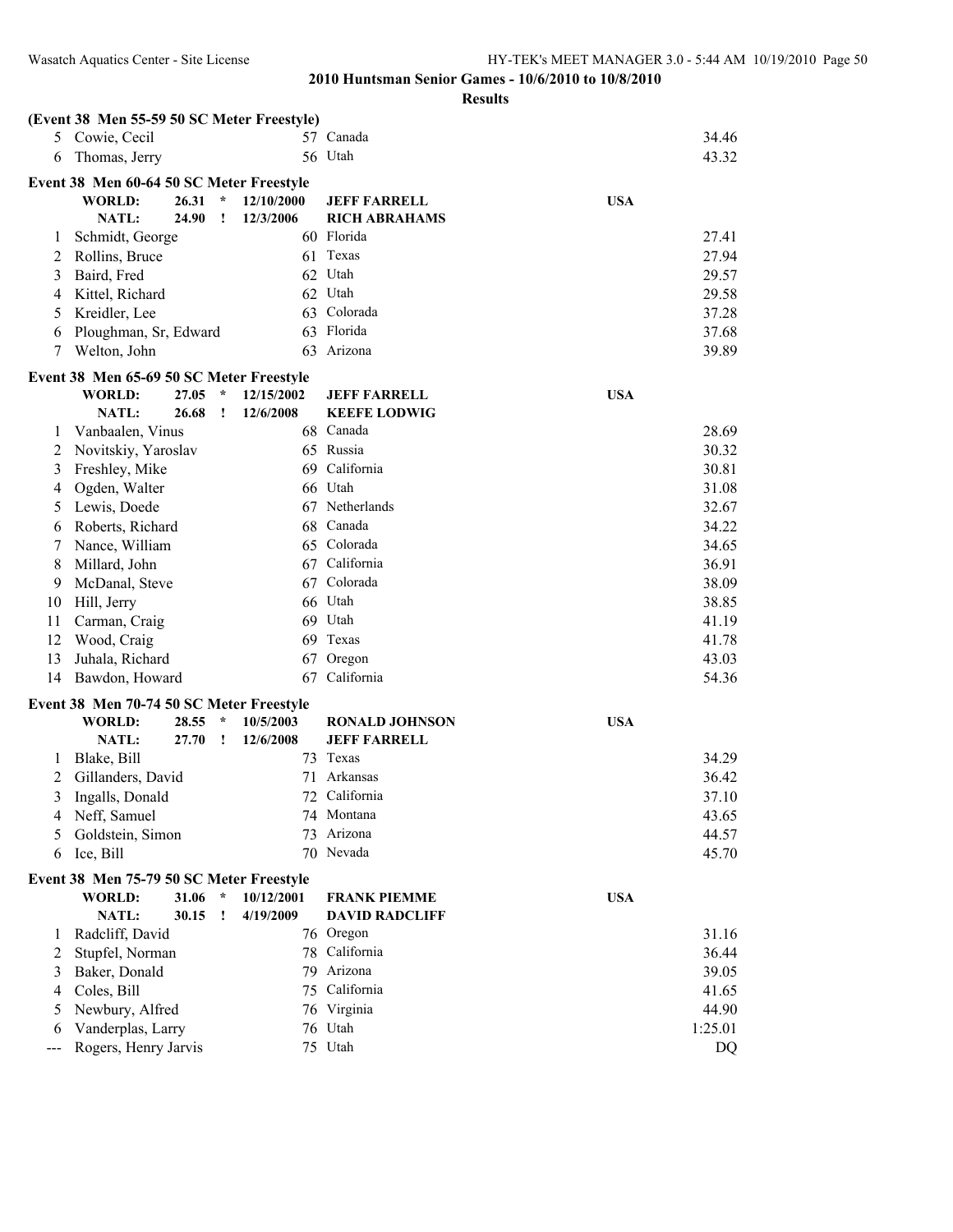|                | Event 38 Men 80-84 50 SC Meter Freestyle     |           |               |            |                          |         |         |         |            |          |
|----------------|----------------------------------------------|-----------|---------------|------------|--------------------------|---------|---------|---------|------------|----------|
|                | <b>WORLD:</b>                                | 32.61     | $\star$       | 6/20/2004  | <b>KEIJIRO NAKAMURA</b>  |         |         |         | <b>JPN</b> |          |
|                | NATL:                                        | 32.80     | $\cdot$       | 12/4/2005  | <b>FRANK PIEMME</b>      |         |         |         |            |          |
| 1              | Kimball, Ken                                 |           |               |            | 80 California            |         |         |         |            | 41.61    |
| $\overline{2}$ | Wolle, Jordan                                |           |               |            | 82 New Mexico            |         |         |         |            | 46.01    |
| 3              | Sears, Robert                                |           |               |            | 83 Utah                  |         |         |         |            | 53.50    |
|                | Event 38 Men 85-89 50 SC Meter Freestyle     |           |               |            |                          |         |         |         |            |          |
|                | <b>WORLD:</b>                                | 36.27     | $\mathcal{R}$ | 6/20/2003  | <b>MIRIO VISENTIN</b>    |         |         |         | <b>ARG</b> |          |
|                | <b>NATL:</b>                                 | 36.51     | $\cdot$       | 12/9/2007  | <b>WILLARD LAMB</b>      |         |         |         |            |          |
| 1              | Piemme, Frank                                |           |               |            | 85 California            |         |         |         |            | $36.27*$ |
| 2              | Schmidt, Jurgen                              |           |               |            | 87 California            |         |         |         |            | 43.71    |
| 3              | Roudebush, George                            |           |               |            | 85 Ohio                  |         |         |         |            | 59.63    |
|                | Event 38 Men 90-94 50 SC Meter Freestyle     |           |               |            |                          |         |         |         |            |          |
|                | <b>WORLD:</b>                                | 41.07 $*$ |               | 12/14/2003 | <b>WOODROW BOWERSOCK</b> |         |         |         | <b>USA</b> |          |
|                | NATL:                                        | 41.07     | $\mathbf{I}$  | 12/14/2003 | <b>WOODROW BOWERSOCK</b> |         |         |         |            |          |
| 1              | Singer, Bert                                 |           |               |            | 91 Oregon                |         |         |         |            | 51.35    |
| 2              | Scott, Vern                                  |           |               |            | 91 Utah                  |         |         |         |            | 56.09    |
|                | Event 41 Women 50-54 1500 SC Meter Freestyle |           |               |            |                          |         |         |         |            |          |
|                | <b>WORLD:</b>                                | 18:59.17  | $\star$       | 10/2/2002  | <b>LAURA VAL</b>         |         |         |         | <b>USA</b> |          |
|                | <b>NATL:</b>                                 | 18:59.17  | $\mathbf{I}$  | 10/2/2002  | <b>LAURA VAL</b>         |         |         |         |            |          |
| 1              | Cuvilier, Mary Ann                           |           |               |            | 51 Canada                |         |         |         |            | 27:21.65 |
|                | 46.34                                        | 51.56     | 53.92         | 55.04      | 55.70                    | 54.76   | 54.84   | 55.52   |            |          |
|                | 55.74                                        | 55.46     | 55.47         | 56.28      | 55.68                    | 55.36   | 56.07   | 55.30   |            |          |
|                | 55.84                                        | 56.22     | 56.10         | 55.70      | 55.59                    | 54.88   | 55.51   | 55.75   |            |          |
|                | 54.85                                        | 54.99     | 54.38         | 55.21      | 54.16                    | 49.43   |         |         |            |          |
| 2              | Paine, Rita                                  |           |               |            | 54 Canada                |         |         |         |            | 29:55.64 |
|                | 53.12                                        | 56.25     | 58.27         | 1:00.05    | 59.29                    | 1:00.68 | 1:00.45 | 1:01.09 |            |          |
|                | 1:01.14                                      | 1:01.07   | 1:00.54       | 1:00.73    | 59.83                    | 1:00.70 | 1:00.23 | 1:00.41 |            |          |
|                | 1:00.92                                      | 1:00.50   | 1:00.44       | 59.89      | 1:00.37                  | 59.72   | 1:00.21 | 1:00.04 |            |          |
|                | 1:00.18                                      | 59.98     | 1:02.38       | 59.94      | 59.78                    | 57.44   |         |         |            |          |
|                | Event 41 Women 55-59 1500 SC Meter Freestyle |           |               |            |                          |         |         |         |            |          |
|                | <b>WORLD:</b>                                | 20:49.11  | $\star$       | 8/29/1998  | <b>JEN THOMASSON</b>     |         |         |         | <b>AUS</b> |          |
|                | <b>NATL:</b>                                 | 18:53.74  | $\mathbf{I}$  | 1/19/2008  | <b>LAURA VAL</b>         |         |         |         |            |          |
| 1              | Mendoza, Susan                               |           |               |            | 55 California            |         |         |         |            | 31:25.53 |
|                | 53.47                                        | 58.41     | 59.86         | 1:01.07    | 1:01.16                  | 1:02.43 | 1:03.80 | 1:03.05 |            |          |
|                | 1:02.17                                      | 1:03.32   | 1:03.11       | 1:04.03    | 1:03.53                  | 1:04.26 | 1:04.90 | 1:04.82 |            |          |
|                | 1:04.03                                      | 1:03.67   | 1:03.27       | 1:05.70    | 1:04.32                  | 1:04.54 | 1:05.67 | 1:05.32 |            |          |
|                | 1:05.19                                      | 1:03.90   | 1:05.38       | 1:04.20    | 1:03.00                  | 53.95   |         |         |            |          |
| 2              | Hewes, Nancy                                 |           |               |            | 57 Arizona               |         |         |         |            | 31:42.09 |
|                | 51.56                                        | 1:00.26   | 1:03.24       | 1:02.76    | 1:02.75                  | 1:04.05 | 1:02.95 | 1:02.04 |            |          |
|                | 1:04.55                                      | 1:02.24   | 1:03.04       | 1:04.40    | 1:04.11                  | 1:02.49 | 1:04.15 | 1:02.52 |            |          |
|                | 1:03.56                                      | 1:04.33   | 1:04.82       | 1:05.30    | 1:03.13                  | 1:05.79 | 1:06.51 | 1:06.07 |            |          |
|                | 1:04.25                                      | 1:05.52   | 1:04.49       | 1:04.15    | 1:04.69                  | 1:02.37 |         |         |            |          |
|                | Event 41 Women 60-64 1500 SC Meter Freestyle |           |               |            |                          |         |         |         |            |          |
|                | <b>WORLD:</b>                                | 21:29.24  | $\star$       | 5/3/2003   | <b>JEN THOMASSON</b>     |         |         |         | <b>AUS</b> |          |
|                | NATL:                                        | 21:33.34  | I.            | 5/19/2003  | <b>JACKIE MARR</b>       |         |         |         |            |          |
| 1              | Lyman, Carolyn                               |           |               |            | 60 Utah                  |         |         |         |            | 24:06.51 |
|                | 42.72                                        | 46.77     | 48.18         | 48.36      | 48.76                    | 48.53   | 48.41   | 48.99   |            |          |
|                | 48.96                                        | 48.19     | 48.60         | 48.58      | 48.30                    | 48.43   | 48.78   | 48.26   |            |          |
|                | 48.59                                        | 48.72     | 47.97         | 48.34      | 48.24                    | 48.60   | 48.64   | 48.47   |            |          |
|                | 48.54                                        | 47.78     | 48.95         | 49.36      | 48.84                    | 46.65   |         |         |            |          |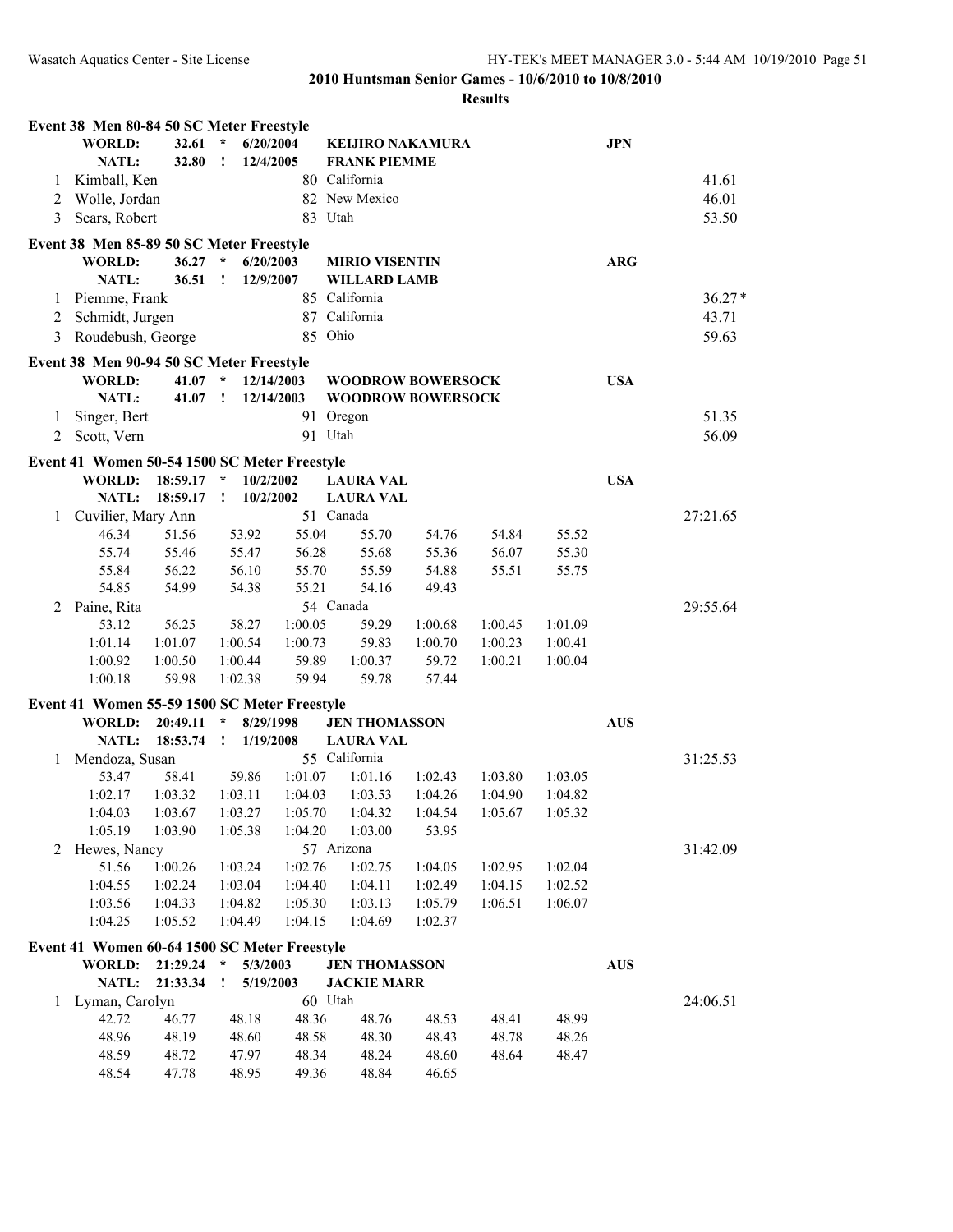|   | (Event 41 Women 60-64 1500 SC Meter Freestyle) |                    |                           |                    |                     |                         |         |         |            |          |
|---|------------------------------------------------|--------------------|---------------------------|--------------------|---------------------|-------------------------|---------|---------|------------|----------|
|   | 2 Baker, Gini M                                |                    |                           |                    | 60 Arizona          |                         |         |         |            | 29:05.05 |
|   | 48.25                                          | 55.97              | 59.90                     | 59.79              | 1:00.68             | 59.64                   | 58.65   | 59.48   |            |          |
|   | 59.04                                          | 58.62              | 59.70                     | 59.17              | 58.52               | 58.62                   | 58.65   | 58.18   |            |          |
|   | 58.45                                          | 58.82              | 58.61                     | 59.36              | 58.28               | 58.40                   | 58.60   | 59.17   |            |          |
|   | 57.66                                          | 57.67              | 58.24                     | 57.66              | 57.76               | 53.51                   |         |         |            |          |
|   | Event 41 Women 65-69 1500 SC Meter Freestyle   |                    |                           |                    |                     |                         |         |         |            |          |
|   | <b>WORLD:</b>                                  | 22:35.98           | $\star$<br>5/9/2004       |                    | YOSHIKO OSAKI       |                         |         |         | <b>JPN</b> |          |
|   | <b>NATL:</b>                                   | 22:09.43           | $\mathbf{I}$<br>12/5/2008 |                    | <b>JACKIE MARR</b>  |                         |         |         |            |          |
| 1 | Katz, Jane                                     |                    |                           |                    | 67 New York         |                         |         |         |            | 26:49.17 |
|   | 50.49                                          | 52.56              | 53.11                     | 53.17              | 53.44               | 53.35                   | 53.97   | 53.79   |            |          |
|   | 53.76                                          | 54.08              | 54.31                     | 54.44              | 54.23               | 53.39                   | 53.96   | 53.16   |            |          |
|   | 54.00                                          | 54.28              | 54.21                     | 54.27              | 54.08               | 54.87                   | 54.83   | 54.24   |            |          |
|   | 54.11                                          | 54.06              | 53.36                     | 52.69              | 53.67               | 51.29                   |         |         |            |          |
| 2 | Weinberg, Wendy                                |                    |                           |                    | 65 Arizona          |                         |         |         |            | 29:52.86 |
|   | 52.59                                          | 59.90              | 1:00.19                   | 1:00.30            | 1:00.96             | 1:00.05                 | 1:00.59 | 1:00.12 |            |          |
|   | 59.74                                          | 59.54              | 59.50                     | 59.56              | 59.67               | 59.85                   | 1:00.02 | 1:00.66 |            |          |
|   | 1:00.73                                        | 1:00.68            | 1:00.45                   | 1:00.74            | 59.74               | 59.67                   | 1:00.20 | 1:00.30 |            |          |
|   | 59.90                                          | 59.89              | 59.99                     | 1:00.29            | 59.36               | 57.68                   |         |         |            |          |
| 3 | Trevarthen, Chris                              |                    |                           |                    | 68 California       |                         |         |         |            | 35:37.54 |
|   | 59.02                                          | 1:05.19            | 1:05.85                   |                    |                     | 1:11.81                 | 2:24.67 |         |            |          |
|   |                                                |                    |                           |                    | 1:13.01             | 1:11.35                 | 1:11.58 | 1:11.77 |            |          |
|   | 1:10.48                                        |                    |                           | 1:12.11            | 1:11.84             | 1:12.59                 | 1:11.75 | 1:13.22 |            |          |
|   | 1:12.37                                        | 1:11.88            | 1:13.17                   | 1:12.75            | 1:12.47             | 1:10.93                 |         |         |            |          |
|   |                                                |                    |                           |                    |                     |                         |         |         |            |          |
|   |                                                |                    |                           |                    |                     |                         |         |         |            |          |
|   | Event 41 Women 70-74 1500 SC Meter Freestyle   |                    |                           |                    |                     |                         |         |         |            |          |
|   | <b>WORLD:</b>                                  | 24:00.81           | $\star$                   | 11/23/2003         | <b>JANE ASHER</b>   |                         |         |         | <b>GBR</b> |          |
|   | NATL:                                          | 24:57.85           | 11/2/1996<br>$\mathbf{I}$ |                    | <b>JUNE KRAUSER</b> |                         |         |         |            |          |
| 1 | Hunt, Ann                                      |                    |                           |                    | 70 Michigan         |                         |         |         |            | 36:46.45 |
|   | 59.50                                          | 1:07.87            | 1:11.86                   | 1:13.02            | 1:12.80             | 1:14.15                 | 1:16.53 | 1:13.49 |            |          |
|   | 1:13.87                                        | 1:15.87            | 1:15.74                   | 1:16.82            | 1:13.53             | 1:14.25                 | 1:14.07 | 1:14.19 |            |          |
|   | 1:15.46                                        | 1:13.90            | 1:14.56                   | 1:15.44            | 1:16.16             | 1:16.12                 | 1:13.52 | 1:12.03 |            |          |
|   | 1:15.15                                        | 1:15.15            | 1:14.95                   | 1:14.20            | 1:13.62             | 1:08.63                 |         |         |            |          |
| 2 | Whitehead, Becky                               |                    |                           |                    | 72 California       |                         |         |         |            | 37:50.87 |
|   | 1:10.90                                        | 1:18.09            | 1:17.47                   | 1:17.39            | 1:16.29             | 1:17.26                 | 1:16.07 | 1:15.13 |            |          |
|   | 1:16.11                                        | 1:15.15            | 1:15.90                   | 1:17.24            | 1:14.93             | 1:15.76                 | 1:14.59 | 1:14.26 |            |          |
|   | 1:15.66                                        | 1:15.78            | 1:16.10                   | 1:16.63            | 1:17.78             | 1:16.03                 | 1:15.22 | 1:15.80 |            |          |
|   | 1:16.66                                        | 1:14.33            | 1:16.15                   | 1:14.81            | 2:27.38             |                         |         |         |            |          |
|   | Event 41 Women 75-79 1500 SC Meter Freestyle   |                    |                           |                    |                     |                         |         |         |            |          |
|   | <b>WORLD:</b>                                  | 27:33.16           | $\star$<br>6/25/2002      |                    |                     | <b>ELIZABETH WALLIS</b> |         |         | <b>AUS</b> |          |
|   | NATL:                                          | 26:37.02           | 12/4/2005<br>Ţ.           |                    | <b>GAIL ROPER</b>   |                         |         |         |            |          |
| 1 | Pipes, Adrienne                                |                    |                           | 76 Hawaii          |                     |                         |         |         |            | 30:02.69 |
|   | 56.38                                          | 1:01.50            | 1:00.53                   | 1:01.33            | 1:00.64             | 1:00.48                 | 1:00.13 | 1:00.33 |            |          |
|   | 59.83                                          | 1:00.61            | 1:00.08                   | 1:00.47            | 1:00.90             | 1:00.36                 | 1:01.66 | 1:00.59 |            |          |
|   | 59.57                                          | 1:00.03            | 58.81                     | 1:00.74            | 1:00.03             | 59.93                   | 59.92   | 1:00.01 |            |          |
|   | 59.44                                          | 1:00.94            | 1:01.36                   | 1:00.02            | 59.31               | 56.76                   |         |         |            |          |
| 2 | Roberts, Marion                                |                    |                           | 75 Canada          |                     |                         |         |         |            | 40:54.81 |
|   | 1:08.16                                        | 1:17.20            | 1:19.91                   | 1:21.47            | 1:19.86             | 1:19.70                 | 1:18.69 | 1:21.04 |            |          |
|   | 1:22.13                                        | 1:22.40            | 1:22.25                   | 1:23.45            | 1:22.23             | 1:24.21                 | 1:26.23 | 1:21.54 |            |          |
|   | 1:25.02<br>1:22.53                             | 1:25.54<br>1:22.33 | 1:24.66<br>1:23.20        | 1:23.47<br>1:22.74 | 1:23.13<br>1:20.29  | 1:23.83<br>1:19.82      | 1:24.08 | 1:23.70 |            |          |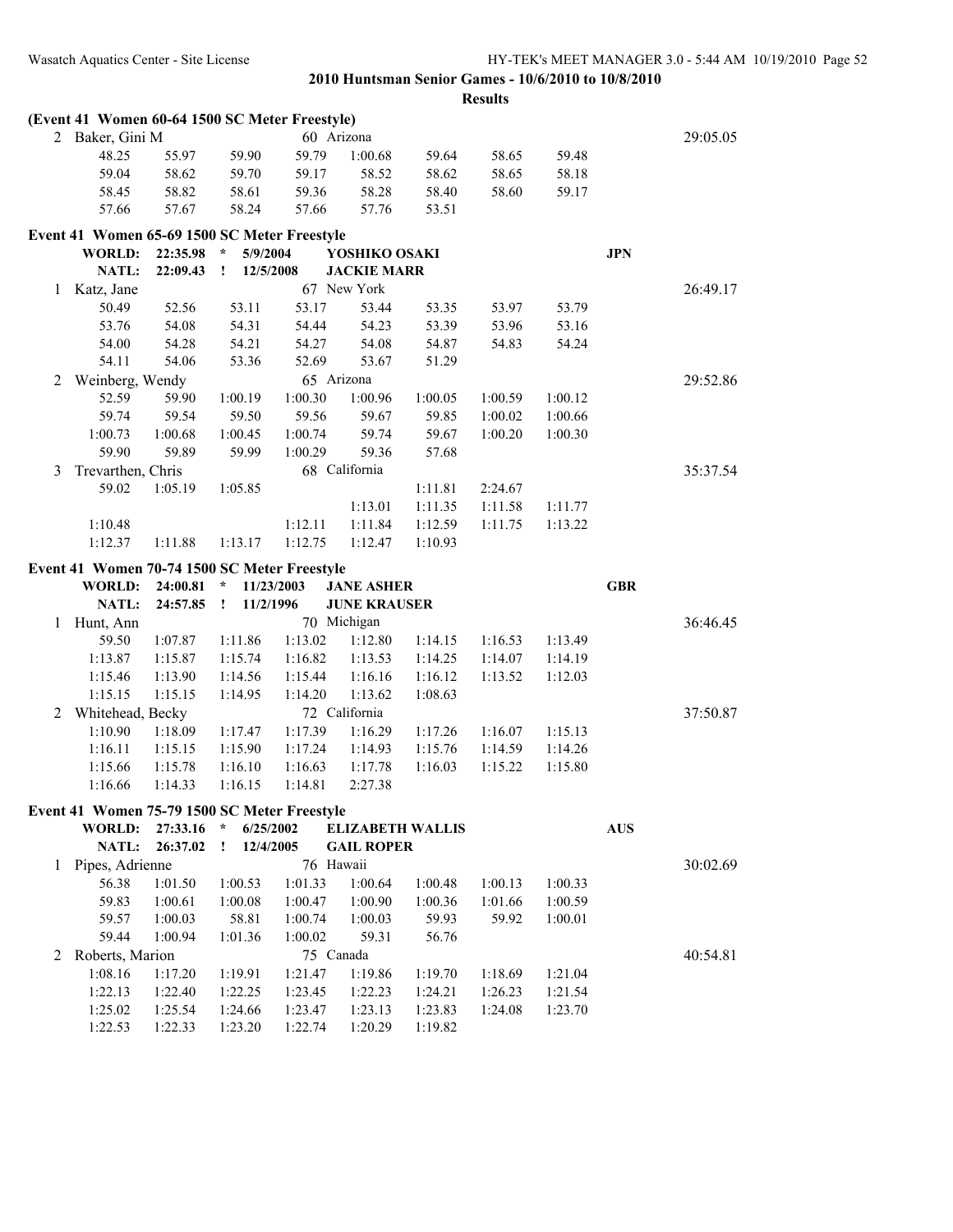|   | Event 41 Men 50-54 1500 SC Meter Freestyle |              |                             |            |                        |       |       |       |            |          |
|---|--------------------------------------------|--------------|-----------------------------|------------|------------------------|-------|-------|-------|------------|----------|
|   | <b>WORLD:</b>                              | 16:33.02     | 12/10/2000<br>$\mathcal{R}$ |            | <b>JIM MCCONICA</b>    |       |       |       | <b>USA</b> |          |
|   | NATL:                                      | 16:33.02     | 12/10/2000<br>$\mathbf{I}$  |            | <b>JIM MCCONICA</b>    |       |       |       |            |          |
| 1 | Romanov, Alexander                         |              |                             | 54 Russia  |                        |       |       |       |            | 23:40.89 |
|   | 41.54                                      | 45.64        | 47.72                       | 47.39      | 47.00                  | 47.63 | 48.77 | 48.10 |            |          |
|   | 48.30                                      | 47.77        | 47.30                       | 48.71      | 48.30                  | 47.75 | 47.89 | 47.96 |            |          |
|   | 47.95                                      | 47.98        | 48.45                       | 48.89      | 48.24                  | 48.63 | 46.88 | 46.64 |            |          |
|   | 47.24                                      | 47.25        | 46.35                       | 46.45      | 46.33                  | 45.84 |       |       |            |          |
|   | Event 41 Men 55-59 1500 SC Meter Freestyle |              |                             |            |                        |       |       |       |            |          |
|   | <b>WORLD:</b>                              | 17:35.21     | $\star$<br>8/24/2003        |            | <b>TOD SPIEKER</b>     |       |       |       | <b>USA</b> |          |
|   | NATL:                                      | 17:14.15     | 10/2/2005<br>$\mathbf{I}$   |            | <b>JIM MCCONICA</b>    |       |       |       |            |          |
| 1 | Larson, Allen                              |              |                             | 57 Oregon  |                        |       |       |       |            | 22:51.37 |
|   | 42.93                                      | 1:30.67      | 45.81                       | 46.14      |                        |       | 46.43 | 46.09 |            |          |
|   | 45.82                                      | 45.55        | 45.76                       | 46.53      | 45.52                  | 45.91 | 45.94 | 45.79 |            |          |
|   | 45.96                                      | 45.96        | 45.62                       | 45.55      | 45.32                  | 45.96 | 45.79 | 45.91 |            |          |
|   | 46.48                                      | 45.74        | 46.46                       | 45.58      | 45.95                  | 44.04 |       |       |            |          |
| 2 | Kennedy, James                             |              |                             |            | 59 California          |       |       |       |            | 23:52.06 |
|   | 43.58                                      | 46.72        | 48.03                       | 48.27      | 48.84                  | 47.65 | 50.95 | 49.47 |            |          |
|   | 48.20                                      | 47.70        | 48.19                       | 47.87      | 48.36                  | 47.00 | 47.30 | 48.32 |            |          |
|   | 48.21                                      | 47.91        | 47.49                       | 47.52      | 48.63                  | 47.93 | 47.37 | 47.59 |            |          |
|   | 48.16                                      | 47.84        | 47.68                       | 48.24      | 47.49                  | 43.55 |       |       |            |          |
| 3 | Johnson, Kevin                             |              |                             | 56 Utah    |                        |       |       |       |            | 28:20.34 |
|   | 44.74                                      | 51.66        | 53.63                       | 54.87      | 54.85                  | 54.46 | 55.60 | 56.25 |            |          |
|   | 57.85                                      | 56.72        | 57.06                       | 56.68      | 57.01                  | 57.25 | 57.61 | 58.18 |            |          |
|   | 58.71                                      | 58.36        | 57.30                       | 58.65      | 57.91                  | 57.69 | 57.98 | 58.36 |            |          |
|   | 59.05                                      | 58.94        | 58.87                       | 59.41      | 58.63                  | 56.06 |       |       |            |          |
|   | Event 41 Men 60-64 1500 SC Meter Freestyle |              |                             |            |                        |       |       |       |            |          |
|   | WORLD:                                     | $19:01.87$ * | 11/1/2002                   |            | <b>SANDY GALLETLY</b>  |       |       |       | <b>GBR</b> |          |
|   | NATL:                                      | 18:50.59     | 2/18/2007<br>$\mathbf{I}$   |            | <b>JAMES MCCLEERY</b>  |       |       |       |            |          |
| 1 | Baird, Fred                                |              |                             | 62 Utah    |                        |       |       |       |            | 21:33.90 |
|   | 37.69                                      | 42.15        | 42.97                       | 43.07      | 43.34                  | 42.79 | 43.29 | 43.05 |            |          |
|   | 43.19                                      | 43.74        | 43.52                       | 43.55      | 43.71                  | 43.81 | 43.51 | 43.67 |            |          |
|   | 43.70                                      | 44.14        | 43.83                       | 44.18      | 43.87                  | 43.94 | 43.87 | 43.94 |            |          |
|   | 43.82                                      | 43.81        | 43.71                       | 43.19      | 41.69                  | 39.16 |       |       |            |          |
| 2 | Cerny, William                             |              |                             | 62 Utah    |                        |       |       |       |            | 21:48.81 |
|   | 41.44                                      | 43.41        | 44.05                       | 44.18      | 44.61                  | 44.41 | 44.90 | 44.50 |            |          |
|   | 44.09                                      | 44.08        | 44.40                       | 44.48      | 44.63                  | 44.28 | 44.07 | 44.01 |            |          |
|   | 44.04                                      | 43.80        | 43.76                       | 44.02      | 43.38                  | 43.33 | 43.36 | 43.52 |            |          |
|   | 43.72                                      | 43.09        | 43.00                       | 42.59      | 42.19                  | 39.47 |       |       |            |          |
| 3 | Thayne, Gary                               |              |                             | 64 Utah    |                        |       |       |       |            | 26:48.36 |
|   | 44.46                                      | 48.98        | 52.52                       | 53.35      | 53.12                  | 54.59 | 55.09 | 54.64 |            |          |
|   | 55.35                                      | 55.02        | 54.45                       | 53.80      | 54.42                  | 54.01 | 54.92 | 54.17 |            |          |
|   | 54.25                                      | 53.80        | 55.08                       | 54.73      | 54.04                  | 53.48 | 53.69 | 54.89 |            |          |
|   | 55.21                                      | 54.52        | 54.61                       | 53.77      | 52.96                  | 50.44 |       |       |            |          |
|   |                                            |              |                             |            |                        |       |       |       |            |          |
|   | Event 41 Men 65-69 1500 SC Meter Freestyle |              |                             |            |                        |       |       |       |            |          |
|   | <b>WORLD:</b>                              | 19:53.18 *   | 6/2/1996                    |            | <b>GRAHAM JOHNSTON</b> |       |       |       | <b>USA</b> |          |
|   | <b>NATL:</b>                               | 19:32.78     | 2/18/2007<br>÷              |            | <b>TOM LANDIS</b>      |       |       |       |            |          |
| 1 | Kutsenko, Vadim                            |              |                             | 65 Ukraine |                        |       |       |       |            | 22:23.97 |
|   | 42.01                                      | 44.70        | 45.33                       | 44.57      | 44.16                  | 44.57 | 44.46 | 44.61 |            |          |
|   | 44.91                                      | 44.62        | 45.24                       | 45.31      | 45.35                  | 44.96 | 45.00 | 44.95 |            |          |
|   | 45.16                                      | 44.63        | 45.02                       | 44.58      | 45.57                  | 44.89 | 45.14 | 45.11 |            |          |
|   | 44.81                                      | 45.30        | 45.08                       | 45.11      | 45.33                  | 43.49 |       |       |            |          |
|   |                                            |              |                             |            |                        |       |       |       |            |          |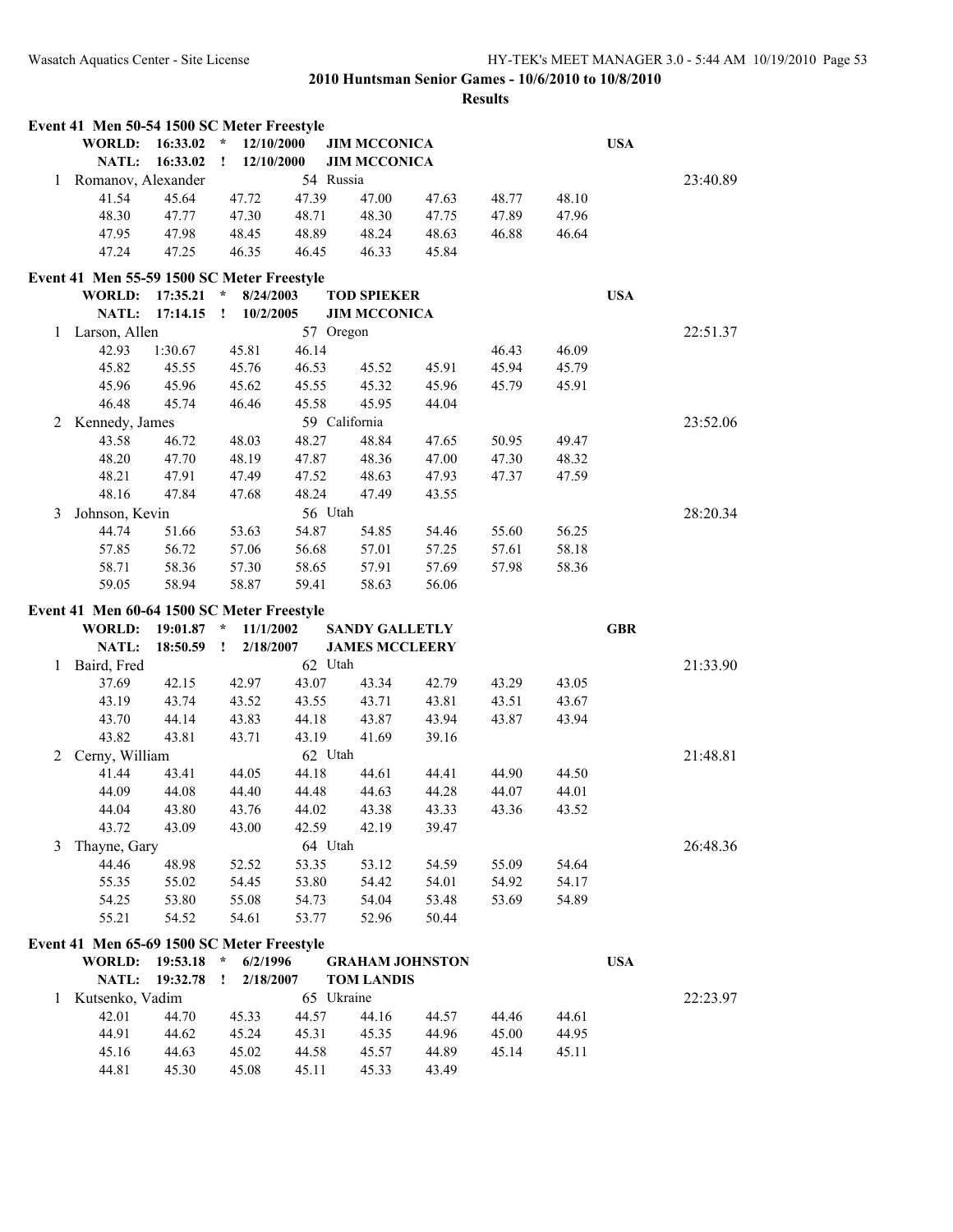|   | (Event 41 Men 65-69 1500 SC Meter Freestyle) |          |                      |            |                       |                        |         |         |            |             |
|---|----------------------------------------------|----------|----------------------|------------|-----------------------|------------------------|---------|---------|------------|-------------|
|   | 2 Dawson, Bill                               |          |                      |            | 68 California         |                        |         |         |            | 22:59.28    |
|   | 42.27                                        | 44.88    | 45.62                | 45.61      | 46.21                 | 45.98                  | 45.99   | 46.32   |            |             |
|   | 45.96                                        | 46.16    | 46.17                | 46.18      | 46.34                 | 45.76                  | 46.82   | 45.90   |            |             |
|   | 45.49                                        | 46.59    | 46.67                | 46.04      | 46.70                 | 46.30                  | 46.71   | 46.28   |            |             |
|   | 47.23                                        | 45.63    | 46.53                | 46.48      | 45.83                 | 44.63                  |         |         |            |             |
| 3 | Lieb, Bob                                    |          |                      |            | 69 Colorada           |                        |         |         |            | 24:21.26    |
|   | 41.12                                        | 47.44    | 48.83                | 49.38      | 49.52                 | 49.52                  | 49.55   | 49.09   |            |             |
|   | 48.95                                        | 48.98    | 49.37                | 49.27      | 49.45                 | 49.31                  | 48.90   | 49.27   |            |             |
|   | 49.69                                        | 49.40    | 49.11                | 49.61      | 49.95                 | 49.38                  | 49.58   | 49.39   |            |             |
|   | 49.78                                        | 48.77    | 49.57                | 48.97      | 48.94                 | 41.17                  |         |         |            |             |
|   |                                              |          |                      |            | 67 Netherlands        |                        |         |         |            |             |
| 4 | Lewis, Doede                                 |          |                      |            |                       |                        |         |         |            | 24:22.73    |
|   | 41.69                                        | 46.99    | 48.59                | 50.10      | 49.40                 | 49.26                  | 49.02   | 49.52   |            |             |
|   | 48.68                                        | 49.86    | 48.67                | 49.74      | 49.30                 | 49.17                  | 49.27   | 49.13   |            |             |
|   | 49.29                                        | 50.14    | 49.13                | 49.67      | 49.65                 | 49.14                  | 49.43   | 49.50   |            |             |
|   | 49.30                                        | 49.08    | 49.15                | 49.41      | 48.92                 | 42.53                  |         |         |            |             |
| 5 | Hill, Jerry                                  |          |                      | 66 Utah    |                       |                        |         |         |            | 26:10.38    |
|   | 46.63                                        | 51.30    | 53.06                | 52.55      | 52.97                 | 52.00                  | 52.52   | 52.76   |            |             |
|   | 53.34                                        | 52.55    | 52.95                | 52.99      | 52.76                 | 51.91                  | 52.85   | 52.64   |            |             |
|   | 53.42                                        | 51.93    | 54.13                | 52.24      | 52.91                 | 53.39                  | 53.33   | 52.50   |            |             |
|   | 53.18                                        | 52.48    | 52.82                | 53.11      | 51.37                 | 47.79                  |         |         |            |             |
| 6 | Wood, Craig                                  |          |                      | 69 Texas   |                       |                        |         |         |            | 27:05.25    |
|   | 49.86                                        | 53.42    | 54.37                | 53.96      | 54.86                 | 54.47                  | 54.65   | 54.43   |            |             |
|   | 54.77                                        | 54.35    | 53.68                | 55.04      | 54.85                 | 54.16                  | 54.56   | 54.60   |            |             |
|   | 54.60                                        | 54.49    | 53.64                | 55.24      | 54.59                 | 54.18                  | 54.47   | 54.57   |            |             |
|   | 54.48                                        | 54.55    | 53.83                | 54.39      | 54.30                 | 51.89                  |         |         |            |             |
|   | Event 41 Men 70-74 1500 SC Meter Freestyle   |          |                      |            |                       |                        |         |         |            |             |
|   | <b>WORLD:</b>                                | 20:54.56 | $\star$<br>10/6/2001 |            |                       | <b>GRAHAM JOHNSTON</b> |         |         | <b>USA</b> |             |
|   |                                              |          | $\mathbf{I}$         |            |                       |                        |         |         |            |             |
|   | NATL:                                        | 20:54.56 | 10/6/2001            |            | 72 California         | <b>GRAHAM JOHNSTON</b> |         |         |            | 30:14.91    |
| 1 | Ingalls, Donald                              |          |                      |            |                       |                        |         |         |            |             |
|   | 54.97                                        | 59.49    | 1:00.46              | 1:00.57    | 1:01.32               | 1:01.11                | 1:01.49 | 1:01.23 |            |             |
|   | 1:00.75                                      | 1:01.57  | 1:01.21              | 1:00.59    | 1:01.59               | 1:00.51                | 1:00.54 | 1:00.52 |            |             |
|   | 1:02.09                                      | 1:00.90  | 1:01.24              | 1:00.97    | 1:01.21               | 1:01.20                | 1:01.21 | 1:01.54 |            |             |
|   | 1:01.25                                      | 1:01.13  | 1:00.00              | 59.90      | 59.05                 | 55.30                  |         |         |            |             |
| 2 | Larson, Sterling                             |          |                      | 71 Utah    |                       |                        |         |         |            | 33:50.69    |
|   | 54.13                                        | 1:03.26  | 1:07.66              | 1:08.56    | 1:08.54               | 1:09.69                | 1:09.96 | 1:08.79 |            |             |
|   | 1:09.95                                      | 1:09.90  | 1:09.29              | 1:09.02    | 1:11.09               | 1:09.05                | 1:09.38 | 1:09.57 |            |             |
|   | 1:08.80                                      | 1:06.93  | 1:09.34              | 1:09.25    | 1:07.88               | 1:08.47                | 1:07.09 | 1:06.18 |            |             |
|   | 1:07.34                                      | 1:04.74  | 1:06.07              | 57.86      | 1:24.73               | 58.17                  |         |         |            |             |
|   | Event 41 Men 75-79 1500 SC Meter Freestyle   |          |                      |            |                       |                        |         |         |            |             |
|   | <b>WORLD:</b>                                | 22:52.00 | $\star$              | 11/24/2003 |                       | HIROSHI YOSHIMURA      |         |         | <b>JPN</b> |             |
|   | NATL:                                        | 20:39.50 | 4/17/2009<br>Ţ       |            | <b>DAVID RADCLIFF</b> |                        |         |         |            |             |
| 1 | Radcliff, David                              |          |                      | 76 Oregon  |                       |                        |         |         |            | $21:47.57*$ |
|   | 41.56                                        | 44.75    | 44.97                | 44.46      | 44.26                 | 44.21                  | 43.96   | 43.96   |            |             |
|   | 43.91                                        | 43.59    | 43.22                | 43.27      | 43.70                 | 43.84                  | 43.57   | 43.93   |            |             |
|   | 44.19                                        | 44.16    | 43.53                | 43.55      | 43.52                 | 44.07                  | 43.70   | 44.02   |            |             |
|   | 43.73                                        | 44.09    | 43.91                | 43.24      | 42.11                 | 38.59                  |         |         |            |             |
| 2 | Baker, Donald                                |          |                      | 79 Arizona |                       |                        |         |         |            | 31:47.70    |
|   | 50.94                                        | 57.86    | 1:02.73              | 1:01.03    | 1:00.61               | 2:06.66                |         |         |            |             |
|   | 1:03.23                                      |          |                      |            |                       |                        |         |         |            |             |
|   |                                              | 1:02.94  |                      |            | 2:07.67               | 1:05.31                |         |         |            |             |
|   | 1:06.97                                      | 1:05.43  | 1:05.99              |            | 2:04.49               |                        |         |         |            |             |
|   |                                              | 1:06.49  |                      |            |                       |                        |         |         |            |             |